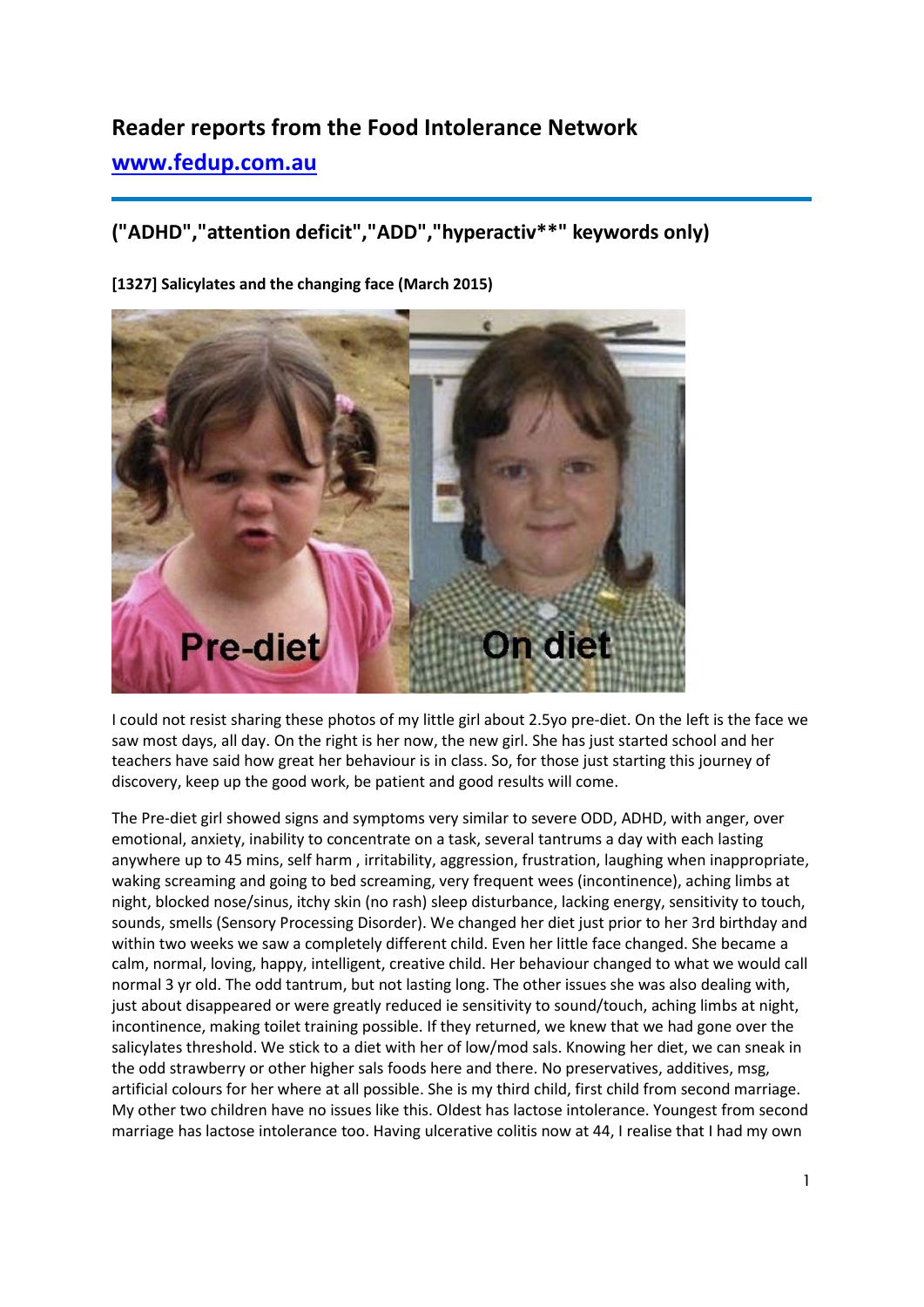food sensitivities as a child and continue as an adult. I admit though, that we have not done strict challenges - Jan on facebook

#### **[1322] 160b: "on the failsafe diet now for 2.5 weeks...MAJOR change" (March 2015)**

I have had my 5 year old, diagnosed with ADHD a couple of months ago, on the failsafe diet now for 2.5 weeks and have found that his tantrums that had been occurring between 12.30 and 13.30 at school (not all days but a lot) which had involved kicking the teacher and often spitting and having to be carried to the office have stopped. I believe that 160b in Vaalia yoghurt every day, two or three serves, has largely been the issue. He is now sitting and reading his reader in one go which for us is a MAJOR change. We have eliminated all additives, colours, and only have low salicylate and no amines or nitrates, We still have dairy and wheat. We were having. He gets hot red ears at times which are sensitive to touch - I have read that this is a sign of food intolerance? - Rhonda (report received September 2011)

(Comment from Sue: Red ears: Yes, they are a sign of food intolerance and like any other symptom, can be associated with any of the usual culprits although I have to say in my experience, dairy foods would definitely be a suspect.

Many families are extremely reluctant to give up dairy foods, and would rather do almost anything else. The golden rule of food intolerance is: whatever you most like is most likely to affect you. I often recommend to families who are unable to give up dairy foods that they switch to A2 milk first, as a stepping stone (this means A2 milk, A2 yoghurt, Nuttelex margarine and dairy free ice cream, e.g. So Good Vanilla soy bliss). For some people this is enough. Most (if behaviour is involved) need to go further and find it easier to switch to oatmilk, soymilk or ricemilk from A2 than A1. Note that A2 yoghurt is not failsafe - too many amines - but you can get rid of the amines by turning it into Quark overnight (see Quark in our recipe list)).

## **[1312] 160b annatto: One-liners (March 2015)**

It is the worst additive for my daughter, she has adhd and this one makes her have massive, and I mean massive meltdowns! - Donna

#### **[1303] Just some encouragement for those starting their journey (February 2015)**

We found failsafe 12 years ago after an extensive search for alternatives to ADHD drugs that our daughter's pediatrician prescribed. It was a long and hard road through primary school through the bullying and poor grades and lack of friendships, the exclusion from birthday parties because others thought it was 'too hard' to cater (despite our willingness to provide alternative) but our efforts truly paid off... with our daughter graduating with the highest score in her high school with some great friendships and a confidence that surprises us even today. This system saved our family and our marriage - I cannot express enough gratitude. Hang in there. I just remember how hard it was at the beginning, how many mistakes we made but just wanted to let people know that there is great outcomes and to not give up. Once you find the true intolerances life becomes easier – Donna

## **[1301] One-liners (February 2015)**

Hard work at the beginning, but so worth it at the end. I kicked my asthma - off all medications; my eldest was diagnosed with ADHD - fixed by changing his diet; my middle was diagnosed with mild hypotonia (muscle tone) - fixed by changing his diet; my youngest had tantrums - fixed!!! We are still doing it 11 years down the track with some foods brought back in. Schooling excelled for all of them – Tracy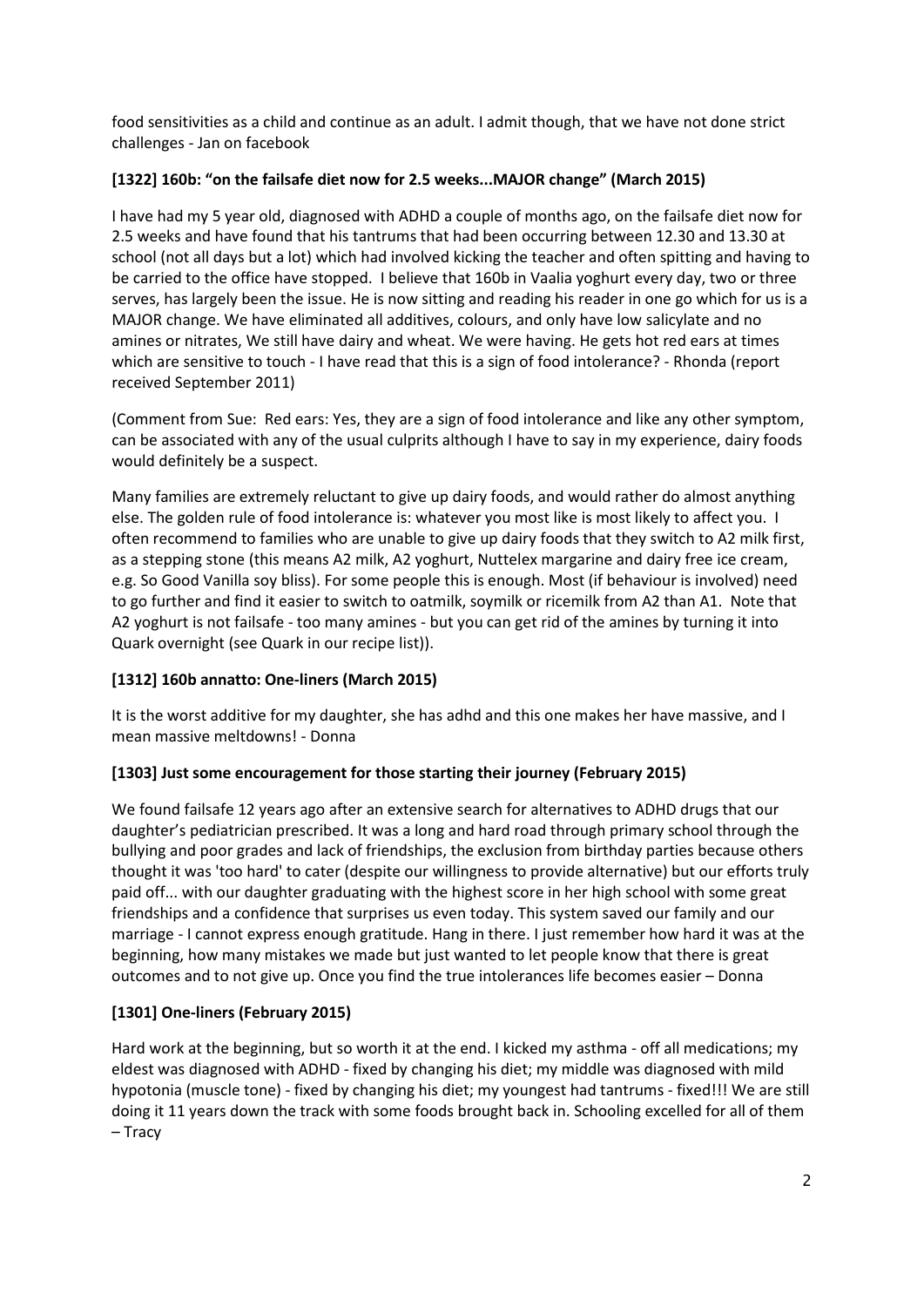#### **[1299] Do amines make you emotional? - facebook thread (February 2015)**

I also get ADHD symptoms and then crash – Anneliese

At an emergency chemist I was given red medicine for my boy. I explained to the pharmacist that my boy has ADHD and was intolerant to red colouring. Thought I would relay the conversation:

Pharmacist: Well it isn't red, its pink so should be ok

Me: Pink is red colouring, he is intolerant to red

Pharmacist: But if you tell him pink isn't red then it'll be ok

Me: No, he can't have anything that is red colouring; red, pink, orange, or purple. If he does he starts spinning around and acting crazy.

Pharmacist: How about you hide it in something

Me: If someone is allergic to nuts, spreading vegemite over peanut butter doesn't make them less allergic. Just like red food colouring.

Pharmacist: Oh, you could mix it with milk to make it paler.

Thankfully at this time a senior stepped in, before I throttled the guy – Julie

#### **[1286] ADHD: "three weeks on failsafe and all his symptoms have stopped" (November 2014)**

My son has been on ADHD medication for 5 years (he's now almost 12) - while it served its purpose in the beginning, in the last 12 months he'd been aggressive, had a racing heartbeat and severe verbal and physical tics. Two weeks off his medication and three weeks on failsafe and all his symptoms have stopped and his teacher says he's more focused in class. I wish I had of been informed of the diet option before being told medication was the only solution. What's safer for our children? Dosing then up in medication (even if it is working) or changing their diet. I almost feel I was a lazy parent for taking the easy medication option without even looking at possible alternatives – Larissa

#### **[1285] ADHD: "really hang in there with failsafe" (November 2014)**

Pity this article on ADHD **[http://www.themonthly.com.au/issue/2011/october/1317868852/gail](http://www.themonthly.com.au/issue/2011/october/1317868852/gail-bell/prescribing-behaviour)[bell/prescribing-behaviour](http://www.themonthly.com.au/issue/2011/october/1317868852/gail-bell/prescribing-behaviour)** didn't include Sue's work. A major and disappointing omission.

Over 20 years ago our family went through the whole drug treatment, Connor rating...all the things referred to in this article. We changed schools, endlessly we tried to work out why one child hyperactive, the other so very withdrawn. Tested high IQs but little school engagement. Medication was all we got from paediatricians. Things were bad......ritalin awful, I felt terrible drugging them but both not functioning at school without it: what to do? Eventually we were lucky enough to find failsafe and things turned around big time. No drugs. Life unbelievably better. As adults the ability of our kids to study and manage other aspects of their life has depended on whether they have chosen to be failsafe: this article suggests this is a childhood condition butli am sure that once a person has these intolerances it is highly likely they will carry them into adulthood.

Reading this article I couldn't believe how little has changed.....except, all those years ago, ADHD was little recognised in schools.

Now a grandmother, I look back and strongly urge families to really hang in there with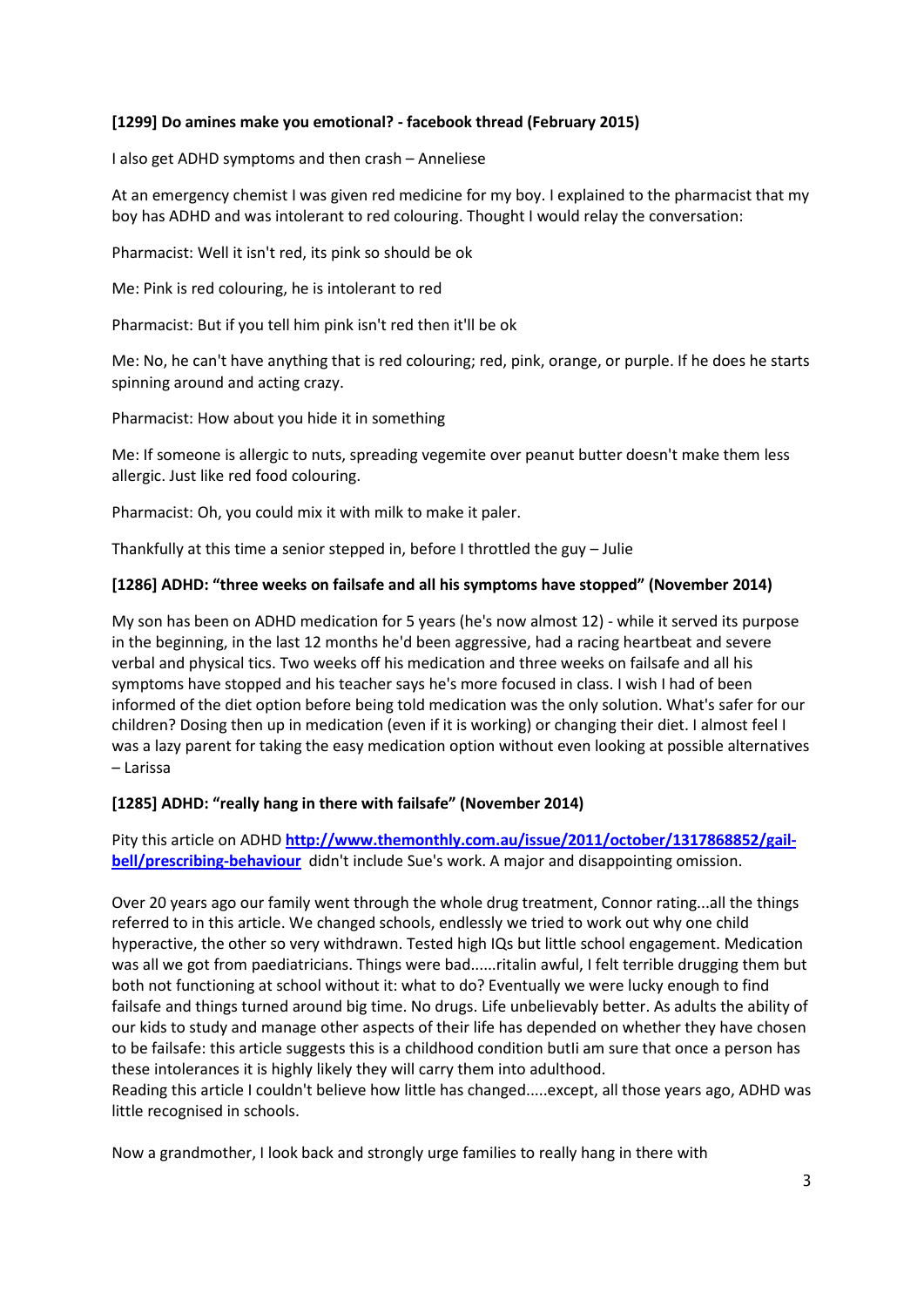failsafe.....read Sue's books for inspiration. The minor inconvenience of going FS is nothing compared to the joy of having a happy family. One shouldn't have regrets, I know, but our family life, loving and close as it was, would have been very very much better if we had come across FS much earlier - Jane

## **[1284] I NO LONGER HAVE ADHD! (November 2014)**

I'm really sad today. I'm in a mums and bubs group and one of the mums posted that there child was diagnosed with ADHD and now she has to medicate her child. I posted about the great results I have had with being failsafe. And I was made out to be the freak using alternate ways and I should be using the medications. . But they didn't want to know that I'm now symptom free..I NO LONGER HAVE ADHD!

Thanks to Sue and her amazing network. I'm just sad that it's the freaky way to go.. Kylie

#### **[1283] Lactose and "off with the fairies" (November 2014)**

My son was diagnosed as ADD in 2006 age 5. Instead of Ritalin (as was prescribed and given to us in a brown paper bag after our visit to a paediatrician at Adelaide Children's Hospital), we did the elimination diet and found he is lactose intolerant. If he has lactose it affects his behaviour, concentration and memory for up to 3 days. Even after 8 years of sticking to lactose free, if he has proper dairy he gets quite sick (vomiting and loose bowels). Just to clarify, my son CAN drink and eat lactose free products with no effect at all, but if he has "normal" dairy products, he has the behaviour/memory issues and vomiting and loose bowels.

His behaviour has gone from what was classed as "off with the fairies" before we became lactose free, to now after even small amounts of dairy he becomes full on, silly/naughty and asks silly things and runs about crazy, his pupils dilate, he can't keep his hands still and definitely not concentrating - Kerry-Anne.

#### **[1260] I think I have a new child! (March 2014)**

Just thought I'd pop and let u know the great success I've had so far with my daughter - I think we are going into week 3. Recently diagnosed with ADD. Have eliminated all salicylates from her diet and she is only having the permitted vege on the elimination diet and only fruit is Pear. No additives or Preservatives......I THINK I HAVE A NEW CHILD!!!!!! Difference is unbelievable..... Can't thank u enough Sue and your cookbook is a saviour and I think you've also cut my grocery bill by over half - Megan

#### **[1252] Diet as effective as Ritalin for 6 yo with ADHD (February 2014)**



Last year my 6 year old daughter was diagnosed with ADHD and given a trial of Ritalin. I felt sick in the pit of my stomach when I gave her that first tablet and I knew there had to be a better way. So, I began searching and found Fed Up. We went on the elimination diet and in week 4 I did not give the Ritalin to her (on the Thursday and Friday) and the teacher did not notice!!!!!!!! I cannot tell you how happy and relieved I was. Thank you for sharing your knowledge and experience. - Julia, WA

#### **[1229] 160b: Massive meltdowns (facebook thread, October 2013)**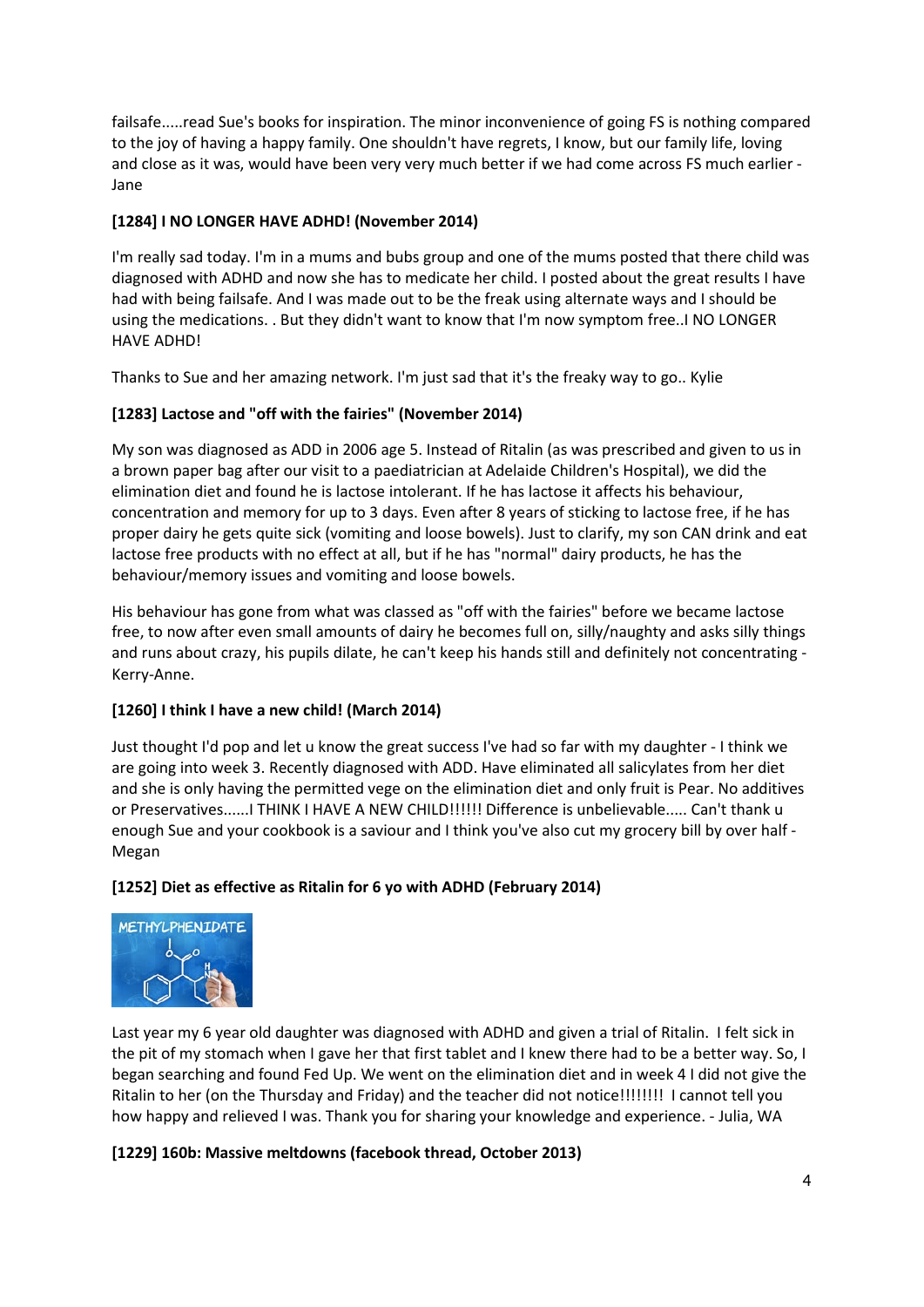It's the worst additive for my daughter, she has ADHD and this one makes her have massive, and I mean massive meltdowns! – Donna

#### **[1211] To do the diet or not, a facebook thread (July 2013)**

A lovely lady directed me here. I am desperate really. To the point of waiting for a paeds appointment in Sept so they can put my lovely 7.5yr old son on Ritalin. I'm not anti-ritalin but I want to know that I have tried EVERYTHING first before we get to that point. His behaviour is really bad at school and he just isn't coping with life. I am really hoping that a change in diet can go some way to help him control his behaviour – Sarah

Please, please try this diet first before meds. My 7yo teacher thought I had put him on meds within 2 weeks of diet. Not easy, but worth it for no meds – Jenni

I don't do failsafe but cut out additives ie preservatives, colours and flavours, as a way of managing my daughter asthma. When I did it I noticed a great change in my son's behaviour, he's in kindergarten this year and doing really well, with the occasional down days (usually my fault for slipping with food). So good luck, I noticed results far quicker for my daughter's asthma, but it did work for sons behaviour, tied in with me trying to be more calm and consistent with managing behaviour. He doesn't have ADD or anything, was just really loud and impulsive, I couldn't manage his behaviour all the time which was frustrating and he's even noticed he feels better. Good luck, well worth a try - Kate

I agree Jenni. Nothing to lose trying, 2 weeks is what it took to rid my daughter of a 6 month long cough, I think it took so long to see results with son because preschool 2 days a week were feeding him anything. Once he left results were far better. My daughter's preschool are fantastic at modifying my daughters diet to suit her needs, no probs there - Kate

At our house, the diet means the difference between absolute madness, and a lovely, calm, inspiring life! Well worth trying, and although it's hard initially and although the process overall may take a little while, you are likely to see results quickly. Amongst many other benefits, my own fibromyalgia pains disappeared inside a week (wheat and dairy in my case)... I was furious that nobody had mentioned it to me before :0) – Susanne

This is definitely worth a try Sarah Definitely!! - Sonia

Sarah I think it's awesome your trying this first. As a psych student and previous carer I question meds. The impact it has is devastating. I finally have a child carer at school who agrees in the difference in my son's behaviour on diet. I wouldn't consider my son anywhere need ADHD etc but the difference b/w diet and off diet is VERY different that this carer (as teachers are oblivious) now says "what have you added this week?" - Julie

Good luck Sarah, my son has ADHD and was prescribed 2x 10mg Ritalin daily. His teacher last year wanted us to increase the dose. We pulled in our failsafe reins, and although we're not as strict as we could be, he is now on 1x 10mg Ritalin daily and it's JUST enough to help him through school another Sarah

It's worth a try. My 4 year old was a right little monster, almost ODD. I have taken out colours, preservatives and flavours haven't done the whole fs diet but this has worked wonders. He can concentrate now flow directions his per prep teachers have seen a massive improvement. We can also tell when he had had something that he shouldn't. Give it a go it is worth a try - Tracey

Thank you so so much for your encouragement xx - Sarah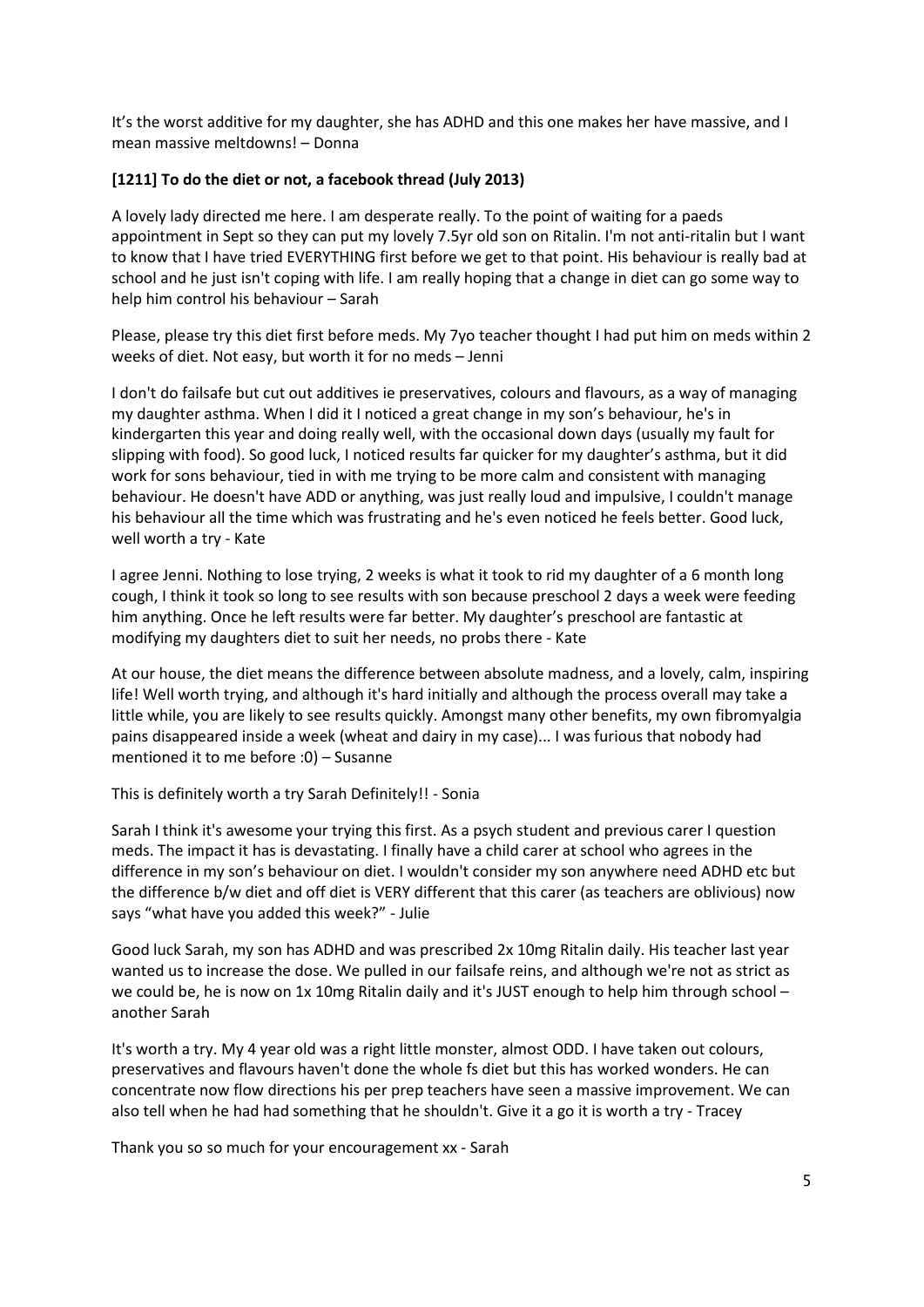Do It!!! I had a terrible prep year did the elimination and turns out she is intolerant to colours and sals. It was literally Jekyll and Hyde with her now we have calm and peace and sometimes she starts to slip and we pull the reins up on the sals , absolutely amazing the difference in food can make - def worth doing! My only regret is that I lost 6 yrs living with her like that and that the behavior specialist never mentioned food I had to think of that myself – Michelle

So true. We loosely follow this diet too. Behaviour was crazytown then we went on the very strict elimination diet and i did notice a big change. As my son has gotten older we have gone down the ritalin path but I'm convinced that diet is related. Do ALL U CAN. I don't believe 1 thing works- it's a combination of love, support, diet, routines, boundaries and sometimes medication. oh and a good paed! - Narrissa

I find it strange that no health professionals ever mention diet as a way of managing issues. You'll need the encouragement Sarah, it's a daunting thing to start, but 12 months down the track you'll wonder what all the fuss is about. My main issue ATM is the canteen at school. For some reason having mum put a fun thing in your lunch box is not as fun as getting it yourself at the canteen. But you'll find what works for you and learn some new negotiating skills along the way - Kate

I know!!! I got my DD was explosive and suggested books to read which we're nothing more than ways to tip toe around her - not one mention from anyone about food until I had the light bulb moment and googled "food child behavior " and my whole life changed… Oh and the canteen why oh why do they make lemonade slushies blue it's so unnecessary it's infuriating - Michelle

Thankfully my son's canteens don't do slushies, I'd never hear the end of it! The canteen guidelines in NSW (red amber and green) are a joke, the kids only buy the amber foods, which in large amounts is ridiculous and almost everything in my sons canteen is classified as green or amber but are loaded with additives - Kate

I'm from the UK but live in Oz. I find the guidelines here for kids food MINDBLOWING! - Sarah

We have red amber green too but only red on Fridays she can't have anything without backlash. I found a microwave travel bowl that I heat last night's tea in and send it with an extra hot heat pack to keep it warm I thought we were far more educated than what's available on the canteen list grrrr - Michelle

We tried fail safe with my 6yr old wasn't working after a week of gluten free wow new child - Bec

Good luck, it's challenging at first but so amazing when you see the results a few weeks later. We've been doing it for nearly 3 years, it becomes a way of life - Nora

Oh lovely, it's saved us, and it sounds like you are where we were. Welcome. You won't regret it  $xx -$ Susan

#### **[1196] Happy 21st for failsafe – second story (March 2013)**

This week our son turns 21 and starts his 4th year of a BE(Hons) Bachelor of Engineering Degree.

We have come so far from when he was 8years old and I was reading the Fed Up Book and thinking this is us....

The teachers had mentioned ADHD and Learning Issues....in my heart I knew he was not any of these, in fact I believed him to be very smart.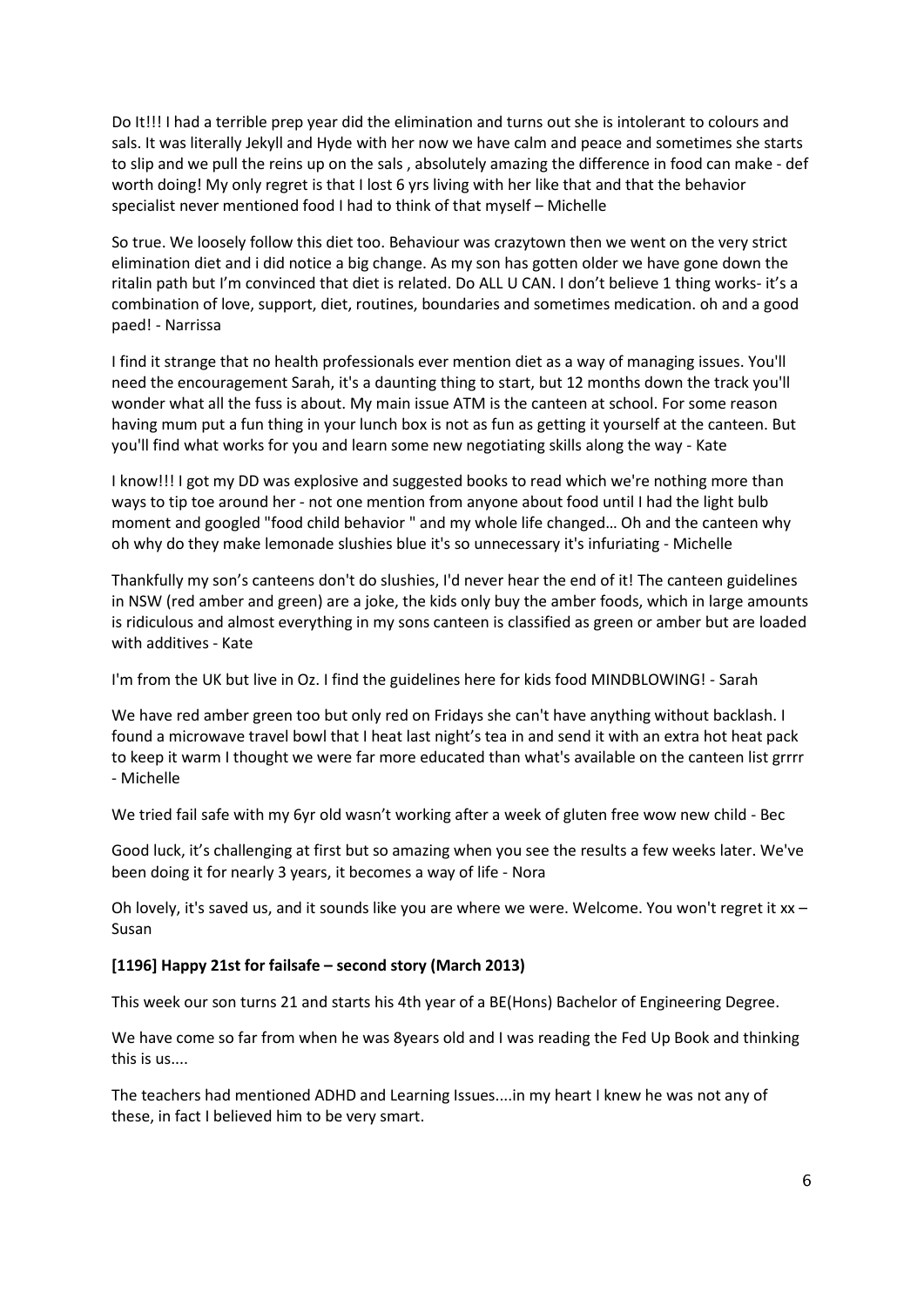A month after starting the diet without mentioning it to the school. They asked what had changed and we never looked back. He was now able to show the true little lad he was...bright, happy and friendly. Thanks Sue and Howard- you have always been there for us. We are so proud of our son and so pleased we found Failsafe. Yes at times it was a challenge, but wow look where we are now. It was worth everything it took to achieve what we and our son have.

We are very proud. We as a family know for sure that our son would have had quite a different life without FAILSAFE. His oppositional behaviour alone would have changed that. Let alone the learning issues - Linda

#### **[1186] Amines cause cyclic vomiting syndrome (CVS), ADHD symptoms (February 2013)**

My daughter has recently been diagnosed intolerant to amines, we have been low amine for about 2 months. We have had great results, days we have cheated she has been lethargic, thrown up, looked pale etc. The difference on the days we have not cheated are amazing, my happy 12 year old is back. The results have been so startling that today we will become a FS family. She is intolerant to amines as she has been diagnosed with cyclic vomiting syndrome, you can add that in if you wish as not many people know about CVS and finding out that low amine diet helps took us 6 months of various doctors and A&E trips. – Sarah on Facebook group

My son has been diagnosed as ADHD however on the elimination diet he proved to be sensitive on the amines challenge, and bad - threatened to kill me, uncontrollable crying yelling, yet when we avoid the amines the ADHD symptoms all but disappear! I have a wonderful dietician, she has done wonders for us as a family far more than any of the paediatrician we have seen, it's amazing what a change of diet can do. – Katrina on Facebook group

## **[1183] Headed for a life of labels (February 2013)**

My 4 year old daughter was headed for a life of labels due to her inattention and naughtiness especially at kinder, and I am hoping we have found the answer. She was advanced with everything up until the age of 2 and then has slowed down, especially in the last year, becoming more and more immature, naughty, silly and unable to concentrate, with only selective listening, especially in public and at kinder, but she wasn't like that all the time, so I knew it wasn't the real her.

It's been 5 days on the diet and she has been calmer, more co-operative and more focused, but I think we have made some mistakes each day, due to wrong vegetable oil and my ex-husband's insistence that only a "tiny bit" of curry powder would be fine. It wasn't fine, she went hyper. I also suspect dairy could still be causing problems, her bolts to the loo and sloppy poos have almost stopped with lactose-free milk, but she is still doing it occasionally and can't maintain concentration after a while if she's had products that contain milk.

**A month later:** We are still progressing well. The school holidays were great, as it was easier with less rush. My daughter has been wonderful. There have been some wow moments: I had to drop something off to a friend who works next door to a McDonald's, and she asked if I wanted to grab a quick coffee there. I explained to my daughter that I would not be buying her anything, but would get her something yummy when we got home - she went and played and didn't once ask for anything to eat or drink. Then, at a birthday party I told her to say good-bye to her friends because we were leaving, and after I had said my goodbyes, expecting to have to hunt for her and then have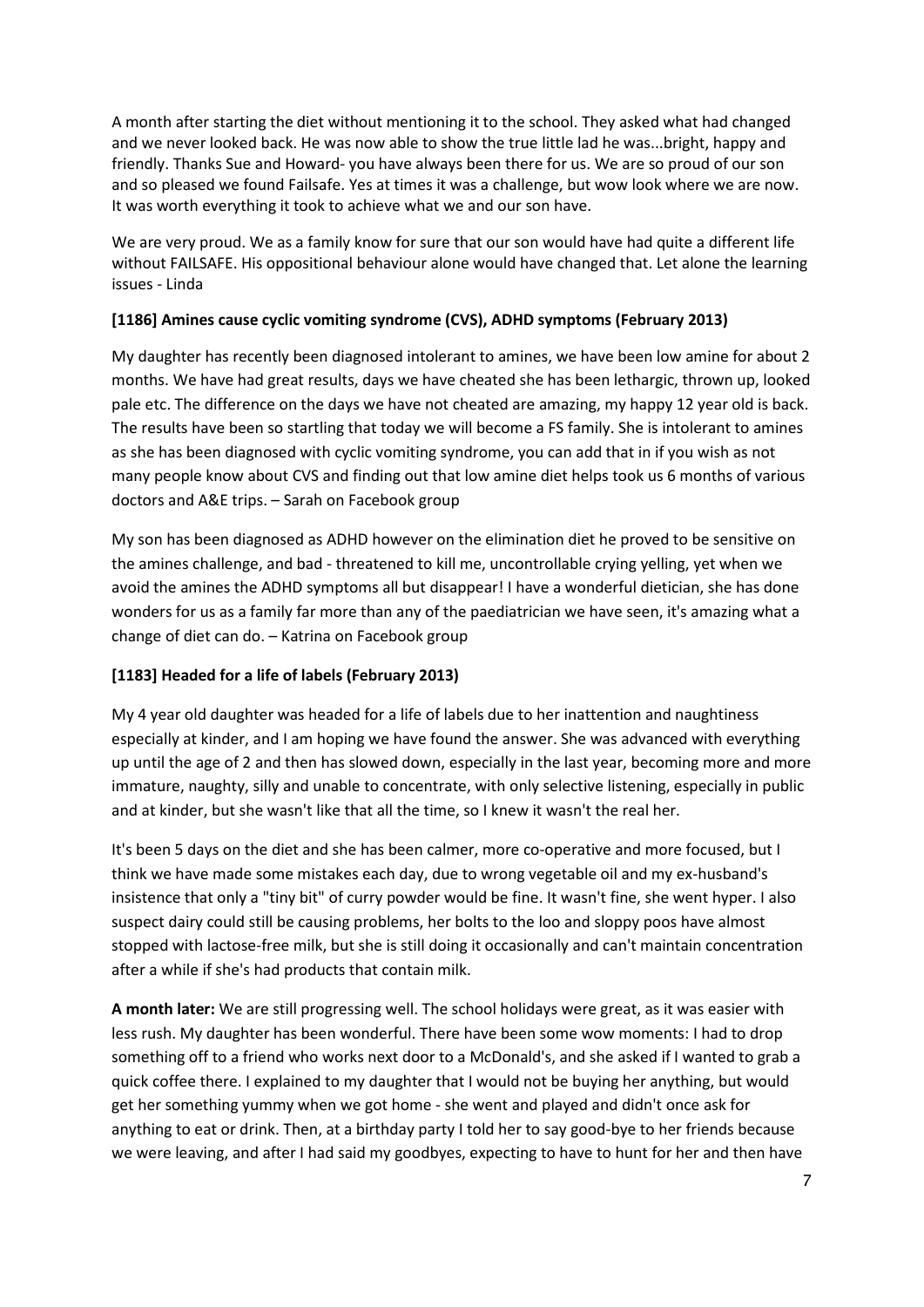the typical battle to leave I'd always faced, I was shocked to find her inside, waiting for me at the front door.

Milk still seems to be a problem for her, even A2 milk, on the days she has more, I hear a lot of throat clearing and the more old behaviours I see for the next day or so - silliness, lack of concentration, irritable and more oppositional, but still nowhere near the pre-diet days. Her kinder teacher has noticed and commented on the change, and so did her Ready Steady Go Kids instructor (and that was on one of her not so great "after-dairy" days).

As for me I have not been as disciplined at times, especially when we are rushing out somewhere, I have skipped breakfast in favour of a muesli bar on the run, and paid for it later with headaches and irritability. But overall I feel so much better, clearer headed and my sinusitis, hayfever and headaches are, for the most part gone!!! They used to be frequent – Jenny by email.

## **[1179] Failsafe high school graduation success: one of the highest OPs in her school (February 2013)**

Thank you for all your efforts over the years. I am certainly a champion of the cause after the success we have had with our daughter. Anyone that talks of issues with their children I talk about FAILSAFE, even buy the books for them.

In 2003 the teachers, doctors and paediatrician all wanted to medicate our daughter for ADD. She was behind in school, had trouble keeping friends, would have fits of rage then extreme bouts of depression, wanting to self harm or die. It was tragic and heartbreaking. Looking back we now see how we went from a really good baby to a terrible twos and beyond ... after the introduction of main stream solids. I was quite determined not to take the easy way out and spend \$20 a month on subsidised dexamphetamine ... so my research led me to Fed Up. We haven't looked back, yes admittedly we have slipped over the years but behaviours and moods always bring us back. It's been a long and at times arduous journey but well worth the effort.

Our daughter graduated high school last year with one of the highest OPs in her school which guaranteed her entry into a number of top universities. Everyone (including the teachers) comments on how polite and engaging she is as a teenager.

My advice to those starting the failsafe journey ... hang in there ... the rewards are well worth the effort. Thank you Sue and Howard! - D from Brisbane

#### **[1176] Salicylates, benzoates, additives linked to asthma, ADD, headaches (February 2013)**

Our paediatrician advised us to try failsafe eating for our 8 year old boy after years of struggles with asthma and ADD. What a change. For the first winter in 8 years he has gone medication free - his usual line up was prednisolone, antibiotics, 2 x preventative puffers and constant ventolin.

We tried the benzoate challenge. Within 24 hours of trying one glass of lemonade he was coughing again (causing mucous/vomiting as well) and needing ventolin for the next 48 hours. The same happened after a neighbour 'kindly' gave him a blueberry frostee! 48 hours later we are still recovering, but this time from headaches as well! – Meg, NSW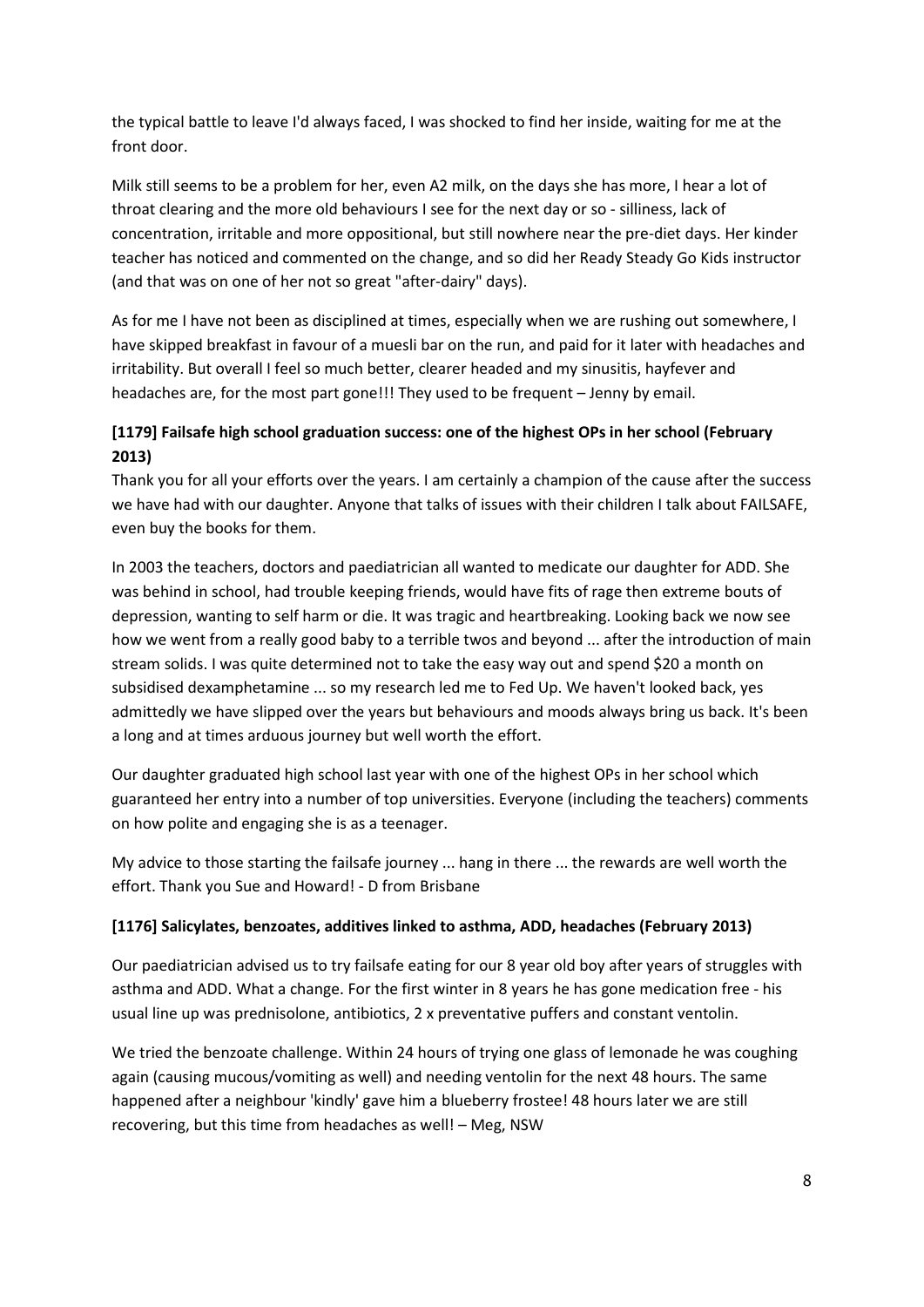#### **FIN Comment**

Most children's medications contain benzoate preservatives (also called hydroxybenzoates or parabens) - even asthma medications - and these too can contribute to asthma, eczema and hives as well as behavioural effects.

Asthma and intolerance to benzoate[s http://www.ncbi.nlm.nih.gov/pubmed/8952792](http://www.ncbi.nlm.nih.gov/pubmed/8952792)

Clinico-immunological study of 16 cases of benzoate intolerance in children <http://www.ncbi.nlm.nih.gov/pubmed/9162174>

## **[1166] 282: Defiant, hyperactive, impossible to reason with, plain silly, very loud, noisy, annoying to others, demanding, pushy and tantrums (December 2012)**

My daughter, who is now 7 years old and who began the failsafe approach at age 3, reacts in the following ways whenever she has 282 in bread. She becomes defiant, hyperactive, impossible to reason with, plain silly, very loud, noisy, annoying to others, demanding, pushy, and if something doesn't go her way...watch out...fully blown tantrum including slamming doors, storming out the house, screaming, yelling, crying that goes on for a long time. Can't and won't follow simple instructions, becomes distracted easily, goes off track and off task, becomes destructive She also finds settling at night really difficult ... can't seem to switch off. The next day she realizes that it was the 282 that made her feel that way ... and she genuinely can't refrain from behaving in this way. We are pleased though that as she grows her reactions seem to be becoming slightly less severe. I think this has to do with more careful diet, increased body weight, and increased maturity on her part.

Prior to going failsafe, life was unbearable. She had night terrors every night for 4 years etc, etc, etc. We made many trips to specialists and psychologists and others, with no explanation as to why we had a totally uncontrollable child. We chose to try Failsafe before we filled the prescription for Ritalin that we had been given, and thankfully it worked!

Thanks to your book, Fed Up, we have seen incredible results and are now on track. - Debbie, Victoria

#### **[1153] Colours and flavours in epilepsy medication (October 2012)**

When the doctor recommended ADHD medication for our 4 year old daughter, I was reluctant because she was already on high doses of epilepsy medication. Instead, we decided to try the elimination diet. Her behaviour improved out of sight and her general overall health improved ... changing her epilepsy medication to colour and flavour-free was harder than it seems as most kid size doses come in flavoured syrup. – by email

#### **[1140] 282, 621: Muscle spasms due to bread preservative, MSG, salicylates, amines (October 2012)**

My classic symptoms are fatigue and pain as well as massive muscle spasm where I get severely "locked up". My muscles go rigid (praying mantis style), mainly my arms and legs are affected. Sometimes even my facial muscles and tongue when it is severe. I can't walk or feed myself when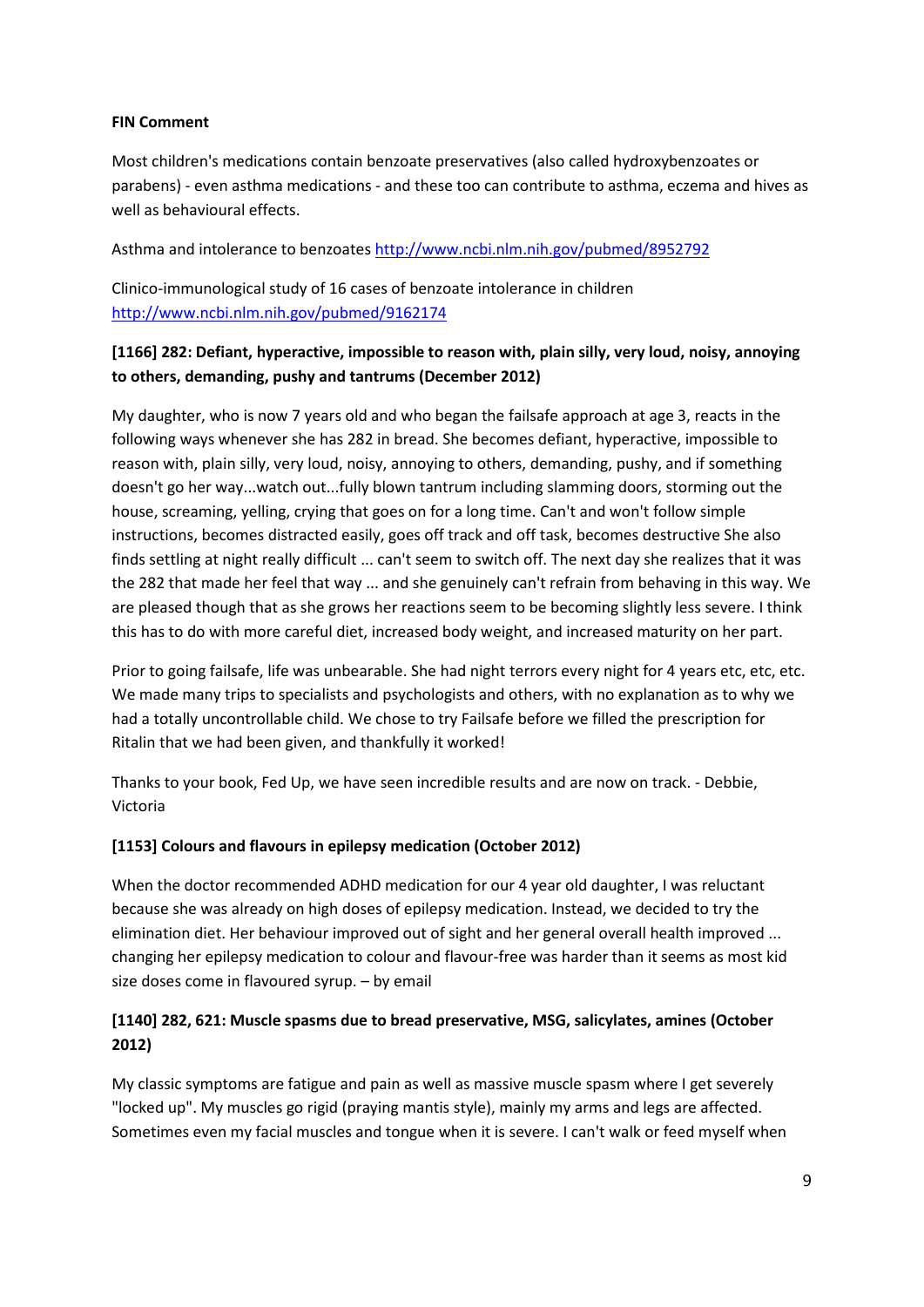this happens. It happens in degrees and lasts for different lengths of times. Sometimes just my fingers and toes curl. Always my muscles spasms are preceded by pain and almost always severe fatigue and a fuzzy head. When they are really bad I also get tinnitus. My hands go red and hot and very sensitive.

My muscle spasms have been heavily investigated by numerous neurologists - and I mean, numerous! - 20 at a hospital movement disorder clinic and another 5-6 independent ones. When I didn't fit into their pigeon hole definitions, I was then referred on three occasions to 3 different psychiatrists. They all pronounced me mentally healthy except one of them said, "That since there is no known neurological cause for my spasms, that he must conclude that it is psychological" and that I should just demedicalise and try and get on with my life.

When a friend recommended the RPA allergy clinic, I was adamant that food could not cause such a drastic reaction and I started the elimination diet extremely skeptical and determined to prove them wrong. Now I realize that I've always had some food intolerance (family history) as a young child when I used to get aching legs and be so extremely hyperactive at school that the teachers would send me for a run around the school grounds before they let me sit in their classes even in Year 12! Two bouts of glandular fever (at 18 then again at 21) then lowered my tolerance even further.

Since the elimination diet, I've discovered the main triggers are 282 [preservative calcium propionate used in bread] and MSG [flavour enhancer 621]. In 1.5 hours flat after ingesting bread preservative I am in severe spasm with all my classic symptoms! MSG has about a 3-4 hour time lag. The spasms used to last 30 mins - 1 hour (basically till my muscles fatigue) but now that I've virtually eliminated the diet factor and I am so much better and fitter, when I do accidentally eat 282 or MSG then they can last up to almost 4 hours full spasm. My husband doesn't have a hope of moving my arms or legs, they're so rigid. He said that even if I tried myself I could not be so strong other than when I'm in spasm.

Salicylates cause my hot hands and pain but have a delayed effect causing me to spasm only after a while (2-3 days). Amines also have a delayed effect, first causing hyperactivity/insomnia then pain but rarely spasm.

The elimination diet has improved my quality of life so, so much and has introduced an element of control to my life that I haven't had for 8 years. I feel amazingly lucky to have stumbled upon this as the answer! - Tessa, NSW (story received in 2004)

#### **[1139] One-liners (September 2012)**

"We started failsafe eating several years ago after going to the pharmacist with a script for Ritalin for my son. The pharmacist refused to fill it. He said 'for oppositional defiance, you need to read this book and look at food'. It changed our lives". - from Fedup Roadshow 2012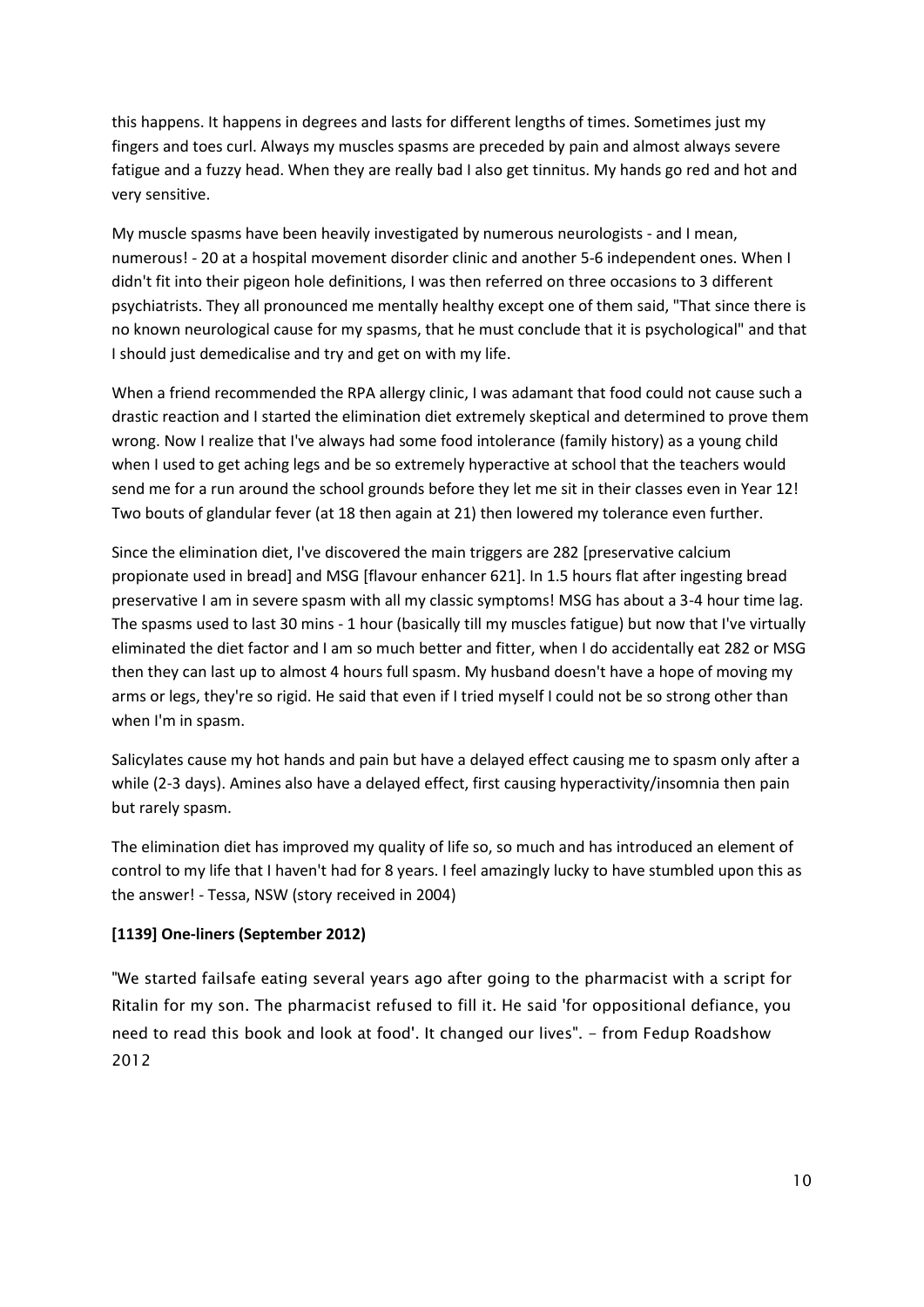#### **[1117] One-liners after Fedup Roadshow (August 2012)**

We attended your talk a few months back and it has changed our lives. We have a six year old son who suffers from Aspergers and ADHD and since going additive-free his behaviour is much improved, his social skills are coming along in leaps and bounds and his fits of rage are completely gone.- Heather by email.

#### **[1115] PDD, ADHD, anxiety disorder, borderline anorexia nervosa (July 2012)**

I happened upon your site late last year while searching for help for my eldest son who was diagnosed with PDD, ADHD, anxiety disorder and high level language disorder as well as bordering on anorexia nervosa all at the ripe old age of 10. Doctors were not helping and all the drugs they threw at us weren't helping either. I was at a loss as to how to help him as his behaviour escalated out of control and my husband and I nearly split up because of the stress on both of us. It was a nightmare trying to manage all his problems as well as look after our other three children. His behaviour was so extreme that I didn't think diet could help but remembering that I was a Feingold kid for many years myself I figured it certainly couldn't hurt and I had been only too willing to make him take drugs because it was an "easy" option that didn't require a lot of effort on our part.

We started FS in January before school went back and now only a couple of months later my son looks and acts like a "normal" child. We have had easily an 80% improvement in his behaviour, autism symptoms and mood. I say only 80% because I'm still fumbling to get the diet right for him because he seems to be sensitive to just about everything and he is living on the elimination diet at the moment. It's a sharp learning curve though and we pay dearly for mistakes with a slide back into his worst behaviour and autistic traits within half an hour usually and the effects can last for days.

Thank you so much for the work you and your husband are doing for families like ours. by email, Qld

## **[1101] Dietary information should be free (February 2012)**

I am single mother with 4 kids and am finding it very hard to find free information on an additive free diet for my 3 yr old that I was told was hyperactive by a paediatrician. You would think after paying the doctor more than \$250 dollars he would give you more information than 'eliminate additives', but everyone is after money. What about the kids that are suffering from these problems and the family problems they are creating, why is it no one in today's society can do anything to help without wanting to be paid an arm and a leg for it. Sorry to go on but I am finding it very hard and frustrating to get information that can help. PS Thank you for your Failsafe Booklet. – by email, Melissa

#### **[1088] Severe anxiety from salicylates (January 2012) COURAGE AWARD**

My daughter Rose is 7 years old. Since she was about 18 months old, we had problems with her waking every night with nightmares. Although her behaviour was not exceptionally good, it was not an issue at the time. When Rose started 4 year old kinder we started to notice that her eczema was getting quite bad and that it was not responding to any remedies that we tried. We saw doctors who just said that she might grow out of it. When Rose started school, there was a huge turning point. Her behaviour I would say was ADHD behaviour – tantrums, itching all over her body, stomach pains,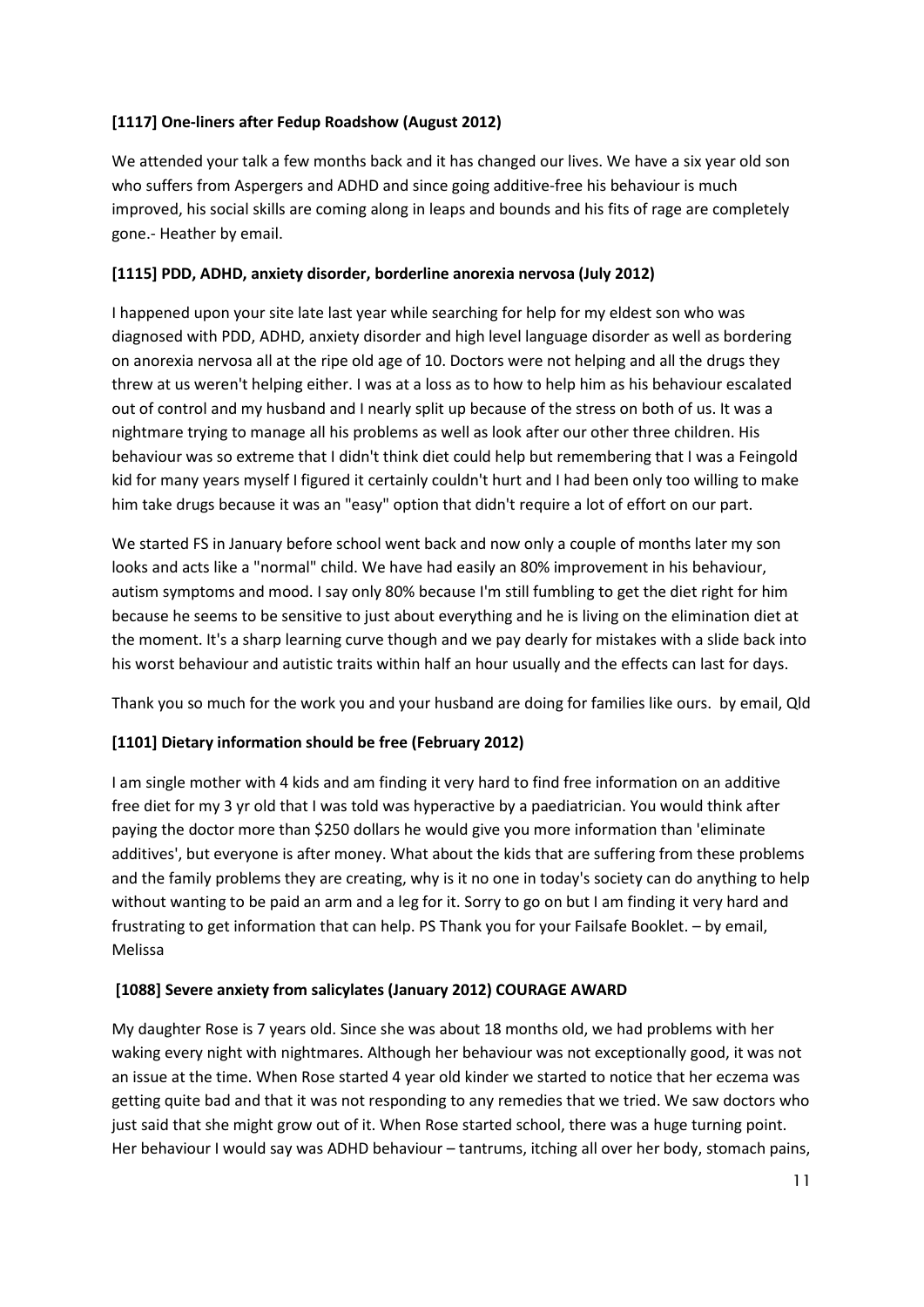still having nightmares, oppositional defiance and the list goes on, and the worst of all, severe anxiety with me leaving her. Rose's anxiety was so bad that she had to be physically removed from me when I left her at school, even punching and kicking at the teachers. Rose would not leave me at all, even on weekends.

With trying to counteract the behaviour part, I stopped all additives and preservatives. Rose's behaviour became so much better. We noticed that her sleep, and feelings of anxiety did not improve.

After reading your book, I made an appointment with a dietician and started on the Elimination Diet. Everything started to improve with Rose, in leaps and bounds, except the anxiety. With many trials, I have now established that Rose is very sensitive to SALICYLATES.

I now have a daughter who is very confident, well mannered, has no problems sleeping, no eczema, nor does she have anxiety.

I can only say that without your help, I had no idea where to turn. The professional field let me down big time.

We have been doing this for about 12 months and I am a true advocate of Failsafe. I want to introduce this to our school. When my daughter was in Prep we had a lot to do with the Principal, as Rose spent a lot of time in her office, as they believed she was being naughty. Last year I was determined to prove them wrong by showing them that food did contribute to children's behaviour. I did often say that it was the food Rose was eating, but I know they did not believe me. I can now truly say that Rose's behaviour was as a result of the food, its additives and preservatives, as she is a different student. Well mannered, high achiever, leader material. Thank you. - Sharon, Vic

#### **[1084] Help for Velocardiofacial Syndrome also known as Deletion 22q11 (December 2011)**

I have started your diet with one of my children who has had numerous problems and after one week of just cutting back (not the full elimination diet) I had his teacher approaching me telling me how good he had been and how his attention had improved. Needless to say I have now started doing the same with all my other children and would like to say how great it is all going. I approached a mum at school who pointed me in your direction after the success she has had with her adhd child so yes word of mouth really does work.

I help run a support group for Velocardiofacial Syndrome also known as Deletion 22q11. Our VCFS kids have a very high incidence of behavioral and inattention issues and I believe an introduction to your diet could greatly benefit many of our members. - Melinda, by email

## **[1083] The 40 foods blood test (December 2011)**

Before starting the diet, our 6 yo ADHD son had the 40 foods blood test and it showed wheat to be a 4 which is the highest, so I put him on wheat-free bread. The dietitian I saw about the elimination diet said that the blood test is not a credible way of testing for food intolerances and is reportedly listed on a web list of dodgy allergy tests by the ASCIA (The Australasian Society of Clinical Immunology and Allergy). The blood test only shows up food that is currently in the child's system,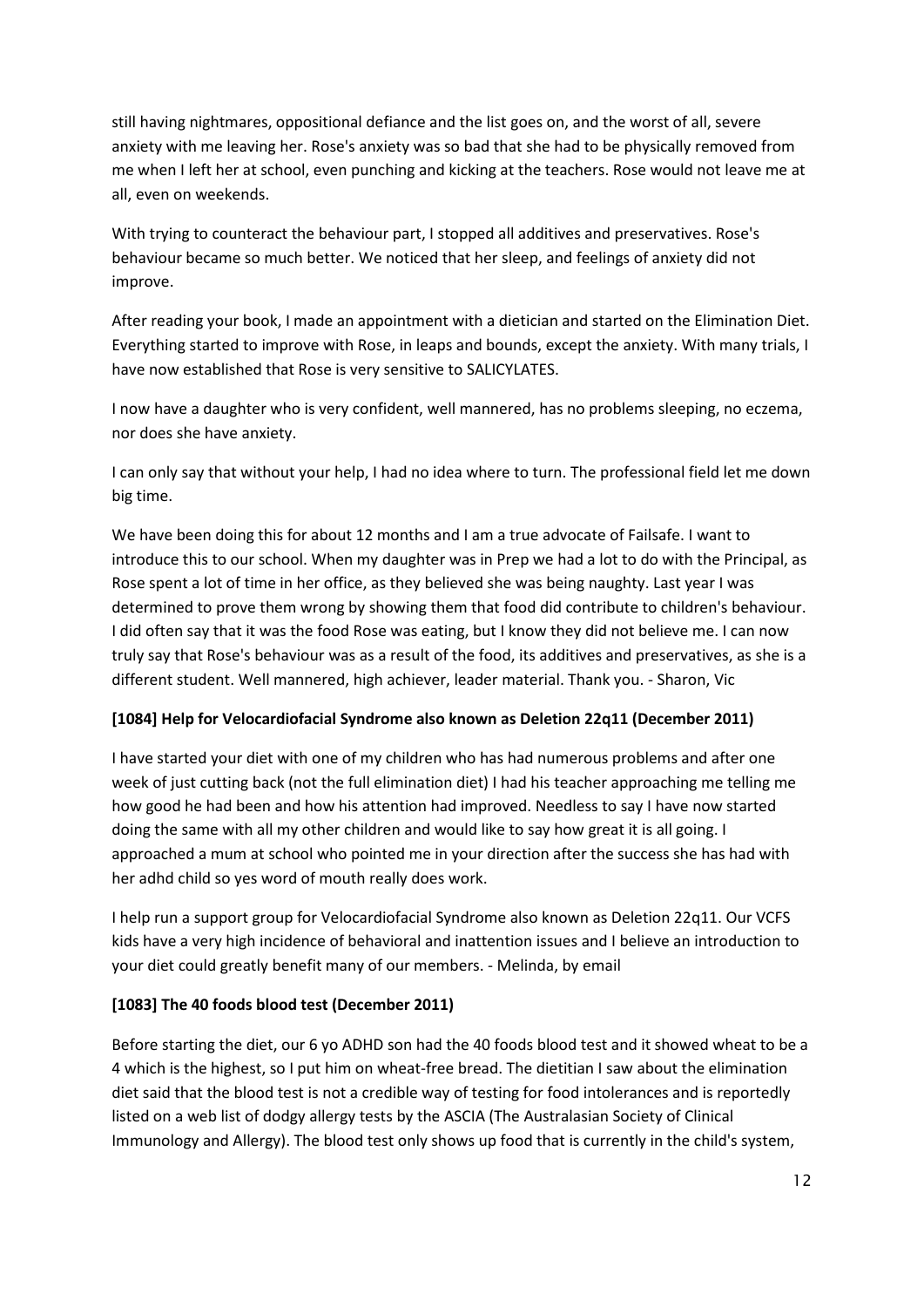which makes sense, and the level of severity as revealed by the blood test is also affected by how much of that food the child has been eating. Intolerance is very strongly related to dose, unlike allergy. So a child could have a major intolerance towards amines for example, but if he has not eaten any recently, it won't show up as a problem on the results. Correspondingly, my son's 4 rating for wheat could be indicative of the fact that he was eating a lot of it rather than his sensitivity towards it. I'm not a food scientist, but this does make sense to me.

According to our dietitian, the only way to conclude if a child is intolerant or not, is to do the elimination diet for a few weeks and then introduce challenges systematically. In short, she suggested our son do a bread challenge with Bakers Delight or Brumby's bread which does not use any vinegar or whey powder. HE PASSED!!! He is able to tolerate a sandwich or a bread roll for lunch, and is better on this than he was on the wheat free bread. He feels more normal , and it's a lot cheaper too. Our son is still free of additives and low in salicylates, amines and glutamates, and we continue to see astounding improvement, which is confirmed by his teachers, extended family and others who work with him. He is calmer, more thoughtful, and you can actually have a 2-way conversation with him now. - by email, SA

#### **[1081] Our toddler was a little tornado on salicylates (December 2011)**

My husband was one of the first children to go on the Feingold diet in Australia in 1973. His parents still talk about the amazing improvements they saw although on that diet he was allowed pineapple, dates, cauliflower and mushrooms. I think some of the improvement was that they had a local butcher, they made their own bread, and they never ate out because there was no eating out then. They had a wonderful local chemist who made them toothpaste.

Because of that you would have thought we would twig much earlier to our son but we didn't. We avoided tomato and orange a lot because from when he first went on solids he broke out in a rash and did again a few times so we just didn't eat them. But he got worse over time. At 15 months he would run up our very steep street and then do 4 blocks of the neighbourhood, with us trying to keep up. I'm now pretty sure that was the kick he was getting from the salicylates. His absolute favourite was apricot teddies. We used to only let him have 1 or 2 every fortnight but that, along with all the other high foods kept him like a little tornado.

My husband's mum told us about salicylates when we went away on a holiday. His eczema got really bad and we thought it must be from the chlorine when we went swimming. She suggested fish oil tablets so we got some for kids but they also had high salicylates. He just went hyper in no time. He kept asking for more of them and that night he screamed and screamed all night and kept scratching worse than he ever had. He had welts all over him in the morning.

We tried cutting out just salicylates and saw some improvement but it just got bad again. Then I went hunting on the internet, found your book and we talked with our doctor about doing the RPA elimination diet. The change was noticeable, the biggest being less extreme mood swings and going to sleep at night. Bedtime used to be a 2 hour stint every night and then he would collapse in exhaustion.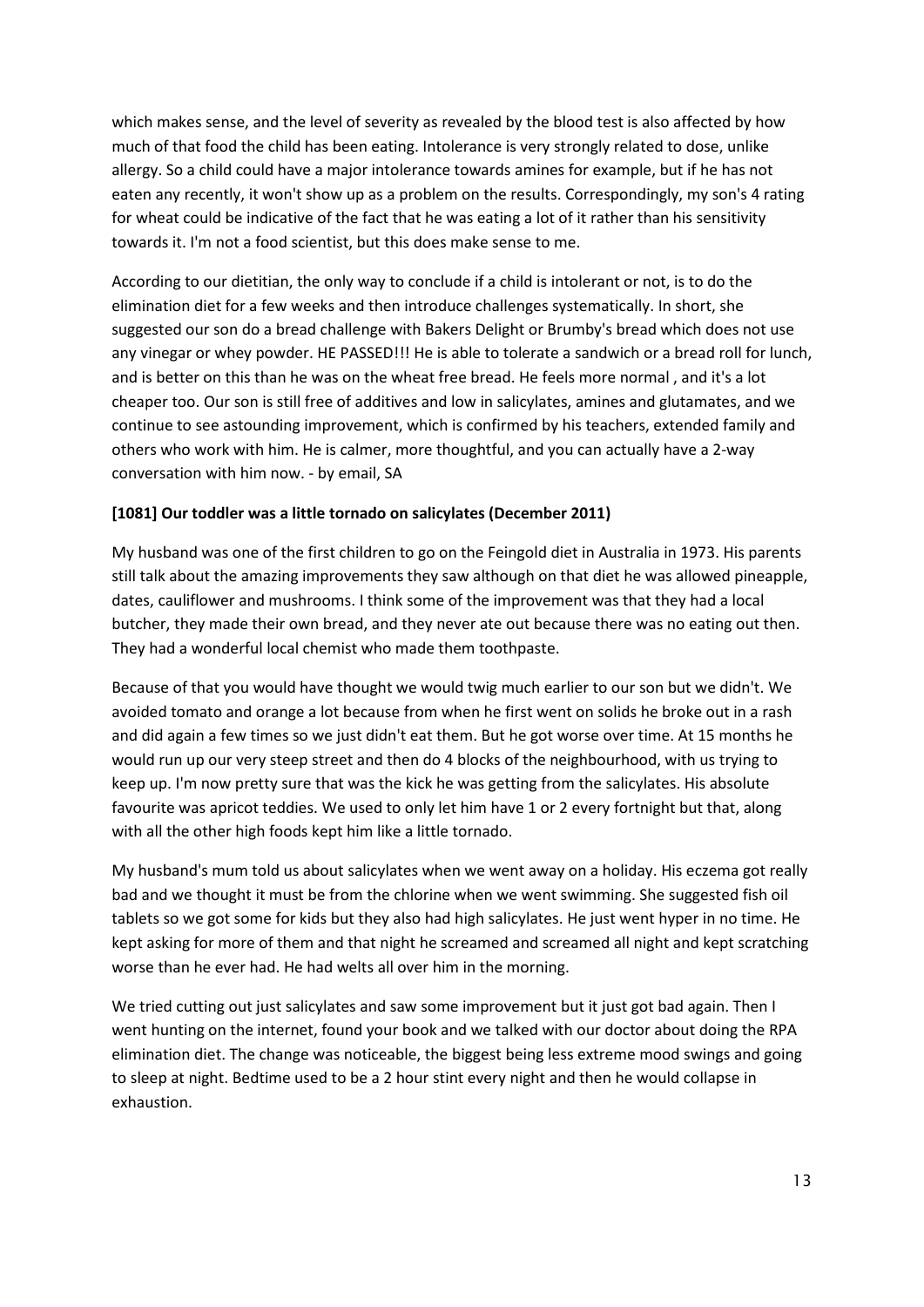We have seen head banging on two occasions, well after we started the diet. My sister gave him some yoghurt by mistake with Annatto 160b in it and he was a very loud very angry little boy. He didn't really have tantrums as such but did quite a bit of banging his head, wouldn't let us near him. He didn't want to be touched at all and kept threatening his little brother with all kinds of nasty things. A lot of yelling. He did not sleep at all well that night needless to say. It was the same the second time. – Susan, by email (Please report similar annatto 160b reactions to [suedengate@ozemail.com.au\)](mailto:suedengate@ozemail.com.au)

#### **[1073] Some feedback from the Fedup Roadshow 2011 (September 2011)**

Audiences laugh when I tell them ADHD medication makes children better able to focus on being oppositional, but that's what one family was there for: 'Ritalin makes him focus, he annoys the hell out of other people and doesn't give a s..t', they said, requesting a diet for oppositional defiance.

'I thought sultanas were okay as long as they are sulphite free', said the ADHD mother of an ADHD son. Wrong! Sultanas are one of the worst foods for a child with behavioural issues, and diet won't work if you make daily mistakes. I sometimes wonder if the best use of Ritalin could be for parents with ADHD so they are better able to be focus on doing the diet.

#### **[1063] Another soy intolerance story: "Wow, wow, wow – a different boy" (July 2011)**

My son is eight and daughter six years old respectively. We have been failsafe for approximately 7 years of that time. I thought I had it pretty much down what they could and couldn't have.

Last week however I stopped buying soy milk as my son was using so much of it, it wasn't funny. I have always tried to steer them to rice milk, which my daughter loves! thank goodness. The soy milk was for others in the home but our son loves it and stopped having the rice milk when soy was around.

I cut this out last week. I seem to have a different boy. We have always just thought that removing what we did know was causing problems was as good as it got. That he would always be a LOUD ACTIVE HYPER BOY. It was much worse if he ate things he shouldn't. He reacts quite badly to amines, salicylates, colours are atrocious for him etc.

Can it really be the soy? Can it really be this simple? My son is now receptive, loving, easy to talk to, to explain things to, has stopped whinging, being aggressive, doing annoying things to his sister and to us. Even stopped all the repetitive things as well.

As I write this he is sitting watching some tv, his room is clean, he is dressed for school, his jobs are done ie take the dog for a walk, feed the chickens etc. He is not 'in my face', he is not running around annoying his sister (she doesn't know what to do with this as she is so used to it, she is even trying to get his attention to be how he always is with her).

Wow, wow, wow. If it is not the soy milk then I am at a loss as to what it could have been. I now have a son that is sooooo easy to love and cuddle AND it has been a quiet house too, not just from him, but I don't feel the urge to yell to get my point across for the 15th time. The lesson here is -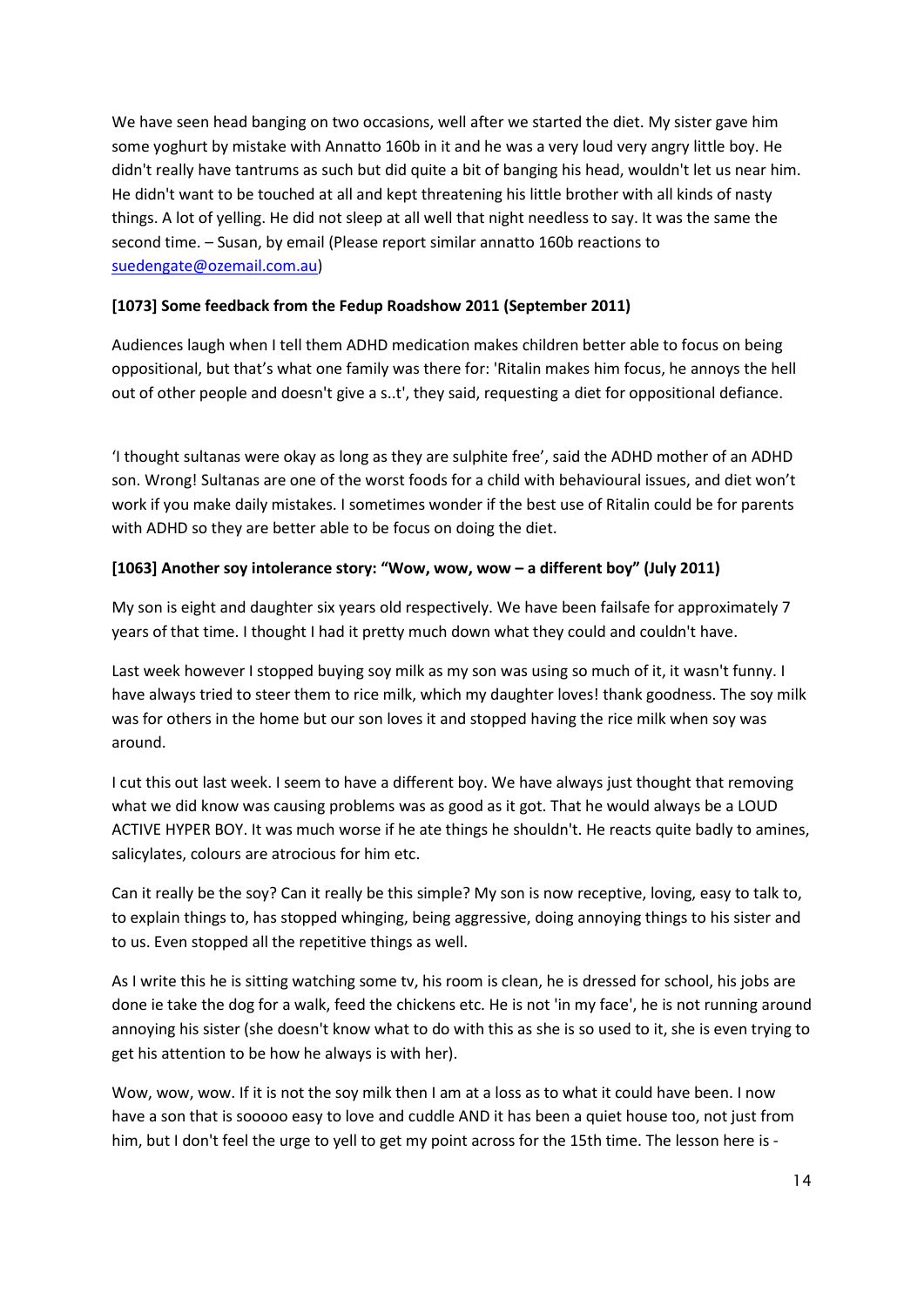never give up trying to find what may be happening with your child. It probably is not normal, and you may be missing something. - Cathryn (see more about soy intolerance in [702], [605] and [314])

## **[1044] 320: Stomach and behavioural reaction to unlisted antioxidants in ricemilk (from submission to FSANZ 2006)**

I have two young boys with autism and severe food intolerances. They become exceedingly ill when consuming any gluten, dairy or soy product, and I have kept these products from their diet successfully for the past 5 years. My children are also severely intolerant of various food additives, including BHA. Two days ago I purchased a carton of Rice Milk, and after one glass both of my children suffered stomach pains and diarrhoea; and the elder son suffered shaking, sweating, and fever. Both boys behaviour became extremely hyperactive and suffered erratic mood swings. (Thanks to this mother and the one below for contacting the manufacturer, the Vitasoy range is now free of nasty antioxidants) – N..., WA

#### **[1035] One-liners (May 2011)**

I just want to say a huge thank you to yourself, Sue and your team of volunteers. We have managed to keep both our children off all medication for hyperactivity and ADHD diagnosis through your diet and recommendations. Whilst it is hard and we slip up - it is worth it. - Leonie, Sydney

#### **[1031] "For the first time in my life (I am now 41), I don't have a sore on me" (May 2011)**

I would like to mention that I recently purchased all of Sue's books so I could expand on our recipes. When I bought these my husband decided that we (as the parents) should go through the elimination diet. We are both diagnosed adult ADHD. We are on week 2. By the end of week 1, I was overjoyed with a diet response. I have suffered with a "mysterious unexplainable" skin disease since I was about 10. I have seen Chinese doctors, acupuncture, naturopaths, had biopsies taken of the sores, etc. Nobody could give me a diagnosis so we put it down to a stress trigger. I would get a pussy looking pimple that got itchy. I would scratch it and it would blow open into an ulcer. Within 3 days I would have an ulcer the size of the top of my little finger. I had to keep cool bathing and in severe cases wash in Pinetarsol to heal the wound up. Right through primary school, high school my whole life. First week on the diet and for the first time in my life (I am now 41), I don't have a sore on me. No pimple looking things, nothing. My skin has never been like this. My husband made a joke last night and said he looked forward to having a Christmas party this year where I could wear a sleeveless dress. During teenager years (when I was obviously eating most of the nasty foods) I could have up to 40 ulcers on my legs and arms at a time – Leona, ACT

#### **[1010] One-liners (March 2011)**

I just want to say a huge thank you. We have managed to keep both our children off all medication for hyperactivity and ADHD diagnosis through your diet and recommendations. Whilst it is hard and we slip up - it is worth it. - Leona, NSW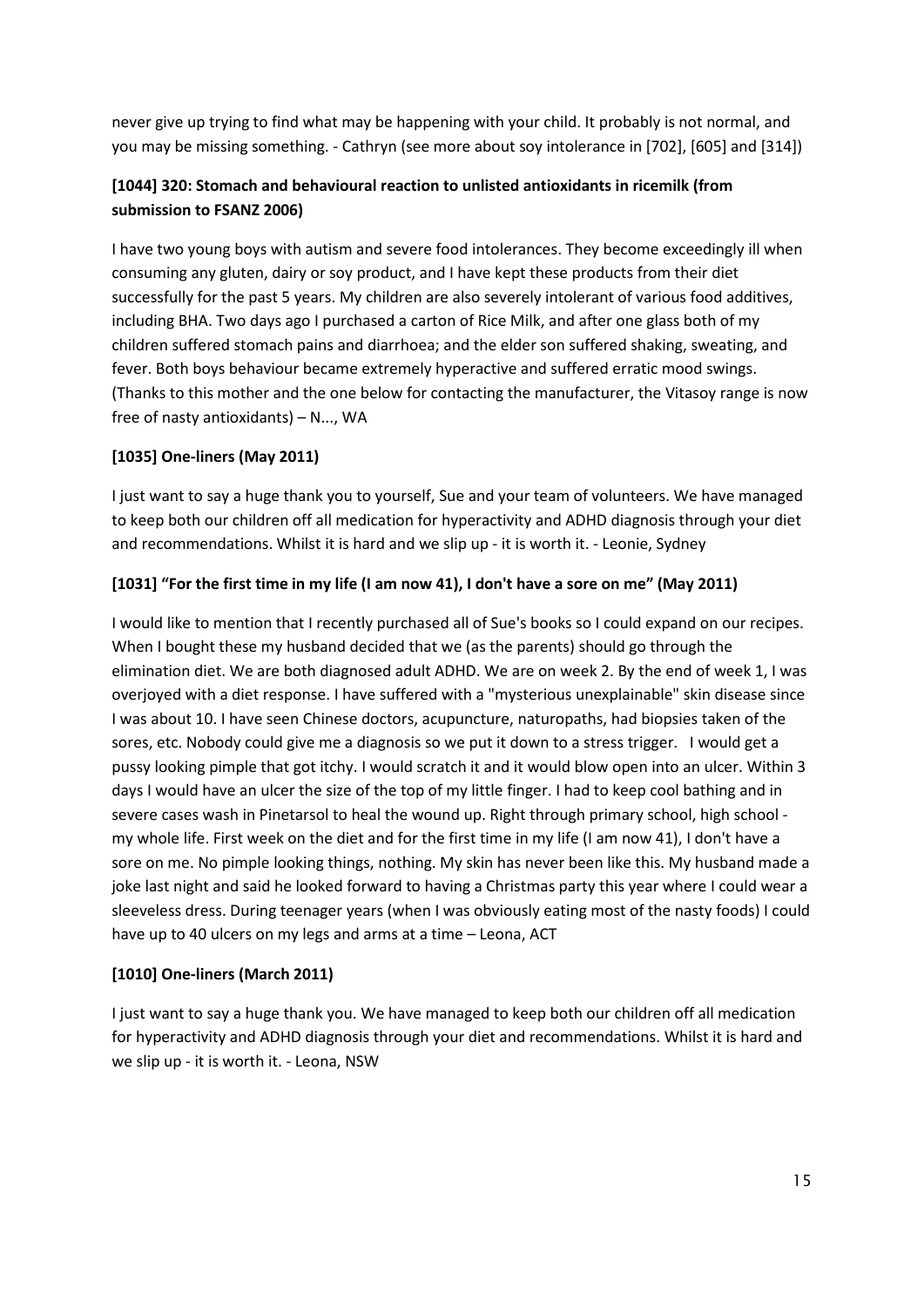#### **[1009] ADHD: Denied enrolment at 2 schools (March 2011) COURAGE AWARD**

I just wanted thank you!!! My 9 year old son has ADHD, ODD, OCD, anxiety and a learning disability. He was denied enrolment at 2 schools because they feared his ADHD would disrupt other children. He was constantly in trouble at school and has been suspended. He was frustrated and upset every morning and every night, at times he couldn't sit at the dinner table without crying from the stress he felt, he found it very difficult to cope from day to day. From when he was a very young age, my husband and I worked very hard at managing his problems and saw numerous specialists. Originally we took him off bread with preservatives when he was 2 years old. It wasn't until we were at our wits' end a year ago, with schools and counsellors telling us to 'medicate him' - that I decided to buy your book.

A year on, our son avoids salicylates and additives and I have to say I have had a recent comment from a friend who hasn't seen him for a year and she said 'we were so impressed with your son's politeness, his impeccable table manners, you two have done so well with him!, even my sister commented on what a lovely boy he is!'

We managed to get him into a new school, one that I believed would work with us to 'manage' his issues better. Then his new school teacher rang me to say 'I have had a beautiful week with your son, he is very respectful, very caring towards the other children, has lovely manners and we haven't had one episode of hyperactivity or disruptive behaviour, he has a lot to offer and is doing very well'

I have near cried with pure relief and excitement that the little boy I got glimpses off occasionally over the last 9 years is now that nice little boy all day EVERY DAY! and other people can see it.

As a parent who had tried everything to avoid medication, I finally feel we have found the answer to successfully managing a child with behavioural issues. I now tell people – Failsafe, Structure, Management, and above all: Understanding. Your book is gold to us. Thank you from the bottom of my heart. – Leonie, NSW

## **[975] Bedwetting and salicylates (July 2006)**

I have got a 10 yo who is hyperactive and an 8 yo who wets the bed. I recently browsed your website and was astounded with what I found. I was feeding my children with additives just in their sandwiches every day from the bread to the cheese without even realising. I recently changed their toothpaste to a mint one and couldn't understand why one of my children was off this planet with behavioural problems and the other was wetting the bed a lot more. I would never have linked the problems to the toothpaste. I read about salicylates in the mint toothpaste and stopped immediately. The bed wetter has improved already. We have cut additives out of our diet and it seems that as long as we limit the amount of salicylates in fruit and vegetables that he eats, he doesn't wet the bed. – Tania, by email

## **[956] Feedback after two years on failsafe (August 2010)**

Our family have been following the Fed Up books for over 2 years now for a 5 year old daughter who was reacting severely with rashes on her face & body & a son whose doctor wanted to prescribe ADHD medication.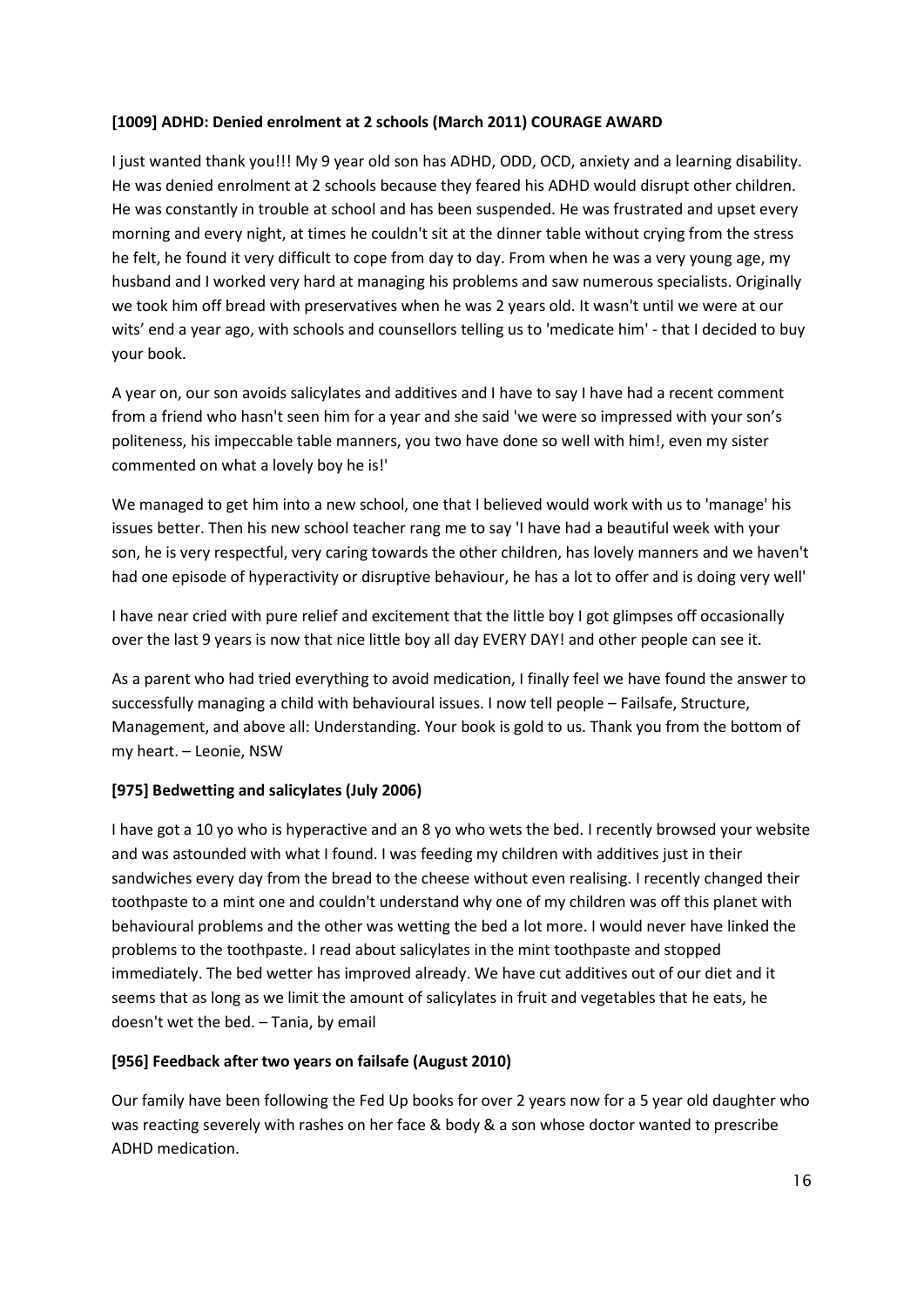I can happily report that our daughter is rash-free and in fact after 7 years she doesn't even have eczema anymore. I believe her immune system has improved dramatically since being mostly failsafe. She is a healthy beautiful clear-skinned little girl with a good resistance to illnesses these days. My son is also progressing well with a mostly failsafe diet and fish oils to help with concentration. (our biggest problems - artificial colours & preservatives & in my daughter case - corn as well).

Just as an aside to this story - I put up with dreadful headaches every day for about 15 years, along with the headaches I got muscle cramps in my neck & shoulders. I was on a muscle relaxant for years until visiting a chiropractor. I went off the medication but after some weeks had a return of the problem after eating bacon & ham.....I am now convinced it was nitrates that were giving me the problem, and I have proven it a couple of times since. I have read about headaches & nitrates but can't find anything on it affecting the muscles - for years I thought I was just being uptight!! - Julie by email

#### **[926] Didn't realise my daughter was affected by salicylates (June 2010)**

I am a primary teacher with 3 children of my own. I first heard about your book 'Fed Up' when a student in my class was diagnosed with ADHD and his mother decided to try changing his diet rather than medicating him. The change in this boy was amazing.

I wrote down the details of your book to recommend it to other parents in the future, but ironically I now use your book myself as my six year old has just been diagnosed with ADHD. We had been eating a diet low in artificial additives for years after discovering that my children were reacting to the preservative 282 in bread but have just recently begun failsafe eating after my son's diagnosis. In doing so we discovered that all 3 of our children were reacting to salicylates. Even my 7 year old daughter who had been irritable all the time and difficult to get along with has changed into a happy, co-operative child since changing her diet. We hadn't even realised that she was affected by the natural food chemicals.

Our son who was diagnosed with ADHD has changed so much that at a recent doctor's visit the GP looked at him sitting quietly and said, "He doesn't have ADHD!" The doctor prescribed antibiotics to clear his cough and after one dose of antibiotics (with preservative and flavour) all his symptoms returned. We are now more sure than ever that food is the cause of his behavioural problems.- Cara, NSW

#### **[907] 160b: agitated, uncontrollable, full of energy, hyperactive (June 2010)**

I have 2 boys, aged 3 and 1 who both react badly to annatto. About half an hour after our 3 year old has had something with annatto in he is uncontrollable, agitated, full of energy, really full on. Hyperactive is how someone has described it.

I had read about annatto by chance and at first didn't think much of it but I mentioned it to my husband who said he reacted to red and yellow colours as a child so I stopped buying anything with 160b in it. I can't say I noticed anything for a while but one day we had dinner at a friend's place and our 3 yo was offered some ice cream. I didn't think to check it. Within half an hour our son was a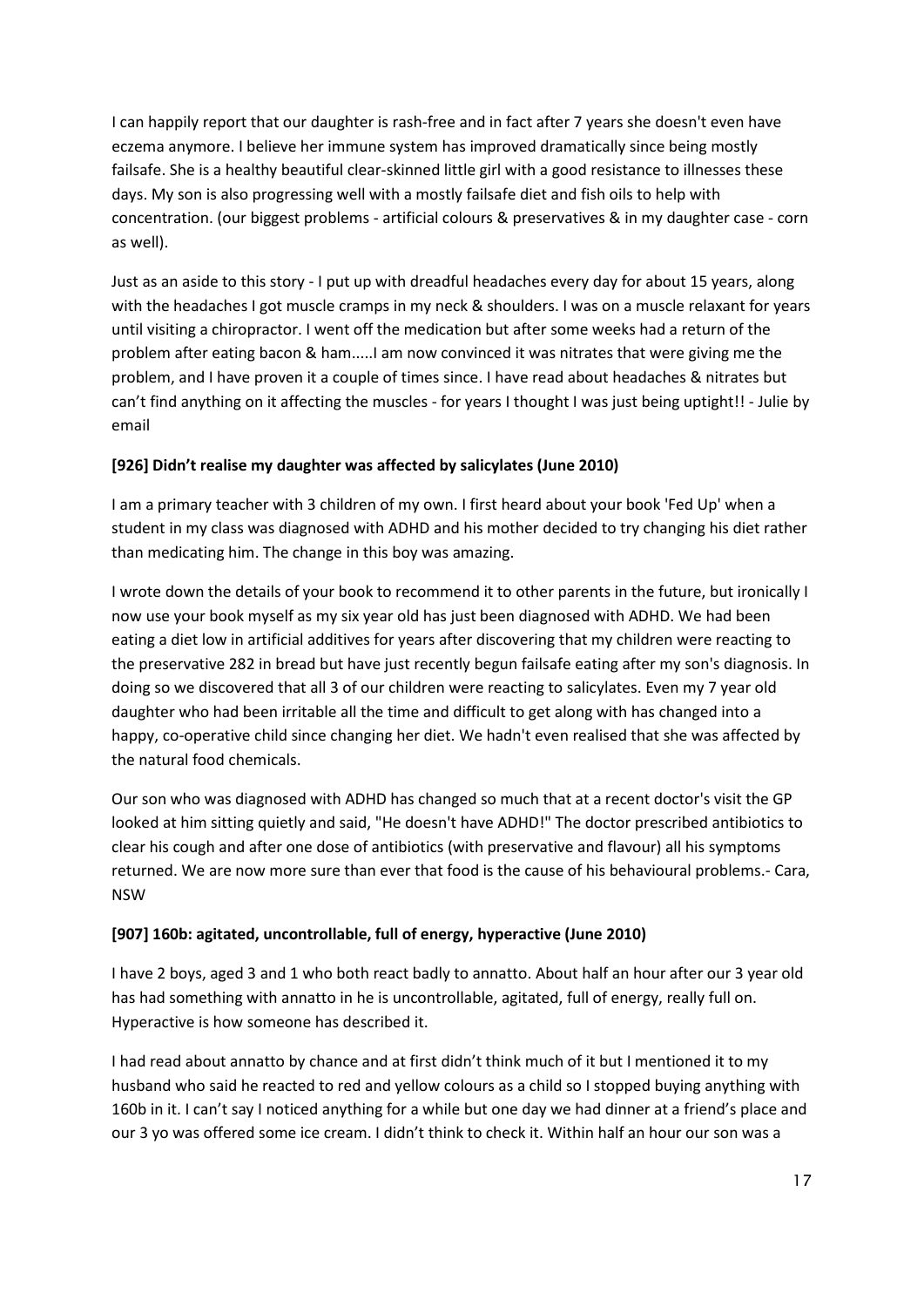nightmare. Kicking, screaming, purposefully doing things to annoy/upset us, refusing to sleep and thrashing out etc. My husband and I were shocked - what had happened to our child? Suddenly the penny dropped and I called to ask if the ice cream had 160b in it - it did! Since then we've also seen reactions to cheese, custard and yoghurt (at daycare until I asked not to give annatto to him). – Silvia, NSW

#### **[901] Has his sights on the Olympic games (February 2010) COURAGE AWARD**

We began our Failsafe journey 3 years ago. My now 9 year old was 18 months when the doctors first made the suggestion that he should be medicated. I flat out refused to medicate a little baby, and advised the doctors that food was triggering his extreme behaviour. On almost every occasion I was either laughed at or made to feel a fool and told that 'food doesn't alter behaviour' - this was despite the fact that he already been diagnosed with anaphylaxis to eggs and a severe dairy allergy and suffered chronic reflux as a baby, and I myself had suffered food intolerance for many years - this went on for nearly 6 years ...

As I wasn't particularly well versed in the ways of the internet and had no idea where to turn, I took things on myself, taking a common sense approach to removing things from my son's diet - if he went 'crazy', the food was removed and replaced with something else that didn't make him 'crazy'... We discovered that wheat was a major player in triggering offensive, violent and extremely hyperactive behaviour and insomnia ... so that was removed, and my son has been wheat free for nearly 9 years now. Whilst the wheat free diet took the edge off his severe behaviors, he was still an unpleasant, uncontrollable child and we tried many disciplinary techniques, play techniques, putting him in sports, we had his eyes and hearing checked and still had no answers.

His severe reflux started again at 6 years old, and once again doctors wanted to treat the symptoms and not determine the cause ... I went along with what the doctors wanted, but the reflux medication appeared to exacerbate the behavioural symptoms. We dealt with the behaviours as they reared their ugly heads, but in addition to the reflux, my son then continued to get more and more physiological symptoms, such as rashes, vomiting, and severe hayfever - I knew this certainly wasn't normal - and he was beginning to have random and bizarre allergic reactions and I had absolutely no idea what he was reacting to. The culmination of these allergic reactions ended up with an anaphylactic reaction, to what has since been determined as an allergy to red meat.

Unfortunately it took an anaphylactic reaction to have to doctors send me in the right direction. We saw a paed who prescribed adrenalin and promptly sent us on to an immunologist ... who explained to us that allergies and food intolerance often go hand in hand. Following all the usual tests and discussing at length my son's behavioural issues we were sent to an accredited dietitian for help and to be placed on an elimination diet.

We found the most amazing dietitian, who was very supportive and was very eager to help. Once I knew what the problem might be, I began my research as well ... and that is where I discovered the fed up website. On the elimination diet and the subequent food challenges, we have since discovered that my son is completely intolerant to wheat, completely intolerant to amines, completely intolerant to glutamates, colours and preservatives and we have discovered that certain brands of shampoos, toothpaste and hair products trigger negative behaviour, he also has a milder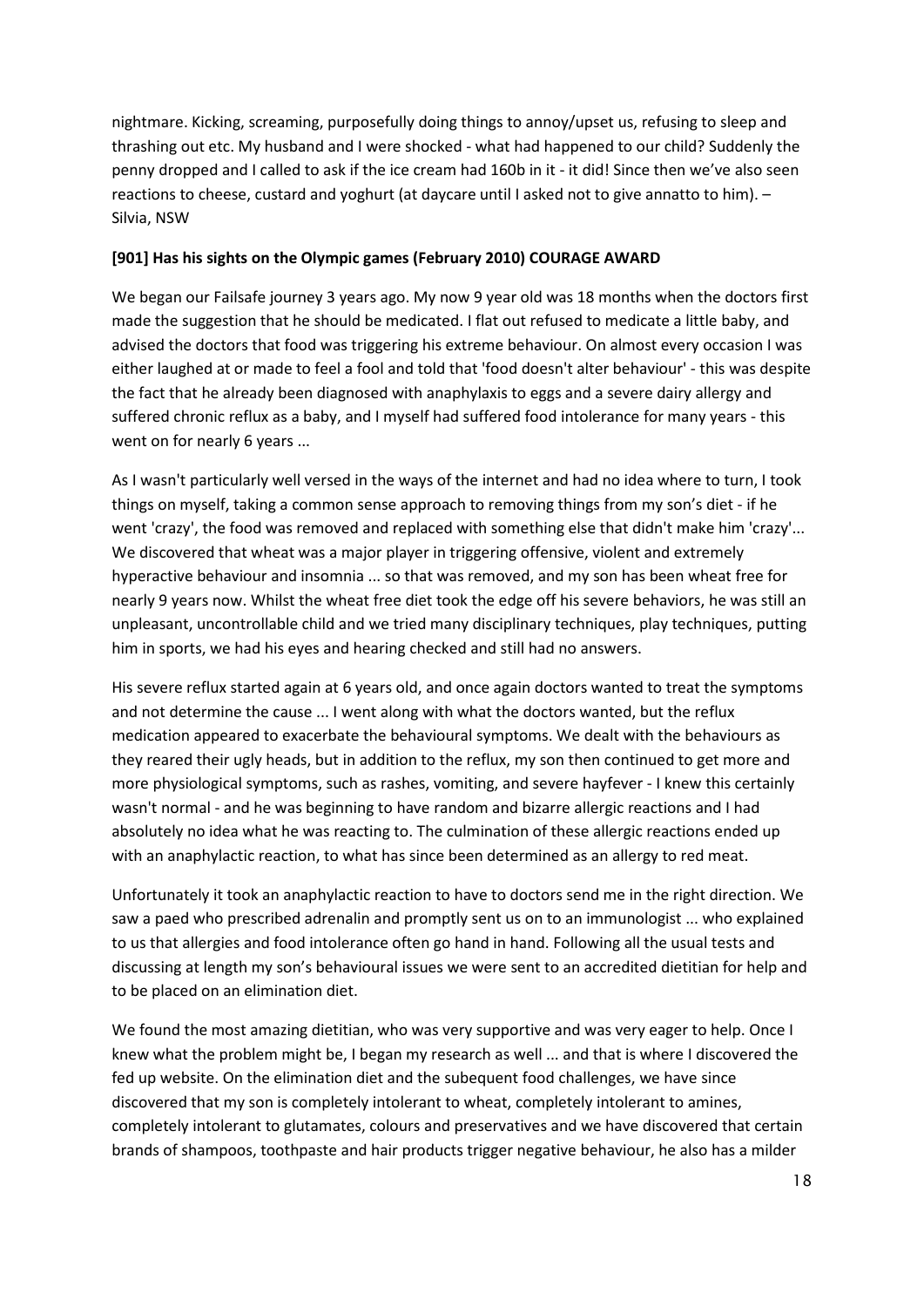intolerance to salicylates, but we are very strict with what he does have. Luckily, he has grown out of his dairy and egg allergies, which makes the preparation of food that little bit easier.

My son went from a child who slept no more than 3-4 hours a night, couldn't sit still, was compulsive, aggressive, insolent, destructive, hyperactive, would make constant noises, had severe reflux, had eczema, has issues at school with book work and reading, etc, to a child who is pleasant, well mannered, focused and actually sleeps. And it was with the advent of the new diet/lifestyle that we also discovered that my son has quite a talent for sport.

Before the diet, my son didn't have the attention span to stay between the white lines on a running track or didn't think he had to wait for the starter's gun in a running or swimming race. Within the first 6 months of the lifestyle change he went on to represent his school in swimming and athletics, in the next year he went onto represent at regional level and last year competed at state level in swimming, cross country and athletics, for both the school and at club level. And this year, as a 9 year old, my son has already broken records on the athletics track and is on is way to breaking more records in the pool ... he has his sights firmly on the Olympic games in 2020, he just isn't sure which sport he wants to compete in!!

I find that his discipline in his chosen sport helps to keep him disciplined in his diet, and I am very honest and blunt in explaining to him what is in the foods that he wants to eat and why he can't eat other stuff. We are about to begin meeting with our dietitian again to ensure that he is receiving adequate nutrition to sustain the endurance that he requires for his sports and to ensure that he is receiving adequate protein for proper muscle development.

People are often perplexed as to how a child who 'misses out' on so much food can be quite so athletic ... I explain to them that the food he doesn't eat actually enables his sporting and academic ability, but sadly, most people can't understand that concept. They can't understand why my son simply drinks water and eats an apple and some rice cakes or a chicken sandwich after a race when every other kid at a swim meet is eating a chocolate bar or drinking a powerade or the newest fad pouring honey all over a banana to 'restore their energy'.

We still have bad days, and find peer pressure a constant issue, but as a family we are positive towards all facets of my son's limited diet and I am constantly inventing new and interesting things to eat! - Belinda, NSW

#### **[897] 9 year update: From typical 'naughty' 4yo boy to different kid (February 2010)**

When my son was in 4yo kinder, 9 years ago (he is now 13) we thought he was a typical "naughty" 4yo boy - hyperactive, restless, all the common symptoms of additive overload. I did my homework and came across "Fed Up". It was like you wrote the book about him. We followed the detox diet and within a week he was a different kid. To this day we still eat following your guidelines. I wish other parents and schools would see the light. – Kirstin, Vic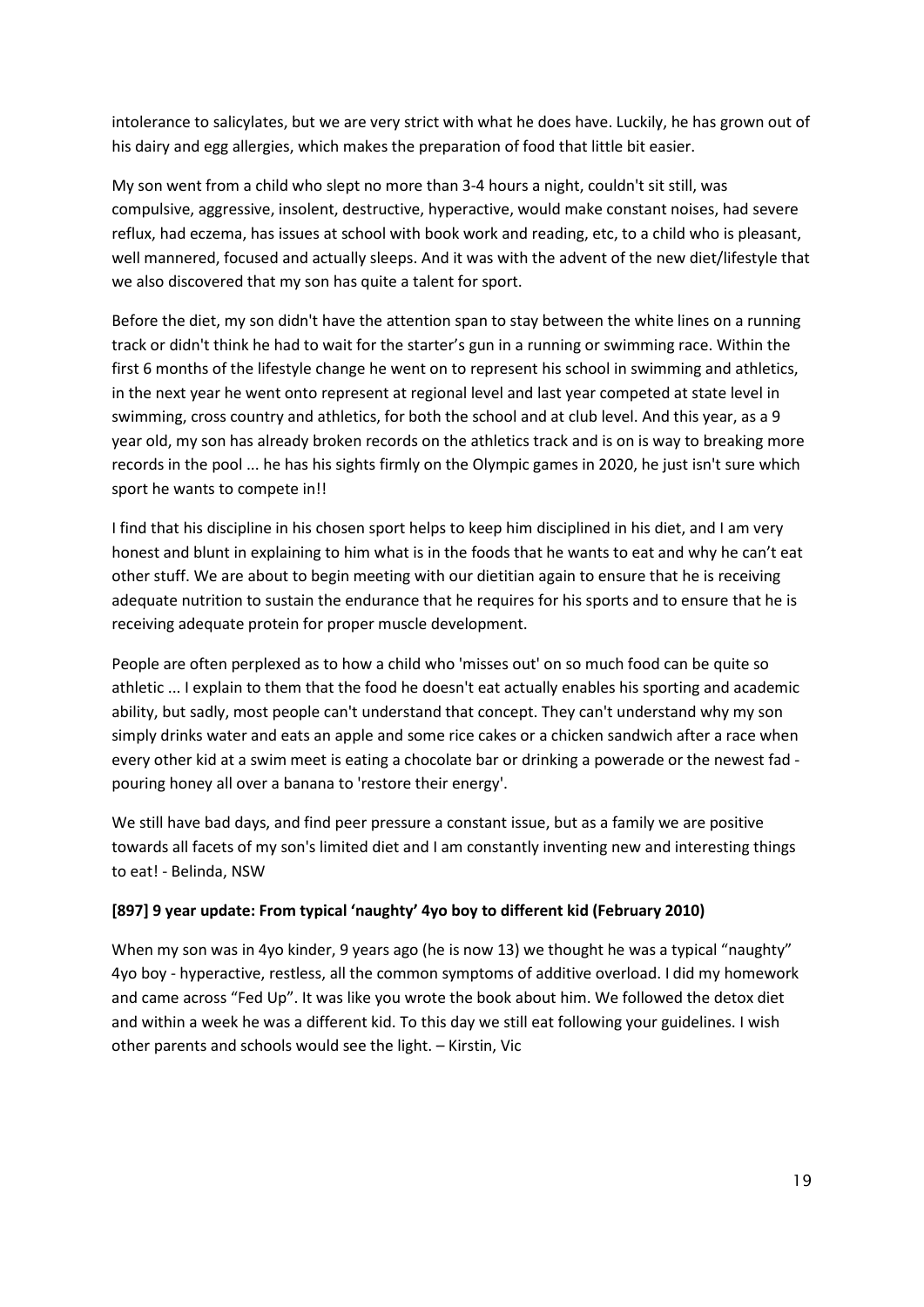#### **[892] Wild and extremely violent behaviour due to undiagnosed coeliac disease (February 2010)**

Three years ago I stood in the bookshop with 'Fed Up' in my hand debating whether to part with \$20. Your book has repaid itself a thousandfold. I send my heartfelt thanks.

My youngest son's problems are a long saga, suffice to say that eliminating additives and low amines as suggested by your book provided the answer for some time. Then at nearly nine, out of the blue, he had some sort of breakdown. The teacher suggested Asperger's but he soon became worse quite autistic, wild and extremely violent. He was off school for three months. The doctors I approached turned their backs on me. I couldn't believe it. I can only think they thought that as he already had a disability (Central Auditory Processing Disorder) it was part and parcel of the condition and didn't realise how extreme his behaviour was. I insisted that he be screened for a variety of degenerative diseases, but they came back negative.

Finally realising that no one else "gave a stuff", I turned back to your book. If it was diet before, then maybe, it's diet again, I thought. I tried eliminating salicylates, he got worse; I tried wheat, no change; I tried dairy no change. Eventually I tried eliminating both dairy and wheat and he improved.

He spent two years on a wheat free, dairy free, no additive, careful about amine diet and he could manage if he had a small dose of Ritalin 5mg breakfast, 5mg at lunch as well. Our lives were back on track, he was progressing at school, having a go at different sports, and excelling in his favourite sport. But it was all because of the ritalin - and diet.

Without the medication it was still like living with a drunk - he could be fun sometimes, but more often silly and tiresome, and aggressive too often. I always felt that the child that he had been was still there deep down, intact and undamaged, although why I believed it, I don't know. In November when he turned 11, I contemplated the thought that maybe he did have irreversible minor brain damage, but I couldn't accept the notion.

Then, by chance ("Mum, I don't want Rye bread this morning, I want Rice cereal") we realised it was the GLUTEN. I never suspected it, because I'd known a baby who nearly died of coeliac disease and the symptoms were quite different from my son's. I followed up your footnote in Fed Up and read Professor Duggan's article in the Aust. Med.Journal. My son was diagnosed withCoeliac disease a month ago and I am absolutely delighted by his response to the gluten free diet.

As you can see I am much indebted to you. It was only fine reading of your book that has helped me tease out my son's difficulties. I shudder to think where he'd be now (at a special school, I'm sure) if it hadn't been for your persistence in acquiring all this knowledge and for passing it on - Anne, Qld

#### **[886] 160b: Totally hyperactive due to annatto in cereal (February 2010)**

I'm pretty certain my 9yo son reacts to 160B -after a week spent at my mother's where I'd stupidly, and innocently bought Cheerios when I was in a hurry. I didn't notice the word annatto, looking just for numbers. He had it every day for breakfast and was TOTALLY hyperactive every night – it took me a week to work out the link! – Karen, by email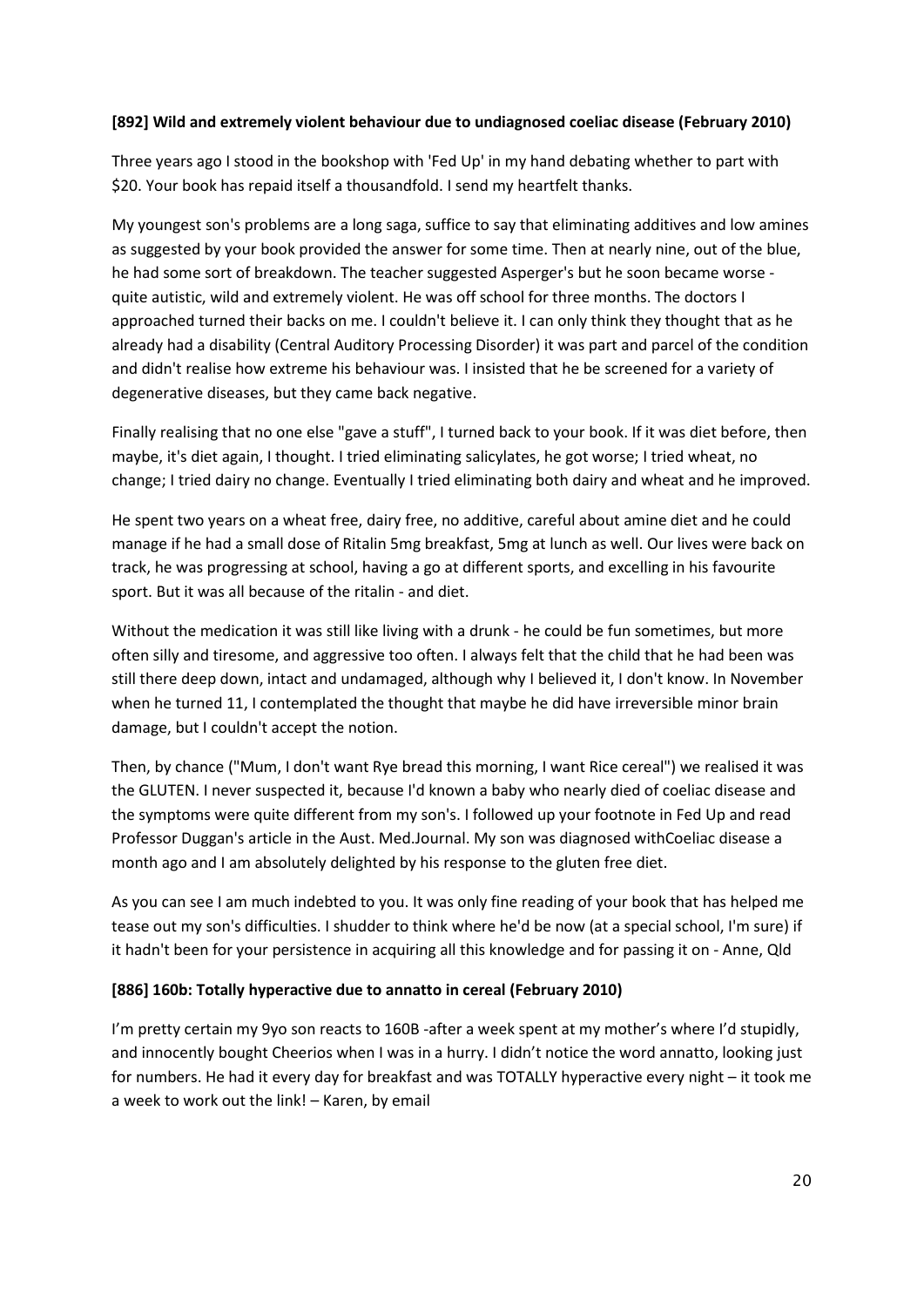#### **[880] 160b: Autistic symptoms due to yellow and annatto colorings in the US (November 2009)**

We were told by pediatricians and individuals in the child development field that my son was autistic when he was 2 1/2 years old. He was extremely sensitive to certain fabrics and clothing against his skin. He could not speak so that we could understand him (he had his own language) and would display fits of anger when we could not understand him. He would close himself into his own little world at times and not want to socialize with our family or other children. He could not jump, he could not run or do simple movements that most children his age had already mastered.

We enrolled him in a special program for children who were developmentally delayed - he was in speech therapy, occupational therapy, and physical therapy 4 days a week.

He progressed well in the program but continued to have additional setbacks. He developed asthma and eczema and the fits continued. He started kindergarten with an IEP (Individual Education Plan) that continued to include the different therapy sessions and also added intervention for him with regard to the regular classroom activities.

I would find cheese wrappers behind our recliner, his favorite food was ANYTHING with cheese. We continued to work with different therapists and the school system up until he was in second grade.

By the grace of God, I was in my chiropractor's office waiting to be seen and I picked up a book in his waiting room that was about ADD, ADHD, ODD and Autism in children. I randomly opened it to a chapter that described my son in every sentence. Until I read that chapter I had never even paid attention to Annatto or Yellow food colorings. It was worth a shot.

It took me almost 6 weeks to clear my son from any artificial yellow food coloring. It was like living with a child drug addict. He craved anything yellow and would cry uncontrollably, throw temper tantrums, and sleep and sleep. A short while after we cleared his diet (I even packed his school lunches) his teacher asked me in for a conference. His reading score had gone from a kindergarten level to a second grade level in almost 9 weeks!!!!!

My son is now 12 years old and will be going into the seventh grade. He no longer has an IEP or any therapeutic intervention. He is an Honor Roll student, plays football and is active in the Boy Scouts. He no longer needs any medication for asthma and his eczema is gone. He knows that he has an addiction/allergy to annatto and yellow food coloring so he also is very aware to read every label and "just say no" when offered something that he can not have.

The yellow food colorings cause him to be hyperactive and then he crashes. The Annatto however, seems to be the additive that causes him to have the addictive symptoms. I read once that the annatto seed was once made into a paste and used as war paint in a particular tribe. Well, after watching my son once he has had the annatto I can see why warriors would be successful in battle under its influence.

In addition to affecting him through his food colors also affect him through medications and hygiene products. We noticed that once when he used shampoo with artificial yellow the skin on his neck broke out every time he showered. Also, chapstick or other products that go on skin make him itch.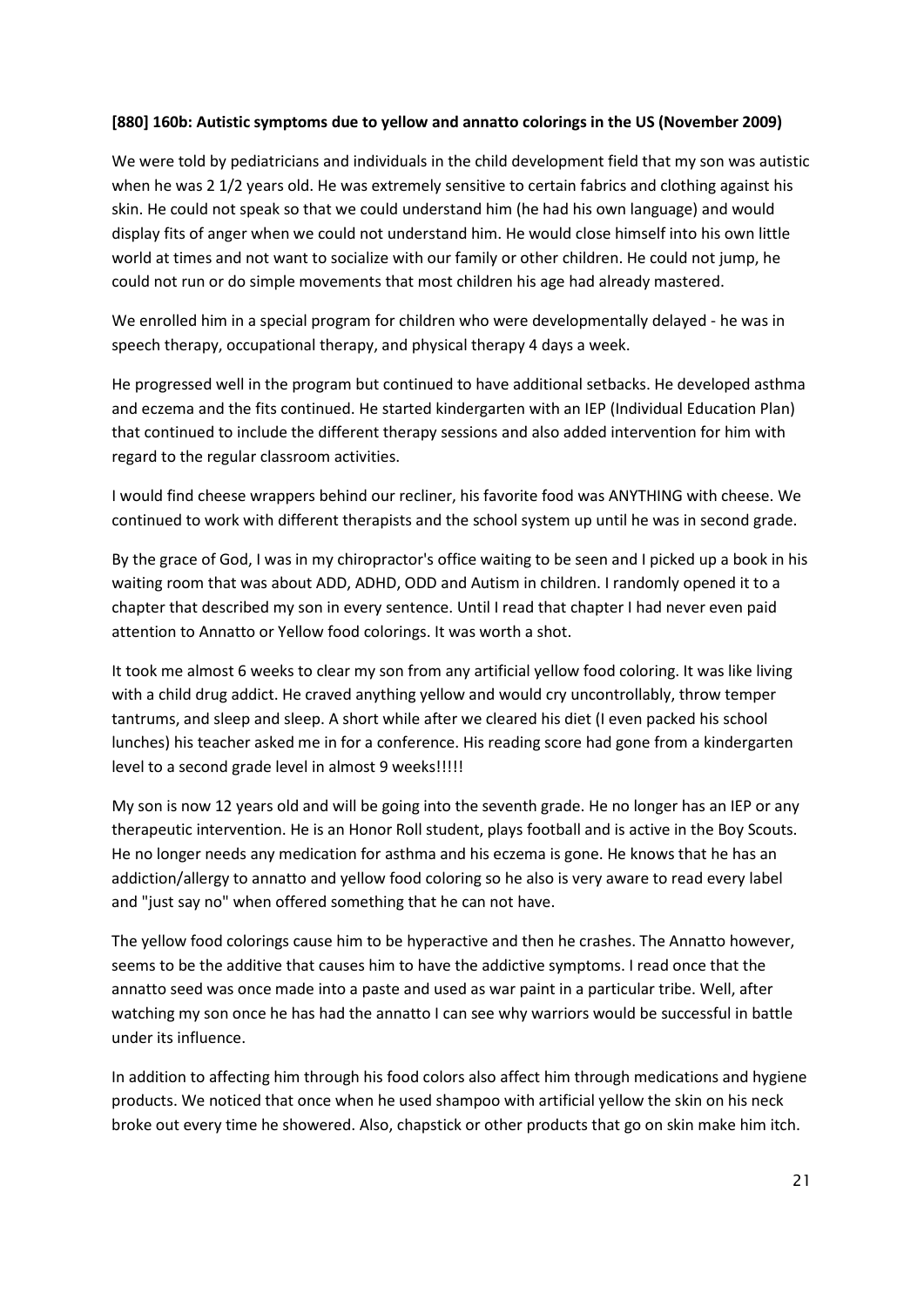This school year my son begged me to let him eat some things that our school cafeteria provides. I reluctantly agreed, after all he is going to have to make his own decisions about what he puts in his body as he gets older and is out without me more. It isn't that he was eating things that contained yellow or annatto but he was eating foods that are processed. He has had the stomach flu twice and has had headaches more frequently, plus his muscles have begun to cramp more and more. Last week we made the decision for me to resume packing his lunch and I think that we both already notice a difference.

There is no doubt in my mind that the rise in autism, ADHD, ADD, etc. is a direct consequence of our trend toward processed "quick" food. I feel so blessed to have read that chapter and found my son. Thank you for making a difference. – Rhonda, USA

## **[875] Onset of depression, aggression and hyperactivity in a 6 yo linked to school canteen food (November 2009)**

My six year old son was diagnosed with asthma/allergy at 2 years old. Several medications were diagnosed for him. Not wanting to go down this path I consulted a naturopath, who managed his condition with vitamins and restricted diet. But this year upon starting school my normally bright, happy child became depressed, aggressive and hyperactive. A pattern of school canteen usage emerged at which point I requested a list of ingredients for some of the things he was buying. To my horror, the slushy he was ordering contained two artificial colours and two preservatives (benzoate preservative 211 and potassium sorbate 202). The lady who runs the canteen said that this product is known as an AMBER school product. Apparently you are allowed to sell it in canteens as long as you do not have too many other AMBER products on the menu. – Leesa, by email

## **[866] From extreme ADHD & mild autism to 'normal, healthy, well behaved child' (November 2009)**

My sister is a devoted fan. Her daughter was in serious trouble with her health and behavioural problems before she came across your work. She has met you at talks and has your books and has her entire family on a low chemical diet.

Her daughter needless to say has gone from being diagnosed as extreme ADHD with mild autism to being a perfectly well adjusted, normal, healthy, incredibly well behaved child, who is doing extremely well in school now.

Depresses me when I mention food as a cause of ADHD to other mothers who won't listen, or say "maybe for your child, but it won't help mine!" People prefer to be ignorant! – Stuart, NSW

#### **[863] ADHD and diet – surprised by lovely behaviour (November 2009)**

Our doctor thinks our son may have ADHD and wants us to try an elimination diet. Reading through your website it sounds just what we need. We have swapped the bread to Bakers Delight, swapped the margarine to Nuttelex. Stopped the juice (which only had every 2 days). Stopped chocolate and any other snack like that. Stopped the Vegemite and peanut butter. Plus more changes. Today we went out and I was very surprised at both my boys' behaviour. They were lovely. I know it's still early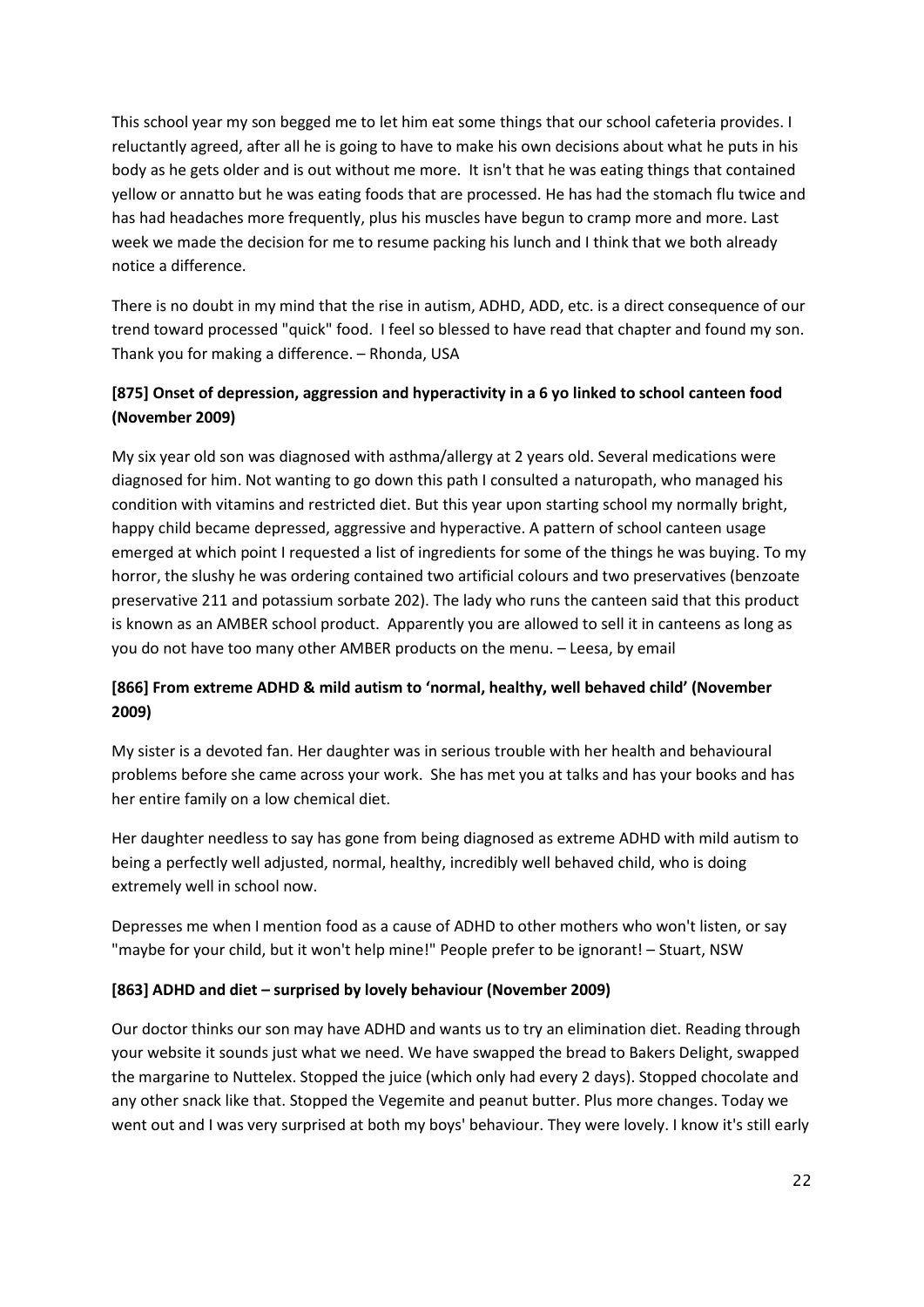days but it's nice to see an improvement already. I am really looking forward to the changes for the better. My husband and I are also doing it too. Lead by example. - Shelley, NSW

#### **[861] 6yo saved from ADHD medication (November 2009)**

I would just like to thank you for saving us from having to put my nearly 6 year old daughter on ADHD medication!!

I was already known as the food nazi mum, and Lilly wasn't allowed any preservatives, flavour enhancers or artificial colours, but all too often I was seeing behaviour that I knew was a reaction to additives - I just couldn't work out what!!! Life in our house was hell most of the time, and I was days away from taking her to our GP to get it sorted. A friend suggested reading Fed Up, which I've looked at your website many times in the past but didn't know where to start - the idea of cutting more food seriously caused me so much anxiety that I just couldn't do it.

I only had to read a couple of pages to realize that Lilly's diet was REALLY high in foods naturally high in glutamates and bad antioxidants - I knew how badly she reacted to MSG, so I cut those foods right back (her lunchbox used to have a tasty cheese and Ourmate sandwich plus a little tub of cherry tomatoes, then a dinner of Nonna's tomato/mushroom pasta sauce!!) When ever we had takeaways I was fairly careful but it always consisted of hot chips, which I've now realised just how much that nasty antioxidant affected her ... the poor thing, I thought I was doing the right thing but I was just making it worse.

Over the last 5 weeks we have seen our daughter turn into a wild crazy thing twice, once was exactly 48 hours after eating hot chips twice in one day aaaghhh - we had to lock her in her room, she was OUT OF CONTROL!!!! The second time was after my mother in law took her to the royal show- I'm still waiting on a list of foods she ate, but it was again 48 hours after! I always used to think she reacted immediately, but I guess she had so much crap accumulate in her that it just seemed that way!!!

Oh and the whole family have switched to A2 milk, and I have now just realized how sick and bloated normal milk makes me feel!!!

Anyway thank you again!!! After the last mega tantrum my husband was so amazed at the difference it has made he has decided to cut out lots of the bad foods he eats at work, he was also a child like her and figures it must be affecting him now in much the same way!! (He is quite the stubborn one that if I had suggested it there is no way he would have made the changes, hehehe!!!).

#### *Update…*

The difference in Lilly's behaviour is that she has gone from throwing major tantrums over very small issues which used to result in her being locked in her room until she calmed down - mostly for our sanity because she was just wild, it could last anywhere from an hour to half a day sometimes!!!! She would disagree with everything, talk back, never do what we asked- including simple things like going to the toilet, so she used to constantly wet her pants instead, or she wouldn't get dressed for school- even though she absolutely loves going.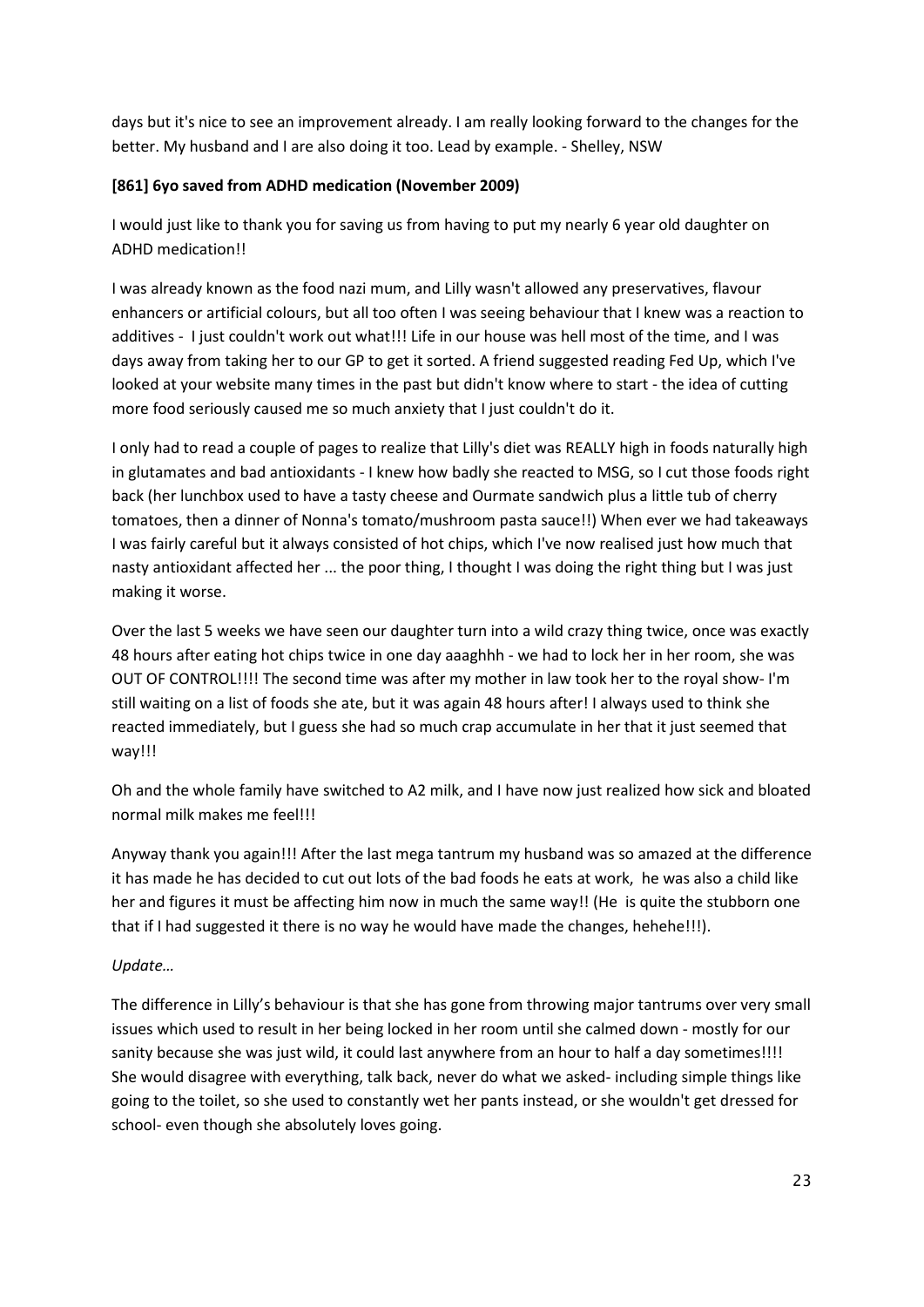Before diet everything was a battle - I used to look at her and think if she was someone else's kid I would avoid spending time with that person because of how hard she made everything, so I of course have been carrying around a huge amount of guilt from having thoughts like that. I also couldn't work out why my 2 kids were so different, so I've spent a few years blaming myself for this thinking it must have been something I did whilst I was pregnant or breastfeeding etc. Its been really hard, I've been on medication for anxiety for the past 6 months - surprising I didn't start taking something years ago considering how badly I felt I was coping with these issues!!!

Now we have an ange l- the transformation is truly amazing!!! If she does misbehave it actually only takes a 1-2-3 and she usually does what needs to be done or said, the few time she has gone to time out, its been for her ten- tens (our timeout rule is she has to calmly breathe and count to ten, ten times- she can count to 100 now so its changed a bit- good counting practice lol) and then she comes out calmly and apologizes etc.

It's going to be harder to get my in-laws on my side - I gave a list of what she shouldn't eat last week, and Nana returned her with a list of what she ate, AAAGHGH was all I could say. Vegemite sandwiches, croissants, take-away chicken rolls, mini magnum icecreams. So we had a bit of a rough time Saturday night/Sunday - but we coped and at least I knew what it was this time instead of just thinking I'm a hopeless mum!!! – Andrea

#### **[853] Additive-free, but favourite foods were tomatoes (August 2009) COURAGE AWARD**

We're 3 weeks in to Failsafe, and I feel as if I've won the lottery!!! 3 kids aged 10, 8 and 5, all extremely active and slightly frenetic. The oldest was diagnosed with Aspergers and ADD at about 6 years of age, but concerns were noted since he was about 4 - very fixated on certain activities, difficulty being aware of his environment, very impulsive etc. He repeated reception as he was really struggling, very highly strung. We cut down on additives with some improvement, but he was still very hooked into his own thoughts and obsessional in thinking and behaviour, talking out in class, struggling academically. He was still incontinent of number ones and twos, as he had such poor awareness of his body, and inability to attend to more than one thing at a time (ie concentrating on schoolwork or a game, and bodily sensations).

He was placed on Concerta (a type of Ritalin) at 8 years of age, which led to a very noticeable improvement in ability to concentrate in school, and less impulsivity. This was the very thing we had not wanted to do with our child, but we couldn't continue with daily sneaky poos, constantly spacing out at school, and that level of impulsivity was taking its toll on the whole family. While I do believe medication is over-prescribed and should only be a last resort, we had done everything we could, and it did help. I strongly believe parents should not automatically be judged for medicating their children, we are all doing our best, with whatever information we have.

He began to really shut down about 18 months ago, becoming very isolated, spending every school break time alone reading, and not even responding to questions at home, instead preferring to read alone. He was very sullen, on bad days yelling at schoolmates who tried to engage him. He had no friends, and swung between a sullen and angry boy, or a highly impulsive, giggly and inappropriate "in your face" kid.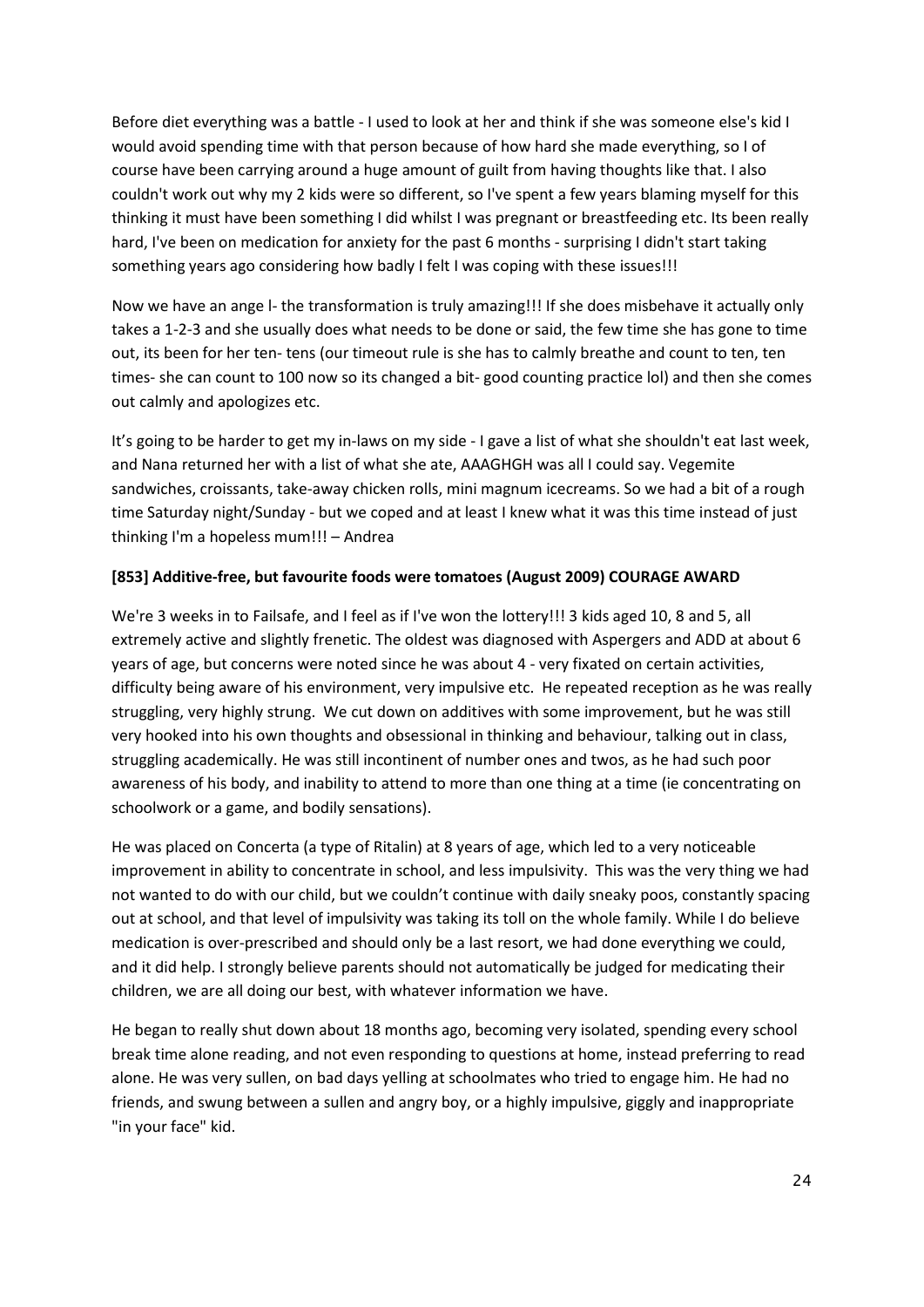We had been additive free for some time, and he had a blood test which showed he was intolerant to wheat, strawberries, dairy and cocoa so those were out also. We had done the rounds of psychiatrist, psychologist, social skills training, occupational therapy, etc.

He is now in year 4 and just prior to commencing diet, he dirtied his pants at school and then told a classmate about it! I panicked, I could not pinpoint any additives that would have led to the behaviour, and I felt desperate. I went to the Autism SA resource centre where I found "The Failsafe Cookbook", and I haven't put it down since!

Our oldest son's favourite foods were tomatoes, and Nonna's pasta and meatballs - he would scoff a whole punnet of cherry tomatoes in one go if he could. Our second child could have best been described as a fruit addict, regularly eating 5 apples after school (I would find the cores littered around the house). He is an academically capable kid, but could be very oppositional, and was diagnosed as having an auditory processing disorder. He was very hyperactive also. Our youngest daughter had an almost normal diet, I think because I was so exhausted from meeting the needs of the older two that I didn't have the energy to say "No", to be honest!! I did notice that she was much harder to settle to sleep than the other two, especially after eating raisin toast (even with "no preservatives on the pack!), and flavoured snacks, which were given by friends etc.

Since the diet, the improvements have been extraordinary! I had to have a meeting at home with a colleague, and my children played lego together, without arguing mind you, for about 1.5 hours!!! My oldest has dry pants at the end of the day, responds when asked questions, engages in appropriate conversation, and most heartwarming of all, has had several successful playdates with a boy from school. I was able to leave all three with my mother last week while I worked without her having a breakdown. She was shocked at the difference, and my father reported that my oldest pruned a whole row of grapes for him!

The "fruit addict" is the most changed! He is polite, helpful (someone pinch me, please!). Our daughter is sleeping better, still has made an artform of irritating her brothers, but our home is overall much more harmonious, and I am so grateful.

My husband and I are both southern European, and it seems strange that our children could be intolerant to tomatoes and the like. I'm still a bit puzzled, but I chatted about it to my dad, who migrated from southern Italy in 1960. According to him, my nonna only cooked with tomatoes once a week, for a Sunday lunch of pasta, with the rest of the meals being pasta with beans or lentils, or a vegetable soup. Unfortunately most Italian cuisine now involves a tin of peeled tomatoes and regular flavourings of wine and cheese in almost every recipe, so that's a real challenge for us.

It makes me incredibly angry that even basic foods are laced with additives that are harming our children. I see parents at breaking point and children whose self esteem and learning are compromised, and it is incomprehensible. I for one am TIRED of it.

Thank you so much for your care and compassion in the important work that you do. - by email, Adelaide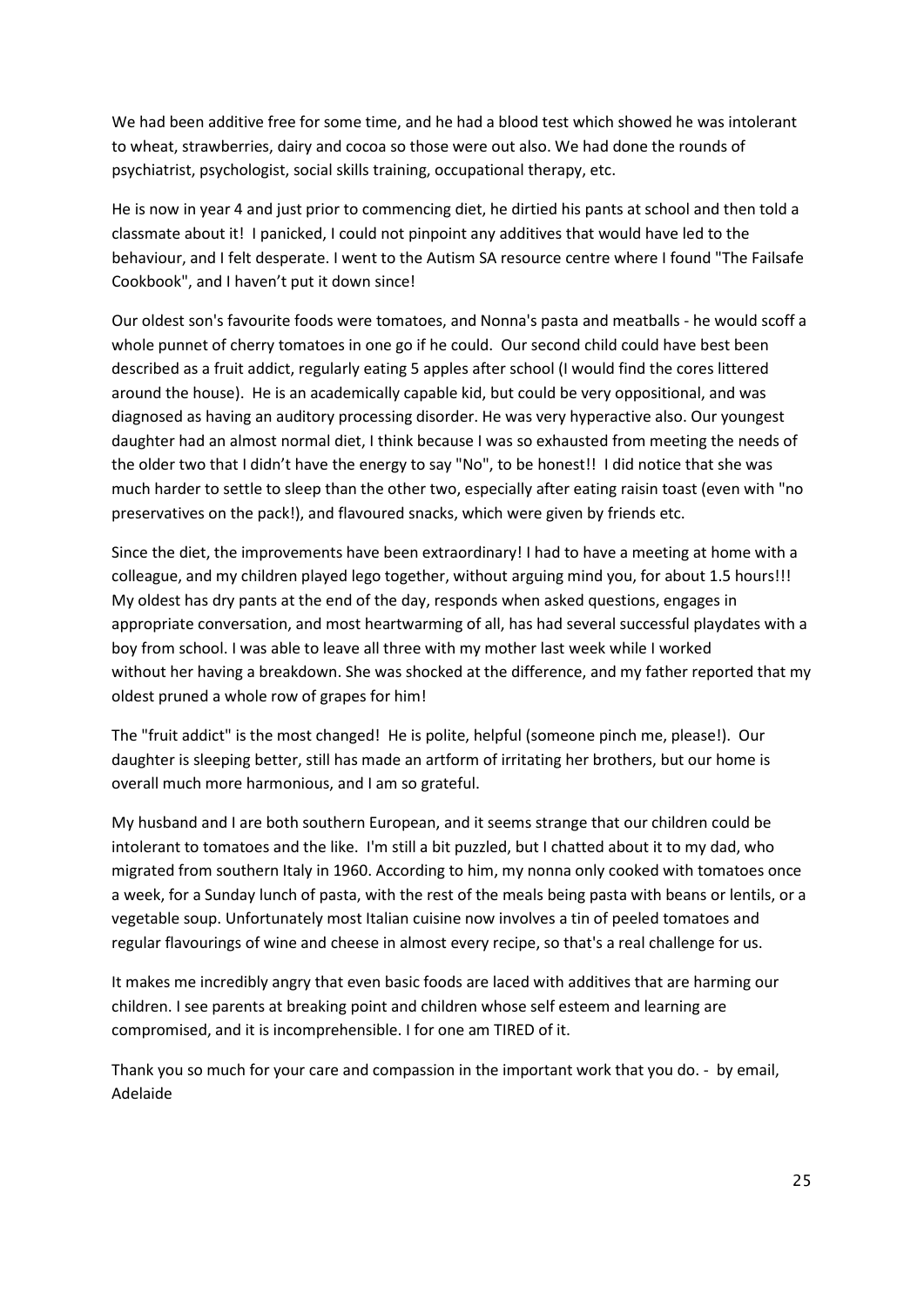(Natural Confectionery Lollies are NOT failsafe due to sals and amines in flavours - they are only suitable for people who are additive-free)

## **[843] Diet or Testing for ADHD (August 2009)**

I have a five year old boy who is currently going through the diagnoses and testing for adhd, but who also displays mild asd symptoms as well. I decided about a month before we saw the specialists to try the failsafe way of eating, but I did not put him on the strict diet, I simply printed out the list of additives that are no-go and completely stopped buying anything with them in it. Within two weeks his behaviour still needed (and still needs) a lot of work but has drastically improved. - Anthea, by email (children who improve on an additive free diet may do even better if they reduce their salicylates and/or amine intake too - S).

#### **[840] 635: Ribo rash and cold urticaria (August 2009)**

A few months ago, my son developed a sudden, allergic rash that came and went with seemingly no pattern. The rash starts as unbearable itching and then quickly develops into raised welts, like mossie bites, over most of his body, or sometimes, only one part of it, such as his hands. When it starts, as you might imagine, he is considerably distressed by it and often the only sure remedy is to put him into a bath of warm water. This takes away the itching within about fifteen minutes.

We thought of all the usual suspects – things that had been applied to his skin, pool water, clothing, plants and more. We talked to our doctor who couldn't explain it either without going through the full allergy testing drama. Then a friend of mine told me how she had been to see Sue Dengate and directed me to the Fed Up website. We read a bit about ribo rash and thought 'Ah-ha!'.

The week prior to the development of the rash was an odd one for us. We normally eat a mostly organic diet, which began out of concern for the environment as well as health. We still ate occasional takeaway and treats like any family. That particular week, the organics were out the window as we helped our friends renovate – it was a busy week and a lot of convenience foods were eaten. We ate, as it turns out, something with ribonucleotides every single day that week. These included Fantastic rice crackers, ready roasted chicken (several meals), hams and other deli meats, sausages, chips (hot and from a packet) and probably more.

Then our son had the rash for three or four weeks, on and off, while we figured it all out (and of course continuing to unknowingly eat some of these foods). We had to keep him away from school, as the itching was unbearable, came on without warning at any time of day and the only solution was a bath.

The rash also appeared on the place on his body where he was cold, e.g. hands and feet at the beach, at a home pool and in a paddle pool filled with rainwater. The weirdest one was the paddling pool - he only got the rash up to his waist - that was the part that had been in the water.

Finally, when we made the connection, we cut out all foods containing 'the dreaded 600s'. It took almost a week and a half for the rash to completely stop appearing. It appeared less and less severely each day.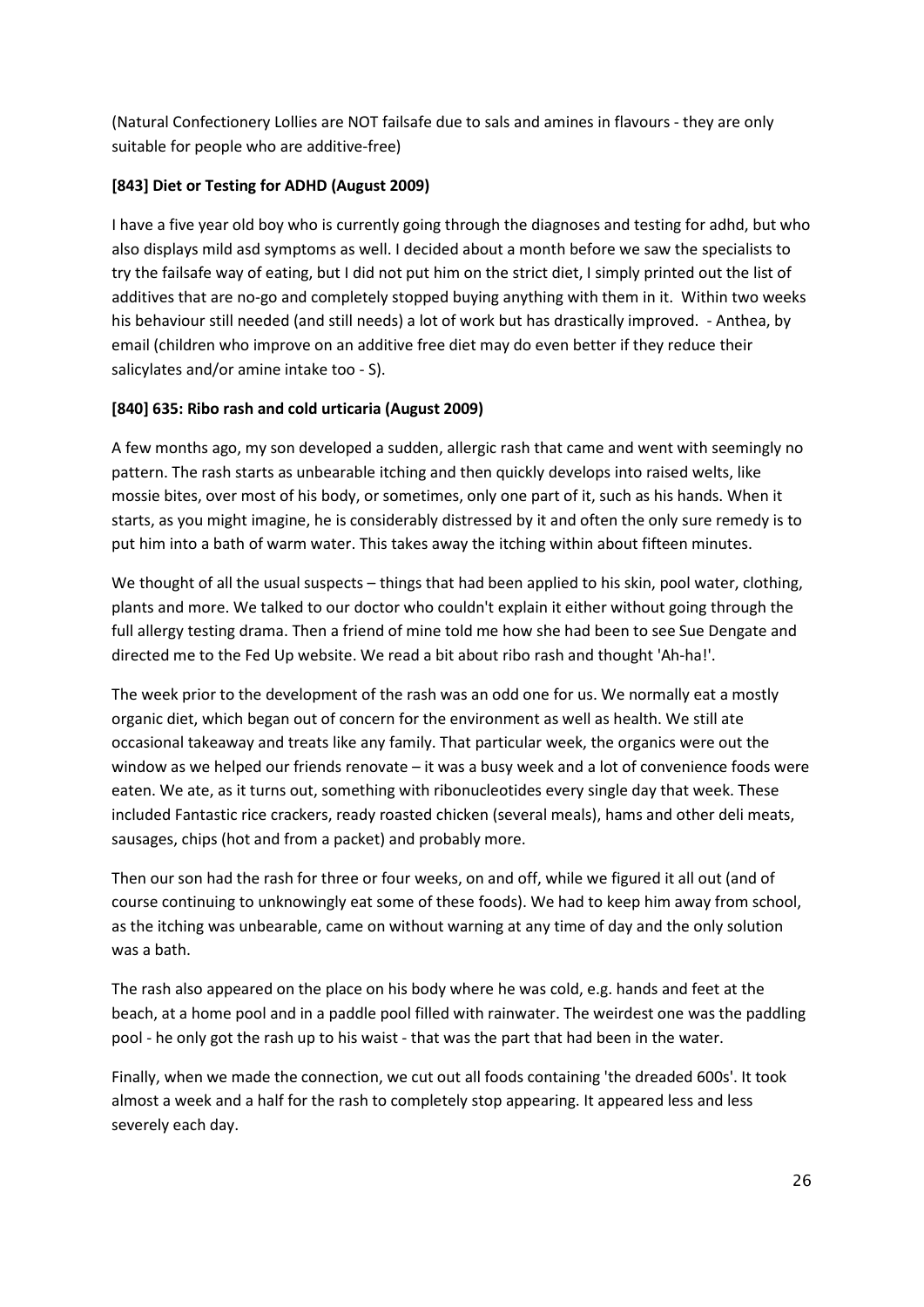I thought that it would be good to try cutting all the artificial stuff out for a short time to see if there was any merit in it. Wow. What a discovery! We thought that his hyperactive moods at the end of each day were due to being 'overtired', in fact, they only happen on the days that he has eaten chemical food additives. Many behaviours that we had previously thought to be 'normal' have turned out to be brought on by chemicals in foods:

- Preservatives: tears, moodiness, unable to be happy, as well as hyperactivity and babbling usually next day reaction.
- Preservative 282 in bread products hyperactivity and babbling about 30 minutes later.
- Synthetic Antioxidants: irritability, opposition to small things, unable to be happy, tantrum like behaviour – about 8 hours later.
- Colours: hyperactivity, babbling, bouncing about four hours later.
- Flavour Enhancers: rash, itching, recurring up to 10 days later.

We would never have found these reactions without cutting all artificial food chemicals from our diet. We would never have connected a white, McDonald's soft serve (2 colours) with bouncing off the walls four hours later. We certainly would never have figured out that terrible tantrum-like moments were due to eating chips (synthetic antioxidants in the oil) the day before. Since cutting all the 600 numbers out, our son has only had one more episode of the rash – following prescribed medication for croup, which turns out to have several nasty additives and which changed his behaviour too. We are very careful now and can even tell if he has been out with his grandparents and had a milkshake!

The numbers that are a total no-go for us are 620-625 as well as 627, 631, 635. These 'ribonucleotides' are added to most barbecue, chicken or other savoury flavoured things like rice crackers, chips and other snacks, to some hams and processed meats, to sausages, to ready cooked chicken, to hot chips (think chicken salt), even to some brands of 'plain' crackers and more.

A more full examination of failsafe eating has led to the discovery that my son is also intolerant to high salicylates, although moderate consumption is ok. A snack of strawberries or a glass of orange juice is enough to lead to behaviour changes - mainly oppositional. We were all fine with amines and natural glutamates. - Susan, Qld (More about cold urticaria -hives associated with cold - at [http://allergies.about.com/od/urticariahives/a/coldurticaria.htm\)](http://allergies.about.com/od/urticariahives/a/coldurticaria.htm)

## **[817] Nose full of swollen tissue – now sleeping better (July 2009)**

My 6 year old son is allergic to dust, cats, and sensitive to some food additives. So far we have had reactions to 621-635 and 160b and are looking at 282 now. Just wanting to thank you for putting us on the right track to start with. Our son's nose was 90% full of swollen tissue. He was working 20% harder to breath giving him terrible headaches etc. He is now starting to feel better, sleeping better, behaving better (prev we were told it was adhd - have my doubts now) and generally feeling better by email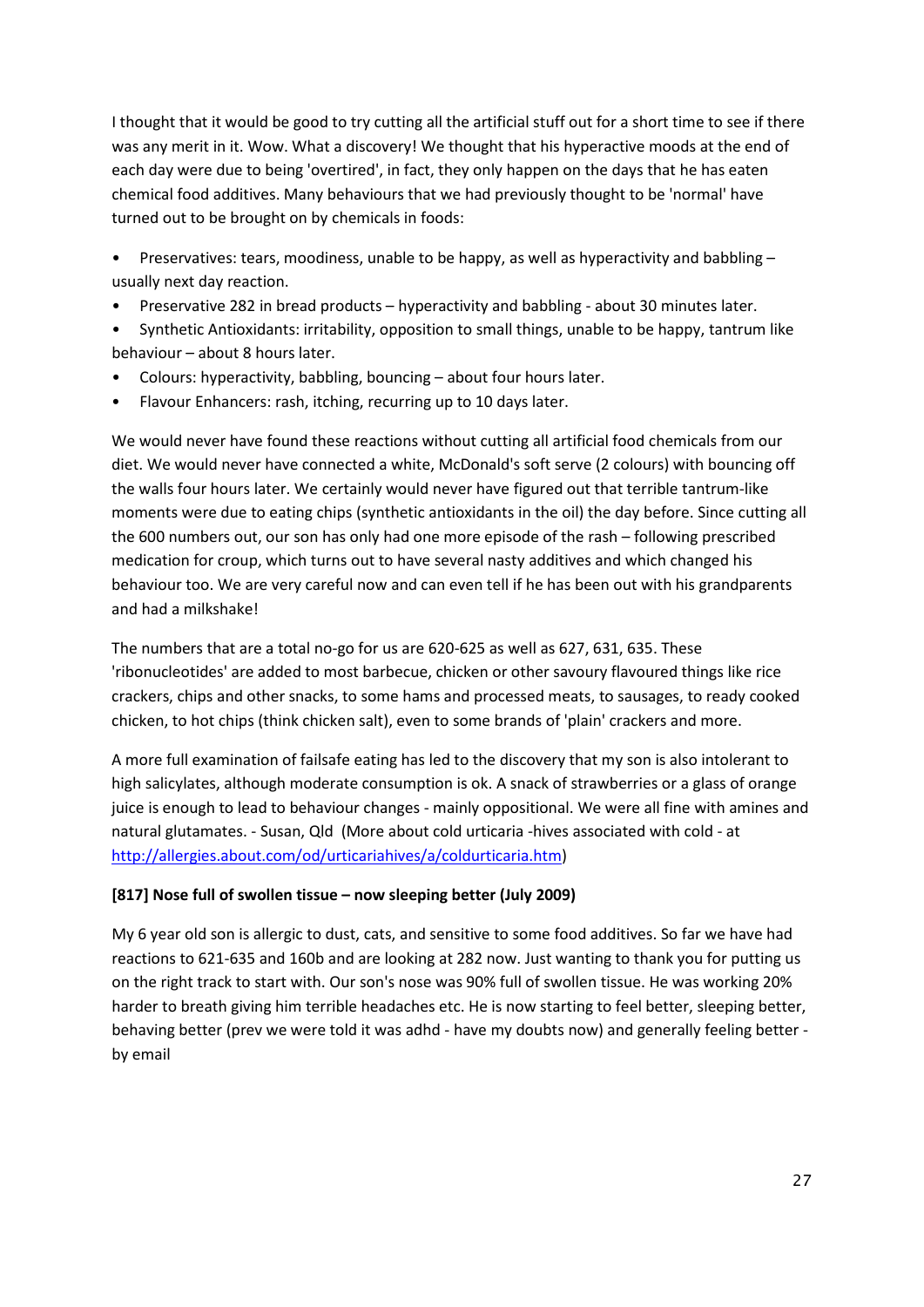#### **[782] Morning sickness and other symptoms in mother and children due to diet (June 2009)**

We only found out about "Fed Up With Food Additives" when Maternal & Child Health nurse suggested we look at a possible problem with food chemicals for our youngest child's (14 months) eating disorder. However, now that I think about it, I was violently ill during my pregnancies after eating high salicylate foods - particularly broccoli, cucumber and citrus fruits – even the smell of these foods would make me queasy.

My IBS symptoms have cleared up since I have reduced the number of high salicylate foods in my diet (I was doing it for the kids so also have adjusted my husband's diet and my own). I used to think I was doing the right thing by eating a huge fruit salad every day, and wondered why my digestive system was so messed up. I have also suffered from a hives-like rash all over my thighs for the past few years and couldn't work it out - I now have long rash free periods after avoiding dried fruit as much as possible, as well as msg, yeast extract, 627, 635 etc. We avoid additives as much as possible but occasionally I slip up and we really notice the effects now.

My 9 year old daughter seems to become very vague and forgetful with amines - especially cheese and we have found our 3 year old son to react badly to glutamates - he becomes quite aggressive and uncontrollable. The other thing we have noticed is the effect of colours - my daughter becomes very silly and hyperactive - for example, today she had a 'slushie' at the local shops that a family member bought for her - tonight she is jumping all over the house, falling off chairs, making silly noises and facial expressions etc. But I'm sure you've heard all of this before!

I have found the effects on my kids particularly interesting, as when I was a child, I was unable to have food with MSG (I got severe migraines including vomiting) and red-coloured foods/cordial made me vomit badly. Thank you so much for really making a difference to our lives. – Michelle by email

#### **[716] Ear infections, stuttering, rash, IBS linked to milk (February 2009)**

We initially started my three year old son on the diet because of his hyperactivity, defiance and rough, impulsive play with others. Once we started the diet these symptoms slowed down but he developed new symptoms of increased emotional state and abdominal cramps. What we didn't realise at first was that we had increased his milk intake and so although the diet seemed to work it bought with it new problems. In hindsight I now have a list of symptoms such as stuttering, pale stools, abdominal cramping, poor appetite, face rash, ear infections, hyperactivity, defiance, dribbling, thumb sucking, rough play and itching head, that I can now link to cows milk as these have all gone since we eliminated it and its derivatives from his diet. I had been to doctors about these individually but was never taken seriously so never connected them all together.

At this stage we think that too many amines make him nasty and too many salicylates make him hyper and we haven't tested additives. Since we took him off the cows milk as well and got over the withdrawals my son now no longer needs speech therapy, has a great appetite and is putting on weight, is able to enjoy play dates, is calm, doesn't complain of tummy ache etc and our life is much easier. We are a much happier family. I think we have further to go in our adjustment to the new diet but we are definitely leaps and bounds ahead from where we were pre-failsafe days. We saw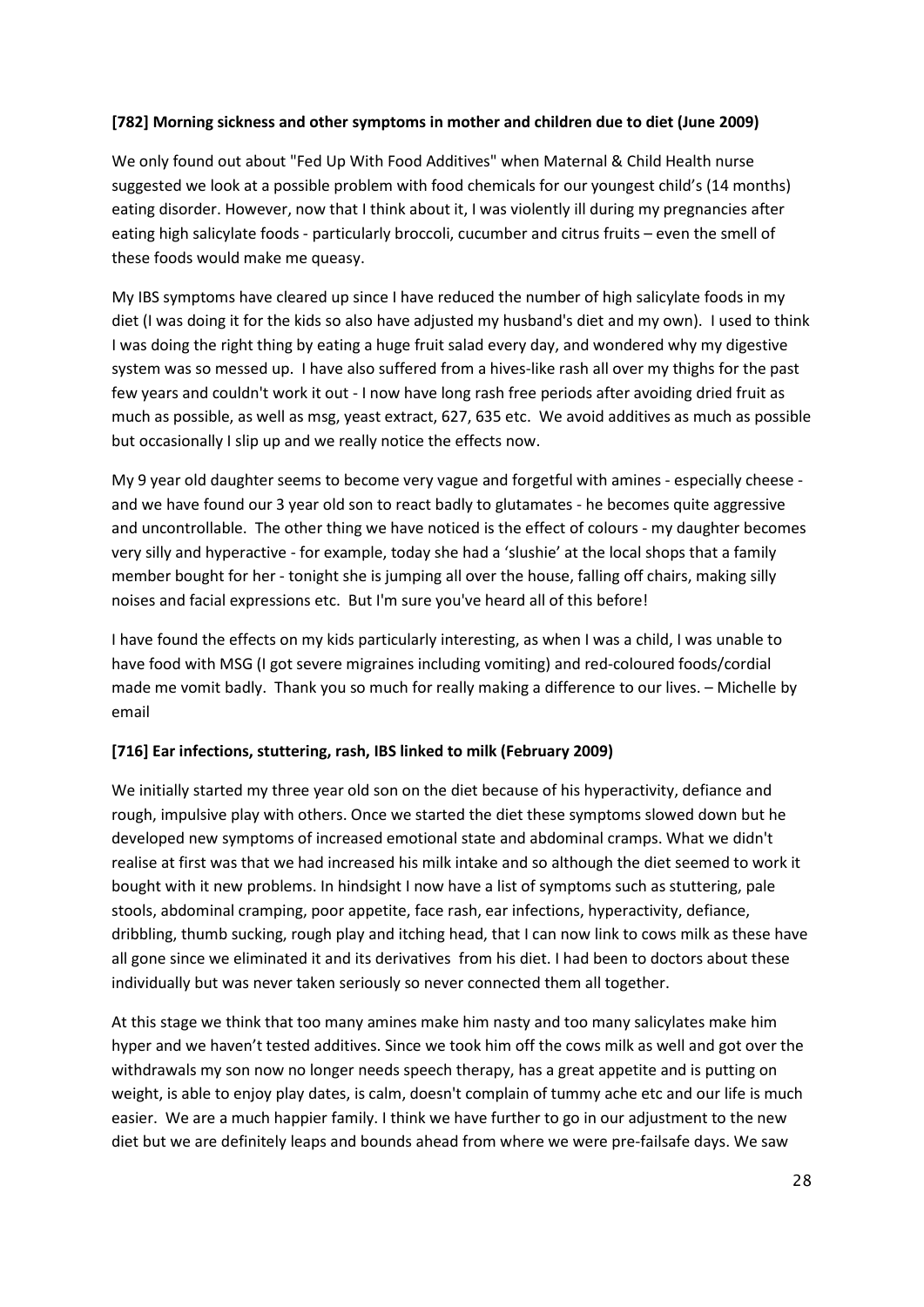your Kids First campaign launch interview on TV, thanks for being a voice for all us parents out there wanting to scream the same message! - Kylie, by email [Although rarely mentioned by doctors, milk is strongly linked to ear infections (otitis media) Juntti H and others, Cow's milk allergy is associated with recurrent otitis media during childhood. Acta Otolaryngol. 1999;119(8):867-73.]

#### **[714] Salicylates: this time we are 100% committed and the results are clear (February 2009)**

My 7yo son suffered from asthma, and my 5yo daughter was borderline ODD, complete with sneaky poos, bedwetting - the whole rack of symptoms. We removed preservatives and colours from their diet with fantastic results - mainly from the removal of propionates and sulphites. I noticed, though, that my daughter's behaviour seemed to deteriorate when she had certain foods such as vegemite, soy sauce etc.

We did not do the elimination diet correctly the first time. We made the usual mistakes - not enough commitment, cheating, coming off it too quickly – and were misdirected in our conclusions - thought salicylates were fine and amines were the baddies. We decided to put our daughter back on the elimination diet after she failed to improve when we removed amines.

This time we are 100% committed and the results are clear. Our daughter was fine the first day of the salicylate challenge, a bit iffy the second, and by day 3 she was back to pre-diet days, even resorting to deliberately (in front of me) urinating on the lounge room floor. Add to this a constant headache, tummy pains and a small rash on both legs. I promptly cleaned out the fridge, and removed all salicylates from the house. Two days on and we are gradually improving, but what a shock!

An even bigger shock was my son's reaction. He was always 'the good one' and didn't seem to have any behavioural issues apart from asthma, which has improved greatly since we removed additives from their diet. By the end of the second day, he had stolen a can of coke from the fridge (dad's stock - banned for our kids) and drank it outside when he thought I couldn't see. Screaming, shouting, fighting, defiance - completely unexpected from him. Two days on and he is quite remorseful - and determined to stay away from 'those foods'. He has also woken up today with big black rings under his eyes, and a wet bed. No coincidence, I think.

I never imagined that food chemicals could have such a significant effect on health and behaviour. My daughter starts school next year, and we can now look forward to a future with more enthusiasm and positivity than we did 3 months ago. – *by email, NSW*

## **[708] Chronic asthma and colours, 621, 635, sulphites, amines; inattentive ADHD and salicylates (November 2008)**

I just wanted to say huge thank you for your work (a significant understatement). I saw you at a Canberra talk and our family has been failsafe for 12 months now. We now have two family members - my husband and my seven-year-old - asthma free thanks to failsafe. My husband was previously a chronic asthmatic and now he has improved so much that he doesn't even need to use a preventer nor does my seven-year-old year old! My eldest son aged eight is now excelling in school due to failsafe - he previously had all the symptoms of inattentive ADHD - head in the clouds,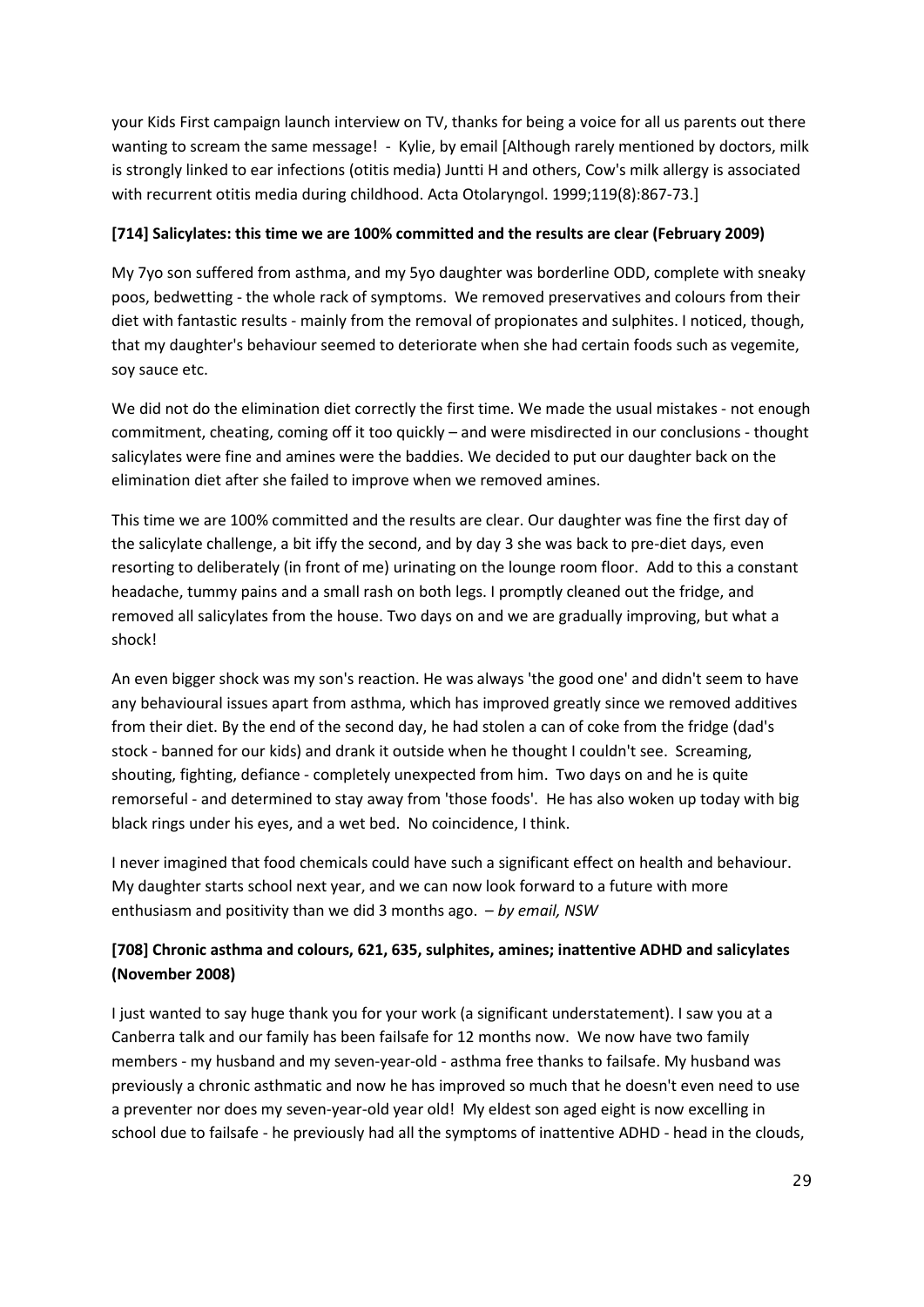extremely forgetful, vague and much more. The school teachers have all remarked on his improvement and his school reports reflect the same. The biggest asthma culprits for my husband and seven-year-old year old are 621, 635, sulphites, amines and yellow and red colours. The culprit for my 8 year old is salicylates. When we did the RPAH diet and salicylate challenge he fell asleep in the classroom at school and had to be taken home. - *Lindy, Canberra (very grateful Mum)*

#### **[684] One-liners (September 2008)**

• I have a 24-year-old son who had ADHD and could not believe the change in him when we controlled the colourings in his diet - FRUIT LOOPS should be banned. – *Carol, by email*

#### **[673] Two naturopaths write about failsafe eating (2) (September 2008)**

Our son has been progressively more moody and ADHD since 3 yrs-old and we couldn't understand why. We know now! We were used to wheat, dairy and numbers sensitivities and have worked with them in our family for years. Plenty of healthy foods. We had no idea about salicylates or amines and have had to shift from a diet abundant previously in fruits and veggies.

We haven't done well with elimination - most weekends since we started we have either been travelling or having birthday parties and have mucked up the diet - and even so we have seen great changes in our son. He has become quite the sleuth in reading labels and monitoring other children's lunches. He has been very compliant. Better than my husband who we've seen great changes in too.

My husband is a naturopath and worked a lot with sensitivities and this has unfolded a whole new awareness and interest for him He has definitely seen proof in the salicylate/amine/number free pudding!!! My daughter's eczema is much better too than on the previous wheat and dairy free approach. My husband would like to incorporate this awareness into his work with clients and we shall get the DVD to show clients and family and friends. – *by email* 

## **[648] ADHD teen suicide attempts (May 2008) Winner of Courage Award May 2008**

I started failsafe eating a week ago in absolute desperation with my 14 year-old son who was diagnosed with ADHD and ODD at the age of 6 years old. He progressed well on medication until we had a car accident last year and he suffered minor brain damage. After the accident his behaviour became worse and he has attempted suicide several times. Last Wednesday I took him to hospital for sedation after he broke windows and several holes in the wall with his head. Thursday morning I searched the net for a solution and came across your website. I started the diet that day. Today I have a son who obeys, talks to you face to face, calmer, quieter, he smiles and has got himself a job part time which he loves. If he is offered food at work he says no and takes his own or waits until he gets home.

One week later ... Today is day 15 and he is still going great. We have just had the best school holidays with our two sons playing instead of fighting physically and verbally. At work, his boss doesn't even know he has ADHD and ODD. He did eat a piece of chicken at work and advised me his brain felt funny and would not eat anything that is not on the list. I'm glad he tried something off the list in moderation and noticed the difference. Your Failsafe Cookbook has been a great help and I do not leave the house without the list of basic foods and list of additives. I call this my bible. Not only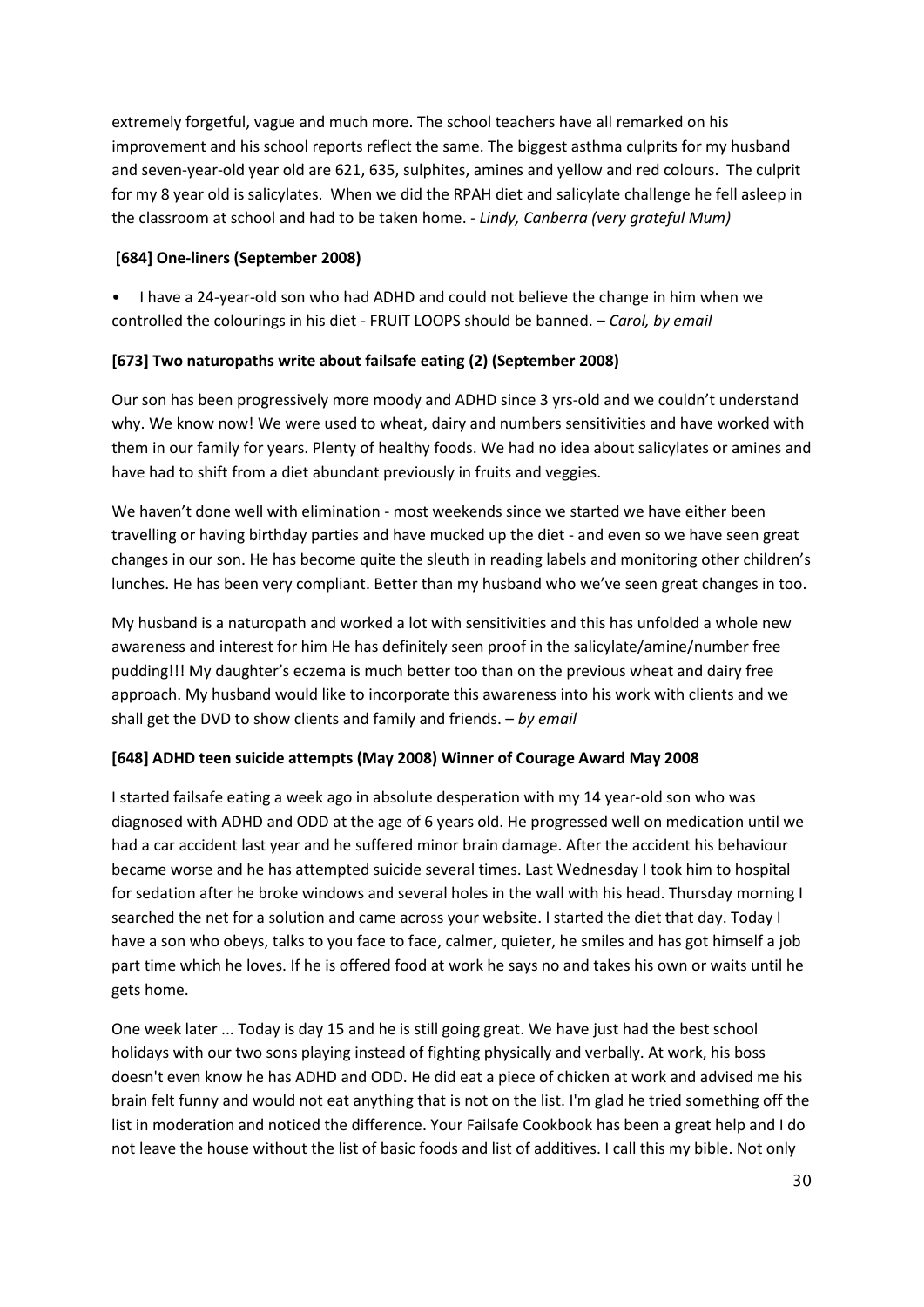has his behaviour changed but also his stomach pains and migraines are a thing of the past. The television has gone from a volume of 60 to 15. Thank you for your website that changed our lives and made my teenager happier. The difference has been unbelievable. - Janelle, Qld.

#### **[643] Diet and ADHD - his teacher asked what I had done (May 2008)**

My son had been diagnosed with ADHD last year but I have refused medication. After picking him up from school early again, I thought I may have no option but to consider medication as a serious option. I google searched and your book popped up and from the afternoon I started my kids on the diet. Amazingly the results were seen the next day when my son actually completed a test at school (and received 100%). He never would sit at a desk long enough to even start a test let alone ace one. His teacher asked what had I done to my son because she never had seen him so engaged in the classroom. I purchased the book the next weekend and started to try to learn more about the options available. It is difficult and easy at the same time, and well worth it. Today my children had a treat (slice of non-failsafe shop-purchased cake) and I could see the adverse effects almost immediately, I know I have to continue with the diet if my children (especially my son) are to succeed and I believe I am lucky I found failsafe - Victoria, ACT.

#### **[639] Easter nightmare (May 2008)**

Just wanted to email you to let you know how helpful I found your book, Fed Up. I recommend it to all my friends. My son was diagnosed with ADHD over a year ago now and we have always had major problems with him every single year around Easter time. He is now 11 years old and we have known for a few years now that chocolate and food colouring effect his behaviour dramatically. It doesn't matter how many times you tell people please don't give him, lollies or chocolate, they just don't get it. He went to his friend's house yesterday, was very irritable last night and has totally lost control today. I begged him to tell me what he has eaten and he said he ate 4 medium sized Easter Eggs.

I think it is a real pity that other people and schools don't take these food additives seriously. He is a joy but a handful on the best of days. I constantly refer to your book and he has pulled it out of the bookshelf today to make some homemade butterscotch.

He is a prime example of how food effects children and I can guarantee everytime he has food colouring or chocolate that we will have a raging bull on our hands the next day - Suzanne, email.

#### **[606] One liners (February 2008)**

We have managed our daughter's salicylate and amine sensitivity with failsafe eating for almost seven years now and are happy to report that her problems with salicylates are now much reduced, although amines are still a problem for her. (They tend to give her stomach pains and mood swings). She is now able to concentrate at school and has a circle of friends. We would like to thank you for your work and we are pleased that we never had to resort to medication for a girl who could easily have been diagnosed as ADHD. – Gabrielle, Vic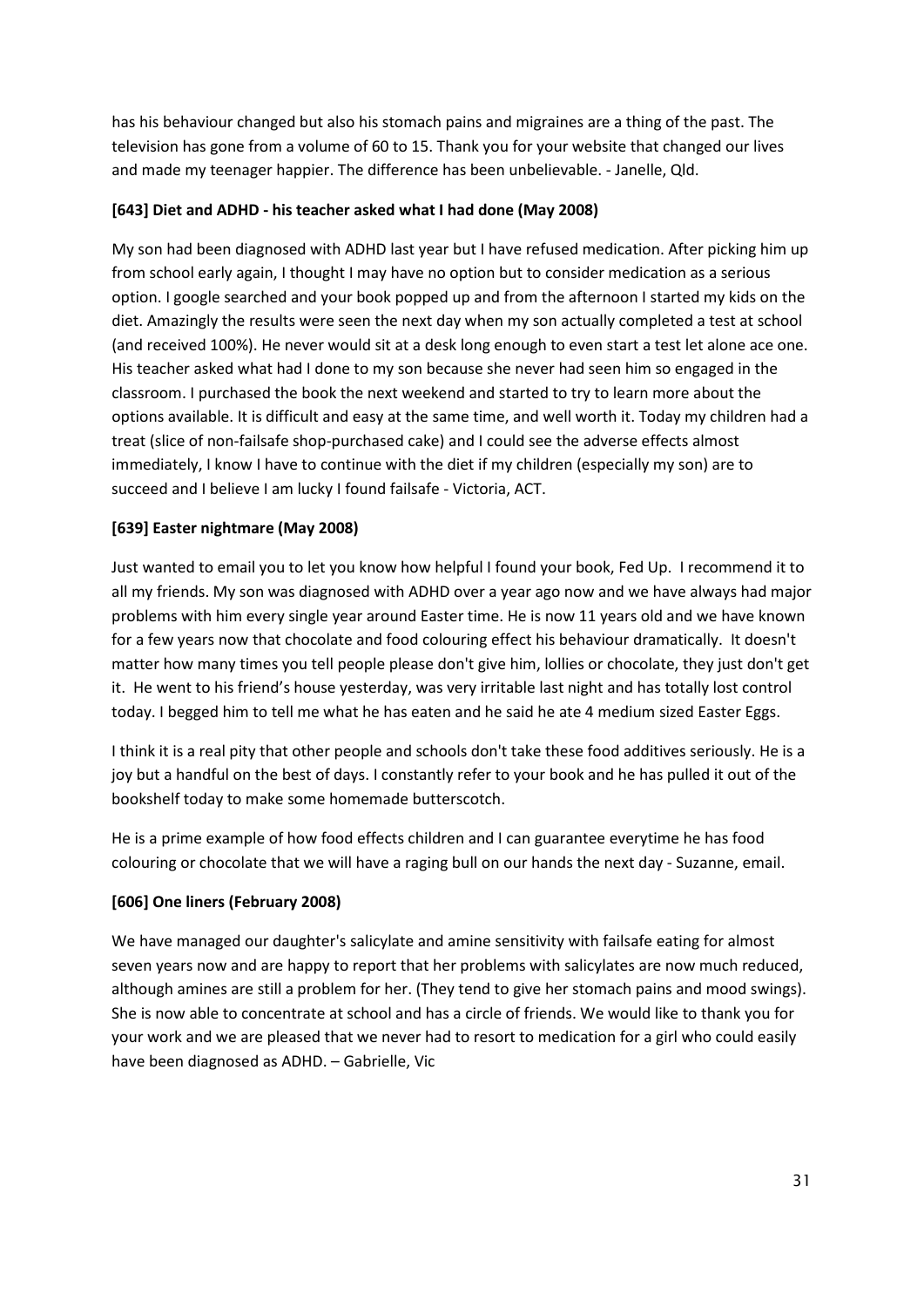#### **[597] One liners (November 2007)**

• We have just spent 3 weeks on the elimination diet. We are amazed at the positive change in all of us, (a hyperactive, asthmatic, eczema-stricken three year old boy; a 40 year old dad who has suffered from chronic asthma all his life; and a 34 year old mum who thought she felt pretty healthy ... until the last three weeks, where I have felt better than ever) - Julie

## **[596] From 'severe inattentive ADD' to 'normal' due to diet (November 2007)**

In 2006 my quiet 7 year old daughter was diagnosed by her paediatrician as having severe inattentive ADD. He offered Ritalin to help the symptoms. I was not comfortable giving her this as a first step because in the 2 weeks since our last appointment I had read 10 books and scanned the net. A common theme kept coming up. If your child has an intolerance to a food group there is a likelihood of more than one intolerance which can lead to behavioural issues. I felt I had to investigate this before trying medication because we already knew she had a dairy intolerance as a baby.

I chose to follow the Fed Up elimination diet by Sue Dengate. Following are the results when food groups or additives were re introduced.

It has been 14 months since adapting to my daughter's dietary needs. She has been reassessed for ADD with a normal out come. Her school work has progressed. She is able to concentrate. She can tie her shoes, hold a knife and fork, remember her phone number, ride a bike, and skip a rope. She is able to follow multiple directions and hold attention to the task at hand. She has friends. We have also discovered she is a budding artist.

Through dietary changes we helped many of our daughter's physical and behavioral issues including fatigue, tearfulness, emotional outbursts, inattention, lack of short term memory, lack of application at school, bedwetting, vaginal irritation, rash, insatiable appetite, imbalance and clumsiness (she could not ride a bike, skip, hop), nausea and stomach cramps.

My daughter did not need medication. She has food intolerances. As grandma said 'Whatever you are doing keep doing it. She is a different child' - Trudi, NSW

## **[594] Amazing changes in difficult two-year-old (November 2007)**

I was recently on a forum, having a whinge about my 2.5 year old son, and how terribly difficult he is. I was asking advice on ADD and ADHD. A lady on the forum offered to lend me your books 'Fed up' 'Fed up with ADHD' and the cookbook. I took her up on this offer so as not to appear rude, but have to admit to thinking 'It's not going to help me'. I started reading 'Fed up with ADHD' first. Well, you could have substituted your daughter's name for my son, your name for mine and so on. I nearly cried.

After that, I was determined to start Failsafe. It was pretty daunting, and I have made many mistakes. I have been doing it for about 3 - 4 weeks now. I still haven't gotten it right, but even so the difference is amazing. My defiant son is starting to listen and follow instructions! I was able to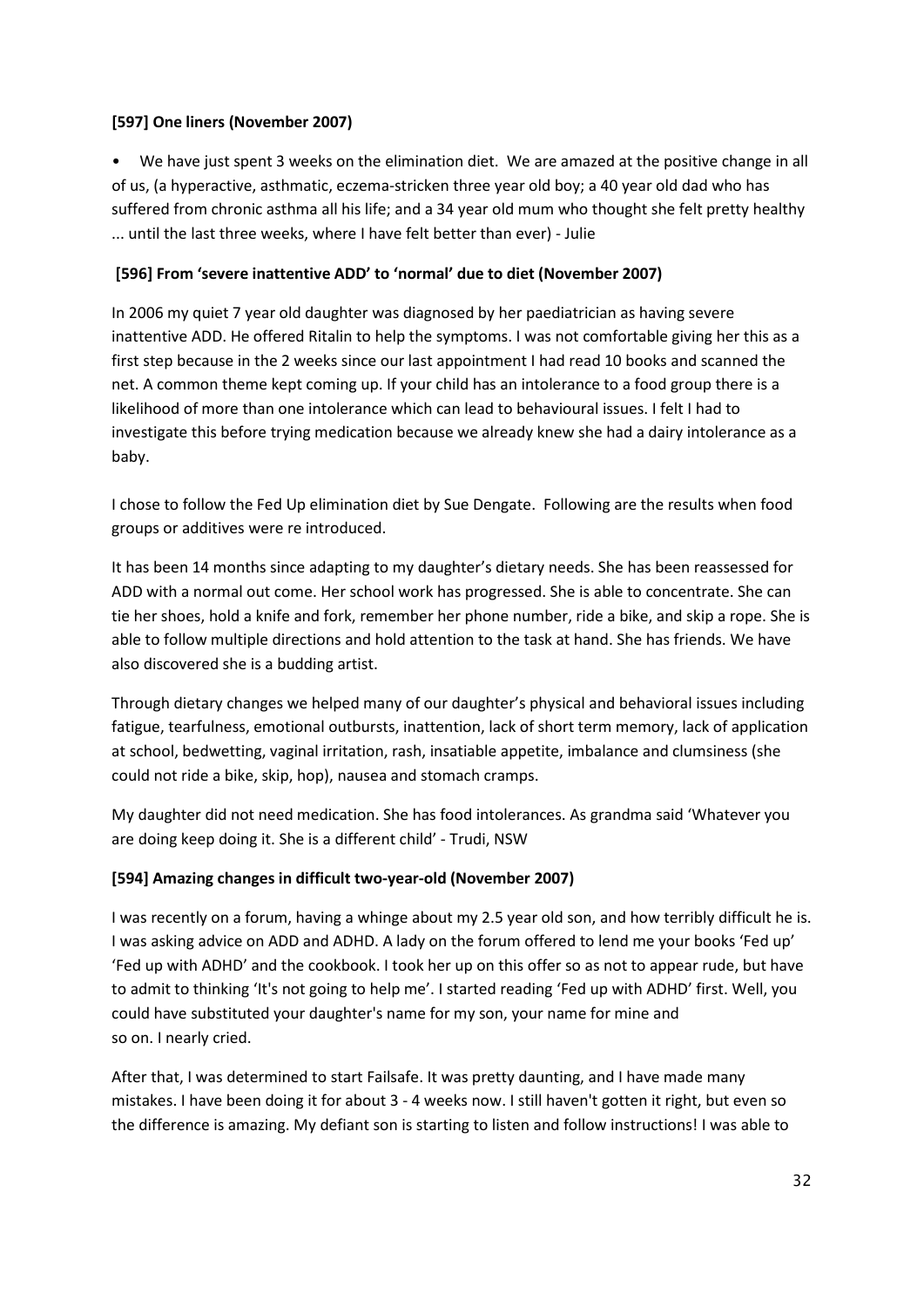take him grocery shopping and he walked next to me putting items in the trolley. He never screamed, ran off, threw a tanty or pulled anything off the shelves! This has never happened before!

My husband gave him vegemite on toast yesterday (I was outside feeding the >animals) and within 3 hours he was right off. Last night he woke frequently, screaming and running through the house. He was up super early and has been non-compliant and very annoying all day. He used to eat vegemite daily!

I wanted to thank you for your books and for sharing your story. I'm so glad that I gave it a go. It has made such a difference to our lives in such a short time.

#### **[581] Three responses on behavioural effects of Down Syndrome (September 2007)**

#### **"A great improvement in my son who has Down Syndrome"**

Your books are fantastic and I have noticed a great improvement in my son who has Down Syndrome and was recently diagnosed with ADD. Apparently Ritalin was our next step! This information should be given to all Maternal Health Centres and it would save families a lot of unnecessary arguing and disharmony! - by email

#### **Diet, sneaky poos and Down Syndrome**

I have been reading your website for over a year now, after stumbling across the information on sneaky poos.

About 2 years ago our son who is now 11 and has Down Syndrome, began soiling his pants on a daily basis, rarely at school but often up to six times in the evening. I stumbled across some information about Failsafe on a parenting website and when scanning through the fact sheets, found the information on "sneaky poos" It described our situation perfectly. So after reading lots and lots of information on the Fed Up site, we, or should I say "I", along with one extremely sceptical husband, set about reducing salicylates in my son's diet to see if it made any difference. His diet was basically a salicylate feast - spaghetti bolognaise probably 4 -5 times a week, laden with hidden vegetables (mostly zucchini) and followed by a bowl of either grapes, strawberries or cherry tomatoes (that was lunch), peanut butter on toast for breakfast, dinners included tacos, lasagne with hidden high salicylate vegetables, various stir frys with worcestershire, soy, tomato, oyster sauce etc. He was also hugely into fruit salad. As I'm sure you've heard over and over, I thought we were providing him with a really healthy diet and couldn't understand why he would be unwell all the time.

Anyway we took the plunge, and within maybe three days the soiling had ceased and there were no more stomach aches. I was pleased with the results, however my husband still believed it was another of my harebrained ideas until I tested the salicylates about a month later with a huge fruit salad. My son scoffed a bowl after dinner and another for breakfast the following day. And by lunch time the next day we were back to square one. From that day on my husband has been as vigilant as I am. I must admit, I missed all the summer fruits last season, but only having one pair of undies in the wash each day is worth it.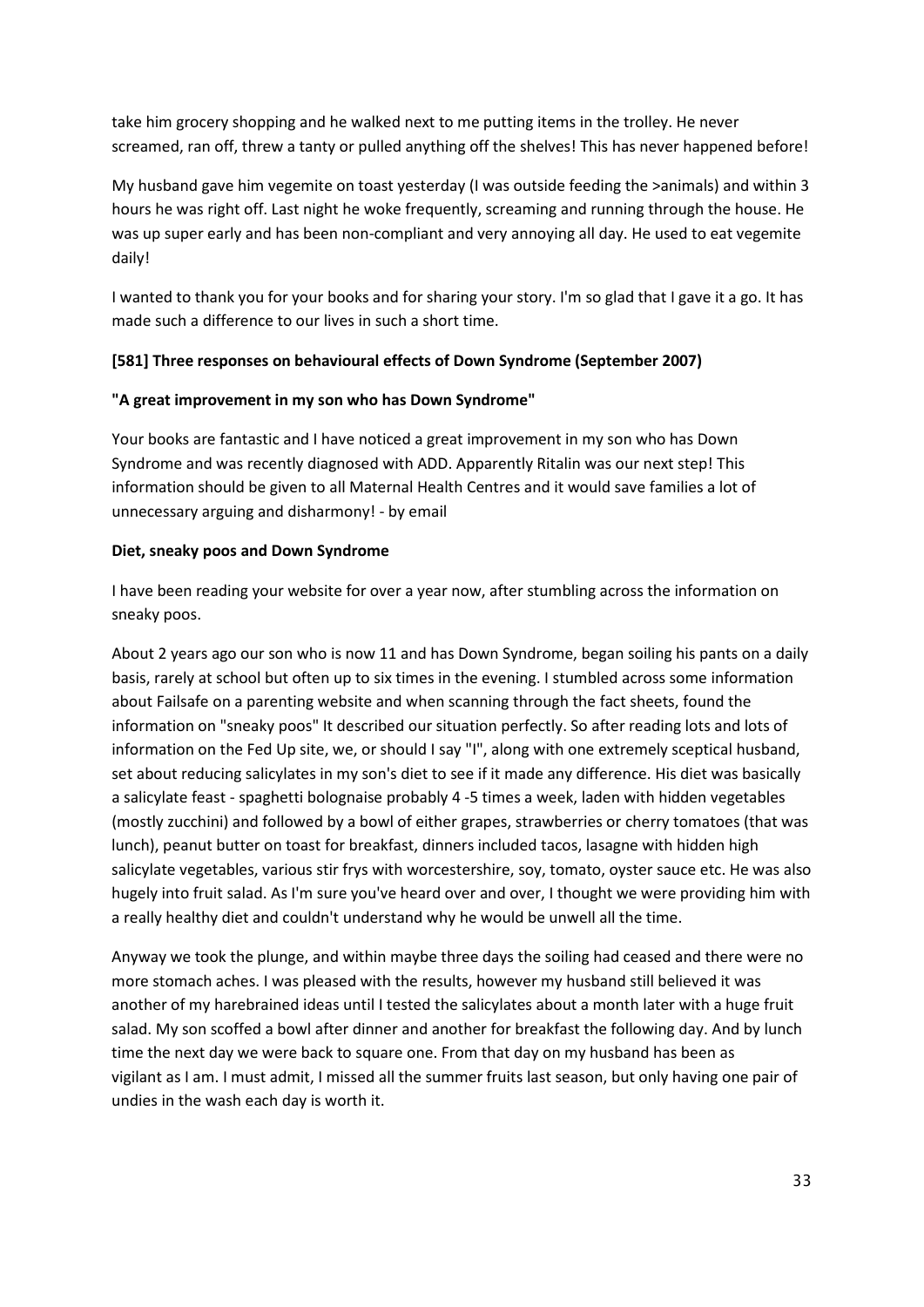After going low salicylate and cutting out other nasties, we also noticed a definite behavioural improvement in our son. One thing in particular was his change in motivation, especially getting ready for school. Before the diet, I had a daily struggle with him to get dressed, as if he had the choice, he would stay home every day. After getting strict with his food, he started to just take his clothes from me and say "thanks mum" and next thing he would be dressed.

On the strict diet, he seems to be so much more agreeable and able to be redirected or reasoned with. He used to lose his temper regularly especially with our older son. Now, instead of losing his temper, he will asking calmly for help - like to find a DVD or figure out which remote he needed to change channels. His school teachers have commented on how well he concentrates this year, they were unaware that we had made any changes to his diet. The teachers have also commented that he no longer acts the fool to gain attention, and is much happier to sit and do school work, and be like everyone else.

I have also discovered that he is intolerant of MSG. He used to be addicted to corn chips, we cut those out early on in our failsafe journey. When he later ate other flavoured chips I noticed every time he had them he would cough continually for several minutes. At first I thought he was choking on the chips, as he sometimes has trouble swallowing but then it clicked - it was basically MSG causing an asthma attack.

The low salicylate diet has been a life saver for us with our son. I am a huge fan of failsafe!!! - by email

#### **"Low salicylate diet for DS"**

I have a friend who is into failsafe also, she has a 2-year-old with Down Syndrome on a low salicylate diet. Behaviour can be a definite challenge when it comes to DS and I'm sure most families never suspect food intolerance as a contributing factor. - by email

#### **[577] Motor tics related to amines (chocolate) and additives (lollies) (September 2007)**

We have been following the diet for several years and we have seen the positive effects a failsafe diet has on our hyperactive 6 year old daughter. She does have trouble with expressive language and has been having therapy for a year. If she eats something eg a chocolate or lollies for several days, she starts to stutter really badly and she also makes "jerking" movements with her body. - by email

## **[575] Vocal tics, word and phrase repetition due to salicylates and additives (September 2007)**

When Chris was born he was a big, boofy boy. For the first six month of his life he was a placid, calm, happy child. At six months, he changed to being very, very active, fidgety and demanding. Looking back at that time, three things changed – he started long daycare, solids and formula. I also remember very clearly that his face changed as big dark circles and creases formed under his eyes. He was labelled 'naughty, disruptive, hyperactive and violent' by daycare when he was only 10 months old. He was walking at that stage and continued to escape from the childproof room, or to snatch toys from non-mobile babies.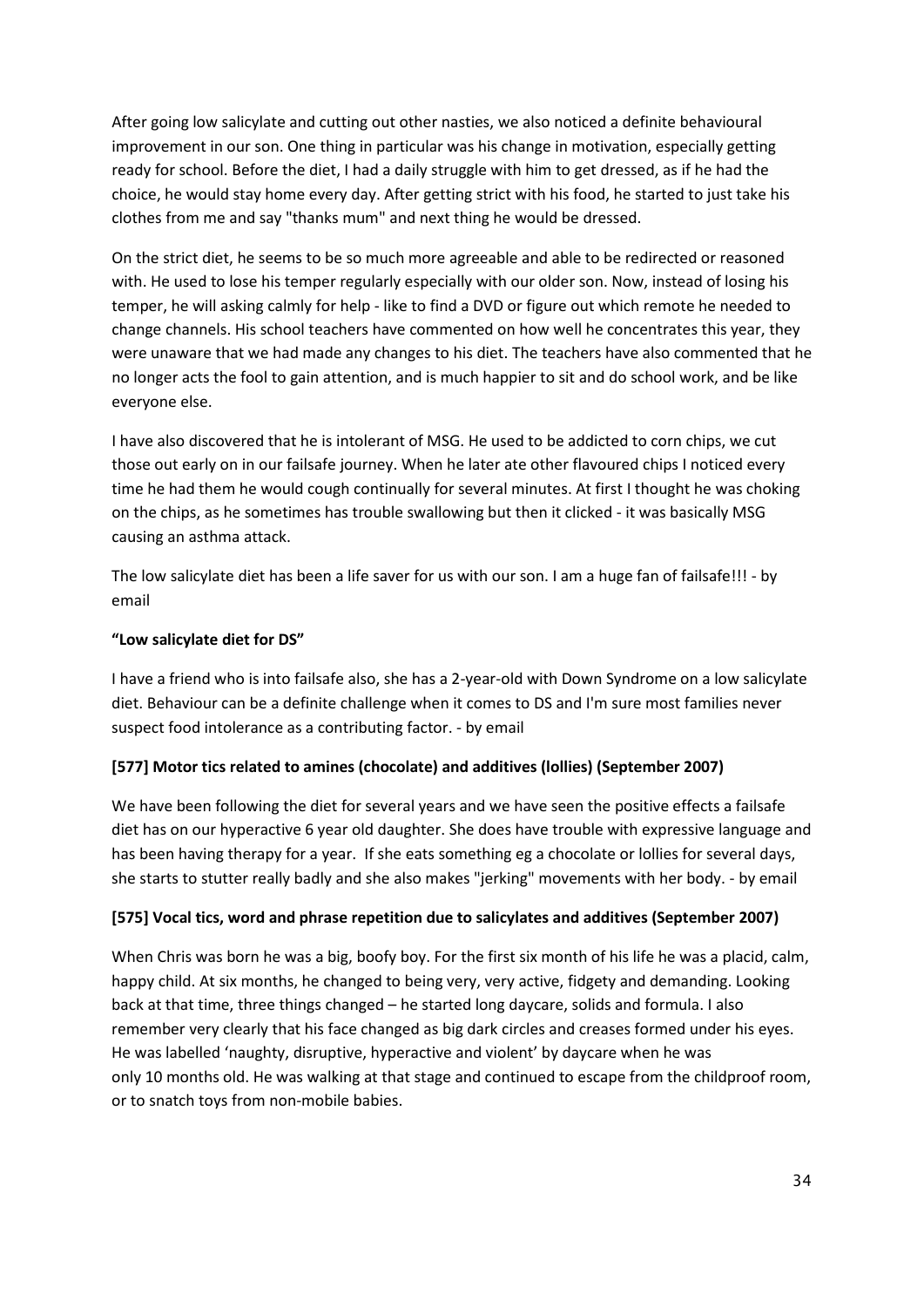Since that time he has been variously diagnosed by health professionals as having Tourette's Syndrome, the hyperactive type of ADHD, Oppositional Defiant Disorder and others. Whatever the term, the symptoms are the same, including unmanageable behaviour, poor impulse control, loud voice, vocal tics, word and phrase repetition and lack of empathy.

Coupled with the behaviour has also been a range of other medical problems including croup, asthma, headaches and stomach aches, unexplained temperatures and eczema. Chris also suffers from glue ear and for the last four years has had grommets inserted every winter to enable him to hear clearly. (As I know now, these are all indicative of food intolerance.)

Last year I took Chris to a paediatrician, looking for a solution to his constant illness rather than his behaviour. The doctor took one look at him – he was making duck noises and running in circles around the waiting room – and diagnosed food intolerances.

We went home with a complex list of foods to avoid. Although his health improved, his behaviour seemed to become worse, as it always has in summer. Just before Christmas, I found the Royal Prince Alfred Hospital's elimination diet for food intolerance. This diet was stricter but far more logical than the one we were using. It worked by identifying the chemicals that people react to, then the foods that contain them. Interestingly, the research showed that most people with food intolerance react to the salicylates in fruit. I had been loading Chris up with cherries and nectarines in term 4. No wonder his teacher was ready to send him to Alcatraz late last year.

I switched the family to the RPAH elimination diet during the holidays. Gradually, as we removed foods from the diet and found acceptable replacements, Chris' behaviour improved. Living with him became easier, there were less sibling fights, and when he did misbehave it was easy to use normal parenting techniques to modify behaviour – something that had never worked before.

By the end of the summer holidays, I finally had a calm, reasonable, sensitive child, who was able to play at other children's places without causing mayhem, would look at people when talking, and would allow other people to talk without interrupting. Amazingly, Chris was keen to stick to the diet, having realised how good he felt.

First day back at school and I had lots of positive comments about how calm or grown-up Christopher seemed. A good start to the year. However, as I write this, I am back to having a child who runs around making chicken noises, uses a loud voice, is prone to crying and is violent and aggressive. What happened? He got to school and started to cheat. He ate chocolate cake, m&m's, muesli bars and lollies. For him, even the smallest amount results in a reaction. It is like being on a trip – he can't control his behaviour, and trying to discipline him has no effect.

So what do I need, or more importantly, what does Chris need? He needs the support of the school community to assist him to stay on his diet – he needs recognition for the fact that he does suffer from food intolerances – he desperately wants to feel in control of his life, and he likes feeling calm and relaxed, so please, please, please don't feed my child, or encourage him to cheat. - by email, Sydney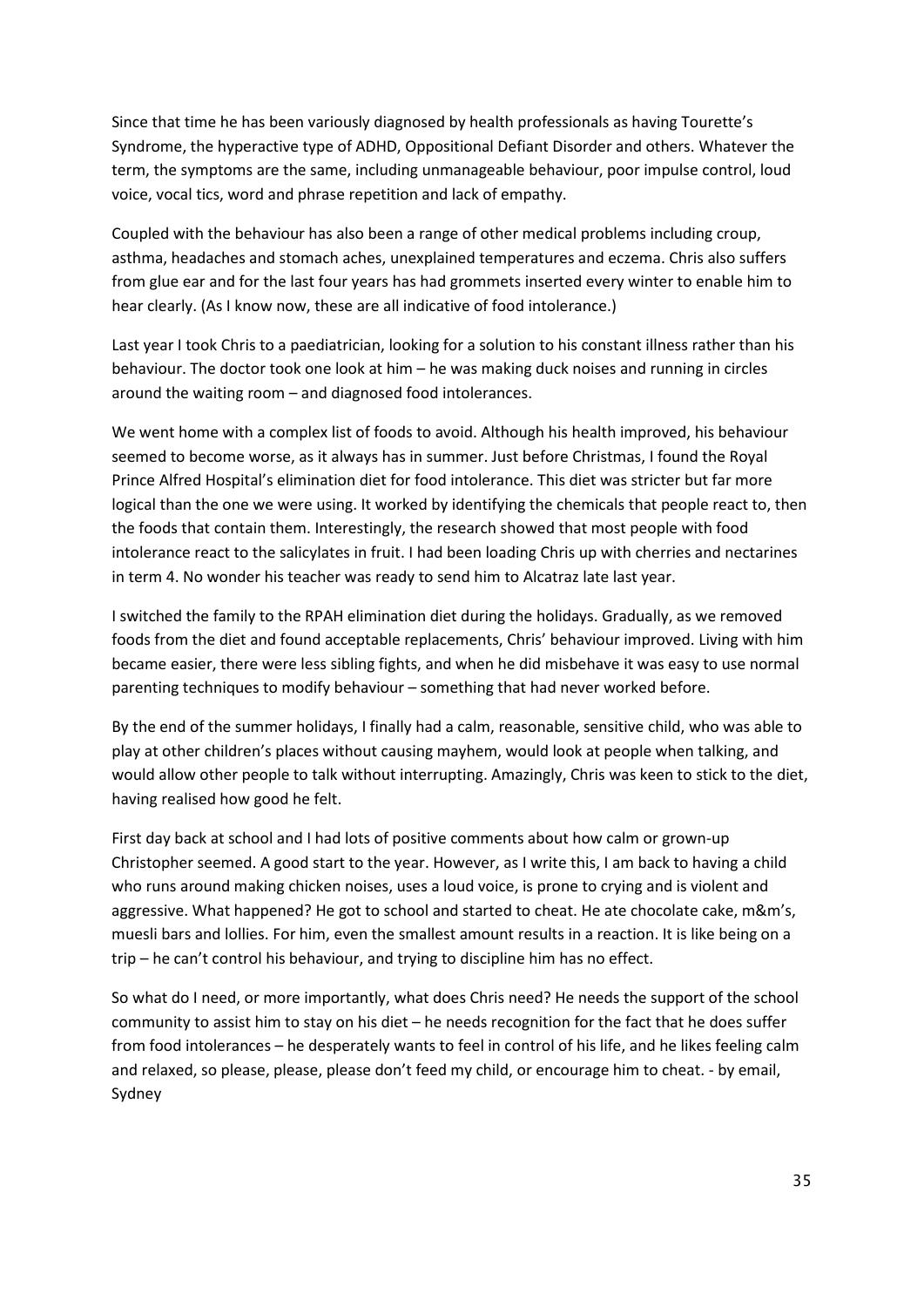#### **[574] One-liners (August 2007)**

• We have just spent 3 weeks on the elimination diet, using " Fed Up with ADHD" and the "Failsafe Cookbook". We are amazed at the positive change in all of us, (a hyperactive, asthmatic, eczemastricken three- year-old boy; a 40 year old dad who has suffered from chronic asthma all his life; and a 34-year-old mum who thought she felt pretty healthy...until the last three weeks, where I have felt better than ever - Julie, email.

## **[573] His asthma disappeared (August 2007)**

We put my 6-year-old grandson on the failsafe diet for ADHD and his 4-year-old brother (who has had 2 serious hospital admissions for asthma) has seen his asthma disappear!! Another off spin from the diet my headaches which I blamed on shift work and lack of sleep have disappeared except two times when we didn't have the boys and bought Chinese and went out for Thai both times I woke through the night with a raging headache. And my husband who has been short tempered through our 28 years of marriage, has had a change in temperament/ behaviour, for the better. - Kathy by email.

#### **[570] PDD-NOS and failsafe (August 2007)**

Our daughter Beth is five and a half. At four she was diagnosed with Pervasive Development Disorder - Not Otherwise Specified, a bit of a mouthful but it sounds like Asperger's shadowing. She is not ASD but has a lot of symptoms in common: developmental delay in speech, fine motor and gross motor, attention deficit, poor eye contact, argumentative, very poor social skills, being in her own world.

… THEN we went failsafe and what a blessing it has been!!!! … Ten days after starting failsafe, Beth suddenly began running around with all the other kids talking and interacting with them!! Every week, I hear new things that she is doing at preschool. At home she is constantly surprising us with new things that she says and does. It's great!! It is as if a block has been removed in Beth's brain and suddenly she has the possibility of being a normal little girl. Going failsafe is not easy but I had to give her the chance. Even though it may not fix all of Beth's difficulties, it seems to have removed a lot of them, [see the full story.](http://fedup.com.au/factsheets/symptom-factsheets/pervasive-development-disorder-pdd-nos-symptom-discussion)

#### **[561] Nurofen mistake (May 2007)**

Thank you for helping us to get back the children we were meant to have. We have been failsafeing for about 2 1/2 months mainly for our 4 year old daughter who was defiant, argumentative, oppositional, angry, sometimes violent, sometimes hyperactive, deliberately annoying, and would be awake for 2 - 4 hours after bedtime before falling asleep. The contradiction being that she could also be charming, loving, insightful, enjoyable, happy, playful, caring, enjoy an activity (craft, colouring, building etc) for extended times, clever, calm and inquisitive.

About two years ago we learned about colours and preservatives (from "The Chemical Maze") and pretty much took them out - apart from occasional treats – with good results and we had no idea there was so much more to the food chemical story. I never would have considered fruit etc, I just thought I somehow had to be doing a bad job at disciplining my child and that must be why she is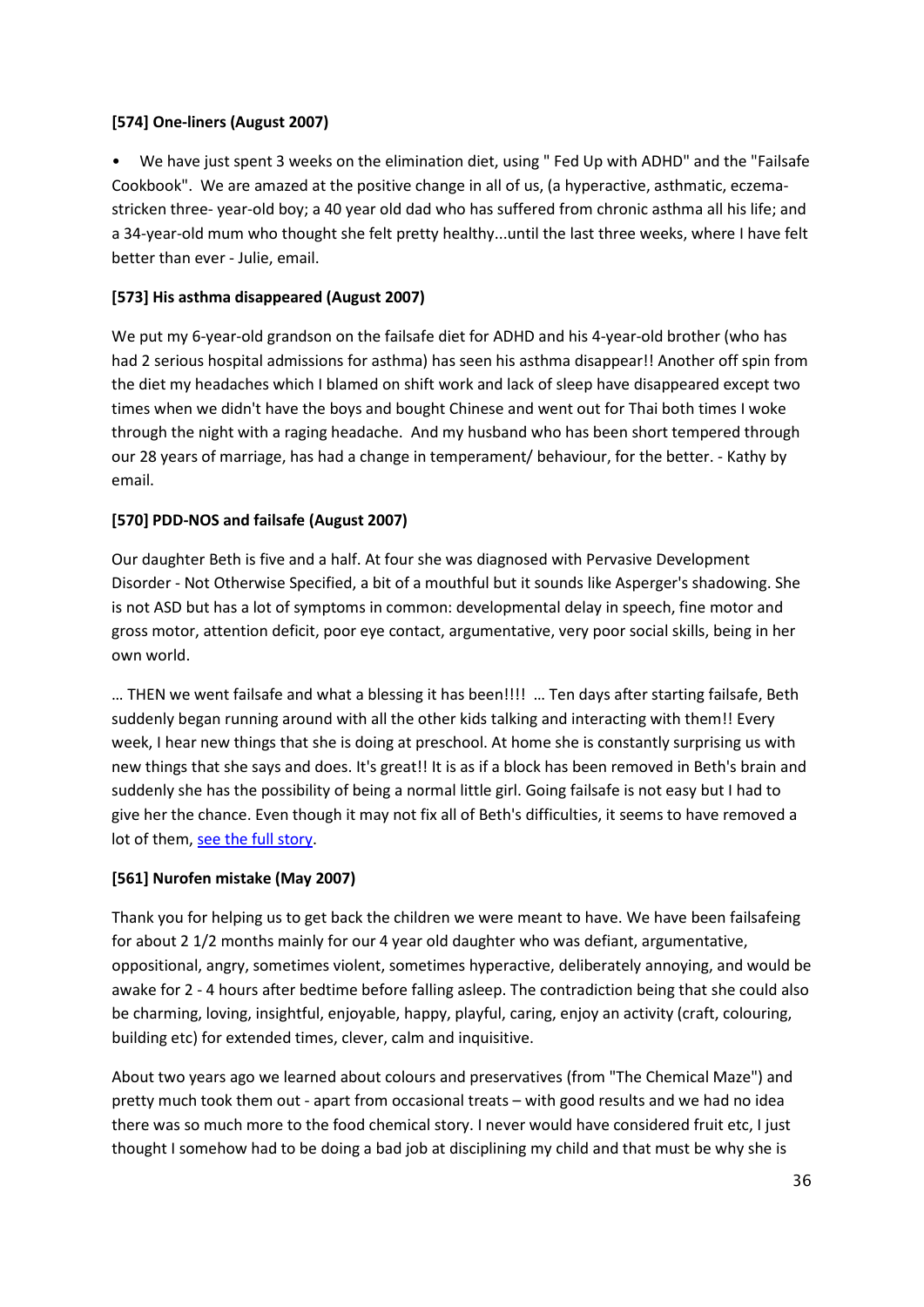still the way she is. While reading Fed up with ADHD my hopes were ignited for a better life for all of us as I worked up the courage to go failsafe and give this a try. It was a daunting thought with a new baby as well but we really had no choice as far as I could see so we started! Amongst the initial flurry of the first few weeks the results were incredible as we saw emerge this delightful child and hardly any of the pre-diet behaviour. I now feel it is our way of life and I am learning to manage the work load of the constant cooking, baking and planning around food. My once skeptical husband is a beautiful support and really helps out with the kids and the washing so I can keep up with the food etc. We have seen some remarkable changes but there are still some things that concern me though.

After 3 weeks on elimination, our first challenge was salicylates and we had a severe day 3 or 4 reaction, stopped on day 5 and I think we were just starting to come good after about 6 days from stopping when we had a friend's birthday party the next day. We had been so strict, everything to the letter and the girls' attitudes toward the diet was so amazing that we thought we'd have a day off and give them a "treat". The party food wasn't as bad as it could've been. A lot of home cooking. But they did have some lollies, fruit and chocolate. The girls couldn't believe it after about 5 weeks on the diet! Anyway, behaviour started that evening and it was pretty foul for about three weeks. We also made the mistake of giving her Nurofen for a sore throat in the week following the party but apart from that we were back to 100% failsafe the day after the party. So after about 3 weeks of reaction type behaviour she started to become progressively better but still with some D.F.Asleep (down to 1-2 hours) and still to many times of defiance and aggression etc. amongst the good behaviour. We are now 4.5 weeks after the party and 5.5 weeks after the end of our salicylate challenge and I feel like we are not yet back to how it was in the first three weeks. – from a country failsafer [this family is now doing well]. Their problems included daily Sakata rice crackers, accidental exposure to lawn fertiliser, and Nurofen. Although Nurofen doesn't contain salicylates, most salicylate sensitive people have cross sensitivity to it and other non-steroidal anti-inflammatory drugs such as naproxn and diclofenac. You can regard one dose of aspirin or Nurofen as the equivalent of a week's salicylate food challenge, ref: Jenkins C and others, Systematic review of prevalence of aspirin induced asthma and its implications for clinical practice, BMJ. 2004;328(7437):434.For more possible reasons for diet not working, see [Checklist of Common](http://fedup.com.au/information/support/checklist-of-common-mistakes)  [Mistakes\]](http://fedup.com.au/information/support/checklist-of-common-mistakes)

### **[558] Muscle spasms (May 2007)**

I am a 55-year-old woman who recently worked out for myself that I have a muscle spasms as a strong reaction to 220 (sulphites) and minor reactions to others which I haven't identified yet. The muscle spasms are usually in the limbs and are worst when I sleep. I am a very fit and active person, so when I finally sit in front of the TV after tea and relax, this is when I feel the spasms. When mild it is usually any one muscle at a time in my legs and usually every 30 seconds. The affected muscle tightens or twitches and can occasionally jolt my leg or finger etc. When I have a worst reaction during the night, again it is like a tightening of, possibly, a muscle in my chest, or hip, or shoulder, head etc. When it is in the chest, some times it actually knocks the breath out of me as I awake with a jolt. Have you ever had the electrical impulses on your body when you are at the physiotherapist and a muscle tightens - that is how I feel. Sometimes of a night I feel as if I have a "motor" running in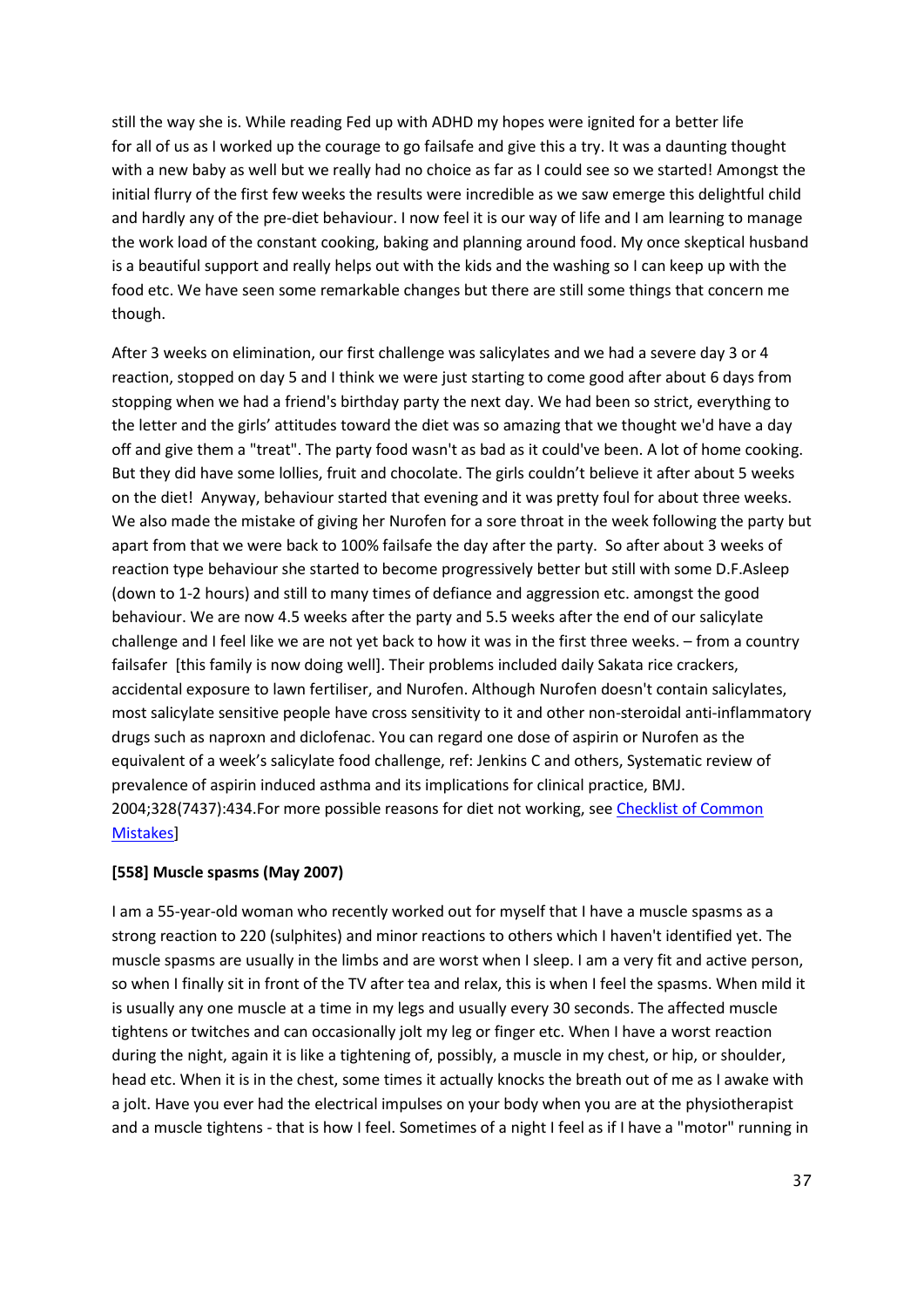my chest or sometimes my head (sounds crazy doesn't it!) I can also quite often get a tingling (or motor sensation) feeling down my legs.

I went to four doctors last year and not one knew what was wrong, with one referring me to a neurologist. I become hyperactive in the evening – full of energy when everyone else is wanting to go to sleep - and have constant insomnia. When I am at my worst my muscle spasms (during sleep) wake me every few minutes and I experience hallucinations or bad dreams. Strong sleeping tablets don't eliminate these muscle spasms. It wasn't until I realised the 220 preservatives were in the "healthy" foods: dried apricots, sultanas, most yoghurts - that I was able to get my health back into order. It took me nearly a year to work out what was wrong with me. Since watching my diet I am sleeping so well it is unbelievable; I haven't slept like this for possibly 7 years and only have mild muscle spasms resulting in bad sleeps occasionally when I'm not aware of the preservative in the food. I guess I am still finding it hard to check everything before eating!!

The last 12 months have been very scary for me when I didn't know what was wrong - I feel so strongly for our children who also must be suffering and unable to communicate how their body feels. - by email, Victoria.

### **[545] Failsafe Vacation Care program (January 2007)**

At present I'm doing Vacation Care for children aged 6-12. I have done this program for the last two holidays and this year I have changed the program so that we provide morning and afternoon tea. From my results so far - a week and a half - it has been fantastic, and the difference in the children is amazing. The parents have been very understanding and have not complained about the extra \$1.00 charge per child per day. We cook things from your Fed Up book and the children love the food. When they bring things they shouldn't, they put it back in their bags. We can have up to five children with ADHD or behavioural concerns but now you wouldn't know they were in the program. - Nicole, NSW

# **[544] "parlate dell'introduzione in Italia del farmaco Ritalin per i bambini con ADHD" (January 2007)**

Ho sentito che oggi parlate dell'introduzione in Italia del farmaco Ritalin per i bambini con ADHD.

Prima o invece di dare Ritalin ai bambini, e' opportuno fare un "elimination diet" per individuare eventuali intolleranze a salicilati, ammine, glutammati (che sono "natural food chemicals"). Inoltre, sarebbe un controsenso dare Ritalin a un bambino che continua a bere bibite colorate! Anche l'annatto, un colorante giallo naturale, ha un forte effetto sul comportamento di molte persone. In Italia siamo piu' tutelati rispetto all'Australia per quanto riguarda gli additivi alimentari, ma poco tutelati riguardo alle sostanze inutili aggiunti nei farmaci. - by email, Italy

### **Roughly translated:**

[544] "You talk about the introduction in Italy of the medicine Ritalin for the children with ADHD" (January 2007)

I heard that today talk about the introduction in Italy of the drug Ritalin for ADHD children.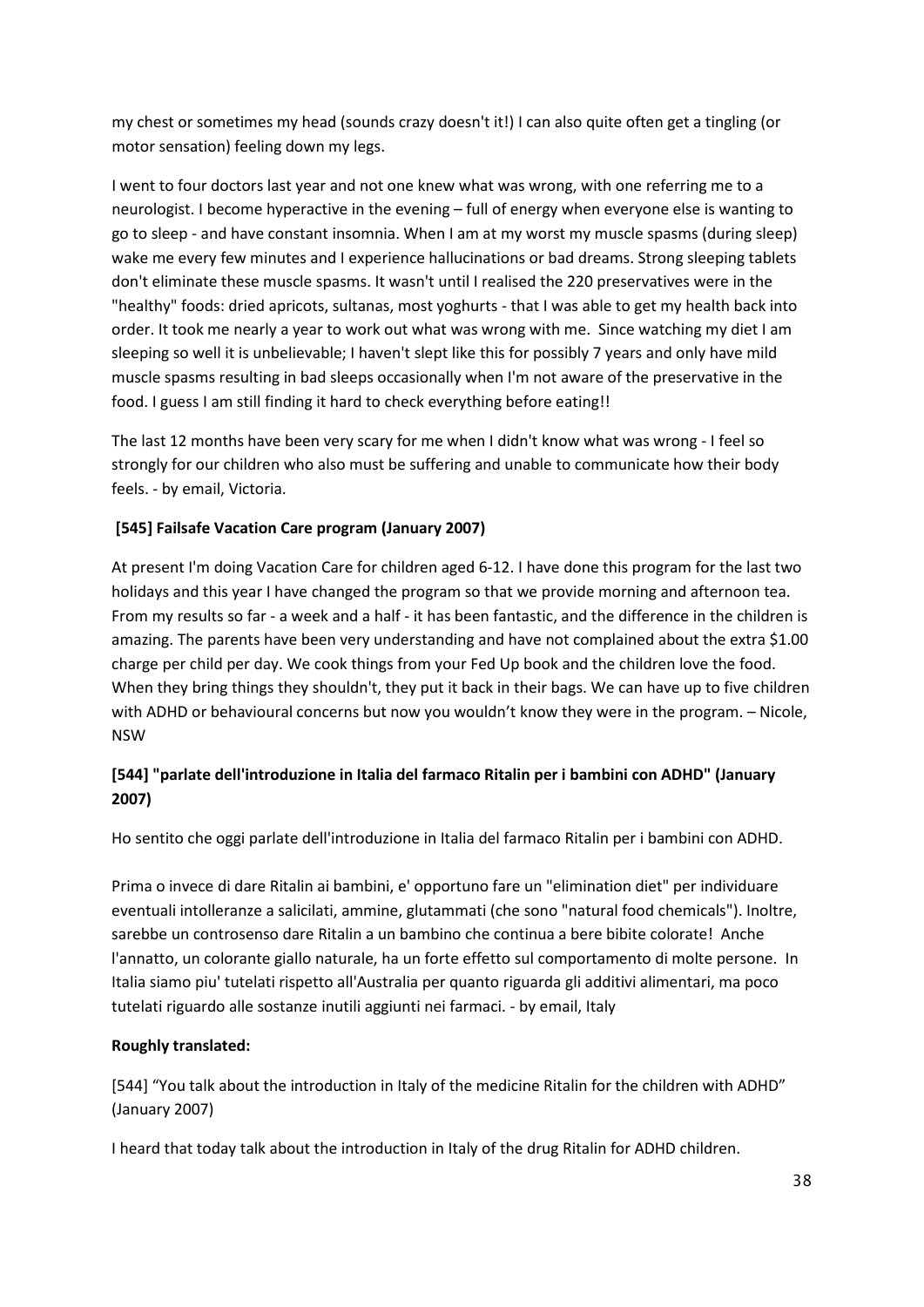Before or instead of giving Ritalin to children, we should make an "elimination diet" to locate any intolerance to salicylates, amines, glutamates (which are "natural food chemicals"). In addition, it would be a contradiction to give Ritalin to a child who continues to drink soft drinks colored! Also the annatto, a yellow dye natural, has a strong effect on the behavior of many people. In Italy, we are more protected than Australia as regards food additives, but little protected with regard to ingredients added unnecessary drugs. - By email, Italy

#### **[530] Salicylates are our nemesis (January 2007)**

We have been on the elimination diet for 6 weeks using a dietitian from your list and she has been great. Salicylates, well that's our nemesis - I get cranky, stressed and short tempered, my 8-year-old daughter gets teary at the drop of a hat - crying, stressed and the "what ifs".... . My three year old is extremely sensitive to amines - defiant, disruptive and hyperactive. Antioxidants don't affect her behaviour but her cheeks flare so something isn't right. More than 5 plain Sakatas or LCM bars send her off the planet.

It's hard as you would know trying to ensure they have food without the nasties. I am educating Day Care and they are trying to buy failsafe foods as they are sure other children are affected as well, not just my daughter. Next my challenge is going out to Little Athletics where they only sell "crap" icy poles when it is a stinking hot day. – failsafer, NSW

#### **[463] "Tell Sue I'm not a cranky pants anymore" (November 2006)**

I am a primary teacher and thought I had done everything 'right' to prepare my daughter for school. I was surprised and shocked when the teacher was less than enthusiastic about her first day. Despite her apparent high intelligence, Amelia has progressed slowly and her teacher describes her as inattentive and unaware of what is going on in the classroom.

After three terms of this I finally relented and took Amelia to see a paediatrician. She was diagnosed with ADHD (it is also suspected that my husband had ADHD as a child and has leant to channel his energy into work and sport). I was very reluctant to give Amelia the prescribed dose of Ritalin, particularly as her behaviour wasn't unmanageable at home. (After reading your book, perhaps I have been an 'immersion' mother and have fooled myself by thinking 'my child isn't a bad as that'.)

After much discussion my husband and I decided to trial Ritalin. I only lasted two days before maternal guilt, severe anxiety (particularly after looking at www.Ritalindeath.com) and Amelia's racing heartbeat helped us to make the decision to stop the medication. It was after my husband talked about our experiences at work, that one of his colleagues suggested we look at your website.

That was a significant day in our household. The next day, with the help of my children we emptied out the cupboards and started failsafe. The changes that your suggestions have made to my family are impressive. After 11 days on the diet, I received my first unsolicited positive comment from Amelia's teacher about her work and she also got two awards in the same week.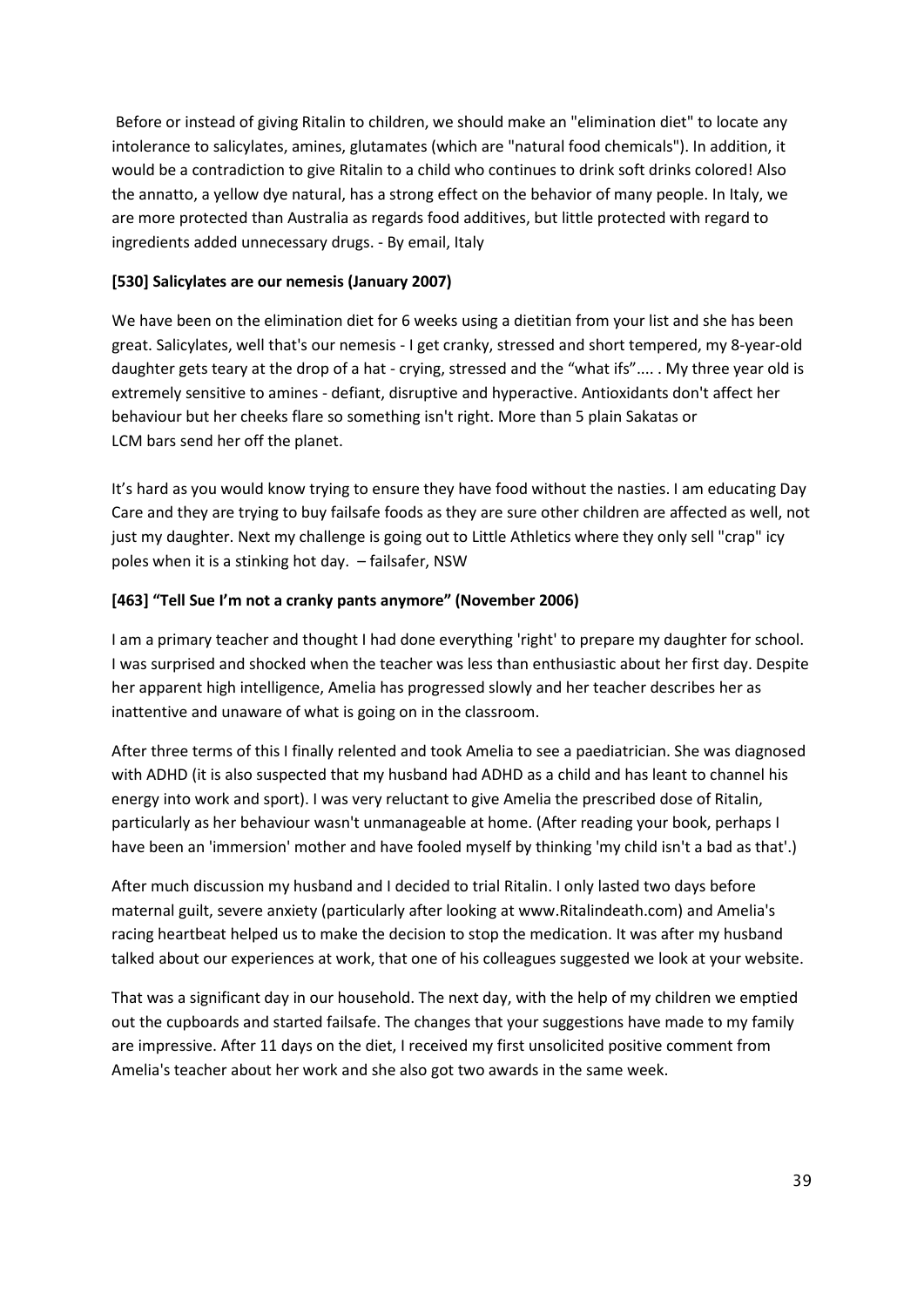My 2 1/2 year old son has demonstrated even more dramatic improvement. Even though we didn't think there was a specific need for him to be on the diet, we are doing it as a family. Behaviours that I put down to being a boy – climbing on everything, running everywhere, talking loudly - have all stopped and he is now a gentle, quiet little boy. His day care teacher is amazed by the changes in him.

As for me, the headaches that I have experienced every few days have stopped and the psoriasis on my arms is starting to heal. I have read three of your books and it is if I have woken from a dream. Your description of your daughter in year 1 and husband could be about my family. When I read p38 "She'll grow out of it" Fed up with ADHD I was astounded - that is Amelia!!!! She is also very good at drawing and is a creative, lateral thinker (not that these qualities have been recognised at school).

Sue, I thank you for the years of trial and error that you have gone through to make this so much easier for all the families who are experiencing problems now. Amelia asked me to say thank you from her in this letter. 'Tell Sue I'm not a cranky pants anymore' she said. – email, NSW

## **[462] Failsafe homeschooling (November 2006)**

My daughter is nine years old now and I intend to keep her home schooled for the rest of her school years. Not only is she behaving better because she eats only failsafe food but her concentration has improved, she enjoys learning and is learning more and is a far happier child as a result. I'd strongly recommend home schooling for parents of kids with ADHD. Before we started home schooling, my daughter exhibited strongly ODD behaviour patterns and was becoming a very unhappy and unsettled little girl. It's so good to see her playing happily with the others and being able to hold a conversation instead of fighting and tormenting.

Socialisation is no problem for us. We are already a large family, however, we organise outside activities as well. Our kids do a horsemanship course (their choice) as well as other activities that bring them into contact with others. Last year we tried our daughter with ballet for a while but would have been better with all-in wrestling. This year she's doing trampolining. It's more her style. Largely, I think that kids in schools get too much of the one kind of socialisation. I personally think they develop better if they learn to socialise with people across all age groups.

To get permission to home school is easy, in NSW you download the application forms from the Board of Studies website, fill them in and send them, but there are a few things that need to be in place.

Firstly, you need to develop a plan of what you are going to teach. To help with this, the website of the Board of Studies has a site that tells what subjects have to be taught and what sort of components in each subject you need to address. It's the normal school curriculum that has to be followed. I found this a bit worrying at first but it ended up being fairly easy. I am a trained primary school teacher which did of course make things much easier, but I found the greatest amount of help from other home schooling parents on the internet. You do not have to be a teacher to home school but you do need to develop a pretty good program. I'm pleased to say that the Board of Studies has approved the programs that I've written for my girls and has asked if I would help other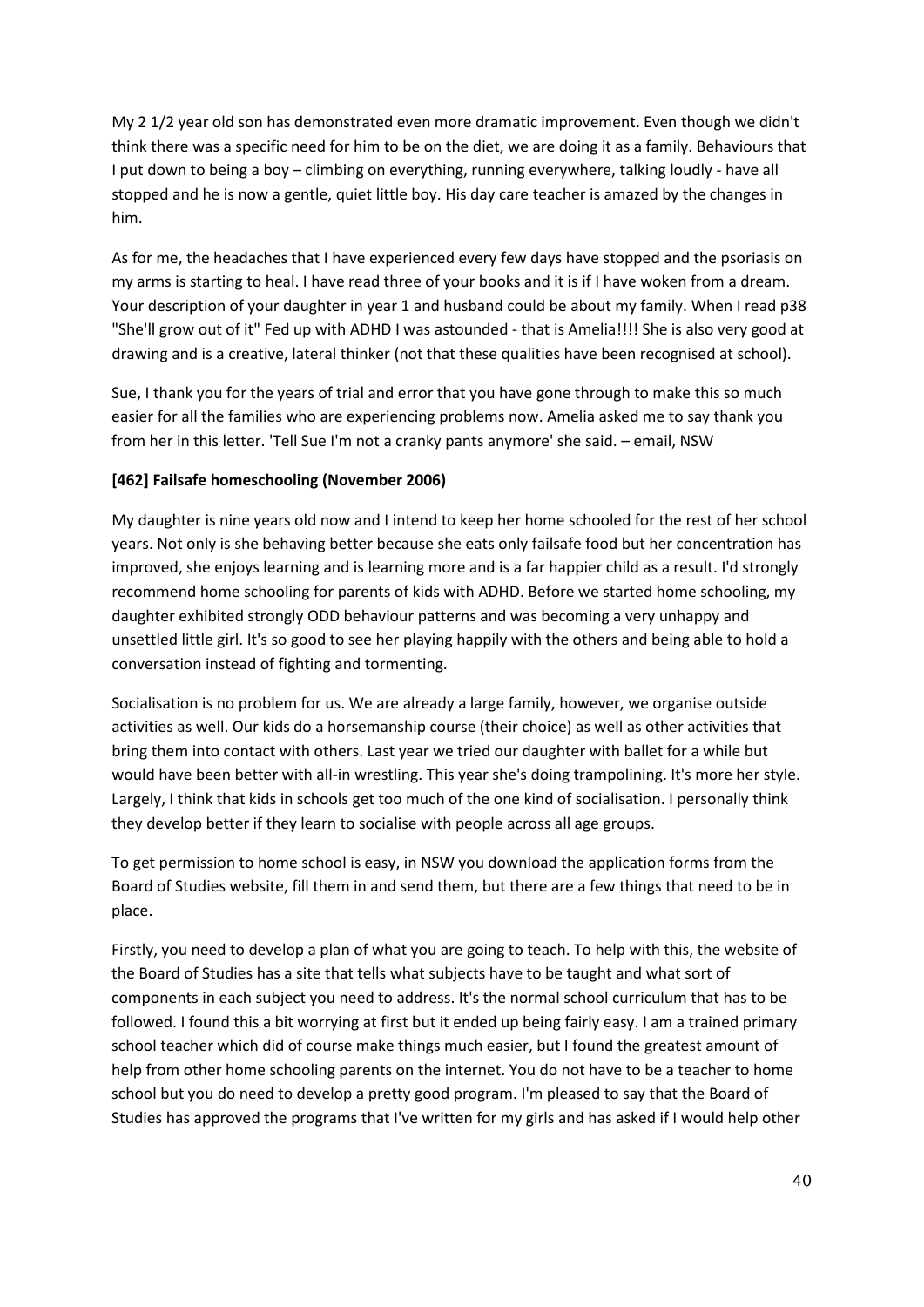homeschooling parents in my area, which I do and I'd be happy to help 'failsafers' with theirs if they need it.- Chris [\( vwilder@optusnet.com.au\)](mailto:vwilder@optusnet.com.au).

#### **[459] Dealing with ex-husbands (November 2006) COURAGE AWARD STORY NOVEMBER 2006**

Hi. I can already give you some feedback, as my 3 children and I have been on the elimination diet for 3 days. My eldest child is 14 (depression, asthma, sleeplessness, fatigue, restless legs, easily irritated, unmotivated etc): this morning she got out of bed without being nagged, had a shower without being told, all while smiling! I stopped taking antidepressants 2 weeks ago, and today for the first time since, I am not feeling my normal symptoms of depression. My youngest, 3, is hyperactive and today has been a lot calmer. He also normally wakes about 6am, and today slept in till 9:30!!! My elder son, 6, who has a learning delay, woke up teary and temperamental, as he was before bed last night, but he was at out-of-hours schoolcare yesterday and ate apple, cheese and yoghurt... One thing the book 'Fed up with children's behaviour' doesn't address is what to do when in a situation where I do not live with my ex-husband and he only sees the kids once a week, how do I get him to understand that the kids need to try this? He sees their issues as being 'normal' and although none of my kids are extreme in any way I want to give them the best life they can have, now and in the future. How do you convince people that relatively 'normal' kids still can benefit?

(later) thank you thank you! Despite all of my best efforts, my ex-husband is aggressively sabotaging my efforts with my children, constantly telling them that failsafe foods are 'silly' and if they ask for failsafe foods he gets cross at them. They spent one night at his house (Day 11 of the elim.diet) and he gave them everything he could think of that was on the list of 'Don'ts'. Consequently they came home silly. Neither of the boys (6 and 3) could get to sleep that night, the littlest one crying and rolling around in bed sobbing 'I can't stop, I can't stop'. In desperation I gave them both a half teaspoon of bi carb, thinking 'this isn't going to do anything' (I should know better!). As it tasted so awful I let them chase it with a Werther's. Within 10 minutes they were both asleep....- by email.

### **[454] 'Wanted to warn others' about fish oil capsules (August 2006)**

Previous to the diet, on the recommendation of our pediatrician we tried fish oil capsules for 4 weeks with good results for concentration. We stopped using the fish oil supplement when we started the diet as we wanted a clear reading of what it would do. (We were very much non believers at this stage). The difference on the diet was amazing and we did the diet very successfully for over three months. We were into our second challenge when I reintroduced the fish oil thinking nothing of it as it was recommended along with diet by the pediatrician. We never got back to where we started even after four weeks of strict diet. We came off it thinking it was possibly a one off and his body had adjusted to the diet. We have paid heavily for it, forgetting what life was like before the diet. My son is unhappy and we even began Ritalin trials feeling that we had exhausted all avenues. Then a friend who is also a failsafer was told by a doctor at the RPA Allergy Clinic that there is a problem with fish oil and I just wanted to warn others who may fall into the same trap. We have begun the diet again today and my son is happy to go back on it even though he knows it means no McDonald parties and fruit and pizza which are his favourites. Thank you for giving us another option, and this fabulous website which makes the daunting task much easier.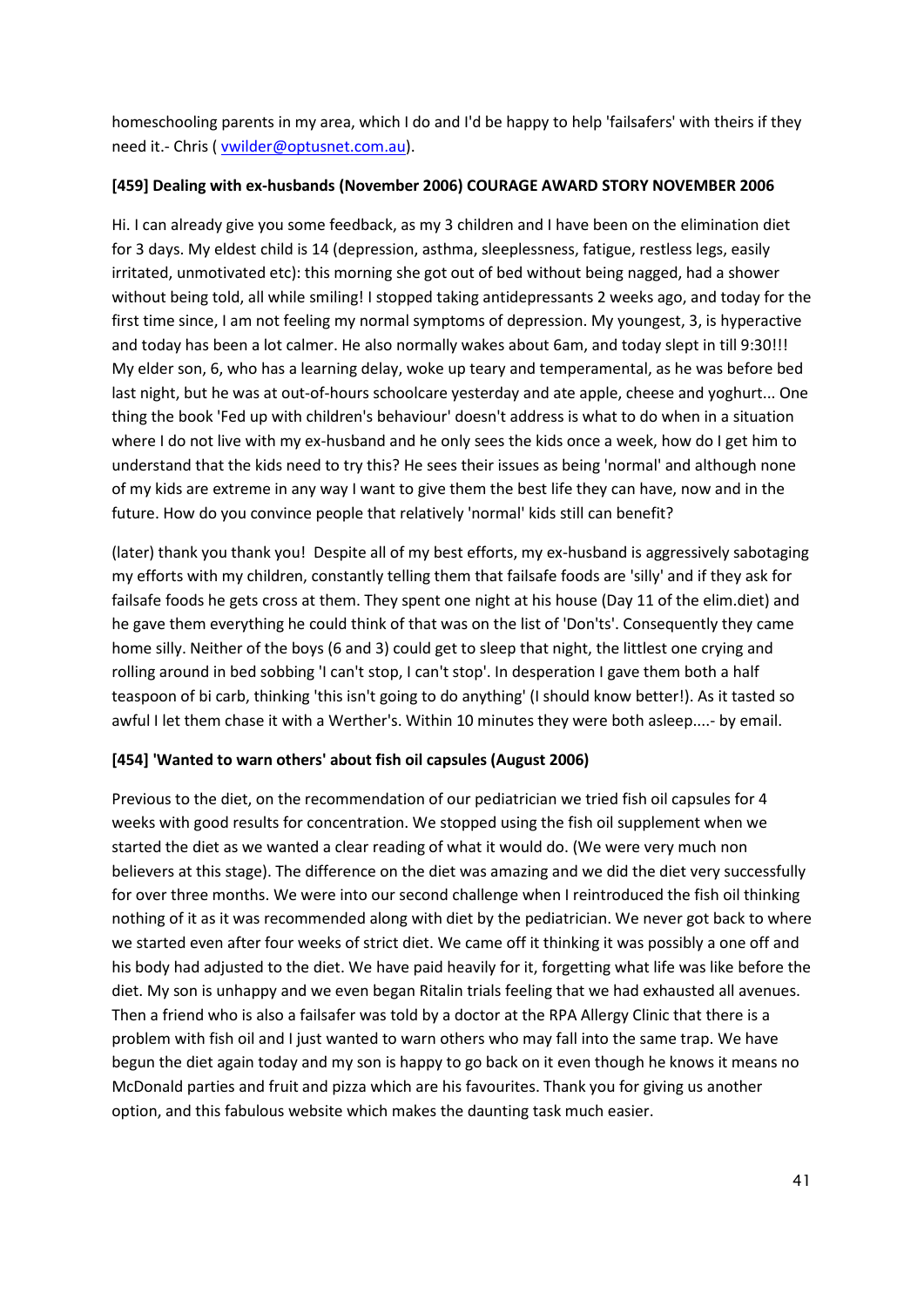### **[453] One liners (August 2006)**

Our 6 year old son's urticaria and rhinitis have improved dramatically by avoiding cats and dustmites (for allergies) and additives annatto 160b and flavour enhancers 621-635. He is now starting to feel better, sleeping better and behaving better (previously we were told it was ADHD but I have my doubts now).

## **[447] 'Fear of the dark' really a food reaction (August 2006)**

We started the diet nearly a year ago for my son, a sweet 5 year old who would become an aggressive, extremely hyperactive and an emotional monster nearly every day. I saw you on A Current Affair and after taking muesli bars and sultanas (which I had thought were healthy) out of his diet I noticed most of his aggressive behaviour disappear.

After that we started the full diet and not only did our son become an angel, we noticed that our daughter was a very strong amine reactor, becoming uncontrollably emotional, depressed and 'full on', as well as having frequent nightmares and bedwetting. Unfortunately since we have moved 2 months ago our son has gone backwards fast, I now think as a result of amines in meat from new butchers. It is so upsetting to see all the progress disappear, and he has had HUGE problems at school this term. I have traveled back to our old butchers to stock up on meat and am started to see some improvement after one week.

The biggest shock for me however, was when I recently discovered I was a food reactor!! I was a junk food addict and would eat about 5kg of chocolate a week. I can't believe now I had so many symptoms, and I never even put them together as symptoms, let alone found the source of the problem! I was getting migraines, I constantly had a headache behind my eyes, I felt very faint and disoriented, had stomach pains that felt like needles - usually after eating lollies, and I was always bloated - something which really upset me.

The weirdest thing to attribute to food however was my extreme 'fear of the dark' as I called it. I would be terribly scared of the dark, I would think that my mind thought it could see little people and things out of the corner of my eye, even though I knew they weren't there, I would open my eyes every 10 seconds while trying to get to sleep, just to check if there were monsters or robbers there, and every time I closed my eyes all I could picture in my head was horrible things that would scare me. I was a bit worried I was starting to go crazy, then I stopped eating chocolate and didn't even notice all these symptoms disappeared.

It wasn't until I splurged on a whole chocolate cake over two nights that I discovered what had caused these problems. After eating the cake I was completely on edge. I couldn't sit down for ten seconds without turning around to make sure there were no monsters or robbers behind me. Eventually I had to sit with my back to the wall so I wouldn't think there were things behind me. That was the last time I ate chocolate, and the thought of ever eating it again scares me! – by email.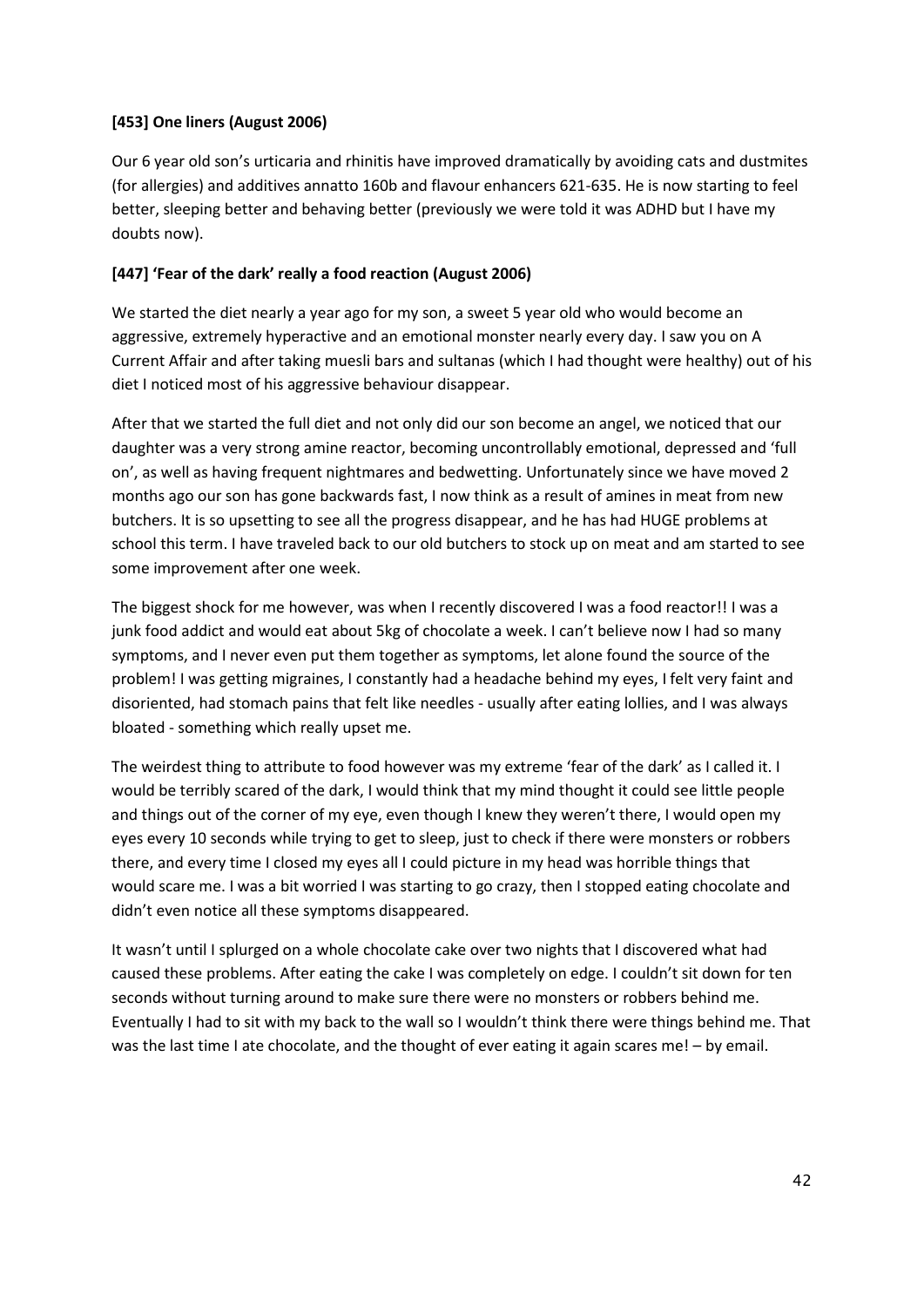### **[440] "my son had an horrific reaction to fish oil " (August 2006)**

I complained to the Adverse Medications Events hotline (thru your website) about the fact that the label on a particular brand of fish oil supplements says free of salicylates and amines and they were most sympathetic and helpful. They asked the Queensland Nutrition Council to investigate and discovered that not only does the lemon and lime flavouring contain salicylates and amines, but so does the tuna, and how high depends on whether the tuna is fresh or canned. As I told you, my son had an horrific adverse reaction to it, and was waking up through the night on it - in fact, he asked me if he could stop taking it. I tried lowering the dose to a teaspoon in the morning only (two teaspoons recommended morning and night), and it made no difference, so I stopped it. The AME spokesperson told me she had written to the company involved asking them to justify their claim. She also told me the product has been withdrawn in the United States, but she didn't know why. I'm still investigating, but it would appear from my research that the US Federal Trade Commission ruled that the company made unjustifiable claims that it helped kids with ADD. Later the company was ordered not to make these claims without scientific evidence. (Complaints after January 2006 to the Australian Commission on Safety and Quality in Health Care [mail@safetyandquality.gov.au\)](mailto:mail@safetyandquality.gov.au) - father of a six year old

## **[414] Gastroscopy results and the failsafe approach (May 2006)**

Some years ago now, I remember reading a message from a failsafer who'd had a gastroscopy before he went failsafe, which showed scarring and evidence of reflux, and he was put on strong antacids and told he might eventually need an operation (presumably to repair the gastric sphincter).

Exactly the same happened to me. I get the neurological symptoms (depression, paranoia, neurosis, ADD, and visual discomfort dyslexia - which improves but hasn't been resolved), but I also had years of gastric symptoms and had had two gastroscopies before I discovered failsafe eating. The first one showed no ulcer but that the lining was inflamed. After the second I had exactly the same diagnosis as in the story above. I remember the gastroenterologist telling me that although the symptoms weren't typical, the problem was definitely reflux, and suggesting the operation.

After I had been on the diet for some years, I had another gastroscopy to investigate the possibility of coeliac sprue. This wasn't found (thank heavens) but it did demonstrate that the scarring and inflamMation that had previously been there was now gone. The diet had resolved about 10 years of painful gastric symptoms for me.

I'm just wondering whether there might be other adults or children who have had the same experience. As people are so keen on physical evidence, maybe someone could pool the results and put out a paper? - reader, NSW We would love to hear from any others with similar stories: please write to [confoodnet@ozemail.com.au](mailto:confoodnet@ozemail.com.au)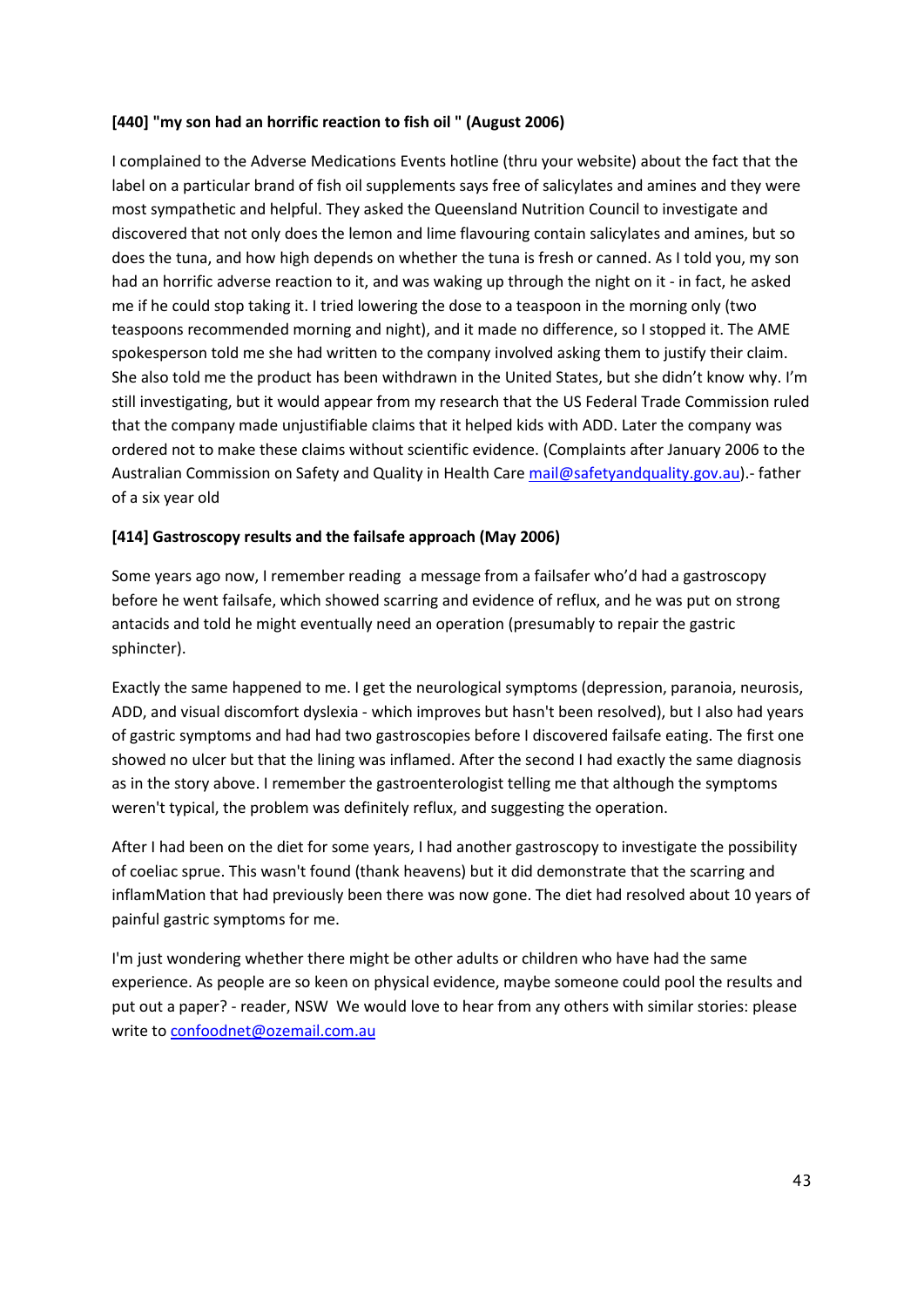#### **[408] Hyperactivity, bad mood swings, violent behaviour (March 2006)**

My 9 year old nephew 'suffered' from super hyperactivity and very bad mood swings for most of his life which was very stressful for all his 3.5 school years. His violent behaviour, which only ever occurred at school, included pushing over desks, tearing up paper, pulling phone connections out of walls, pulling plants out of the garden and hurting a teacher when being restrained. They would ring his Dad to come and take him home. He visited many medical specialists, was finally diagnosed ADHD and prescribed adult doses of drugs with no improvement.

Over the last six months he has been failsafe while being homeschooled and there was an incredible difference within two weeks. In four months he covered nearly 12 months school work and is improving rapidly. He has always been quick to lose his temper at home with his brother and sister but since he started on the diet we have not seen him angry. He actually had his head slammed in a car door recently by his sister's friend. It must have really hurt and his eyes watered but his response was "It wasn't your fault, Poppy". We were all amazed. He is now a healthy, happy little boy with a great sense of humour. It is frustrating to say the least that so much of the trauma this little boy and his family went through was to do with food additives. by email, Qld

#### **[399] Reflux medication causes ADHD symptoms and the Parkinsons shake (March 2006)**

Having four children who have all been milk and soy intolerant from birth, intolerant to artificial additives and sensitive to levels of salicylates and amines I've seen possibly every symptom food intolerance can produce raise its ugly head at some time or another. Unfortunately due to either being uneducated or narrow-minded, many mainstream medical practitioners including specialists just wouldn't go the food intolerance path so it took me several years to really get to the bottom of what was happening with my children.

The first symptoms that we came up against were reflux, eczema and a lot of skin rashes. My third child, Jessica, was extremely miserable and seemed to be in a lot of pain. She'd started refluxing from one week and was started on prescription medications. Luckily the paediatrician was able to identify a rash around her bottom as being associated with lactose intolerance so we went the road of trying various formulas until we got to nutramigen which settled her demeanour but did nothing to alleviate the reflux side of things, so we had unwittingly started down the right path. She also had a constant post nasal drip from very early on so we were shovelling her full of various antihistamine type medicines trying to alleviate that and she had eczema. My fourth child Zac knew that breast milk just wasn't for him so at two weeks he decided to starve himself in preference, refusing the breast. He also was covered in eczema and had silent reflux. Luckily for him he was put straight on to neocate, for during the couple of years leading up to his birth, our family paediatrician who by this point had all four of my children in his care had seen the flurry of symptoms food intolerance can produce.

As my eldest child Levi was still on syrup medication for reflux until just before he started school, his paediatrician felt it would be a good idea to see how he went, off medication. I was able to get him through with the occasional dose of over the counter antacid for a couple of months until he started school when his reflux exacerbated, so the prescription medication was reintroduced. I took him for his paediatric review a few days later and was told to start him on a prescription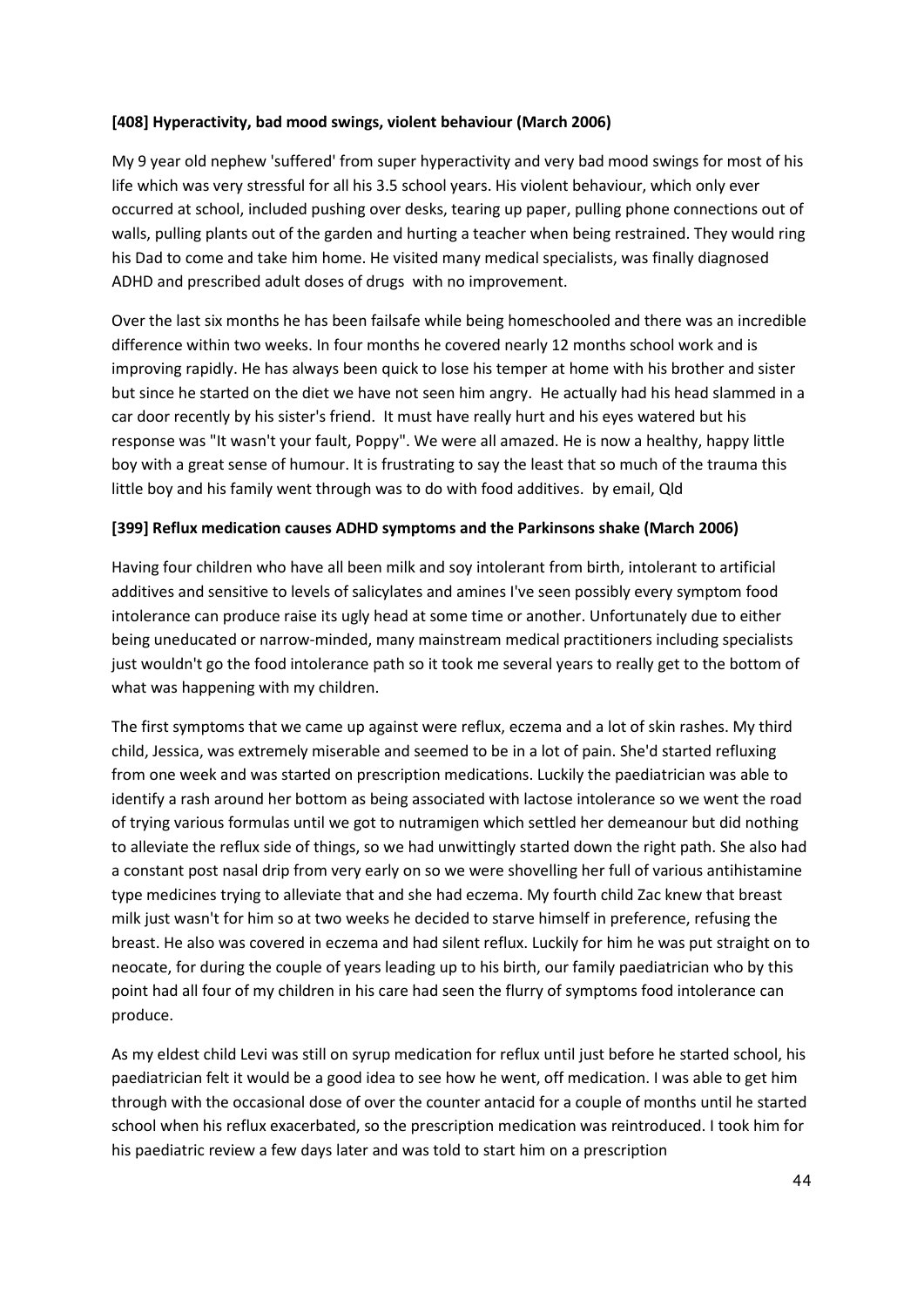syrup antacid as well as he'd been complaining of heartburn symptoms. Within 3 days something was going wrong. His teacher asked me what had happened to him, he was bouncing off the walls and displaying ADHD symptoms, being loud and disruptive. I rang his paediatrician and told her that I was taking him off the prescription antacid and told her what was happening. But things were going down hill fast, his ADHD symptoms were becoming worse, his coordination had plummeted and he'd lost all sense of balance (which had never been a problem in the past), he'd fall over for no apparent reason, there were times that he would behave like he was drunk or high, giggling and slouching, and his eyes would zip from side to side really quickly (I was told the medical term, I think it was nystagmus…)

To top it off, Jessica, had started doing the parkinsons shake (she was still refluxing terribly and was also on both Zantac and Prepulsid syrup medications). Levi's teacher asked me to have him assessed by an Occupational Therapist who diagnosed him as having dyspraxia, a developmental condition that makes them have to have constant repetition as they have to relearn everything over and over because they can't retain it. I knew that it wasn't a developmental problem as he had always been in advance of his age appropriate milestones and I'd spent lots of time with him, he could climb trees, jump, skip, ride a bike without training wheels

from 3 years old, and had great hand eye coordination prior to this happening. All of that coupled with the ADHD stuff just wasn't right. So I made an appointment for the paediatrician (his regular paediatrician wasn't available so I asked for the one that was now looking after my other 2 children). He was dumbfounded. He'd remembered seeing Levi from time to time when I'd had to go for appointments with the others and he didn't have a clue what was going on. So he ordered several blood tests, a CAT scan and an EEG. Everything came back clear. I remember saying to him at that stage that it had all started when the syrup antacid was introduced but I couldn't understand why it was still happening. I of course got a Tsk Tsk for pointing my finger at the medication. So I battled onwards for a couple of months, racking my brain, I rang the reflux support group and the lady I talked to said that her son who was on these medications was also ADHD. I was at my wits end, Levi's symptoms were getting worse, I resorted to ringing the drug company who manufactured the antacid and talked to one of the medics who worked in the lab. She told me that she had heard of this sort of thing happening before and that it was probably due to the alcohol, or the preservatives and flavourings used in the medicine as they are really concentrated in ALL syrup medications. BINGO. Now I was facing a dilemma. How could I treat my children's reflux without the medications, I could see what it was doing to my kids - all 3 were on the same medications. I found a naturopath who made a tonic catering for my children's reflux symptoms. In a matter of weeks I was able to control the older 2 with the herbal treatment alone. Within 7 weeks Levi's ADHD had settled down, his balance and coordination had returned and when we saw the neurologist at this point he agreed that Levi's problems were due to the preservatives and flavourings in the medications and felt that he was a normal 5 year old. Funnily enough Jessica was cured of the parkinsons shake and Levi stopped falling over.

I at that stage really started to read labels. With careful monitoring I was able to avoid foods that contained artificial colourings, flavourings and preservatives so the kids reflux and behaviour was settling down. At this time you could buy rice milk and oat milk as an alternative to cow's milk and soy so the reflux for the 3 older ones was controlled purely by diet alone. I was able to see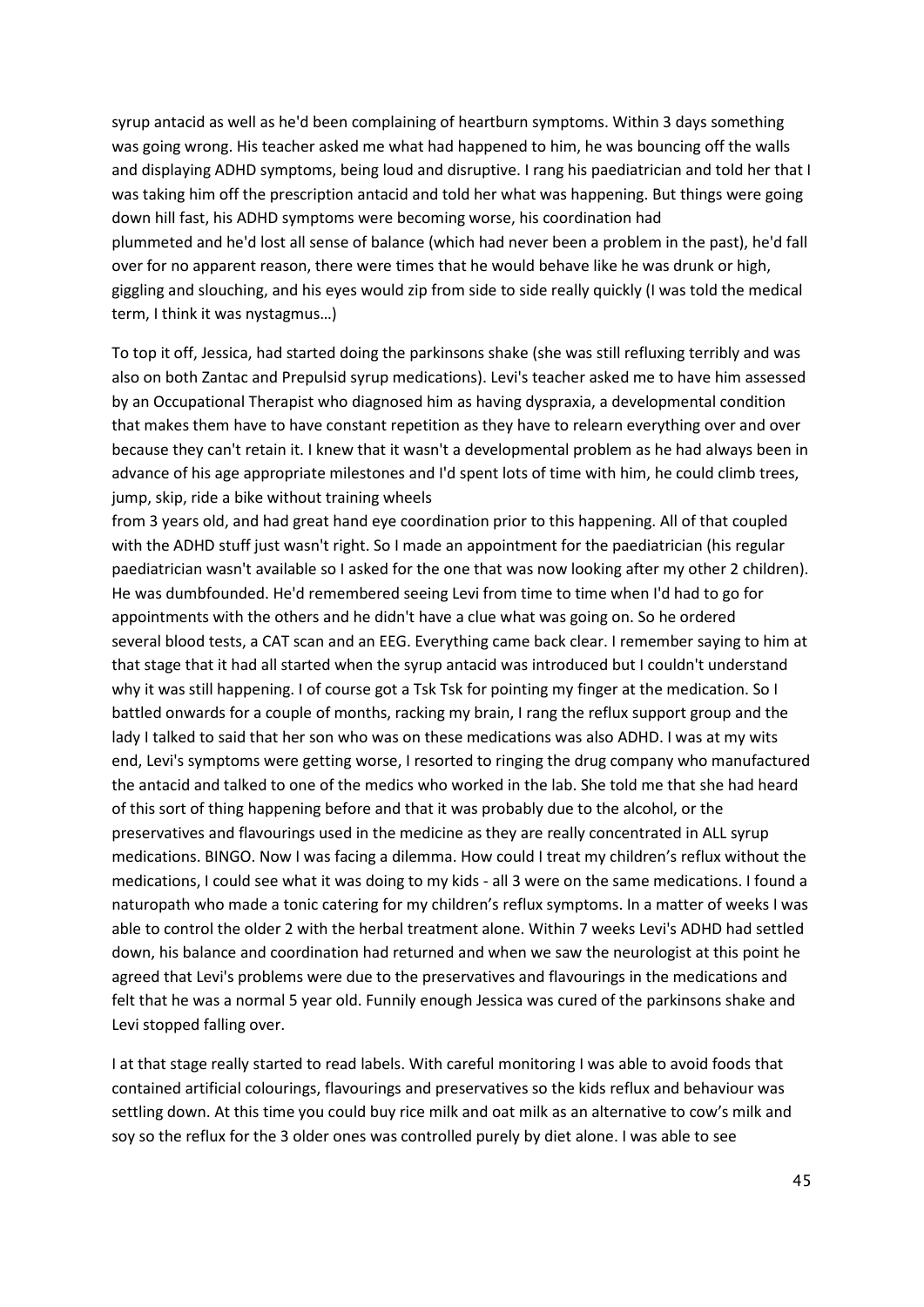symptoms occurring when they'd eat a particular food or have a drink of juice. Jess was still in a flurry with the post nasal drip which would cause a persistent cough where she could barely catch a breath in between. At our next appointment with the paediatrician (I now had only Jess and Zac going), I told him about what foods would cause what symptom and he suggested going into the RPA clinic. So off we trotted, it was a big day that day, we found out Levi was anaphylaxis to peanut (I'd known he was mildly allergic and avoided it entirely) and I was educated about salicylates and amines. We did the elimination diet and with the reintroduction of certain foods it caused chaos. We lived a couple of years of pretty bland, I've found that they certainly improve with age, but I still have to be pretty strict with what Jess and Zac eat.

When Zac was two he was taken off the neocate. Our paediatrician suggested a follow on formula that was cow's milk based but the protein was broken down into small chains. Within days the poor child was on the tantrum rollercoaster, throwing tantrums which generally lasted around half an hour at a time, where he'd hurt himself, belt into things, bash anyone who was around, and he'd have 6 to 8 of these a day. I was genuinely concerned that he was going to hurt himself or someone else. I rang the paediatrician (by now I was well and truly on a first name basis) and told him that I wasn't giving him any more formula and that he'd have to get by on rice milk. Now you can get calcium enriched and vitamin enriched rice milk so that's somewhere else to go if you need to.

I've also seen dairy cause speech problems (this happened to Zac when he was on the follow on formula), tantrums, dyslexia (they can't get their tongue around words, mirror write letters and misspell words), very pale skin complexion, behavioural problems, ADHD symptoms, along with the gutty symptoms, reflux, eczema, and postnasal drip and that's just in my children. I understand that dairy and wheat are now being looked at as being causes for mild autism.

If you're at your wits end, if your child displays any of these symptoms or has a learning difficulty especially if there's something happening with each of your kids, even if their symptoms are different, food intolerance is worth looking into. It runs in families. Dietary modification may be the answer you're looking for. My children are now medication free. If your GP doesn't want to go there, find a doctor that will. You need to be strong and assertive because you're going to encounter a lot of doctors and specialists who think it's all a crock, but you have to ask yourself why are there so many kids with ADHD, behavioural problems, learning difficulties ....unfortunately a lot of the food you buy from the supermarket has artificial additives, for the sals and amine intolerant remember that a lot of the fruits and veg that years ago were seasonal are now available all year round not to mention what they do to them to ripen them and keep them fresh, and for the dairy intolerant look to your genes for the answers, there are several races that are known can't tolerate dairy. It may just change your life. - Sandra Madden, Heathcote NSW [smadden@iprimus.com.au](mailto:smadden@iprimus.com.au) (Sandra now coaches children with dyslexia and learning difficulties and is happy to hear from others, please put food intolerance in the subject line)

#### **[392] Stuttering and behaviour are different reactions to the same foods (March 2006)**

My 7 year old son has been failsafe for a couple of years now with great results. My 5 year old daughter has quite a bad stutter and it has just dawned on me that diet may make it worse. I have often noticed that her speech is worse when my son's behaviour is at its worst. Her speech therapist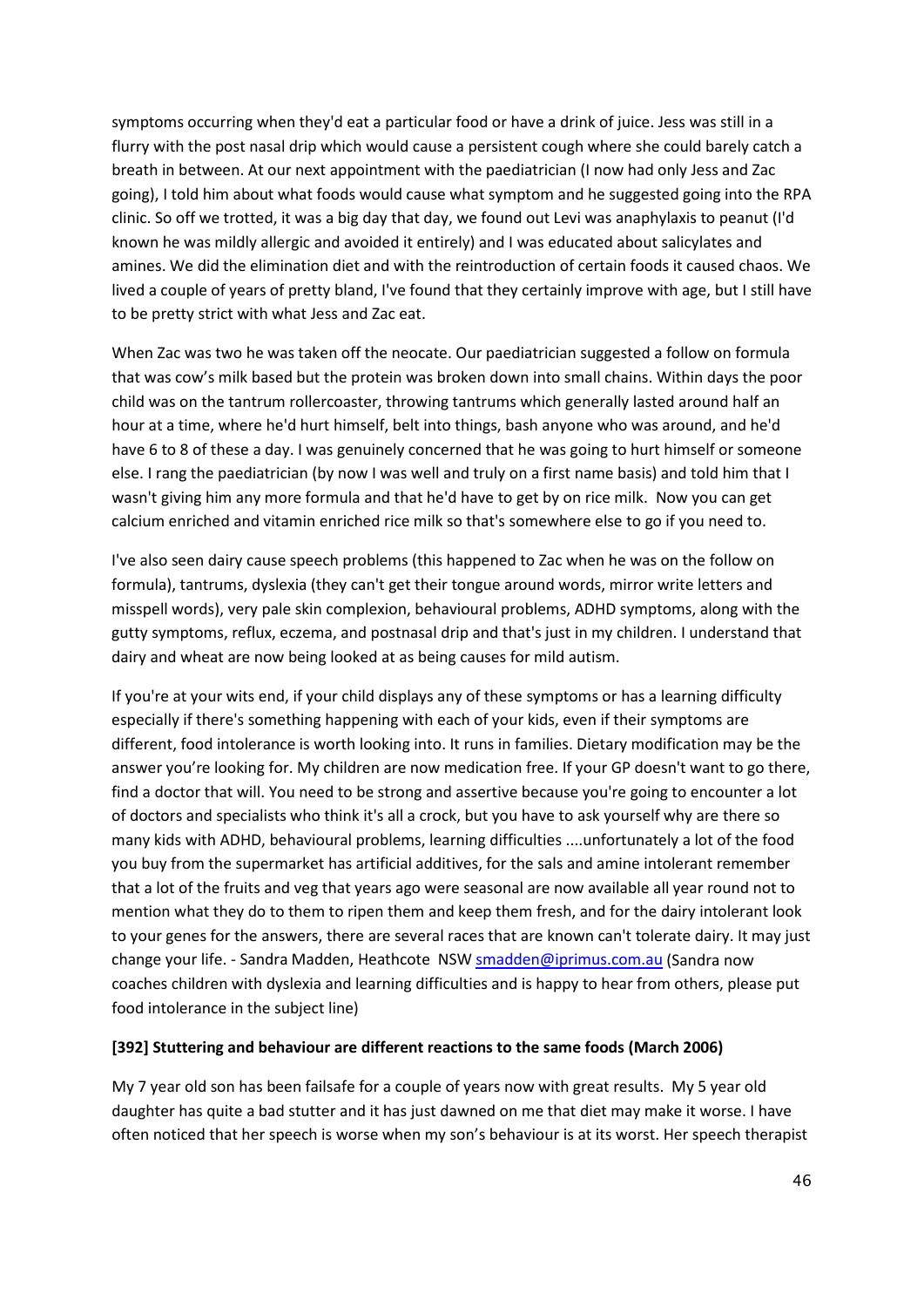pointed out that it may be due to diet and that his hyperactivity is the symptom but her symptom is stuttering. Given that they both generally eat the same thing this makes sense. I tend to be more lax with her diet though.

## **[381] One liners (November 2005)**

Some days my 16 month old daughter was very hyperactive, followed by a horrendous temper. Your books have saved me - she has been on the elimination diet for 3 weeks now, and I have fallen in love with her all over again, she's the angel I always knew I had. - by email

# **[376] One liners (July 2005)**

I was searching the internet for bad behaviour when your report came up and every single symptom you listed described my daughter - I immediately cut 282 out of her diet and the difference in her was almost instant - I am sure that if I hadn't come across this, the doctors would have labelled her ADHD and I would be none the wiser.

I have taken my son to psychologists, school counsellors, child nurse, hearing and ENT specialists, optometrists, etc, been through the 'why is our son the naughtiest and roughest in school?', 'why is our son so defiant and angry?' then I saw A Current Affair and followed the link to your site - bought the book the next day, read it, totally gobsmacked that there was a name for my son's behaviour, glad it wasn't ADD, and now am compiling my shopping list to try and start a new eating habit for him. Maybe I won't have to sell him after all!

## **[372] Fifteen minutes later the paed prescribes Ritalin – I was furious (July 2005)**

My seven year old so has been having behaviour problems since he started school. Earlier this year a child psychologist assessed him with a very high performance IQ but a much lower verbal IQ, so obviously there are learning difficulties although because of his high IQ these have not become apparent yet although there are some signs such as very poor spelling yet an excellent reader.

After some very long and exasperating conversations with the teacher and principal, I took Josh and his reports off to his paediatrician for help. The report explained that Josh doesn't have ADHD but does display ADHD behaviour. Fifteen minutes later the paed prescribes Ritalin, a six week trial each school day, then see how we go! I am absolutely, to the core, dead set against this medication. In my heart of hearts I couldn't give it to him. I was furious with the paed and decided to see our GP for further choices.

Next day, I spent one hour in the room with GP. I explained my feelings toward medication for what I truly believe is unnecessary for him and asked about diet. Same answer: six weeks Ritalin then take it from there.

Well, the day before this I came across your book Fed Up with ADHD at our local Big W. At the time I thought "interesting" but let's see what the doctors say. Well, needless to say that evening after two doctors, and two "not happy with that" solutions, I called my husband and asked him to pick it up on the way home and read it in three days. But first thing next day skipped to the diet section and immediately introduced our family to failsafe foods.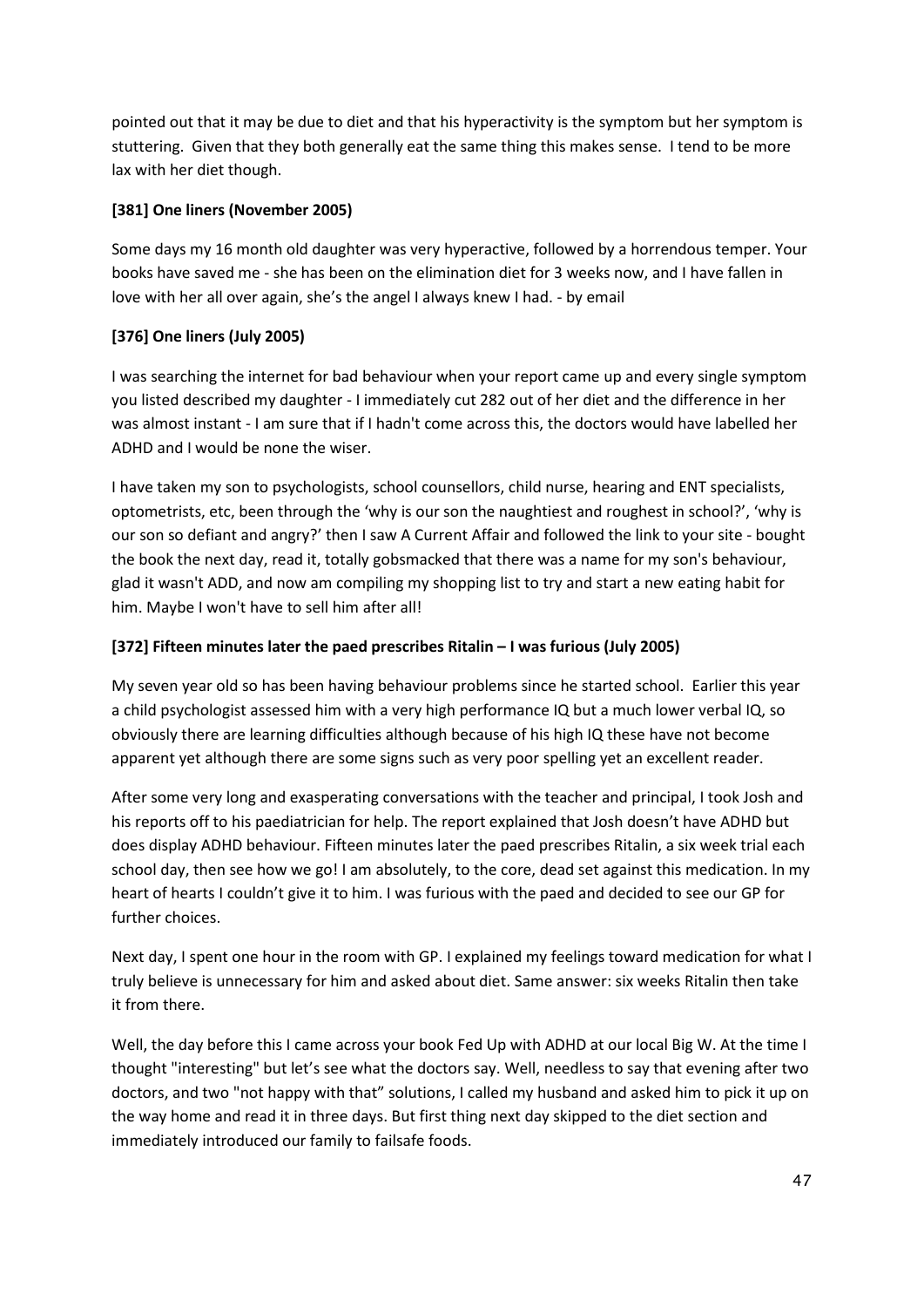We have been all five on the diet for the last twelve days and all five of us are seeing/feeling results. Some I didn't even realise how bad they were pre failsafe. But -Joshua's behaviour has improved so much! He is more compliant at school. He is getting his school work done with far less opposition. The changes in him are definitely due to the diet. The general disposition of everyone in the house is much calmer. It is actually OK for all of us to go out in public and not be constantly at the boys to calm down, behave, and stop fighting. I discovered that Josh can actually sit at the table and eat dinner like the rest of the human race, not with head, feet, knees anything but his bottom, on the chair. I have to agree with one case in "Fed Up" that I am spending an awful lot of time in the kitchen, but the kids are really adapting well to the food even the nightly meal. They are eating stuff they wouldn't have touched before, even thought they were on very healthy limited processed foods. I just wanted to tell you that your books have been a light at the end of a very long windy tunnel and that your thoughts in the book give us hope that our square peg may not have to be shoved in the round hole after all. Thanks you again so much. - by email

## **[368] One liners (March 2005)**

My dad sent me Fed up with ADHD from Australia and I have read it again and again. With the exception of the sleeping difficulties it was like reading a biography of my 8 year old son – by email, UK

My 7 year old has gotten two merit awards in two weeks and I have nothing but praise about her from her teachers. She has been following the diet since December and although she still needs the Ritalin I find she is much better than last year. - email

### **[356] One-liners (Nov 2004)**

• First let me tell you how impressed and grateful I am: I work with children with autism, ADD and learning difficulties and the best way to tell people about the effects of what their children eat is to lend them one of your books. – WA

# **[351] 'I cried the whole way through' (Nov 2004)**

I'd like to thank you for sharing your life and family with the rest of us. I sat and read the book Fed Up with ADHD from beginning to end and cried the whole way through it. All I kept thinking was that this was a book about my child (although I didn't have the baby or sleeping problems) and how I was feeling. It was a relief to know that it's all normal - for ADHD sufferers. Thanks to you, I can finally feel free. – SA

### **[337] Jessie's tantrums (July 2004)**

My daughter Jessie is three and a half now and from the moment she was born we have had nothing but problems.

In the first three months she was always crying, not able to sleep, she was given medicine for reflux and colic and her formula was changed on a weekly basis. At 6 months she threw her first tantrum, I remember it well as it was over a set of car keys. She was chewing on them and then decided to ram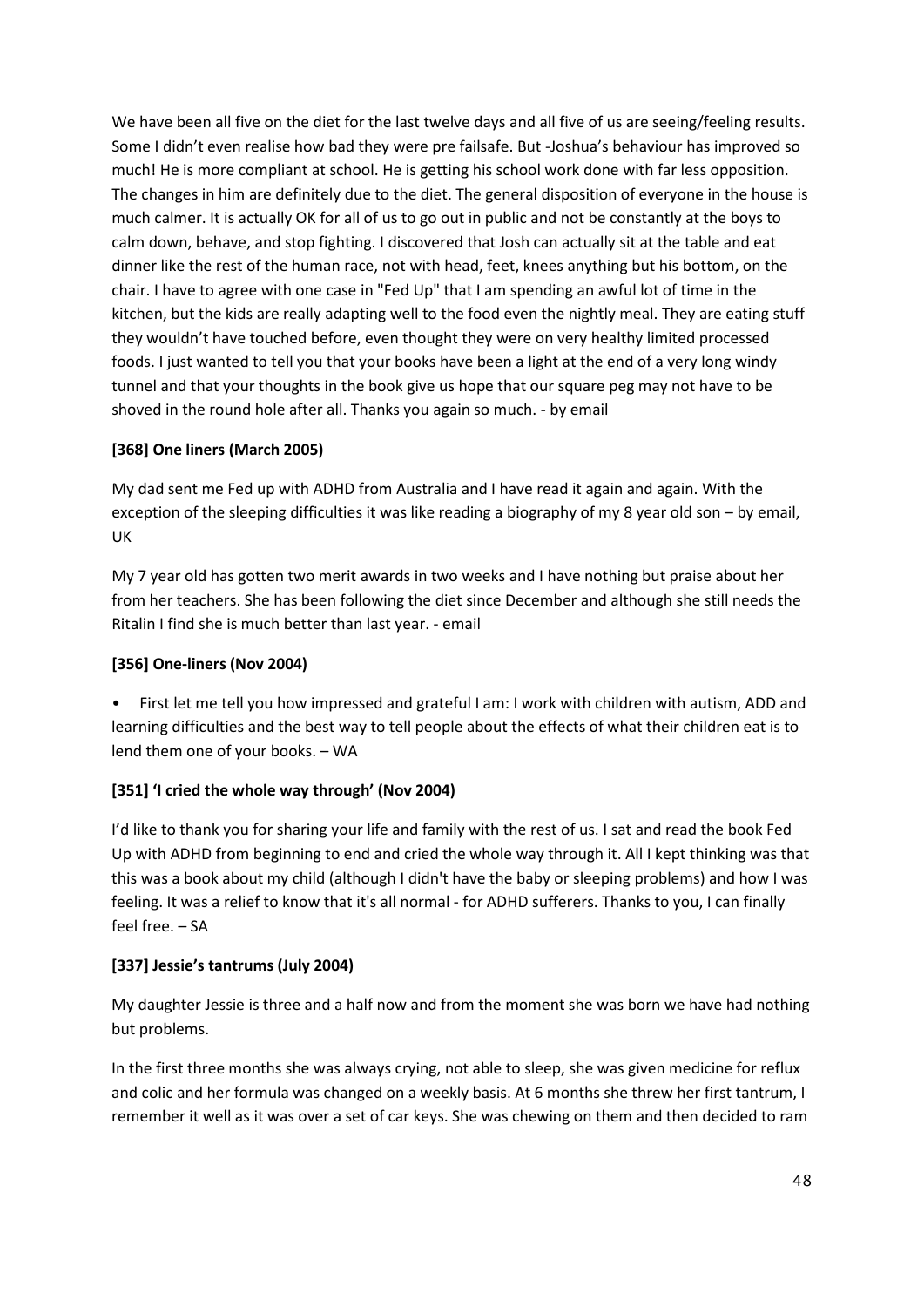them into the back of her mouth, so I took the keys from her. She turned around and grabbed at my face, screaming and trying to bite. That was the start.

As she grew older she stopped her daytime sleeps well before she was one and moved into bed with me. I didn't mind because she slept so much better. She was never able to amuse herself and would rather sit and scream than do something for herself. She often had ear infections and colds. Before she was two her sister was born, much to her annoyance.

My second daughter was and still is breastfed so both girls were in my bed. Jessie's night terrors were getting worse, and even though she loved her sister she didn't like her one little bit. Once again, I believed the nurses and doctors putting it down to terrible two's and a new sister. Her behaviour got worse as she got older and it was nothing for her to headbutt the cement from one end of town to the other end till her head was blue, for no reason but a toy put in a plastic bag so that she could carry it. When she was three she hit the peak period.

A typical day would start off with her wanting the light on in the morning, so I would turn it on. "Get it off", she would say, so I would turn it off, trying so stop the tantrum. "No, turn it back on", so I would turn it on, and then she would start, "Get her away from me, I don't want her any more" (that's her sister), then the screaming would start and the kicking and the biting and this was from the moment she opened her eyes! She would scream and yell until she wet herself and then just lie in it and scream some more.

When she was finished in the bedroom she would go and destroy the next room. She was so loud that in the middle of summer with the aircon on and all the doors and windows shut the neighbours three doors up could still hear her. After an hour of morning tantrums then it was time for the next one usually over something stupid. The tantrums could last up two hours with her hitting, screaming and biting herself and me. When she was so angry there was nothing I could do to help her, timeout didn't work, smacking made it worse and holding her was pointless. She would be screaming out for me "mummy mummy I need you" but if I dared go near her "get away from me, I don't want you" and she would hurt me with what ever was closest. Not a day would go by that she was not like that all day, in fact out of a whole 12 hour day I would say that she would be calm for about 3 hours.

I turned to the doctors and nurses for help but all they could say was go to parenting classes. I knew that there was something else wrong. When a friend recommended Fed Up with ADHD, I almost cried.

We started the diet in a month ago and within 3 days her behaviour had changed, no more kicking, hitting and biting and the look of pure hatred that she would give you before she started the tantrum had gone. We removed colourings and preservatives first and then went on the elimination diet. She got better and better. Everyone noticed! When we made a mistake, like kindy giving her chocolate, she would wake the next morning complaining of sore eyes, and then the LOOK would start and I knew we were in trouble!

Suddenly I had my little girl back, the one that I spent three years looking for. She is nice to her sister and even nicer to me! I can not thank you enough. You helped when no one else could. -reader, Qld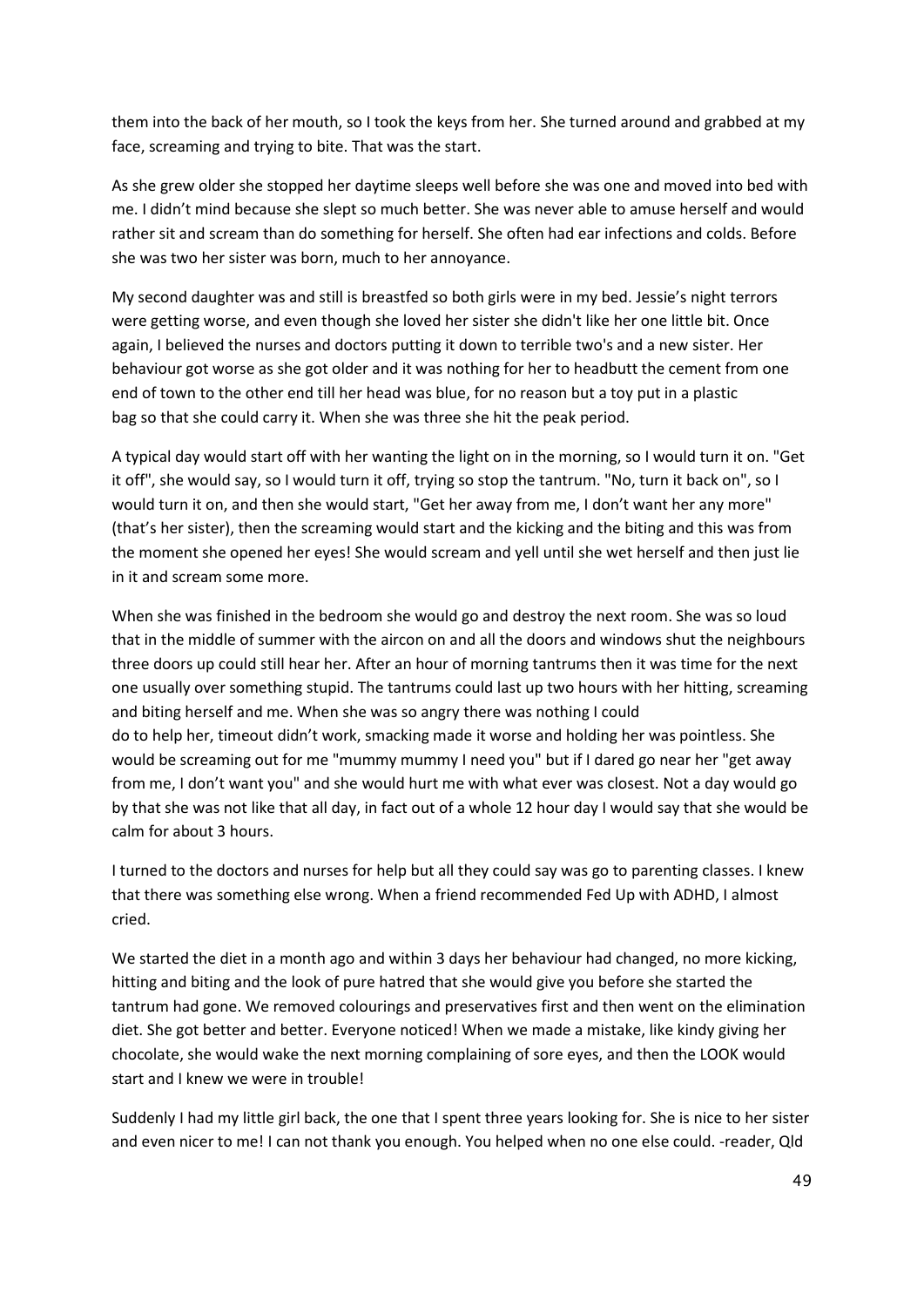### **[335] I thought my child was not a "foodie" (July 2004)**

When my 8-year-old daughter was diagnosed with ADHD late last year the doctor suggested I read Dr Green's book, which I did, and she also suggested that I cut out some artificial colours, flavours and salicylates. She told me that salicylates are in cheese. I did this for about a week. Most of the food I had in my home was "no artificial colours" etc and avoiding cheese made no difference. The doctor didn't tell me that salicylates are mainly in fruit, she didn't tell me about 282, and she didn't give me any reference to your work or that of the RPAH diet. Therefore, I thought my child was not a "foodie" (as I call her!) and gave it no further thought. My husband is dead against ADHD medication and basically my daughter got worse over the next six months until I was at breaking point with her behaviour at home, socially, and at school.

About 3 months ago, I went into a bookstore in desperation one day just looking for anything that would help me. I had been in tears for a week not knowing what else to do with her. I bought a copy of "Fed Up With ADHD" and I admit I didn't place much hope in it because of my previous experience. I read your book in a day and a half. The third page got my attention when you mentioned all the things food intolerance can be responsible for - handwriting, co-ordination, bowel control etc which are all things my daughter has been struggling with for years. She has never finished a task at school and she is in year 3. She is currently having occupational therapy for her coordination and she has always had bowel problems which are ongoing.

That week I took all my children off commercial bread and bought Bakers Delight which is the only bread I have bought since. I thought about two days later that my home was slightly calmer, but told myself that I was just looking for something. After three days I started my children on the diet, much to their total disgust! Within another three days I could see a difference in my daughter.

Since then, I have been having daily communication with her teachers and frequently the Principal, and although she is still quite slow and disorganised, her attitude is much better and she is not anywhere near as emotional as she was. She has gone from crying hysterically ten times a day to only having hysterics if she has eaten something wrong. I've established, unfortunately, that she is severely sensitive to salicylates, and even pears seem to make her a bit vague. While I am still struggling with this (I mean after all, how can a child not eat any fruit!!), I am learning what I can give her and when.

Basically, it is very hard work (which I realise you of all people know!), and a very big learning curve, but we're getting there. Everywhere I go now and mention it someone says something along the lines of "Oh yes, my friend has a sister who's done that and apparently the kid is like a different person". Sue, the word is spreading! I just wanted to say thank you for all the work and time and effort you have put in to this. Without your advice I would probably be on antidepressants by now. - Tracy, NSW

### **[329] 282: Two years of underachieving with 282 (calcium propionate) (July 2004)**

When our 8-year-old daughter was a toddler she was on a gluten free diet for some months after reacting to antibiotics. She had biopsies to rule out coeliac disease and at that time I bought a bread maker which I used almost exclusively until about 2 years ago.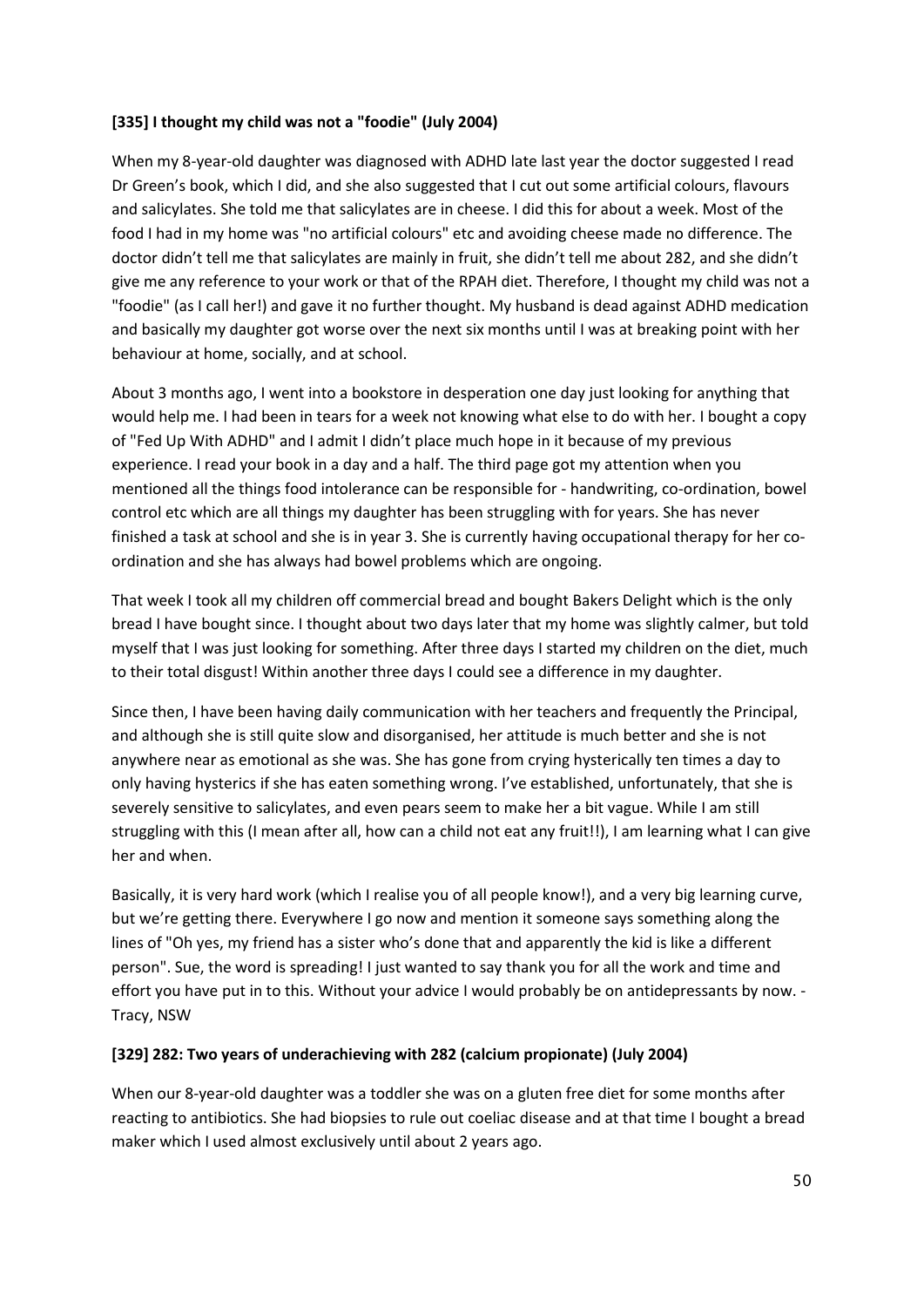During the time she was eating almost 100% home made bread, she had a great attention span. Due to other Issues, our kindy recommended testing with the WPPSI – R, which we agreed to. I do not wish to go into the results here, only to say that this assessment now gives us a good indication that her later performance while on preserved bread was really poor.

We started using purchased bread over two years ago when I was having a very difficult pregnancy and needed to reduce my workload. Now I wish I had given up totally on the housework instead! The introduction of preservative 282 in purchased bread coincided with a decline in our daughter's abilities. Her bread intake increased until she was eating about 8 or more slices/day and her performance decreased until we were able to get very little work out of her as she was unable to concentrate for more than about one minute at a time.

In desperation I called her teacher who mentioned the television report on 282. I did further investigation on the net, and read your site. The result was that we returned to using our bread maker after not having used it for nearly two years. After about ten days, we had a different child. She started concentrating! She finished in 10 minutes what she previously couldn't finish in 4 hours. Her spelling started to improve as did her handwriting. She also finally learned to ride a two-wheeled bike!

As you can imagine, we were thrilled. After two years of under achieving and barely being grade level, our daughter is finally starting to accelerate and achieve some of that potential. I am grateful we had the assessment as it shows how much she was behind.

We have become very angry that this preservative is allowed. Even if it is just anecdotal evidence, I believe it validates the need for further research and a ban on 282. Our recent experience with [a particular supermarket] bread has shown how little we can trust labels. I also believe this could partly explain the increased rate of ADHD among lower income families. When Bilo bread is 1/3rd the price of Bakers Delight, what are most families going to use?

We are grateful for the work that you have done in researching this. I only wish we had known earlier. It makes us rather angry and frustrated at the lost potential and the damage it has done to our daughter. - reader, SA

### **[327] One-liners (April 2004)**

\* Congratulations on your new book! Another wonderful read (full of tears for me!) - reader NSW. \* For the first time since my son was diagnosed with ADHD I was able to relate to someone about what it is like to live with this condition on a daily basis.- email.

### **[324] Autism and diet at school (2) (April 2004)**

About 18 months ago you helped us put our son Ryan (now nearly 5 years old) on the elimination diet, after we had been to RPA for Ryan's hyperactivity, ADHD and autism. Three months later you helped us find a problem with wholegrain wheat and antioxidants that had pulled us undone. Salicylates turned out to be our main problem although antioxidants are a close second, with amines and other additives a problem too.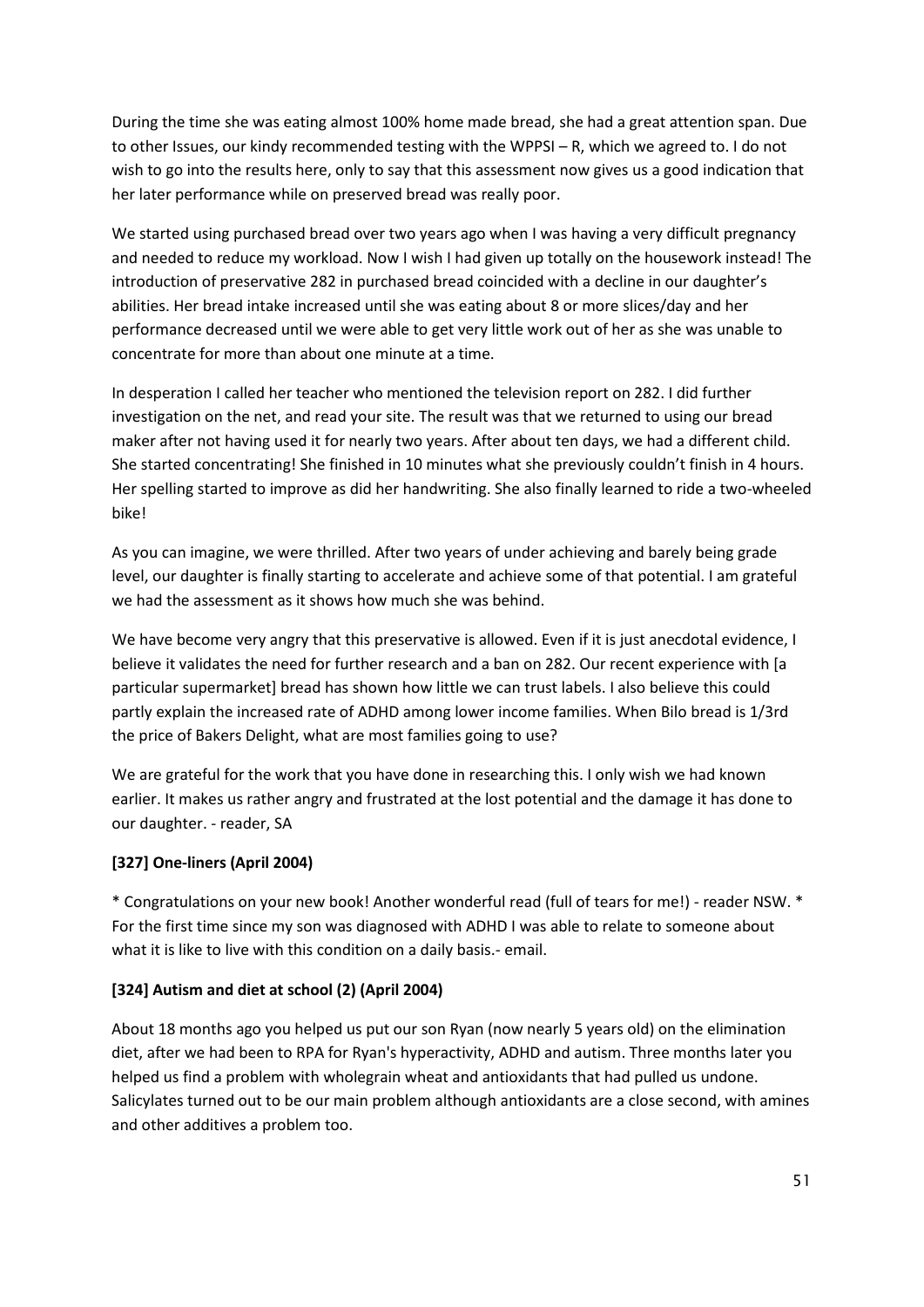Our son is now in his second year at special school, where he has made great leaps and bounds. When Ryan started school he was already on the diet. Months later when we'd allowed bananas to become more frequent than one half every second day, his teachers actually came to me and asked was Ryan eating something he shouldn't be. It took us three weeks to figure it out, and cut back on the bananas. Through this incident, they really came to see what we were talking about. Interestingly the school has strongly supported us, always keeping us up to date with what's coming up for 'tasting' in cooking classes, and seeking alternatives for Ryan. I'm very grateful for this! reader, NSW.

## **[317] 'Absolutely foul' to 'wonderful' 13 year old in three weeks (April 2004)**

We are trying the failsafe diet for my 13-year-old nephew, Lachlan, who has come to live with us. Lachlan has ADHD and I believe a huge dose of oppositional defiance as well as Aspergers and I am finding him unmanageable. We noticed a bit of an improvement on the first 3 days of our failsafe diet but he then reverted to absolutely foul - defiant and oppositional!!

Two weeks later… I think that Lachlan's behaviour is better overall but I still get defiance at times. We have been on the diet for 3 weeks now and he has been off his dex for 1 week. He says he doesn't notice any difference, but I do.

Three days later … We had a wonderful day with Lachlan yesterday - so different from our daily experience a couple of weeks ago. I have decided to leave Lachlan off his medication indefinitely at this stage as he seems to be a much nicer person when not taking it. He even seems to be understanding some of the basic maths concepts that were just beyond his grasp in the past. reader, Qld.

### **[290] At last I have a name for my son's behaviour (September 2003)**

After reading your book Fed Up, at last I can put a name to my 10 year old ADHD son's bad behaviour: oppositional defiance. I know that he reacts to preservatives and have tried to avoid obvious food colours but this is not enough to make a difference so I am going to try the failsafe diet.- by email

### **[270] A 21-year-old looks back on diet (June 2003)**

When I was around 4 years old I had quite severe behavioural problems, so my mum went from doctor to doctor looking for a possible solution. Eventually one doctor suggested the Feingold diet. I started the elimination diet in 1986, and my parents found an immediate improvement. One day my grandparents gave me red cordial which pretty much confirmed the effects of food additives. My parents and I found that I reacted to salicylates, and lots of artificial colours and flavours.

I went from a kid who everyone said would grow up to be a juvenile delinquent, to a better behaved kid who is now 21, studying for an Information Technology Bachelors degree. I also finished a 12 month employment contract not long ago and started a new job.

I'm surprised that it's only recently that people have been talking about the link between food and behaviour. - Danny Frencham, student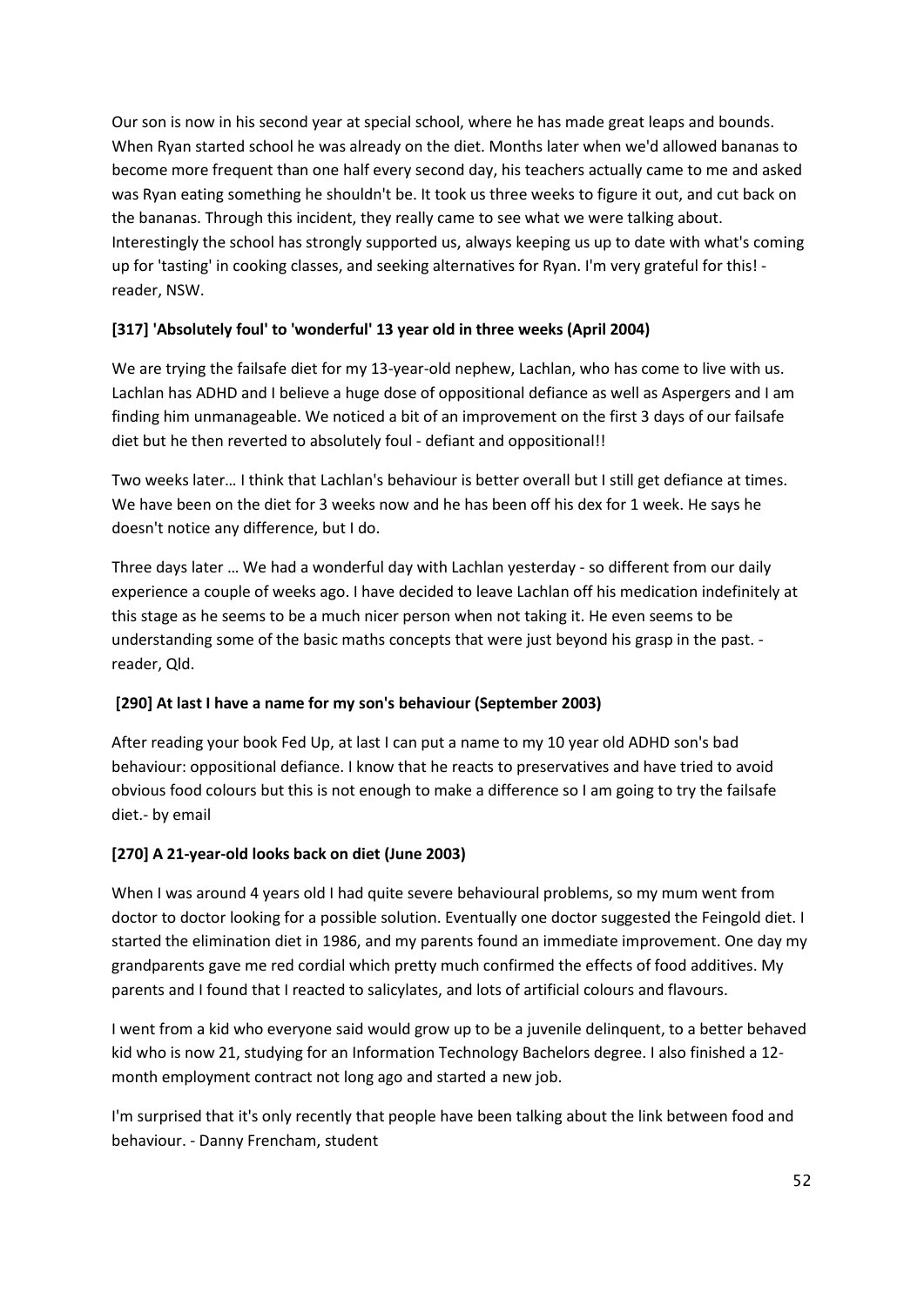### **[267] Borderline ADHD and additive-free diet (June 2003)**

My son was diagnosed with borderline ADHD and we have him on a colour and preservative free diet. It has made such a difference. It is nice to have other people comment on his behaviour in a positive way now. Before he couldn't sit still in church for the first part of the service before going out for Sunday School but now he happily sits still. - Jennie, NSW

## **[240] Handwriting was a huge problem (February 2003)**

I have 2 sons one of whom, was diagnosed with borderline ADD in December 2002. After reading your book "Fed Up" we changed a whole lot of things in terms of eating and as a result this family has had a real turnaround. My son is getting into his school work with pleasure and already had a few astonishing results in terms of concentration, memory and especially handwriting which was a huge problem- by email

## **[237] "better than on full medication with NO side effects" (February 2003)**

I'd like to tell you what your diet has done for my son. He used to be on Ritalin. I talked with our doctor about you and how I was going to do the diet (our whole family is doing it). We felt the claims may have been a bit exaggerated but have some benefit possibly. So I thought 'I have tried everything else with Sam, I may as well give this a go. I have nothing to lose'.

WELL, within 2 days !!!!!!! my feral son DID in fact become an angel!!! just like - no, better - than on full medication with NO side effects and it has lasted. It has been two weeks now. I don't know yet what he is intolerant to until we start the challenges.

It's not as though we had an unhealthy diet. We used to check the labels for artificial food colours, preservatives and other additives because we already found out that made him ten times worse.

I'm excited about it. I never dreamed it would work SO well! We did put him on the medication for Sunday morning at church but that was the only bad time on the diet. He cried the whole morning till it wore off, so we won't be giving it to him anymore. He is so much better. I can't wait till his next appointment with our doctor - he wants to know the results. I will sing your praises. I have stuck to the diet like the Bible. None of us have compromised in anything, although I desperately crave pizza, Diet Coke and tomatoes and hope I'll get over that soon. - Lisa Footnote: So far, Sam has reacted to both salicylate and amine challenges.

# **[230] I felt I had a potential psychopath on my hands (February 2003)**

I am 42 and live in Sydney with my husband and 2 children. My story centres around my son, Alex who is now 6 years old. Alex is a little toughy, one of those kids who is highspeed, enthusiastic, in your face, adventuresome etc (and that's with a positive spin on his life).

He was born 2 weeks early, but a big boofy boy at 4kg. For the first 6 months he was a wonderfully placid calm child. Feed well, slept well, grew well, didn't seem to cry - dream baby. (Apart from having chicken pox, bronchiolitis and 2 fits in this period he was healthy and strong - though perhaps these illness should have given me a clue).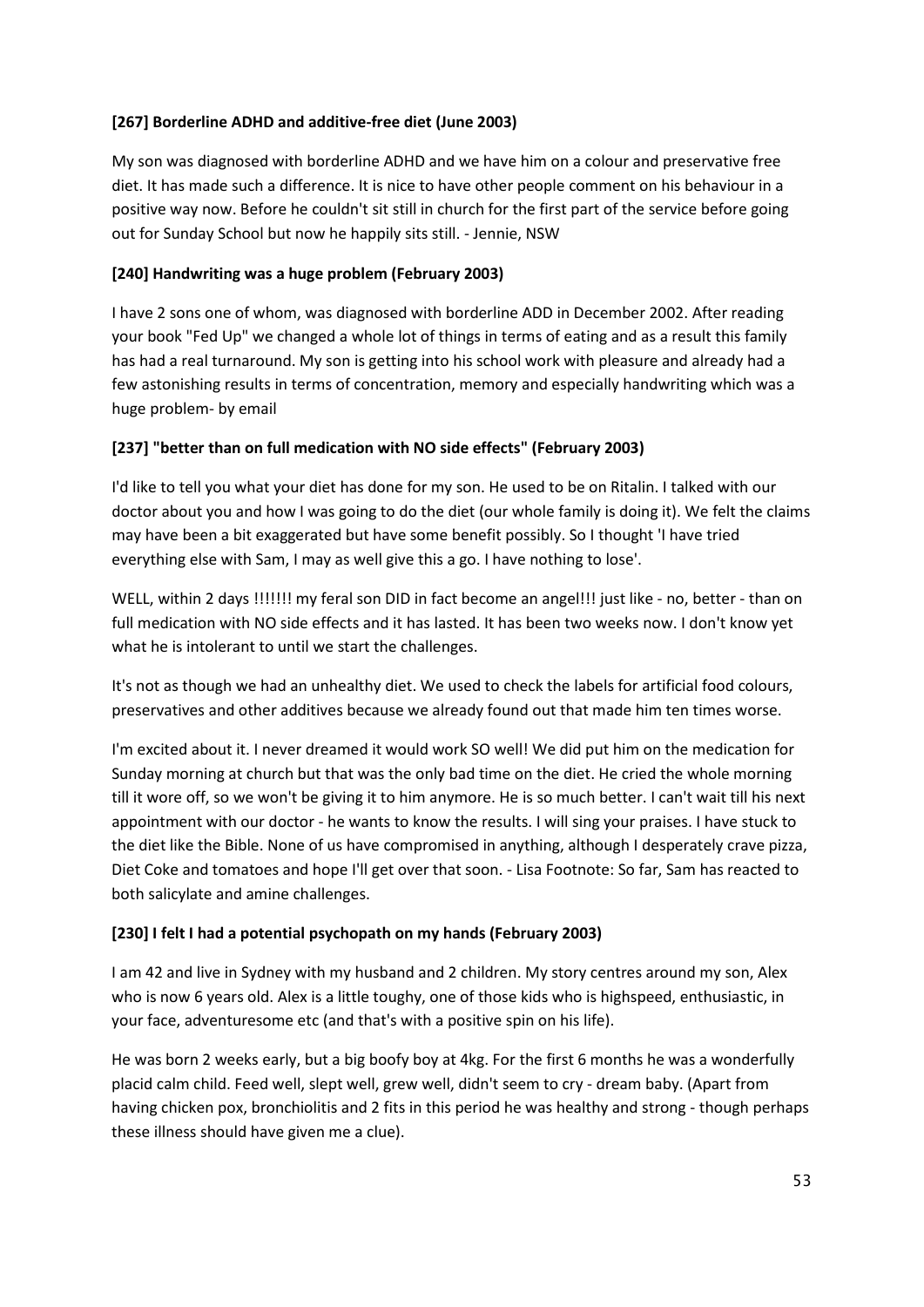At six months he suddenly became incredibly restless - people would comment on him being active and a real 'tiger' - Looking back 3 things changed at this time - he started solids, started formula and he started daycare. I also remember noticing his face change. He had had a beautiful round baby face with bright blue eyes, and when he started on solids he got dark circles and creases under the eyes, and his eyes turned green - I remember crying at the loss of my beautiful baby boy.

His first year in day care was diabolical. In a class of 15 babies, with 4 carers they could not cope with Alex. He walked at 9 months and spent his time running around the other babies (that were still immobile) snatching toys, jumping on the babies, shrieking, and escaping - he seemed incredibly bright and had the mobility of a child at least 6 months older. Every evening I was met with the litany of what he had done that day to terrorise the class. The carers always looked frazzled and worn out. Their only solution was to give continuous time out as a unishment - he spent hours every day in a cot that he eventually broke - at the time I lived through it thinking it must get better - in hindsight I see their approach as completely inappropriate - he was too young to be punished - it didn't help to modify his behavior, rather it set it in stone.

He continued through daycare being rough and ready, and some days violent - he found their order and routine hard to take. When he wanted to run in the garden, he had to listen to the story, when he wanted to keep painting, he was told painting time was finished - the structure and lack of freedom drove him mad. And this was a university based childcare with great facilities and high staff to student numbers!!

Our life at home was crazy as well. It was like living with Jekyll and Hyde. Sometimes he would be a delight, other days he would be totally uncontrollable - usually incredibly defiant - he could stick to his point hour in hour out - it was impossible to win an argument - normal parenting didn't seem to work. He also had a habit of making loud repetitive noises.

Going out was a nightmare - he would run away, run into traffic, swear at strangers, try to strangle other children, and on a really bad day would threaten to kill people. There were many times when I felt that I had a potential psychopath or serial killer on my hands. Another characteristic was that he couldn't be told anything - he always wanted to learn first hand.

Harm minimisation seemed to be the best policy - I taught him to cook, use knives safely, chop wood with an axe, use power tools etc at a very young age - on the basis that he was going to find and use these items anyway, no matter what I did to try and stop him. Although he had a few accidents (mainly burns from cooking) this strategy has meant that he is still alive.

At 3 we discovered he had asthma, and glue ear - he had his first set of grommets inserted and could finally hear. At that stage I thought the hearing was the answer to all his behavioral problems, and I am sure he must have felt better being able to hear (Since then we have had another 3 sets of grommets inserted). He also changed to a community based, child centred pre-school/school which was far better for him. They worked with what he wanted to do and let him learn and explore at his own pace. The other children were attracted to him in an odd way - they were always excited to see what daring deed or brilliant idea he had - he never lacked for incredible ideas or enthusiasm. Despite this, successful social interaction and aggression was still an issue, and friendships were dicey due to his unpredictability.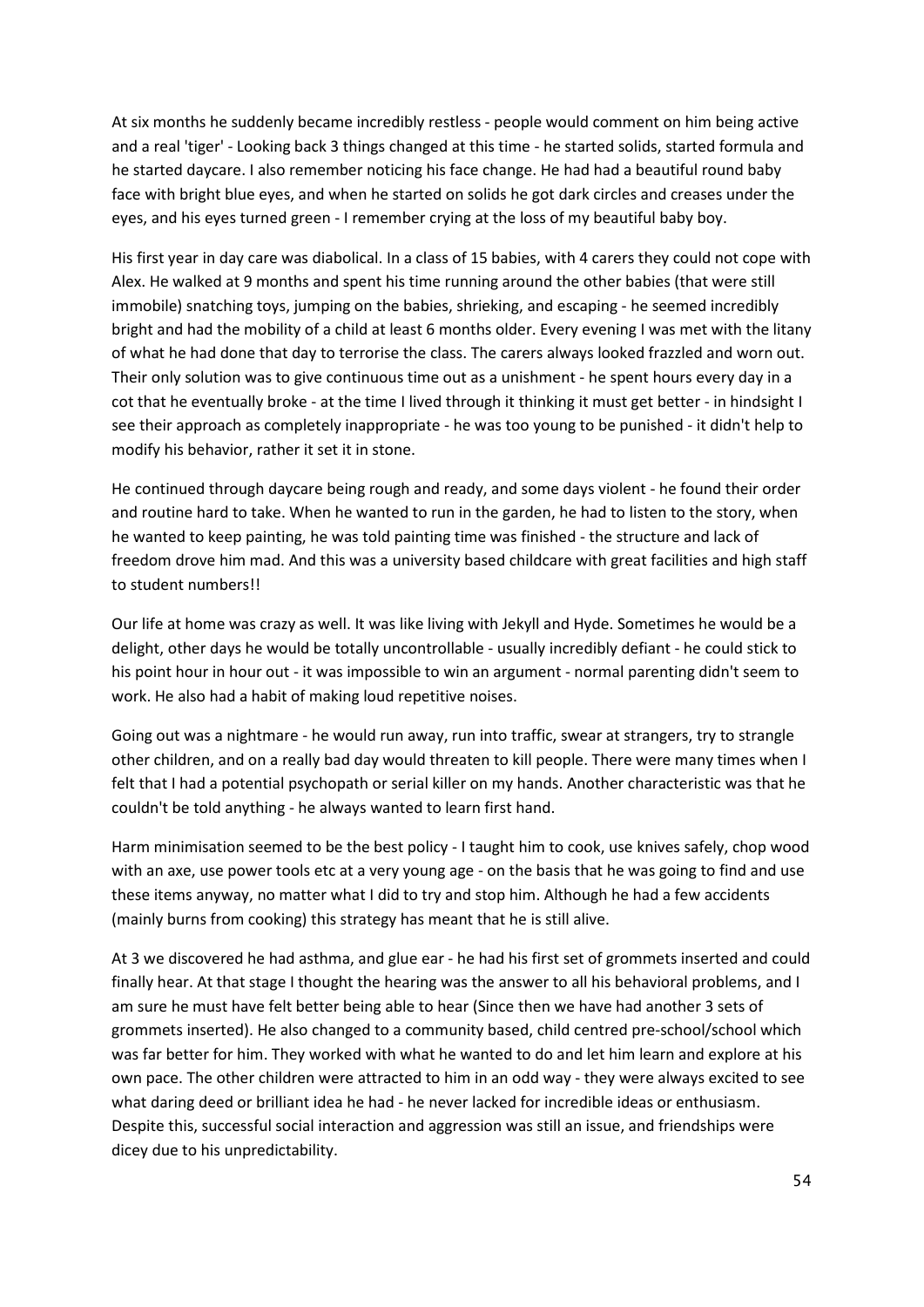Another habit he had was ticcing - eye tics, snorting, touching other children, kicking - At 4 he was diagnosed with Tourettes by a paediatrican. (I followed up later with a neurologist who specialised in Tourettes who said that he was just a naughty boy who needed counselling).

I was also seeing the local health centre psychologist -but this seemed to be no more than a chance for me to talk - never really got to address Alex's needs.

Interestingly I found his behavior was always better in winter, and was diabolical by term 4 (I now think this is fruit related!).

By the end of pre-school several parents had started a petition to get him removed from the school luckily I had the support of the teachers and many other parents and this was stopped dead in its tracks.

I noticed that there were several different levels to his behavior - what I think of as 'full on' and then 'psycho'. I noticed that he became psycho after certain drinks - being sceptical about colour related behavior I started to read the labels whenever he went truly demented and psychotic - of course you can guess what I found - 102 At the time I had no idea that other people knew it was bad - I just thought I had the only child in the world who reacted to yellow colour - particularly as the popular wisdom of the day all said that red colour was the problem. So for the last 2 years I have avoided 102 - this helped a bit - but not totally.

The local health centre's counsellor visited the school and reported that his behavior was Oppositional Defiant - first time I had ever heard of it. The solution was to maximise his 'good interactions' - so once again no real help, and leaving it up to me to be a better parent.

Alex started school at the same child-centred preschool/school last year - he had a reasonably good year but was chronically sick - temperatures, stomach aches, head aches. However as he is so hyperactive, he often didn't realise he was sick, and I had to fight to get doctors to look at him. For example, I took him to hospital with severe asthma/croup - however as he was running around casualty making chicken noises he was not seen to as a priority case - when they finally looked at him, his oxygen levels were dangerously low and he was gasping for breath.

Another time we sat in a waiting room, left till last as he was jumping on chairs (and apparently well) - when he was finally seen the doctor couldn't believe he was racing around - his temperature was 41 and he had acute tonsillitis and a ear infection. He also had a severe salmonella infection last year and was losing considerable quantities of blood, but because of his high energy levels I was told it was just gastro and I was exaggerating his symptoms - it was finally diagnosed as salmonella and he had 2 weeks off recovering - I now know that when Alex is sick I have to force doctors to look for the worst. While I know he is ill, to anyone else he seems too full of beans to be sick - time and time again the doctors have been surprised when some odd illness turns up (ie scarlet fever, pneumonia, bronchiolitis, to name just a few)

At the end of last year I took Alex to yet another pediatrician - this time about his health - after a year of infections and unexplained temperatures I was thinking that there was something seriously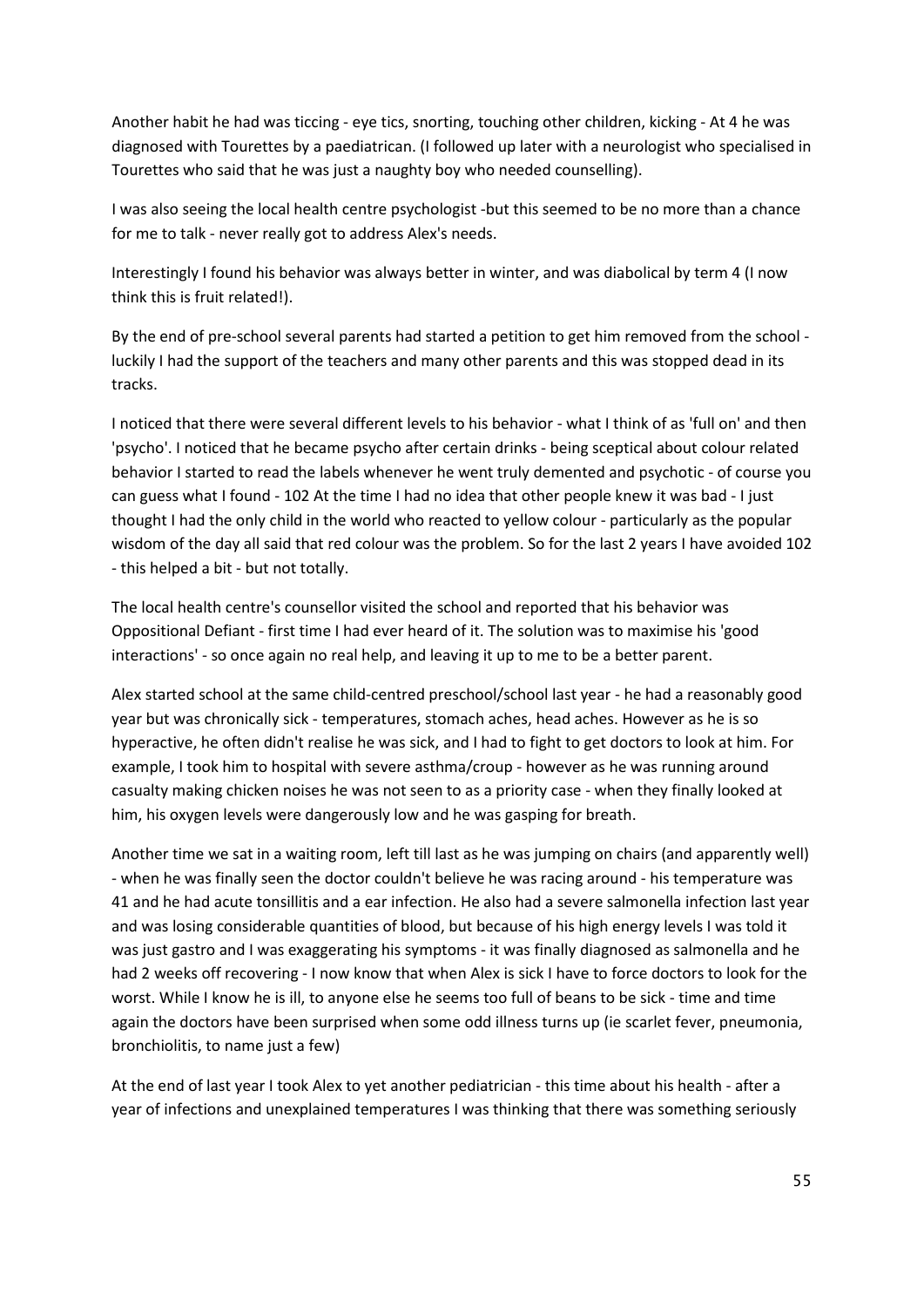wrong - he took his medical history and noted his pallor, and dark circles under his eyes - and pronounced food intolerance!!!

In December I started him on the diet given to me by this doctor - we removed milk, honey, colours and preservatives - and were told he could eat fruit, vegies and only cold pressed oil.

So - no result - if anything he became worse. While I thank this doctor for pointing me in the direction of food intolerance, his diet did nothing to help. A family friend recommended your cookbook to my mum. Since then I have spent the holidays reading Fed Up, and the cookbook and going failsafe.

We have cut out diary, amines, salicylates, and all the artificial additives, colours, preservatives etc. My mum has been a fantastic support. She is making all the 'extras' ie: jams, mayonaise, biscuits etc. Without her I couldn't have achieved so much. She also rings up food companies and asks them to clarify what their ingredients are, and what type of oil they are using! We haven't taken out gluten yet - not sure whether it is necessary.

And Alex? It has taken a while, but by the end of the holiday he was so much better. He was able to play consistently with children without it erupting into a major argument. Parents and friends have noticed the difference. I have also noticed that he is now able to be disciplined. He can hear what I am saying and understands when his behavior is wrong and I can now win an argument.

Last week was the first week back at school - first day was fantastic and I received lots of comment about how he changed. Then he started cheating and eating roll ups, muesli bars, chocolate cake and sweets from his friends - by the weekend he was making repetitive noises, chatting constantly, being selfish, crying and was unable to control himself. He visited a friend on the weekend, who had seen him a week before in his good phase, and she couldn't believe the difference - she is now a convert to the idea of food intolerance. In her words it is like he is on a drug trip, and we all just have to wait for him to come 'down'.

So we are back trying to get him adhering to his diet again - he says he wants to - I just have to wait and see. I want to get him back to the point where we can try some controlled challenges!

And the rest of the family? None of us are totally failsafe yet, and are all cheating when we are out, but I believe we all have symptoms that warrant the diet. My 9 yr old daughter is incredibly artistic, but unable to read, and has temper tantrums, I suffer migraines, mood swings, arthritis and occasional depression. Interestingly, my daughter did some market research for a new hyper flavoured snack food a few weeks ago. She came home in an uncontrollable rage to the point that she was throwing herself around the house kicking furniture etc. I have never seen her like that before - and just think, those snacks are about to do that to all our kids - it's criminal. - reader, Sydney

### **[224] "After four weeks, he was able to go without medication altogether" (October 2002)**

It's been 7 weeks now since we switched to Brumby's bread. Within days, my 10 year old ADHD son started improving and we halved his dose of dexamphetamine medication. After four weeks on preservative free bread, he was able to go without medication altogether.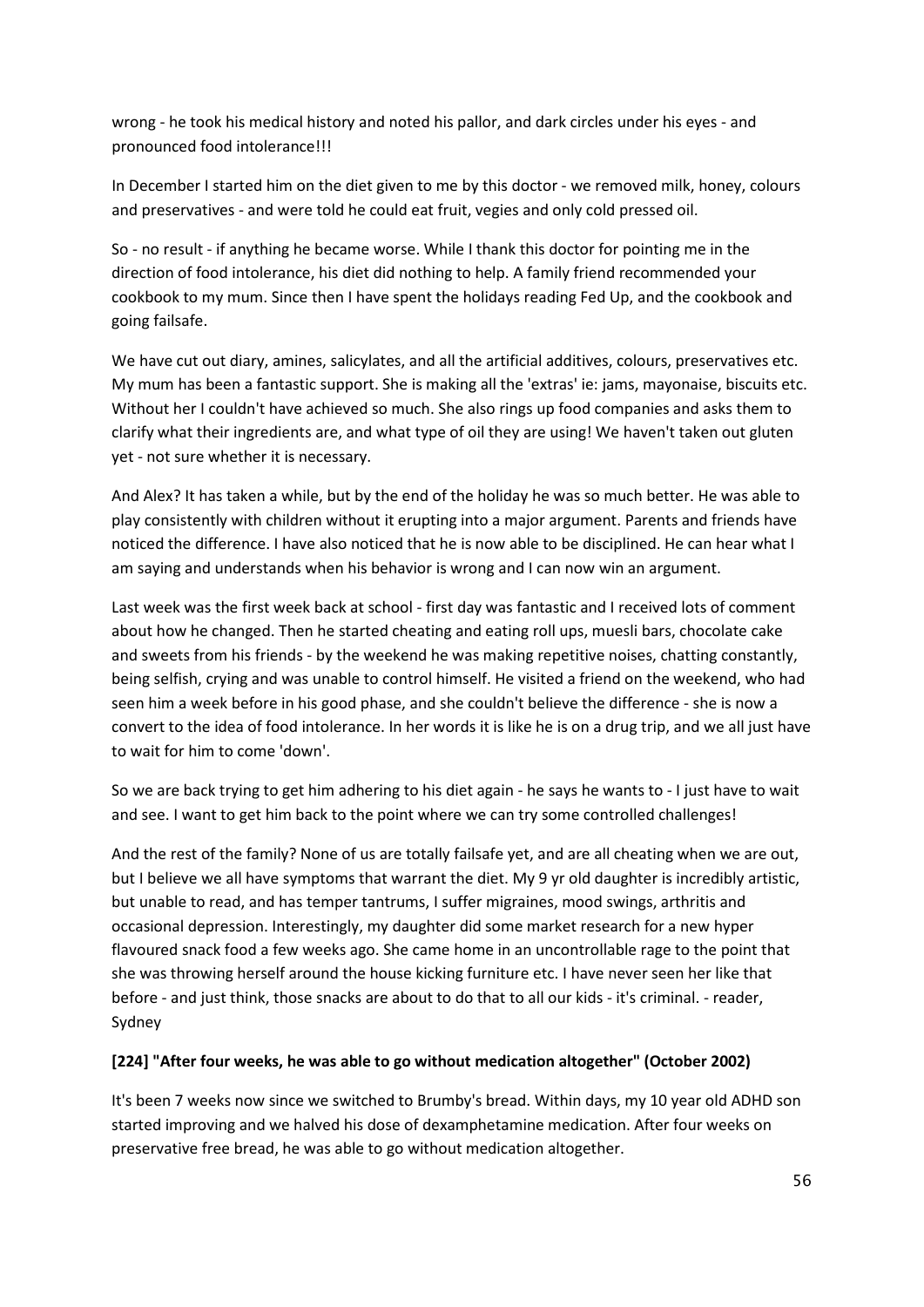You've no idea how much this child has changed. It's huge. I no longer get calls from school, he's bringing home merit awards, he entered himself in a maths competition, studied for it and won the first round . He does his homework without being asked. Half the time he goes to bed and is sound asleep before we say anything. Before, we used to get excited if he got to sleep by 11 pm. One day we were late for school and he said "that's OK, if we're late, we're late". Before, he would scream at me and kick the door. The change is unbelievable.

My older son has changed too. He is a very calm and loving child but he used to be so forgetful - like he was in another world. He would get very frustrated at forgetting things and sometimes he would snap. Now he remembers everything the first time.

We've seen improvements in the whole family - all five of us - except for the last two weeks, when we on holidays and we couldn't get Brumby's bread. We bought a bread labelled "no preservatives" but we all got worse. Then someone told me about whey powder. When I checked the label, it had whey powder in it.

My husband and I have noticed we have so much more energy and are less moody on preservativefree bread. With 282, I'm so tired all the time, I can't hold a conversation without losing people, my handwriting is terrible, I write some of my letters backwards, and I've even reversed phone numbers (02 instead of 20). This is really important in my job.

Three of us (me and two of the kids) are asthmatics. On the Brumbys bread we've all been asthma free and medication free for 3 weeks. That's a long time for us.

I'm angry. They think because they put a number on the label, they can put anything they like in our food. But we don't know what it is or what it can do to us. I don't want my child medicated if there's another way. - Anne-Marie, Hunter Valley, NSW

### **[223] 282: Taken off medication for ADHD (October 2002)**

A few weeks ago, I saw Today Tonight's program regarding preservative 282. Since taking that preservative out of my children's diet, I have seen remarkable changes especially to one of my boys diagnosed with ADHD.

We have already taken him off dexamphetamine.

I have written to Today Tonight to hopefully get a follow up program as the greatest problem is McDonalds having 282 in their buns and muffins, which are provided by Buttercup. Let hope we can get somewhere as thousands of children in Australia are obviously affected and it's mind boggling to think of the millions of kids affected all over the world.

By all means use my e-mail and name on your website. If it helps one child, it would be worth it. - Peter, by email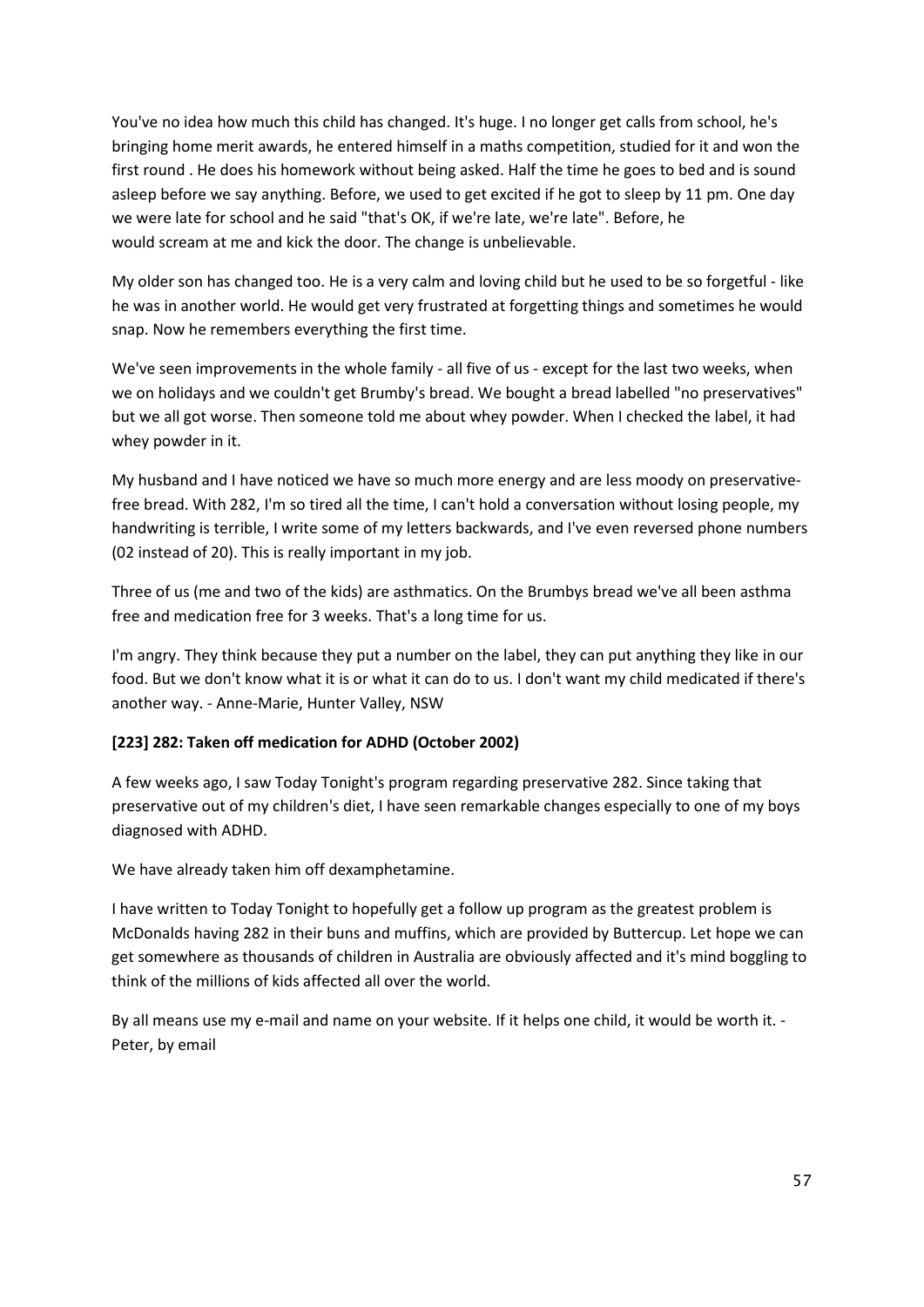### **[215] Autism and diet (October 2002)**

My son is 3  $\frac{1}{2}$  and was diagnosed with Autism at 2 $\frac{1}{2}$ . He also presented with almost all of the criteria for the hyperactivity side of ADHD. The diagnosing doctor gave us very little information to go ahead with. By good fortune my husband picked up Sue Dengate's Failsafe Cookbook the weekend after our son was diagnosed, when I was still reeling and had no idea which direction to head in. We went looking for triggers for our sons hyperactive bouts, he was always active, preferring to permanently run rather than walk, and he had no attention span, but sometimes he would just go off, usually for about two days, where he would literally climb the furniture, sitting on top of the bookshelf, watching TV upside down, while lying on top of it, and he was causing his older sister, not to mention his parents, huge amounts of grief.

Early intervention has proved a godsend, but even so, we couldn't get him to sit still, or even sit down! and ADHD drug trialling was mentioned, if we couldn't improve his behaviour. This made me very nervous because previously any medication, bar panadol, for more than 3 days, sent him berserk. I now understand this to be the flavourings in all children's medication (I thought I was covering my bases buying colour-free!) Before I went to RPAH I had done quite a lot of work on his diet myself, and we had discovered a lot ourselves, but after I'd read Sue's book and been to RPAH I was able to make a real difference for our son. His biggest problem is salicylates and colourings why didn't anyone know to tell me that bad nappy rash is always a sign of salicylate intolerance? That sign was present from when he was a baby. I always put it down to teething - how wrong I was! What a huge amount of grief we could have been saved if we'd known.

Our son is a typical limited Autistic eater. We were told that he was eating a good nutritious diet and we shouldn't interfere. After RPAH and Sue's book, we learned that almost everything our son was eating was bad for his intolerances. I'd tried Helgas Rye bread thinking I was avoiding bread preservative 282 - with no idea that vinegar was a problem! He drank lots of diluted apple juice - so I bought the one with no flavourings and thought he would pee out what he didn't need, which he did. I thought it was good that he drank between 2 and 3 litres a day - the chemist told me it wasn't a problem. RPAH told us he was consuming the equivalent of 10 - 12 apples a day and he is salicylate intolerant!!! Since we removed the fruit juice, he doesn't crave it any more and now drinks about 1 litre of water a day - and it was far easier than I could have imagined!

So even with lots of knowledge under my belt and advice from all the so called "experts" before I went to RPAH I still was far off base. Three days on the elimination diet and our son was a changed child. Preschool reports that he now walks instead of runs. As a result he has slowed down enough to take an interest in the activities around him. He has broken the diet a couple of times, so one week in we inadvertently challenged salicylates and colourings, both with obvious results.

The good news is that he is allowed to still eat wheat, pears, and drink diluted pear syrup from tinned pears, and he has adapted beautifully - something I never thought possible.

Our son is still Autistic - it's not a cure - but it has certainly made a difference to his hyperactivity and therefore he is now far more teachable, with a wider interest base, and the ability to pay attention to things better than before. Grandparents who were sceptics of the diet have noticed that he is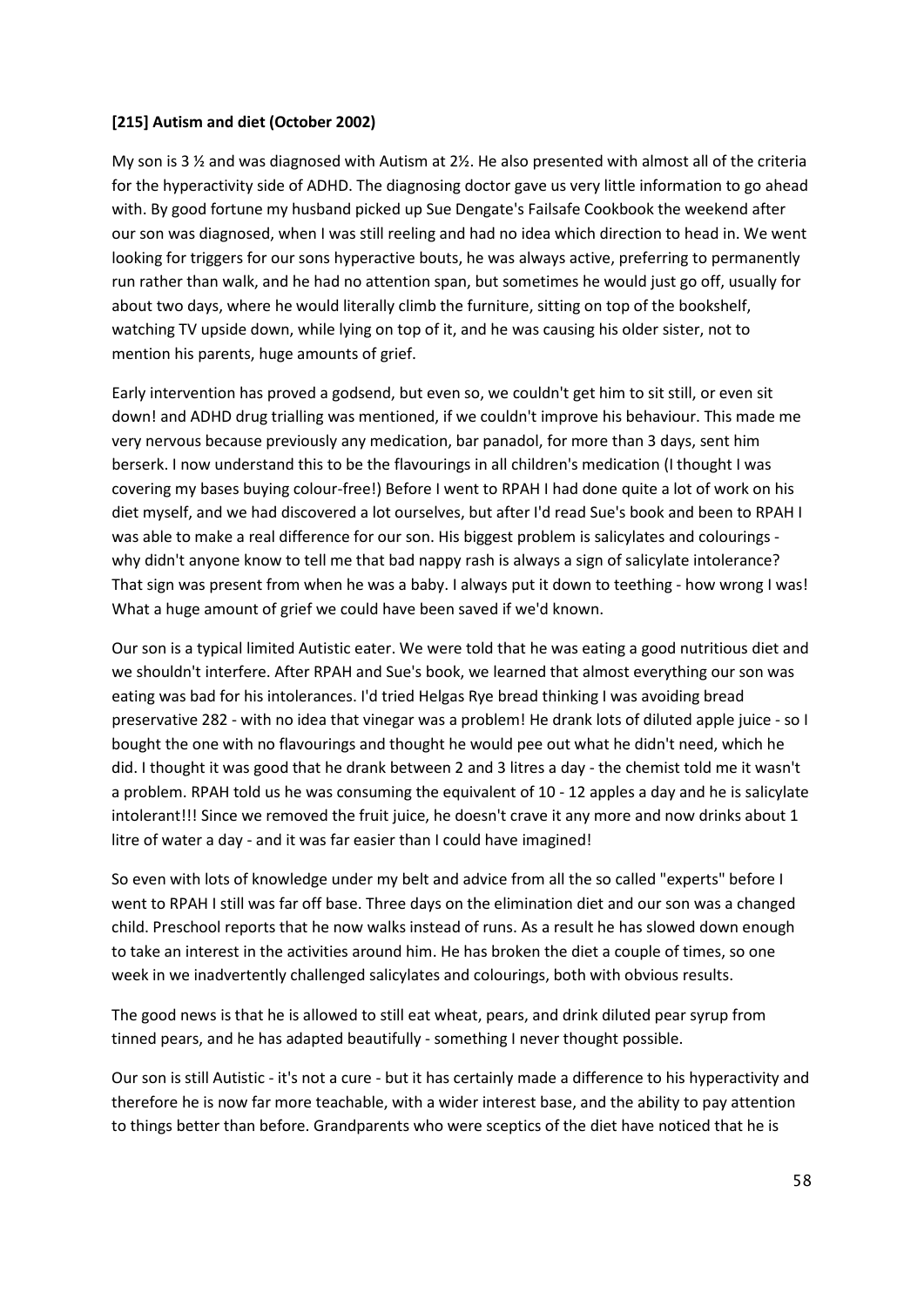calmer, and can only attribute it to the diet. He has even started looking at his grandad, for the first time in two years!

We are only in the second month of the elimination diet, with several mishaps already under our belts, but I really wanted to encourage anyone who is thinking about the diet, dealing with Autism or ADHD - give it a go - you'll learn a lot. It has lowered the stress on our family, particularly his five year old sister, considerably, and has made our son far easier to deal with. Also, when he is not affected by a food infringement, his eye contact improves, he is coming out with new words every week, and is approaching other teachers, apart from his regular carer, something he's never done before.

Interestingly, before we went to RPAH, Sue Dengate told us the main problem would be salicylates but I couldn't face it, I thought it was too hard. It really wasn't that hard, and the fast results were well worth it. Sorry about the long email, but I hope I can encourage others out there to give it a go. - from failsafe2 discussion group

# **[213] Could relate to everything (October 2002)**

I have just finished reading your book Fed Up and I must say reading your stories about your family was an eye opener. When you talk about Rebecca, it sounded like my daughter. Everything you wrote I could relate to. I have tried almost everything - and even partially looking at her diet, but found it hard with nothing to guide me, until I purchased your book. The recipes are a great help.

Our daughter is currently not medicated for her ADHD - we have trialed her on several of the ADHD medications (Catapres, Dex and Ritalin) and the one that did help her caused excessive weight loss and we had to take her off the medication. I also found the Ritalin to have such a speedy effect on her in the afternoons, when she was coming off the medication, she was a million miles an hour and uncontrollable!!!

But she is so far behind at school with her reading and writing and something needs to be done ASAP so she doesn't fall too far behind. Thank you for your time and thank you for writing such a BRILLIANT book. - by email

# **[211] No reason for ADD test (October 2002)**

Last year the counsellor at my 7 year old son's school recommended he be tested for ADD mid this year if there was no improvement in his concentration. During her examination he barely sat still for a minute! I saw your website and decided the diet was worth a try as I knew that I would never have him on medication. It was difficult at first as his behaviour declined (fortunately I was expecting that from reading your books) and we made lots of mistakes but we persevered - and it has been worth it! His thoughts seem to be clearer (he still is slow to get his words out but much improved), he has much more energy, more appetite, sleeps better, is happier and has better concentration. There is certainly no reason at this stage to have him tested for ADD.

Before the diet, he was never happy to do what the rest of the family were doing and it was very frustrating. Now he is completely different and we even completed a 5 hour walk in the Warrumbungle National Park during the last school holidays.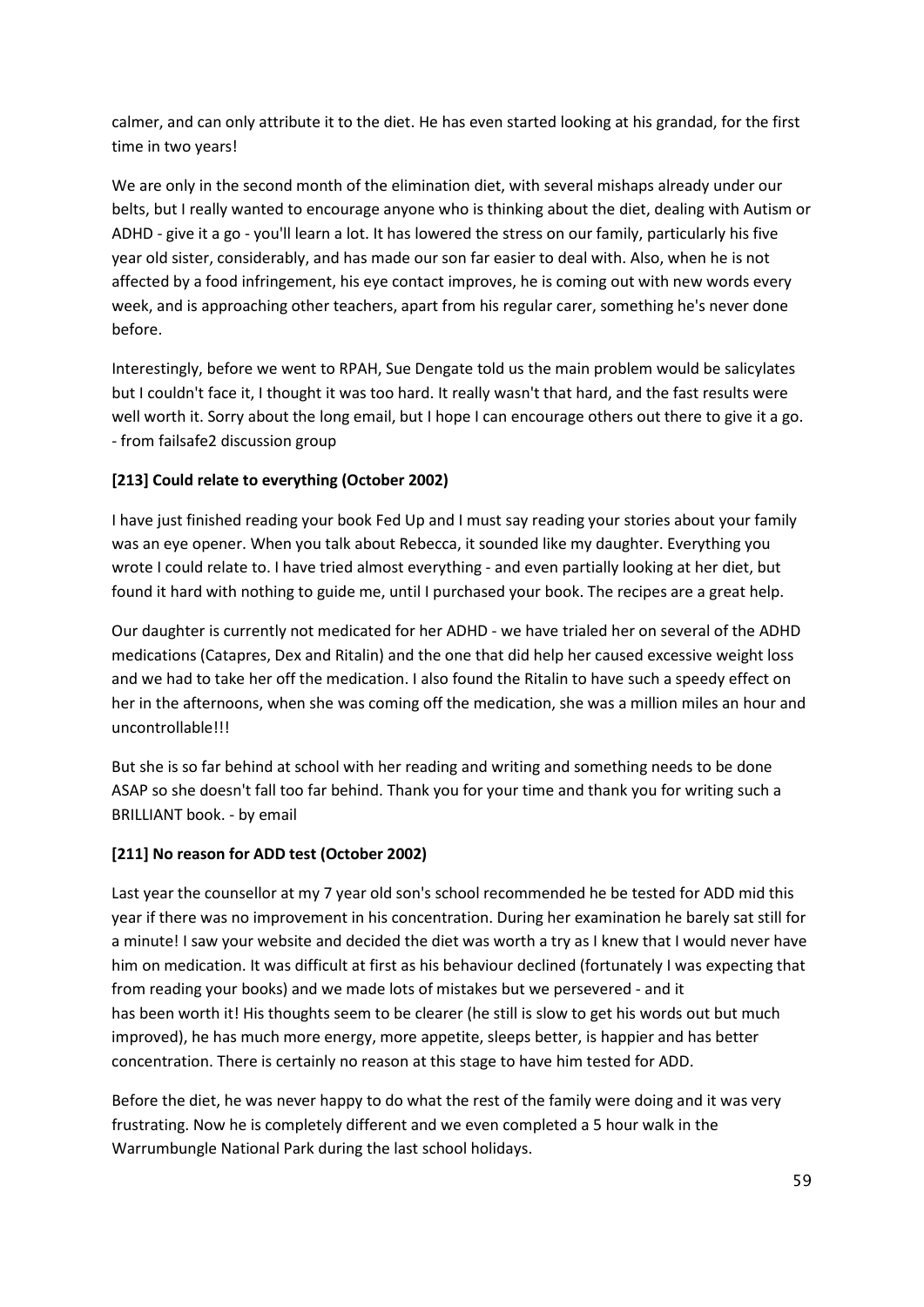There are a lot of recipes that my three children love - pear crumble, potato wedges, dominion pudding, carob fudge cake, cottage pie to name a few. The three of them have improved appetites and attitudes to food - before they weren't happy to try new foods but are now quite happy to sample a new recipe. I find shopping and cooking easier as I skip most of the aisles and cook with fewer foods. The grocery bills are cheaper and the amount of GST paid is much less!

I'm so pleased that I decided to give the diet a go and have stuck with it. It's been the best thing for my son and for all the family.

One thing that struck me from one of your books was where you mentioned families travelling to Europe often experience an improvement in their child. Last year (pre diet) we spent 5 weeks in France and Italy travelling in a camping car and couldn't believe the difference in our son. His speech improved considerably, he was much happier and had a lot more energy. At the time we put it down to the fun we were having as a family exploring a new country but now realise it was probably the lack of preservatives in the food. Even pre diet we noticed some of the food you have mentioned - Fanta being a paler colour, ice-creams tasting like they used to and in Italy the pizzas and real homemade chips. The food was much tastier and we noticed that the Europeans eat foods that are in season.

Well, that is a very brief update on how changing foods and becoming aware of what we eat has helped my family. It has been a very positive change for us and well worth the hard work. Thank you for your advice, recipes and passing on your experiences. - by email

## **[193] 282: More trials? (September 2002)**

**Q.** I have a son with ADHD, behavioural problems and a learning disability and another with a learning disability. I would like more information about the brands of bread/bread mixes that are free from the calcium propionate (282). Are you going to run a trial in Victoria ? If yes, I am interested in participating. Any extra additional information that you can give me I would greatly appreciate it. - by email

**A.** Sorry, there are no future trials planned, although many parents have volunteered. You don't need to take part in a study to trial the elimination diet. The bread preservative is not the only food chemical which can cause problems. Ask the phone contact in your area (see website)s on the website or email me for the name of a failsafe-friendly dietitian who will supervise this diet for you.

# **[177] Wrong foods at school (September 2002)**

I know that my 14 year old ADHD son does better when on a preservative and colour free diet but he obtains all the "wrong foods" from his friends at school which we have not been able to remedy or control since he was in grade 1.- email

# **[170] "These symptoms disrupt our lives" (September 2002)**

I was introduced to your books after my son was diagnosed with inattentive ADHD. I have four sons and feel like they are always complaining of some ailment. Three have all been bedwetters up until the ages of 6 to 8 years old. Two are often complaining about aches in their legs to the point of not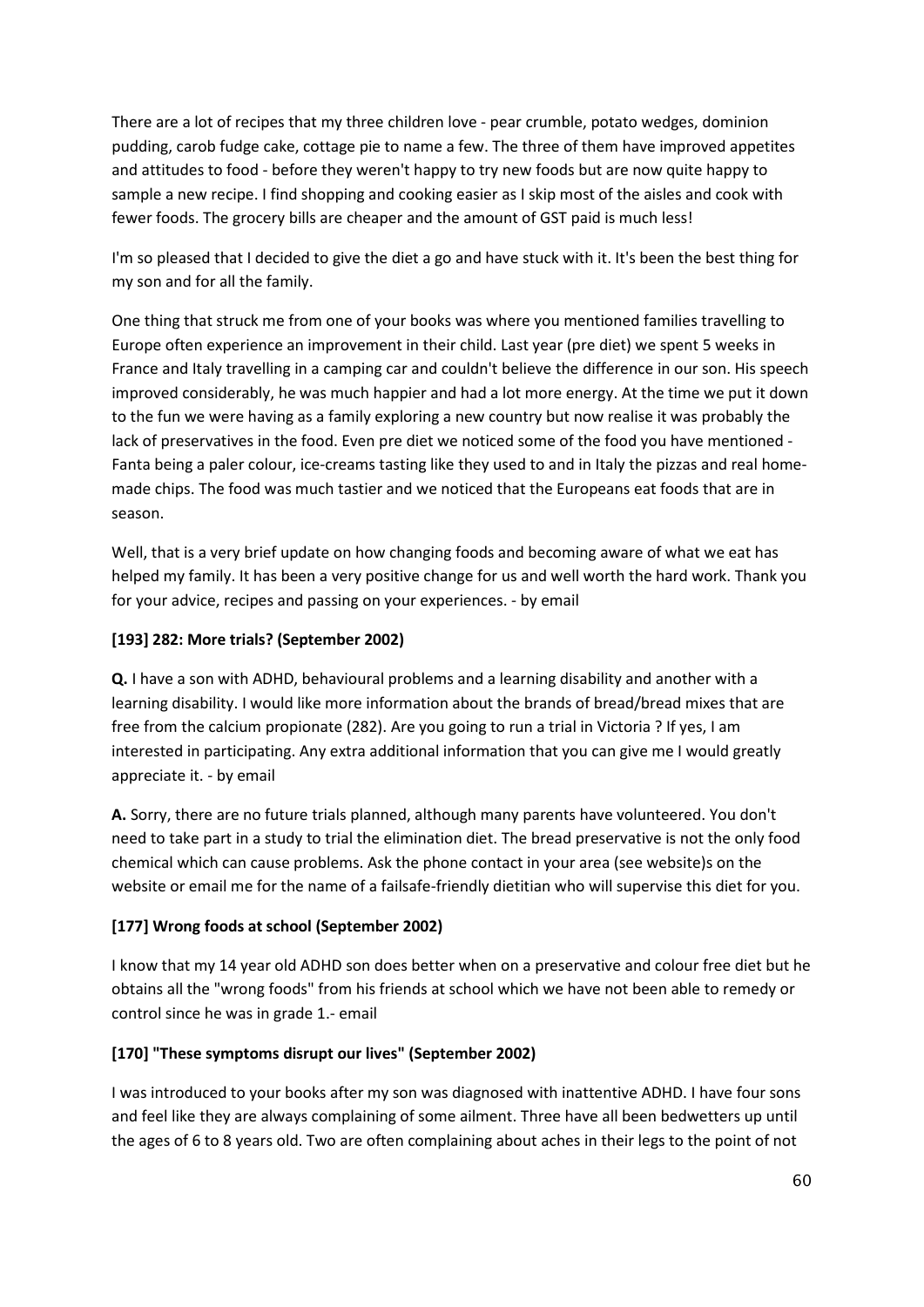being able to play sport which they love. One has headaches which leave him feeling lethargic and sleepy. These symptoms disrupt our lives and leave the kids irritable, but I haven't wanted to take them to our doctor on every occasion, as I have worried that he will think I am imagining their problems.

My son with ADHD is well behaved and I have always felt he had the potential to do better at school than he was. I was disappointed to find out that the only solution to the problem that was offered to me was Ritalin. I am hoping that through a revision of his diet, we may be able to improve his results without medication.

At the moment I am reading "Fed Up" and it has just hit me how like some of the children, my children seem to be. As you mention in your book, I was one of those parents who stayed away from most of the obvious 'junk food' and would consider our family to eat relatively healthy food, however, my children do eat a lot of fruit and pasta sauce meals, which may be the cause of some of their symptoms.

Thank you again for your information and dedication in trying to spread the word. I am planning to try our family on the elimination diet and hopefully we will be able to pinpoint the problem foods for our children. I have renewed hope. - email

## **[166] "support from the medical fraternity" in Tasmania (September 2002)**

We now have a play group operating once a fortnight (only small numbers to date but we will see how it goes) and a cooking class this coming weekend. We are having a whole day at my local school where we will demo a variety of appliances and recipes we use (ice cream machine, bread recipes, sausages, and many others). Our group continues to grow, we find a lot of people come to one meeting and may not come back for three or four months, others just like to get the newsletters and then there are the die-hards like myself who wouldn't miss it.

We have a huge amount of support from the medical fraternity. Our paediatrician is suggesting to parents of ADHD children to try the diet for a designated time (before going to medication) and to contact me for help and support. We then forward them to a dietician or allergy / intolerance doctor for monitoring and getting started. This is working well. It doesn't work for all families (they give up before they have it right) but it is great that they are becoming more aware. - group leader in Tasmania

### **[165] "My children's behaviour has improved beyond words" (September 2002)**

I would like to thank you for your remarkable book. My children (2 and 5) and I have been on the elimination diet (happy food as we call it) for three weeks now and we have never felt better. After many years of being told that I was the cause of my son's behaviour and many inconsiderate doctors telling me that he was ADHD, I saw your book and decided to give a try. After a major pantry clean out to friends and family, we weren't left with much. This was a shock as I thought I fed my children a good diet. I never realised that we were eating so many chemicals and additives. Then we started trying a few new recipes. I never knew food tasted this good.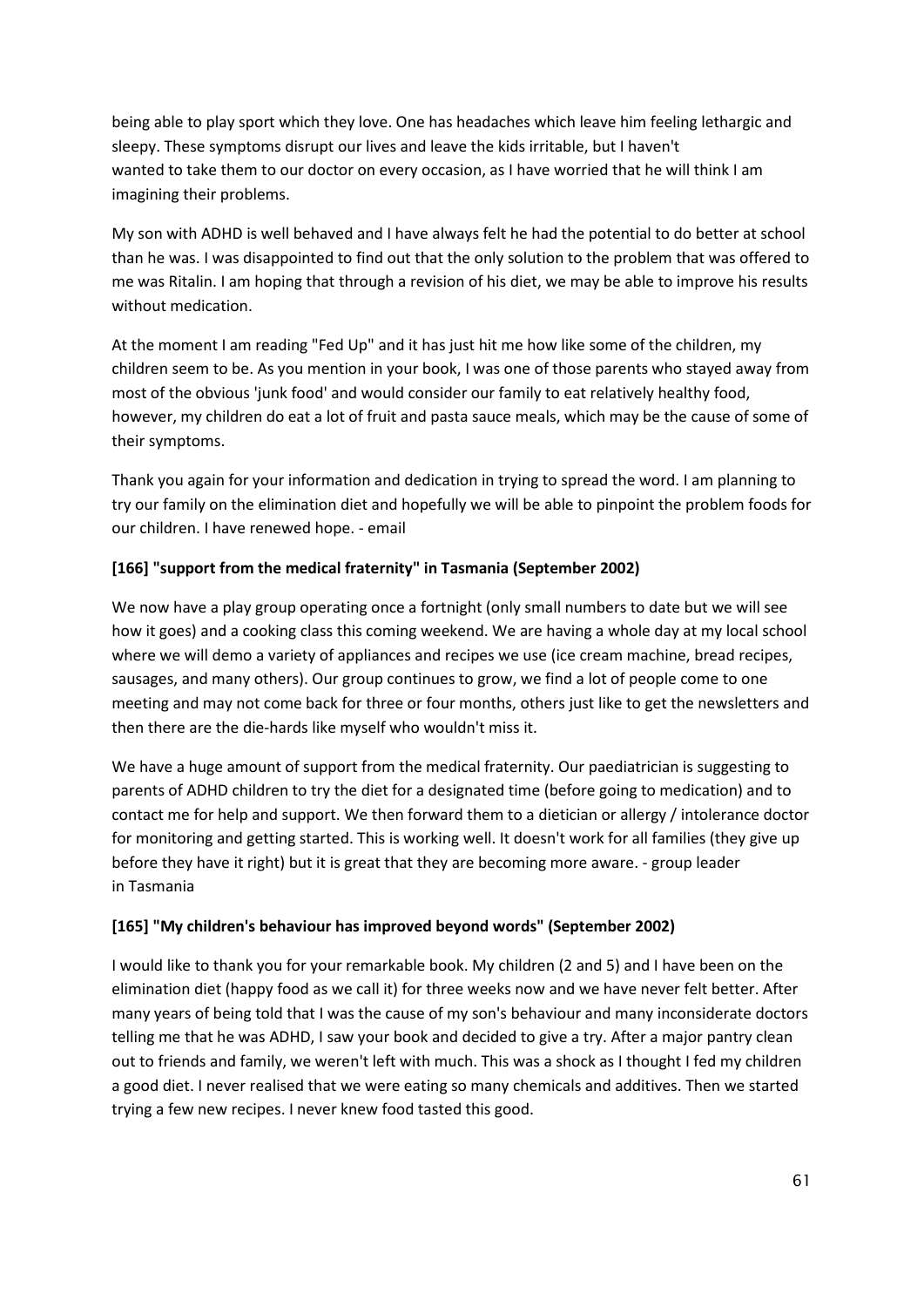My children's behavior has improved beyond what any words can say and I have found that I am a lot calmer myself. The only thing I have found, as was mentioned in your book, is that some friends can't understand how we can eat. I reply that I have gone back to basics and how my great grandmother would have cooked.. Thank you for your help and we will continue to live our new lives with our happy food.- email

## **[161] Sanity saver (June 2002)**

I saw a story on your book Fed Up about 2 years ago in Perth. Since then we have been trying to watch what our eldest son eats. It has made such a difference. Before he was rude, disobedient and hyperactive. Just by cutting out a few things (especially commercial bread) he is now a beautiful little boy and I am able to keep my sanity. - by email

## **[153] Nicholas: Our Six Year Journey (June 2002)**

Our family is what is commonly referred to as a "blended family". When we were arried in January 1992, Steve inherited a "package deal" which included my two children, auren and Mark, from my first marriage. Nicholas was born in October 1993.

Our six-year journey with Nicholas began early in 1996 when he was almost three. We were living in Wagga Wagga. Steve and I were in our late thirties, and Lauren and Mark were 13 and 10 respectively.

We are a Defence Force family, which means we are required move around a fair bit. This also means that we endure complications and added stresses that most non-transient families can only begin to imagine.

When Nicholas was born he came into this world in the usual way, a normal pregnancy, and no problems during labour or childbirth. He was a completely normal child in every way until around the age of three. He started to become difficult to manage from a behavioural point of view.

I was 30 weeks pregnant at that time, with Elise, and due to complications I was confined to bed for the last 10 weeks of my pregnancy. Steve was not allowed to take leave so we had to fly my mum down from Brisbane to help out for the first five weeks, and then for the last five weeks we had Steve's parents, also from Brisbane, stay with us to help out until I was back on my feet. We put Nicholas' bad behaviour down to having to cope with different people, different sets of rules, different ways of doing things etc. and told ourselves that everything would return to normal in time.

Elise was born in August and things did not improve. I mentioned Nicholas' behaviour to the clinic sister when I took Elise to be weighed and measured, and she felt that perhaps he was feeling neglected because his new baby sister was taking a lot of the attention way from him. We enrolled him into preschool. We felt that perhaps if he were to ecome involved in something special just for him, something to improve his self-esteem, his behaviour would improve.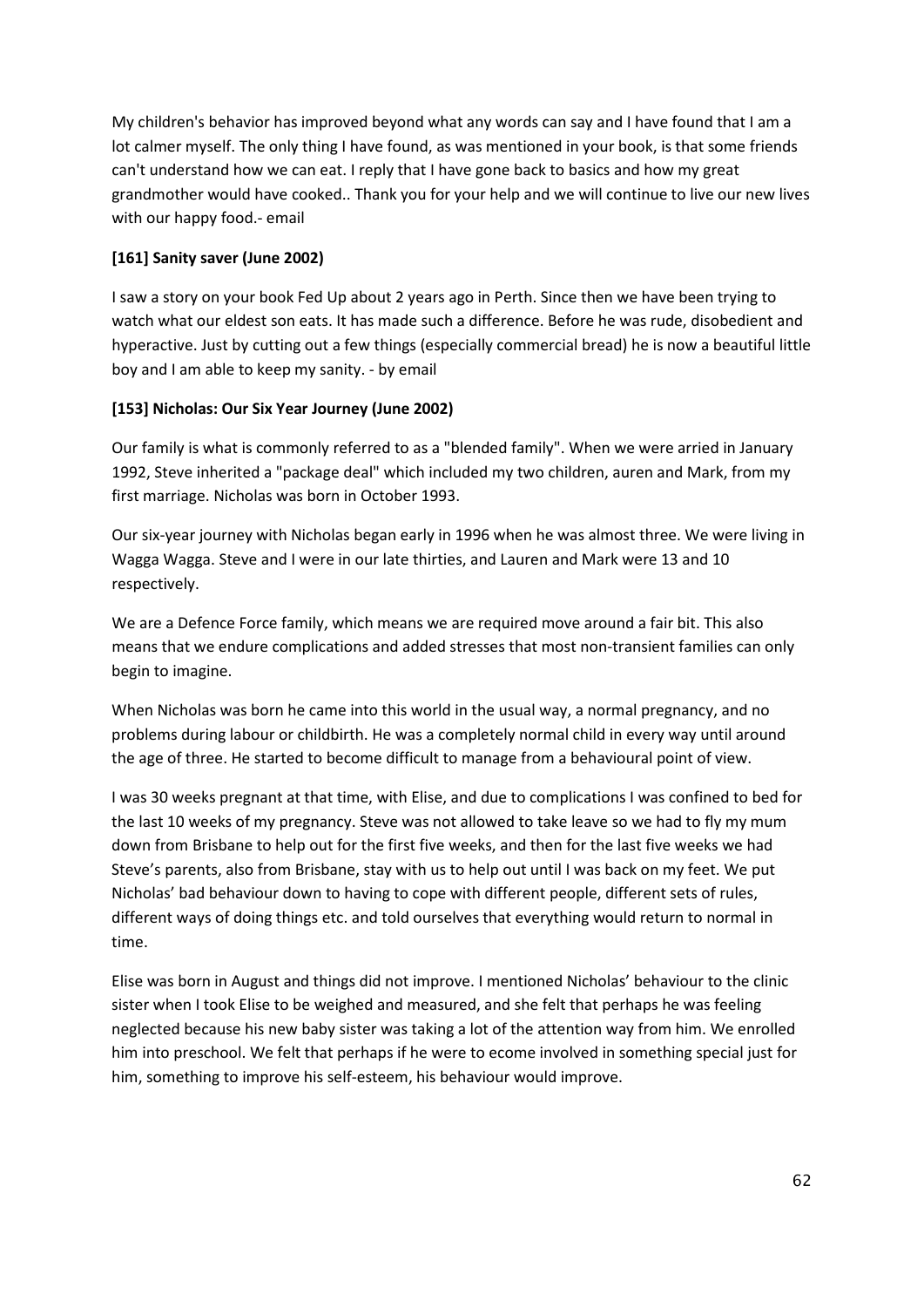He settled into preschool really well and thoroughly enjoyed it. He was always very well behaved at preschool but the behaviour at home did not improve. This became the pattern of our lives for the next six years. He became obsessive about little things such as his bath. It was either too hot or too cold. It didn't really matter what temperature it was, it was just never the way he wanted it no matter what we did.

We survived fairly well for the rest of that year and remained in Wagga Wagga until the end of 1997. Nicholas' behaviour did not get any worse, nor did it improve. We told ourselves that since we seemed to skip the terrible two's that perhaps this was just a bad case of the terrible three's instead. I hasten to add that I did not experience any of these behaviours with Lauren or Mark, nor did I go through much in the way of the terrible two's with them. Lauren and Mark were always very well behaved both in the home, and out and about, so this was a whole new experience for me.

At the end of 1997 Steve was posted to Darwin, and we spent an enjoyable Christmas with our families in Brisbane en route. We arrived in Darwin in mid January of 1998 and this is where our journey really started to get rough.

Nicholas started preschool five mornings a week and he became very tired with no energy. We put the tiredness and low energy levels down to the humidity and extreme heat of the tropics and the fact that up until our move to Darwin, he had lived all of his life in a cold climate. Nicholas was born in Canberra, and had spent the past two years living in Wagga Wagga before moving to Darwin. He started to lose weight, which we put down to the fact that Steve is very tall and that Nicholas had inherited the "tall" gene and was starting to grow. We decided he was going to be a tall, skinny child and didn't think too much more about it. The behaviour was getting steadily worse but still only at home and never at preschool.

In March of 1998, I decided it was time to take Nicholas to the doctor because he was now 3½, still a bed wetter at night, and still no improvement in his behaviour. We were referred to one of Darwin's best paediatricians. Nicholas had an ultra sound done on his bladder to rule out any nasties. This indicated that he had a large bladder capacity, which meant that he should be able to store the urine and make it through the night without any problems. Our paediatrician only ever used medication as a last resort after exploring all other options, and we were in total agreement of this. It was decided to put Nicholas back into night nappies, which we did, and given a bit more time and maturity, hopefully things would fall into place.

Initially, the bed-wetting was the bigger concern and the behaviour was secondary. Gradually, the priorities were reversed. Nicholas' energy levels deteriorated and his weight loss continued. The dreadful behaviours worsened. As time went on all these things became serious issues. The volume of urine each night was no longer contained in the night nappy, and the behaviour went from bad to worse, to down right disgusting, with many violent outbursts. He became more obsessive. He had to have the yellow bowls and plates in our multi coloured dinner set, and he had to have his shoelaces the exact same length. If he didn't get his own way, a huge tantrum would ensue.

Nicholas' weight loss continued and he was now looking so thin and unhealthy that he looked like a prisoner of war. His energy levels were so low that he would be playing on the floor of our living room and tell me he was tired. I would tell him to go and have a rest but he didn't want to. By the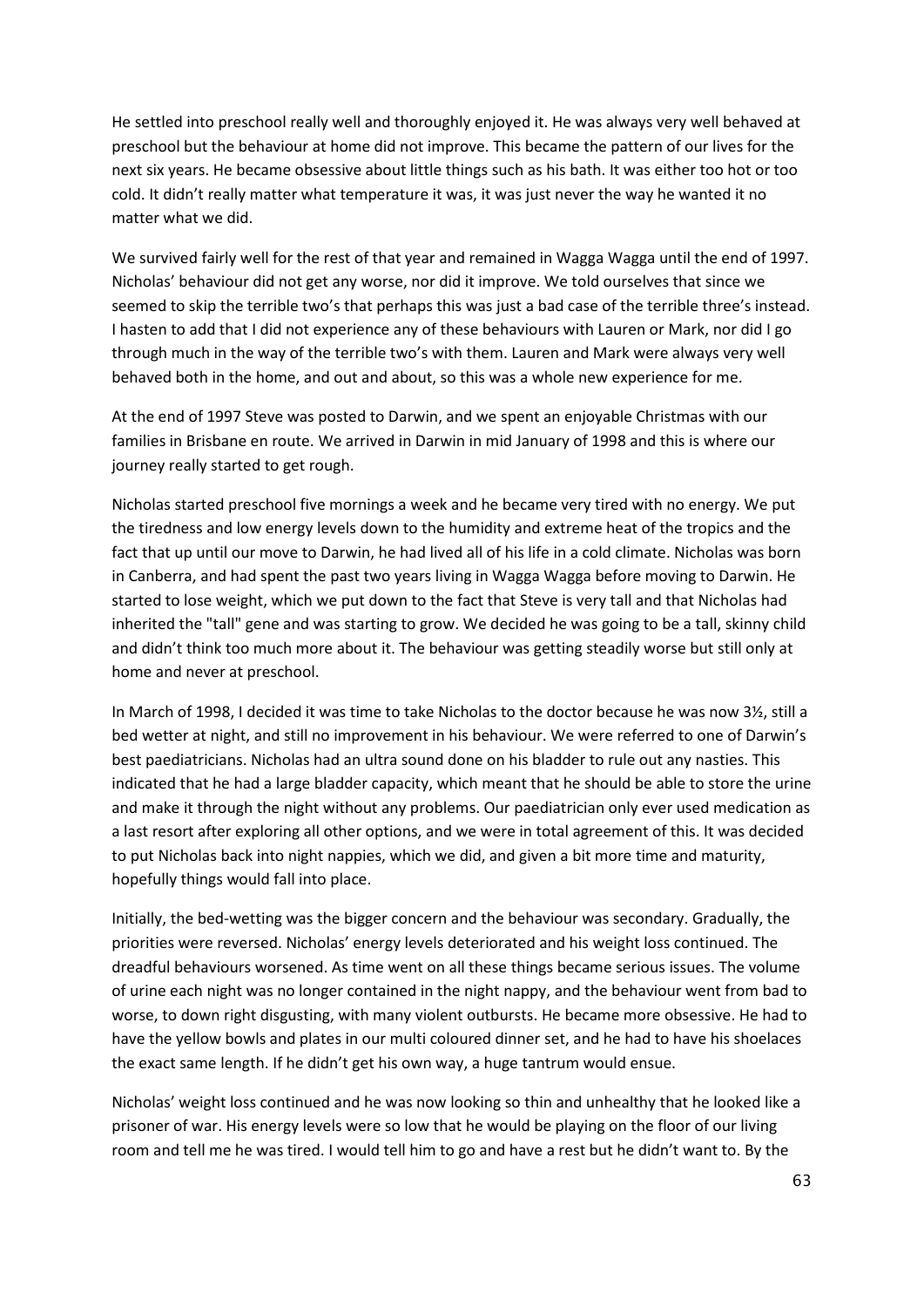time I turned around to do something, and looked back at him, he would be asleep on the floor mid play.

Our paediatrician decided to try a medication called Periactin, which was supposed to kick start Nicholas' appetite. Unfortunately it didn't seem to work. Our paediatrician then decided the behaviour might improve with a change in diet. He started to tell us about the chemicals in food, both natural, and added. He had a basic knowledge of this but decided to refer us to a dietician.

The dietician that we saw also only had a basic knowledge of food chemicals. She did her best but really couldn't answer any of my questions and was of no real help except for one very important piece of information. She wrote down the name of a local lady by the name of Sue Dengate, whom she said had a support group for people like us, and knew a lot about diet. She did not have a contact phone number or any other details. She also recommended that I buy the book Friendly Food that was recommended by RPAH. The book was about avoiding allergies, additives and problem food chemicals.

I went straight from the dietician's rooms to our local bookshop where I purchased the Friendly Food Cook Book. The woman who ran the bookshop asked me if I'd read the book Fed Up by Sue Dengate. I hadn't, and the store was out of stock. This prompted me to try to find Sue's phone number in the local phone book. Prior to contacting Sue, I phoned my mum in Brisbane to ask her to try to get hold of the book and send it to me.

I eventually got my copy of Fed Up and was shocked at what I read by both the natural and the added food chemicals. Nicholas was much worse in Darwin than he was in Wagga Wagga and our paediatrician said that it could be as simple as changing our bread. He said that in Darwin, because of the humidity, the breads had a lot more preservative in them than the breads down south. In the tropics the bread goes mouldy much quicker. I began reading food labels for the first time in my life and discovered that our bread which we all ate at least once a day, had preservative in it. This was only the beginning. After making contact with Sue I began to realise how fortunate I was to have her, especially living in our local area, because she has saved our lives on numerous occasions over the years.

The biggest hurdle for me in coming to terms with the failsafe diet was that I had to completely change my way of thinking when it came to foods. I had been raised on a diet of fresh fruit and vegetables and this was how we were raising our children. The obvious additives and preservatives were things that I could comprehend very easily as being "nasty" and I was more than happy to eliminate things like red cordial and "junk" food, although we really didn't eat a great deal of junk food.

The most difficult thing for me then, and even now, was coming to terms with the natural food chemicals that seemed to be in just about every fresh fruit and vegetable imaginable. In our early days of the failsafe diet, I went through a very real period of mourning. I mourned the fact that my son could no longer eat many of the fresh fruits and vegetables that most people ate and took for granted in their daily lives. I also mourned the fact that I had to take away many of the things which he truly loved, such as bananas, cheese, burritos, and much more. I was concerned about his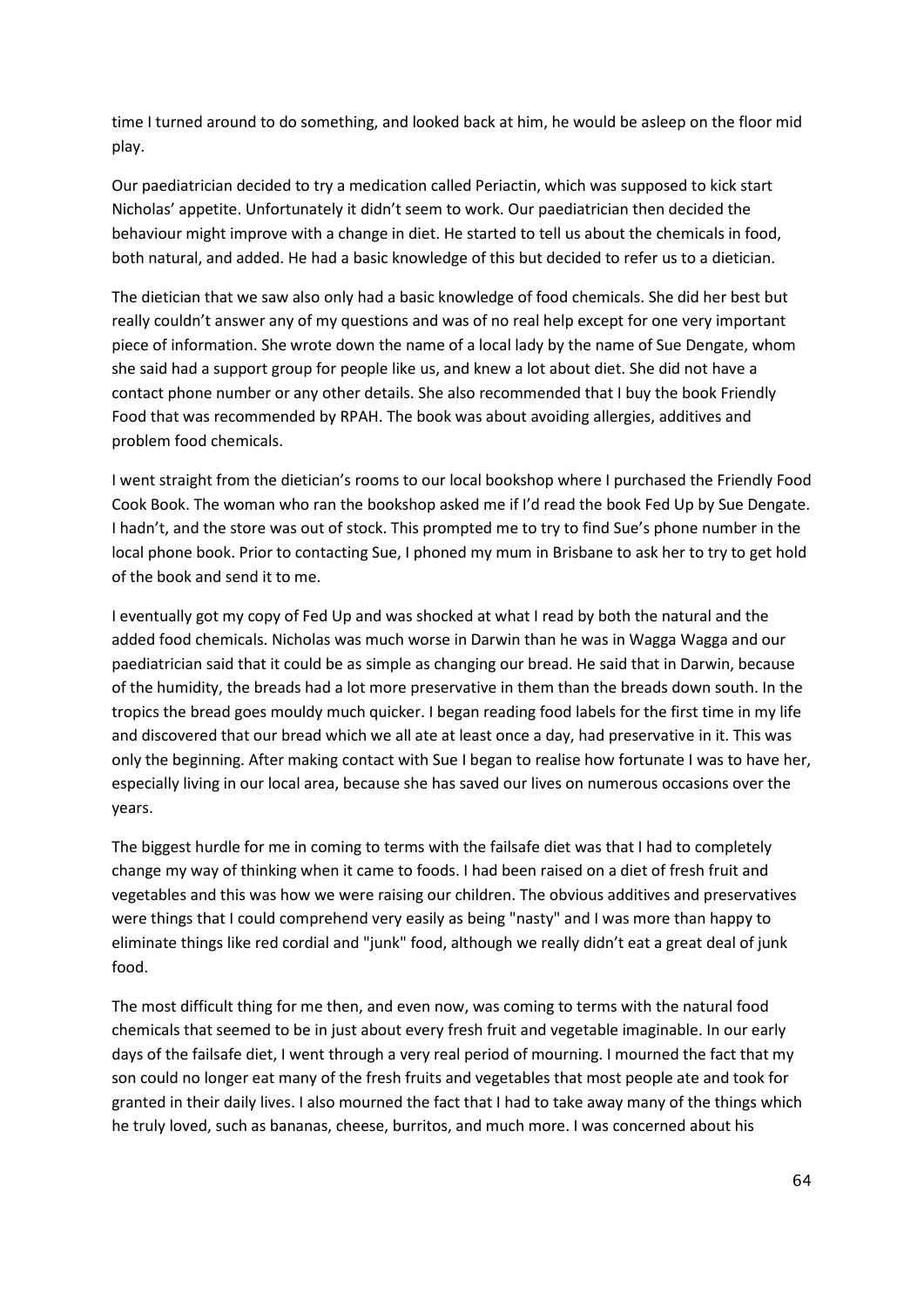nutrition because this new way of eating did not leave him with very much, and his weight from the age of three had always been a concern to us.

I quickly discovered the importance of reading the labels on everything I bought at the supermarket. It is something that you have to be totally diligent about because what is considered "safe" one week could be considered "unsafe" the very next week. A simple thing like a change in the ingredients can make a huge difference between a "safe" product and an "unsafe" product. One mistake could be the difference between whether the diet was successful or not.

In the beginning we made many mistakes but with trial and error, and the guidance of Sue, we managed to make our way through this dietary minefield and come to some semblance of what could be called our new normality. A diet with very limited fresh fruit and vegetables in comparison with our past life of a diet, which consisted of no limits at all, when it came to "healthy" foods and fresh fruits and vegetables.

We implemented the failsafe diet (the elimination diet recommended by RPAH), and with Sue's guidance we managed to avoid a lot of the common mistakes and pitfalls. It is not an easy diet to do as a beginner and so to have her help in this was invaluable. Initially, the whole family went failsafe in order to support Nicholas. We remained failsafe for quite a long time but eventually we all went back to our normal diet, except of course for Nicholas.

We still don't eat chocolate or any of the stuff he really loves in front of him. We try to "escape" if we feel the urge to be a bit naughty as we are very aware of his feelings. Nicholas did show considerable improvement once we got past the dreadful withdrawal symptoms, however, the improvement although noticeable was not enough and so we continued in our search to get our lovely little boy back. The calm, gentle beautiful little boy that we once had and were not prepared to give up without a fight.

We noticed that Nicholas used to get particularly irritable just before meal times, so when Steve mentioned this to our paediatrician he told us to try an over the counter complex sugar called Poly-Joule. We left the surgery shaking our heads in exasperation and thinking "yeah right" that will work. We were extremely surprised to discover that it did in fact work and he was the best he'd been in a long time.

Nicholas had already been tested for diabetes because his paternal grandfather is an insulin dependant diabetic, and so are two of his cousins. The success of Poly-Joule prompted our paediatrician to put Nicholas in hospital for two days and a night for some specialised fasting tests. Bloods and urine were taken at specific intervals over a 24hr period of total fasting except for water. At about ¾ of the way through the testing Nicholas started to have a "hypo" which resulted in an immediate halt to the tests.

The official results of these tests were that Nicholas had a very rare form of Hypoglycaemia called Ketotic Hypoglycaemia. We were then advised by our paediatrician to give Nicholas regular doses of Poly-Joule so that his sugar levels remained stable instead of up and down like a roller coaster. We then decided that the Ketotic Hypoglycaemia was the main cause of these dramatic mood swings and behaviours.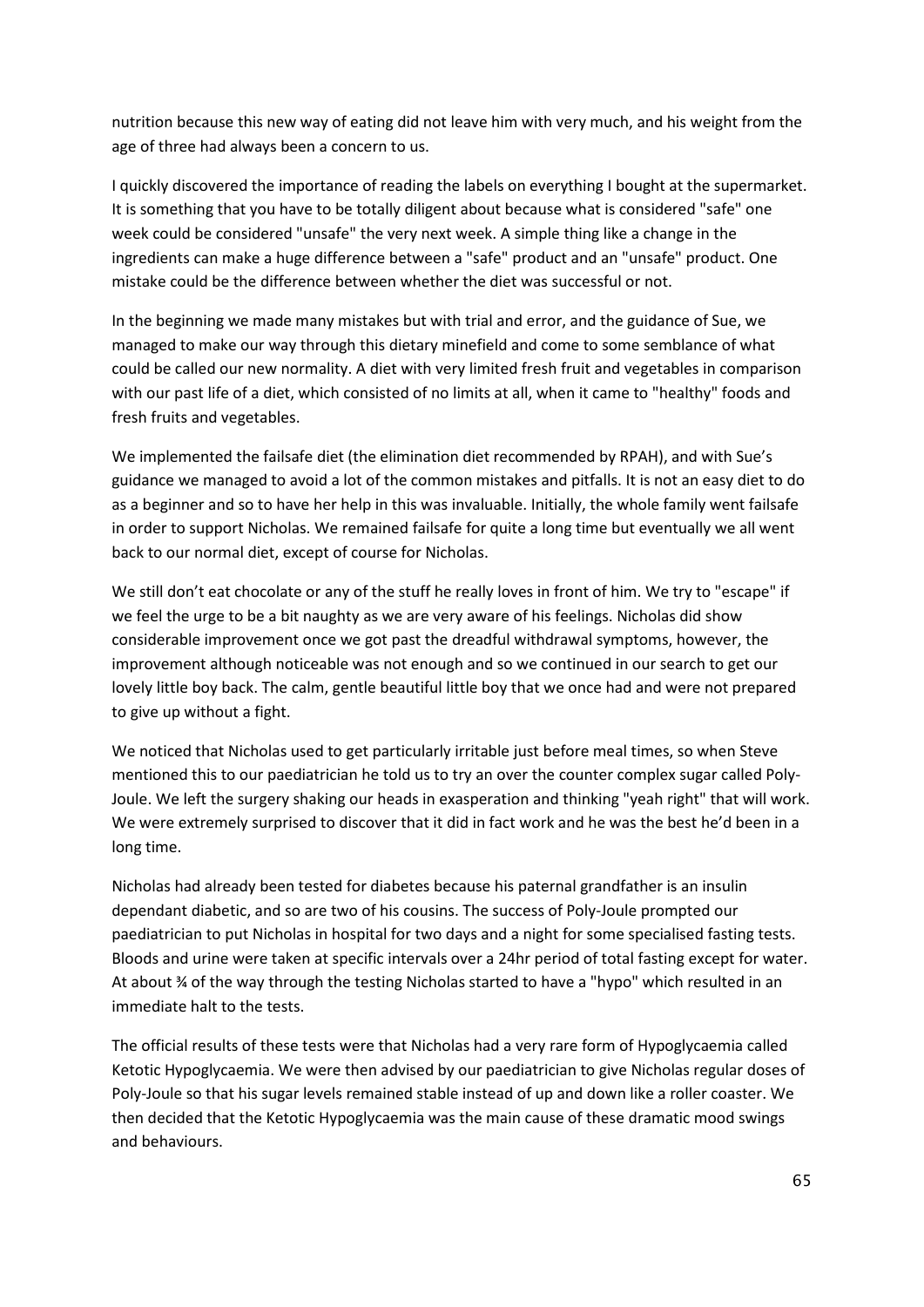We continued with the failsafe diet as well as the Poly-Joule and again we saw some improvement, but once again it was not enough. The disgusting behaviours continued and I again contacted Sue in desperation. She suggested we implement 1,2,3 magic and very generously loaned us the video. We were very impressed with this simple technique so we decided to try it. The implementation of this behavioural technique saved our lives, and to this day, continues to play an important role in our lives. Once again, over time, we saw some improvement, and once again it still wasn't enough.

We again went back to our paediatrician who decided to put Nicholas on a one- week trial of Ritalin. By this stage we were desperate people and willing to try just about anything. At the end of the week we again contacted our Paediatrician and told him that it really didn't seem to have any effect on the behaviours. We now know that medication, like diet, requires fine-tuning, and adjustment to be effective. It was unfortunate that the paediatrician did not mention this to us at the time. We were, at this stage of our journey, very much in a period of trial and error.

He referred us to a visiting psychologist who said he'd like to hypnotise Nicholas and put Steve and I on medication. I decided this was somewhat extreme to say the least and informed our paediatrician that I would not be going back.

We resigned ourselves to the fact that this was pretty much as good as we could get, although things were still not good, and that is putting it mildly. The bed-wetting continued and so we were referred to a visiting neurologist who asked us to measure the capacity of Nicholas' urine output. We did this and were told that he definitely should have the capacity to be able to store his urine overnight. He also recommended the bell, pad and alarm system to try and rectify the problem.

Our paediatrician decided that Nicholas was too young for the bell, pad and alarm system, so he prescribed Minirin, a nasal spray medication that is designed to stop bedwetting. We were told to give him half the minimal dose for his age and weight and after only three doses Nicholas was rushed from school to hospital in an ambulance because he was having a seizure. Blood tests taken at the time showed low sodium but nothing more. Seizures were one of the known side effects of this drug but it was extremely rare. Nicholas was one of the rare ones.

During these years Nicholas' behaviour remained disgusting and it continued to be that way, but only at home. He never showed any of the violence at school, and never at the paediatrician, or our local GP. I would tell the doctors and teachers about his behaviour at home, and they would look at me as if I was some kind of neurotic woman. I began to feel as though I was from another planet. I also began to doubt my skills as a parent.

Relationships in our house were strained to say the least. There were times when Steve felt like leaving, and there were times when I felt the same way. Fortunately, we never both felt this way at the same time. I had many desperate teary phone calls to Sue during this time and several similar desperate calls to our paediatrician. I enquired about respite care because I felt I desperately needed a break. As a Defence Force family we were completely on our own with no extended family for support.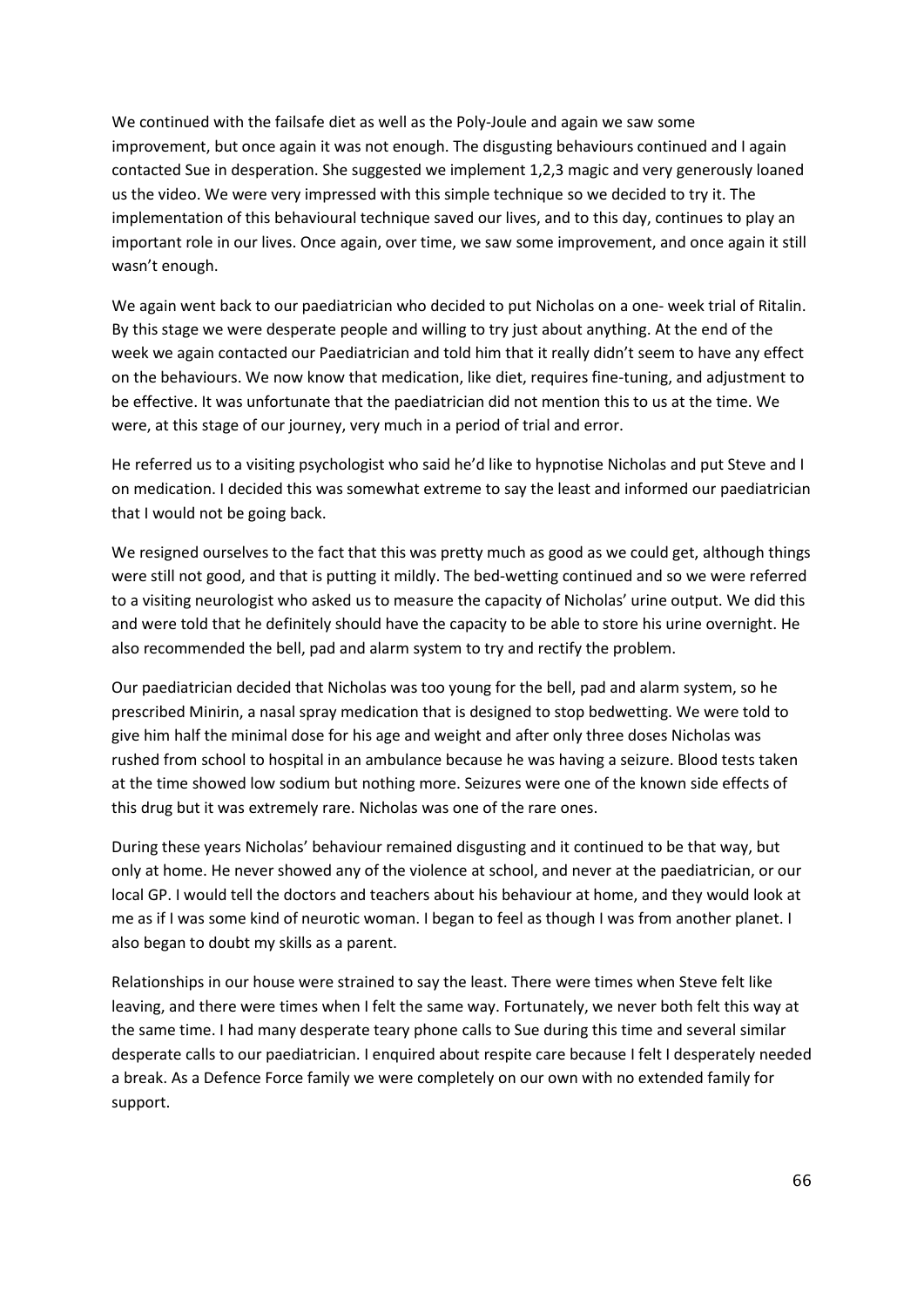Relationships between Nicholas and our two teenagers were also strained. My eldest daughter wanted to leave home because things were so bad and so desperate, and she'd had about as much as she could handle. My eldest son just couldn't stand Nicholas and every time he was near him he would pinch, prod, poke, or annoy him in some way. I would never catch him doing it but I would always catch Nicholas retaliating and that would result in immediate time out for Nicholas.

In those days Nicholas had such dreadful behaviour that I made the mistake of blaming him whether it was his fault or not. It took me a number of years to catch on to what big brother was doing. I remember one occasion where things got so desperate that I went back to our GP and asked him what we should do. We had been going to our aediatrician for over two years and still did not have the result we desperately needed.

Our GP gave me this piece of very important advice. He said, "love this child, he is not doing this on purpose, no child ever wants to be like this". I have remembered this piece of advice and over the years it has helped to keep me going. I kept telling myself when things got rough that it was not deliberate, but that these behaviours were uncontrollable.

Time out and behaviour management strategies were effective up to a point, but Nicholas would never go to his room voluntarily. He always had to be carried there, kicking and screaming. I lost count of how many times he broke my watchband in the ensuing struggle to get him up two flights of stairs to his room. The older he got, the bigger and stronger he became, which made him much more difficult for me to deal with. He was super strong when he was in full tantrum mode and I started to have real concerns about how I would manage him, as he got older.

The years of difficulty and stress really took a toll on us as a family. My enquiries into respite care led to a dead end because there was none available to us in Darwin at that time. I had reached desperation and was seriously considering fostering Nicholas out because I was reaching the point where I was afraid that I might lose control one day and hurt him. At that stage the only thing that stopped me was my love for my son, and the determination I had to keep going, and to keep trying, and my unwillingness to give up. I felt that if his own mother couldn't deal with him, then who could?

I used to suffer badly from hormonal, monthly mood swings with every menstrual cycle so I made the decision to have a hysterectomy. I felt that if I was in one of my "moods" at the same time Nicholas was having one of his violent tantrums, that this was a combination, which was destined to end in disaster.

My GP was supportive of my decision because I'd had four children, two girls and two boys, I had just turned forty, and I definitely did not want any more children. My hysterectomy was never considered to be a drastic measure on my part; it was simply necessary for me to survive. It was, for me, the best thing I could have done, and I have no regrets about that what so ever.

Nicholas in the preschool year was never disruptive or badly behaved in that environment. He did not join in very much with the other children, particularly in singing or dancing, or anything where he had to really let himself go and have fun. He was always very stiff and controlled. I remember seeing his teacher once grab both his hands and physically move his arms to do the actions for a song they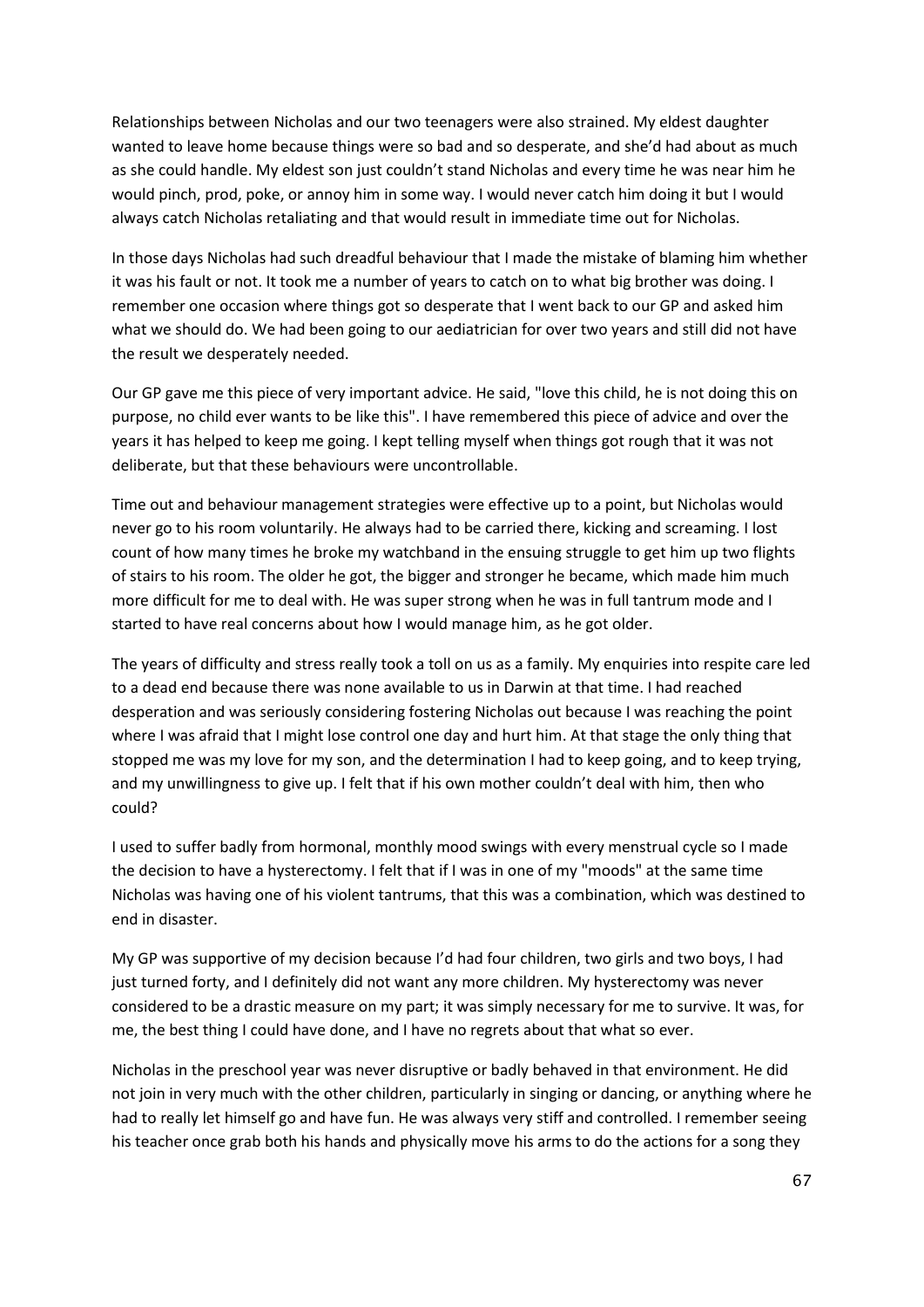were singing up on stage. He hated it. He showed very little in the way of emotions, he very rarely smiled, and was very rarely spontaneous with anything, both in conversation, and in the form of gestures. He had a marked delay in his speech and I was forever explaining to people that if he did not answer a question straight away, he was not being rude; it simply took a while for him to process his thoughts.

In his first year at school he was fortunate to have a teacher who was very supportive and who also had a son with ADD. She asked me if Nicholas had ADD and I said no, our paediatrician had never even mentioned this as a possibility. Nicholas has always been an excellent reader, and very good at maths. His writing however, was very poor. It was very difficult to read and I was worried at one stage that he might have been dyslexic. He wrote a lot of his letters and numerals backwards or like the mirror image. He never completed any of his written work. In the first year of school this was not too much of a concern, and on his report it was written that he is a good, well-behaved little boy who daydreams. His teacher suspected processing problems of some sort and so it was recommended that we take him for hearing and eye tests, both of which came back saying that everything was fine.

In his second year of school his teacher had trouble getting him to stay on task. She tried keeping him in at lunchtime; but he didn't seem to care, and still did not complete his work. I mentioned his inability to stay on task and complete his work to our paediatrician. He was not overly concerned because Nicholas was so good at reading and maths. Nicholas became very clever at covering up his weaknesses.

At the end of his second year of school, our third year in Darwin, we were offered a posting to Sydney. We thought long and hard about accepting this posting because our eldest daughter had just completed year eleven, which would make this move a particularly difficult one for her. In the end we decided to accept the posting because we felt that in Sydney we would have access to a greater number of experienced professionals. We pretty much thought that if we had no luck in Sydney with Nicholas then this was perhaps as good as it was ever going to be.

We were referred to a very experienced paediatrician in Sydney who listened to what we had to say and gave us two questionnaires to be filled out and returned. One was a parent questionnaire, and the other was a teacher questionnaire. The result of these questionnaires was that Nicholas had, in her opinion, ADHD. Our paediatrician felt that Nicholas was not bad enough to require medication even although the disgusting behaviours continued.

Once again, I had to explain to yet another paediatrician that these behaviours were only ever exclusive to us at home. I began to get the feeling that we were being perceived as having some sort of bad home life that was causing these behaviours. My gut feeling was and still is, that two things caused these behaviours. One was diet related, and the other was frustration from learning difficulties at school. I learned very early that if I allowed Nicholas to digress from the failsafe diet that we were in for a very rough ride, always with violent behaviour. School was something that I was unsure about until we started to have huge battles over homework.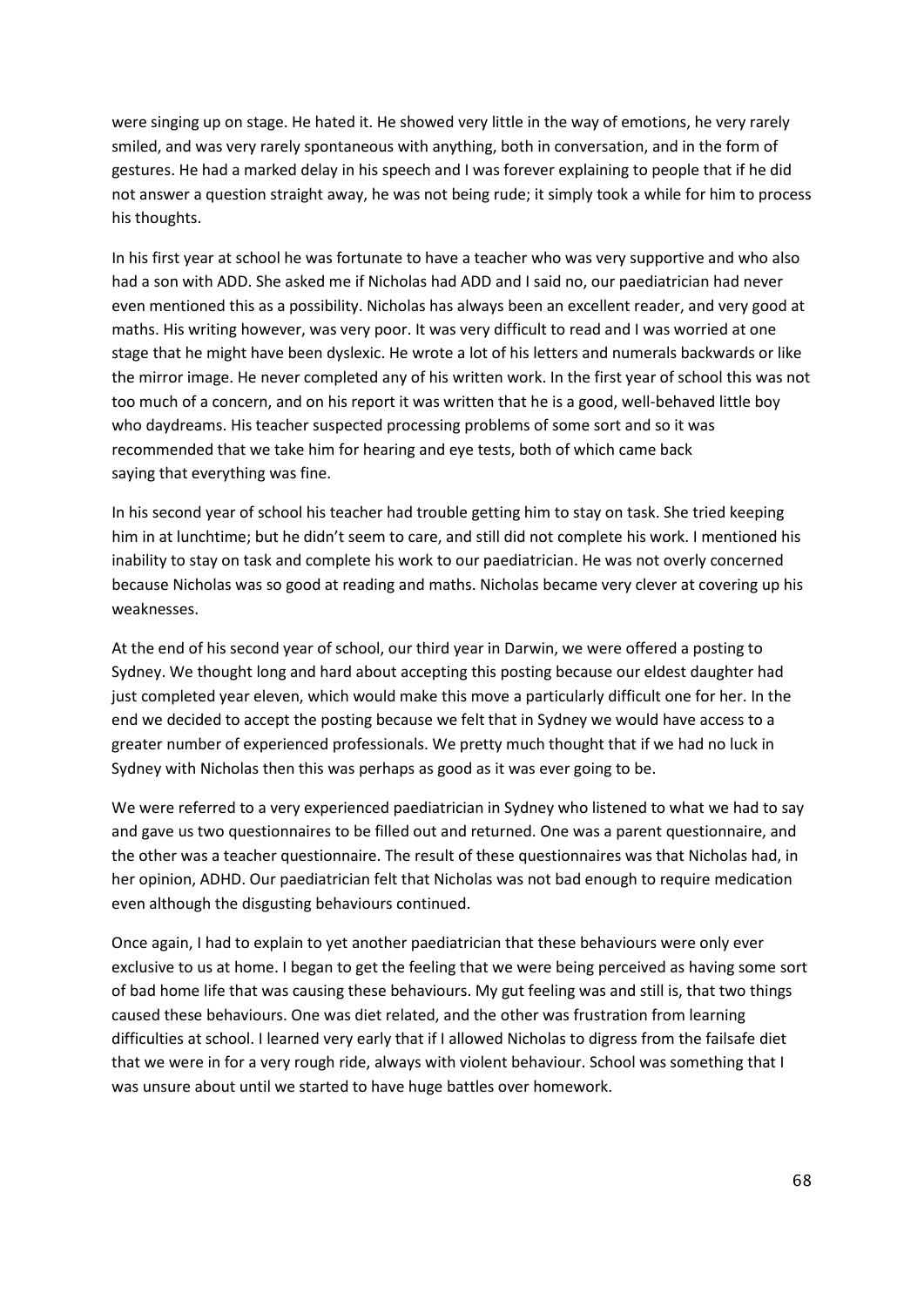A month after arriving in Sydney, Nicholas' behaviour became worse. We put this down to the fact that we had just moved, he was missing his friends from Darwin, and all the stresses and strains associated with changing schools etc. We felt sure that with the passage of time things would improve. They did not. He started punching, head butting, kicking and screaming. When he was sent to time out he kicked a hole in the wall. This became a common occurrence.

After one such session I phoned our paediatrician in tears and said that I couldn't do this for much longer. I tried increasing the Poly-Joule and this seemed to have no effect. Our paediatrician decided to admit Nicholas to hospital and re do the testing for hypoglycaemia. The result of this was that Nicholas had now outgrown the hypoglycaemia, which we were originally told he would outgrow at around the age of nine. The decision was made to stop giving him the Poly-Joule.

We were then referred to the enuresis clinic at Westmead Children's Hospital to try and address the bedwetting. Nicholas was 7½ by this stage. The specialist that we saw recommended the bell, pad and alarm system. We had great success with this method and within three nights Nicholas was dry for the first time in his life. He has never wet the bed since.

Prior to leaving Darwin, Nicholas' eyes became very sensitive to all kinds of light from different sources including, sunlight, and computer screens. He had a CT scan to rule out any nasties. In Sydney he was referred to the eye clinic at Westmead Children's Hospital where we were prescribed two different types of eye drops for viral conjunctivitis. The eye specialist was very good and when I explained Nicholas' sensitivity to foods he prescribed preservative free eye drops. The viral conjunctivitis was cured, however the light sensitivity remains.

Our paediatrician told me that she believed only 4% of children were affected by food intolerances and so I began to educate her on this matter. At every visit I would tell her "we had pizza the other night, I let Nicholas off his diet and he went totally off the planet". Another time we had Chinese take away as a treat for Elise's birthday, (something we hadn't had for years), I let Nicholas off his diet and within minutes of eating it he had thrown a major tantrum and broke one of our kitchen chairs. After two weeks of swimming at school, on a Saturday at home, he was told "no" to something and he broke a solid wooden door on our entertainment unit.

Our paediatrician always listened to me but I always felt that I was still being perceived as some kind of neurotic woman who was speaking a strange language that no one else could understand. I phoned her one day in tears after one of these episodes and said that I was afraid that I might hurt him if things didn't improve. She told me she could arrange for respite care if I needed it. After that phone call, at every visit, Nicholas was asked to take off all his clothes with the exception of his underpants. He was checked thoroughly from top to toe. I know that these children are considered "at risk of abuse" and I realise how close I have come to hurting this child on a number of occasions, but I have to say that this was one of the most humiliating experiences I've ever had to deal with.

At this point, I started asking questions like "who protects the parents?" It seemed that it was okay for Nicholas to kick, punch and head butt me, but it was not okay if I lost my temper one day and hurt him.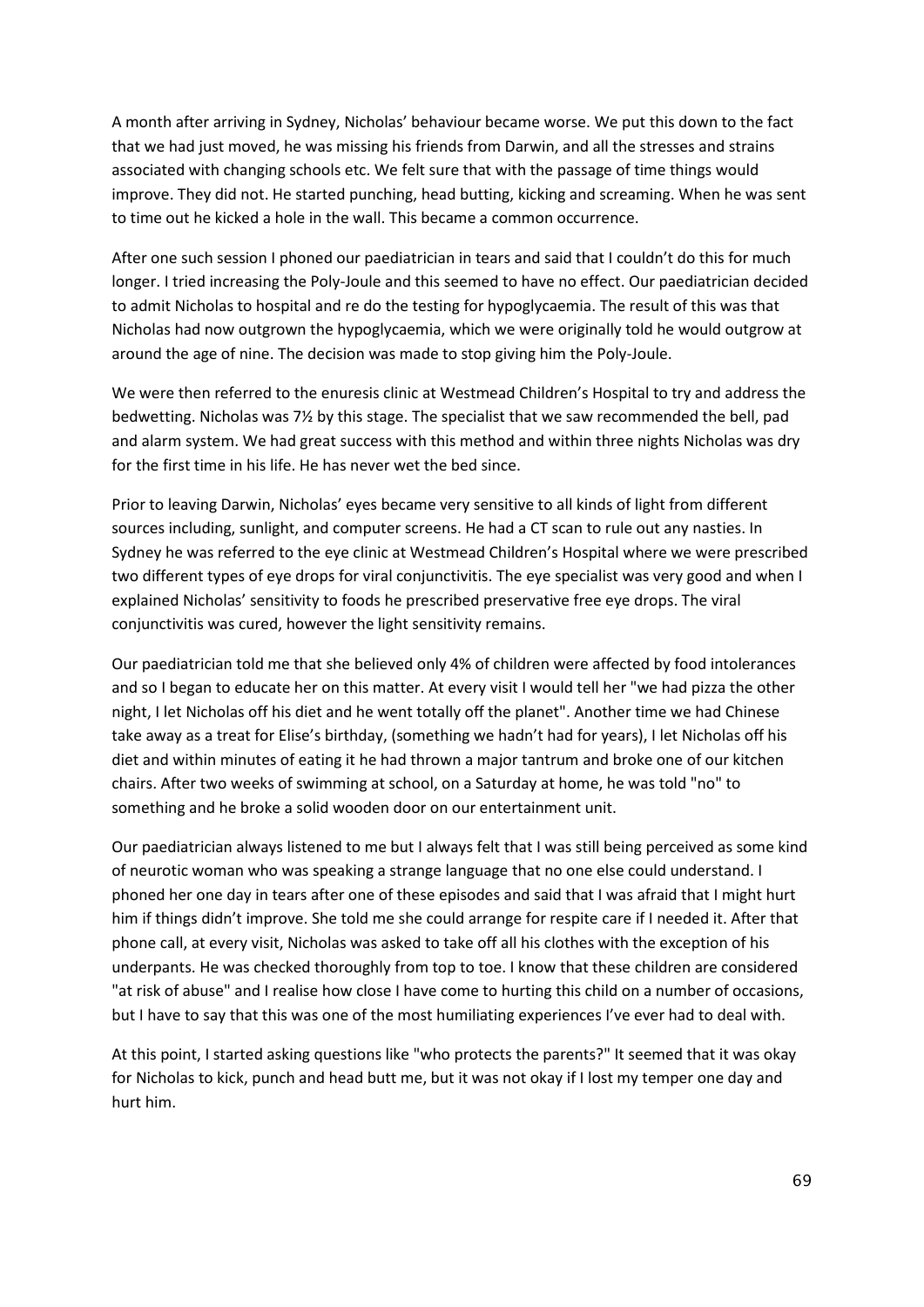I remember sending him to time out on one occasion and I was bending down holding one leg to remove his shoes. He swung around with the other leg and kicked my nose. On another occasion he threatened to break my glasses. Another time, he told me he was going to break my arm and he kicked me so hard in the forearm that I actually thought he did. I went to our local GP who said that it wasn't broken but that the deep muscle tissue was badly bruised.

There are other instances where he has kicked and bruised my legs, and these have been recorded on my medical documents. These dramatic violent outbursts were always followed by periods of remorse where Nicholas would come to me crying and feeling bad about whatever it was that he had done. I always took full advantage of these times and we would sit down on the couch and have a cuddle and talk about it. These times actually reinforced to him, that we did still love him very much, and they reinforced to us that he truly didn't want to be the way he was. Nicholas behaviour continued its decline. Who would have thought that this was possible? He spent a lot of time in his room in time out. He would throw a tantrum for no apparent reason. He would kick, punch, and head butt. All it would take was for us to look at him in the wrong way, whatever the wrong way was, or to tell him "no". It got to the point where every time he was sent to time out, he had to be physically restrained otherwise there would be another hole kicked in the wall.

Often it would take 20 to 30 minutes for him to calm down. At times I would have to lie on top of him on the floor to restrain his arms and legs. He was always very strong during these episodes and he could easily lift me off the floor with his legs. If I let go to steady myself then he would be free to kick, punch and head butt.

Our paediatrician referred us to the Department of Nutrition and Dietetics at Westmead Children's Hospital. We were concerned whether Nicholas' very limited diet was adequate on a long-term basis given that he had now been failsafe for four years.

We had to measure, weigh and record everything he ate and drank over a three-day period. This included his medication and brand names of the food that he was fed. This information was entered into a computer and analysed, the end result being that with a few minor modifications his diet was not ideal, but adequate.

Moving to Sydney brought with it some complications that we weren't expecting. Brumby's bread, which we took for granted in Darwin was no longer easily accessible. Our failsafe sausages were hard to come by. I bought a bread maker but Nicholas did not like the bread we made. I found commercially available failsafe bread but Nicholas did not like that either.

I decided to let him try Helga's bread because he liked it, and remembering that our paediatrician believed only 4% of children were food intolerant, I thought I'd give it a go. Nicholas' behaviour got worse over a period of time so we made the decision to get the bread that we knew was safe and that we knew he liked. We decided to make the effort and do the one hour drive to the closest Brumby's bread shop.

He started to eat his school lunch again. Prior to this he was throwing it in the bin. We knew this because we happened to be at school one day and actually caught him doing it. Sausages were another problem. I had asked my local butcher to make up a special batch to a recipe out of Fed Up.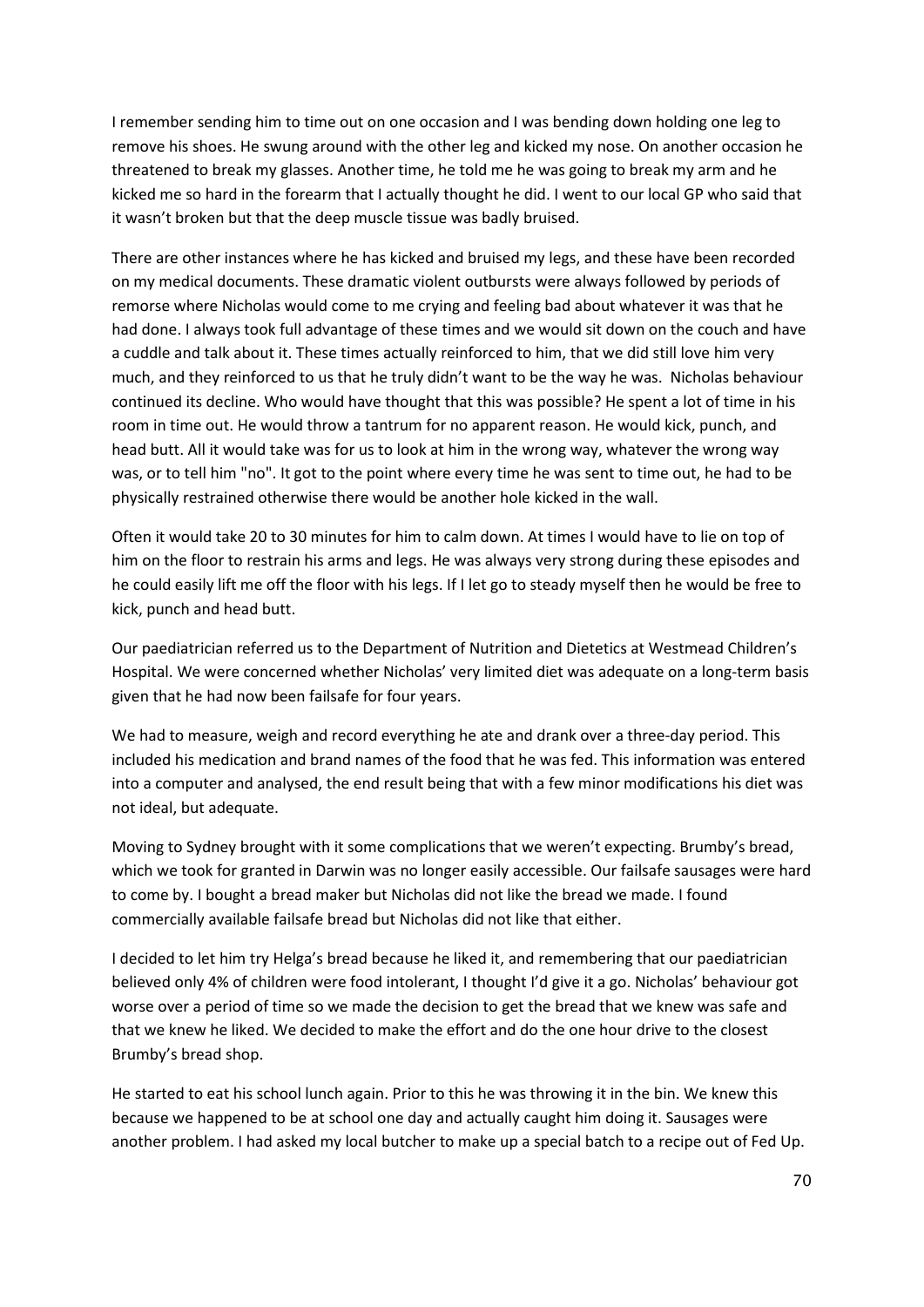He assured me there were no preservatives or additives in them. I was not totally convinced about this, so we again made the decision to travel to a butcher that we know we can trust. Unfortunately this was in the opposite direction to Brumby's.

Our paediatrician decided to refer us to a psychologist for a behavioural assessment with a view to using medication. The referral stated that in her opinion the mother was maternally depressed. I was pretty annoyed about that to begin with but after some thought I decided she was right. Who wouldn't be? Given the number of years and the many stresses we endured during this journey. At this stage she still felt that Nicholas wasn't bad enough to need medication.

We had the assessment and the psychologist initially thought that he had Aspergers Syndrome. She did a questionnaire with us and decided that he did not meet the criteria. However she did recommend medication, even if only as a temporary basis, to help restore very fragile family relationships. An anti depressant was also recommended and because of Nicholas' delayed speech she asked that we see a speech pathologist. Our paediatrician decided against an anti depressant for Nicholas but agreed to try him on Dexamphetamine. Nicholas started taking Dexamphetamine in July 2001.

Nicholas did not do well on Dexamphetamine. He became very teary and emotional, more so than usual. He lost weight more rapidly, which was not good as he was under weight to begin with. He also had a lot of trouble getting to sleep at night; often he would get out of bed and play with toys late at night, in the dark, before falling asleep out of sheer exhaustion.

We persevered with Dexamphetamine for a while because we wanted to give it a fair go and also because we noticed that Nicholas' written work had improved dramatically with his homework. Prior to medication homework was like a battleground. He would sit for hours and write three words, some days he would write nothing at all. He would now complete all of his homework and sometimes even illustrate his stories.

In the end, the weight loss, lack of sleep and the emotional ups and downs just weren't worth it so we asked our paediatrician if we could try him on Ritalin. I had heard of some excellent results with Ritalin and I wanted to give it a try. Our paediatrician was somewhat reluctant to make the change because we were finally booked in, at my request, to the Immunology Department at Westmead Children's Hospital, to do the double blind capsule challenges. She did not want to make any unnecessary changes at this stage.

I had seen such an improvement in Nicholas' written work with the Dexamphetamine, and also glimpses of a lovely little boy, in between the nasty tantrums, that I decided to stand my ground on this issue. We started the Ritalin in November 2001 and after a couple of "settling in" weeks Nicholas started to improve out of sight. A month later at our next visit to our paediatrician, Nicholas' weight had remained the same. This was a good sign because it meant he had not lost any more weight. He had started to sleep much better at night and the emotional ups and downs that he experienced with the Dexamphetamine seemed much less once he started taking the Ritalin.

Our paediatrician recommended that Nicholas should only take Ritalin during the school week, never on weekends or during school holidays. This has proven to be very effective.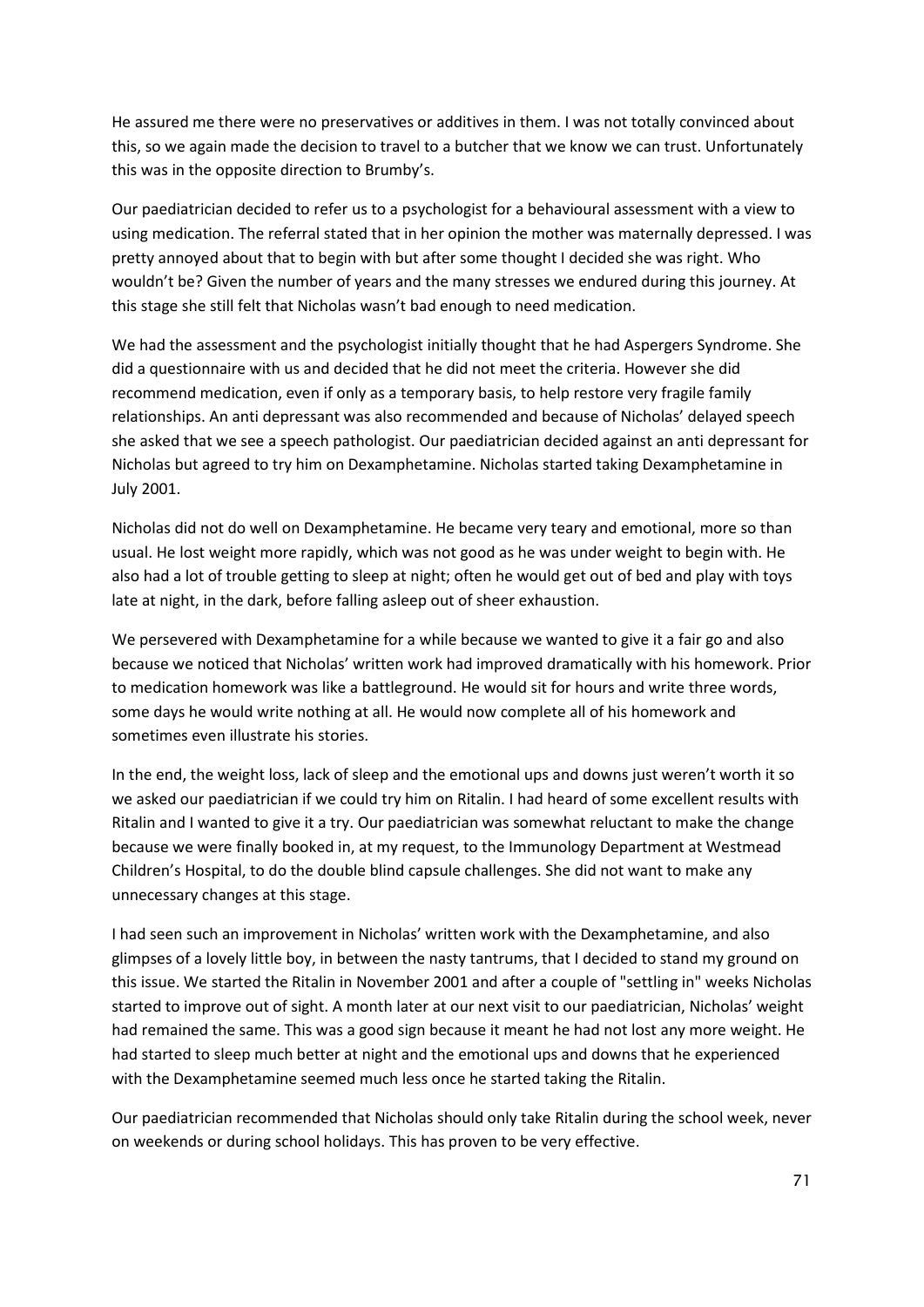At the same time we were referred to a speech pathologist that also thought that Nicholas had Aspergers Syndrome. In September 2001 she did a language assessment that showed that Nicholas has high-level receptive and expressive language problems in the areas of semantics, pragmatics, auditory processing and verbal reasoning. He relies on visual information when listening to instructions, and finds listening alone, without pictures, more challenging. He has poor semantic organisation, including weak word finding skills. Verbal reasoning and critical thinking in the form of problem solving is also a major area of weakness.

The speech pathologist still felt that Aspergers Syndrome was a consideration and recommended that we see another psychologist, one who is very well known, and who specialises in the Autism Spectrum Disorders.

We saw this psychologist who also thought that Aspergers played a part in all of this. He did the Aspergers questionnaire with us and decided that Nicholas did not meet the Aspergers criteria. However, he phoned me a couple of hours later and said he'd had a rethink after reviewing the results. He now felt that Nicholas did have features of Aspergers Disorder. Nicholas has now been diagnosed as having a variety of developmental disorders. These include ADHD, high-level language impairment, and features of Aspergers' Disorder.

We implemented some anger management strategies, and learned other ways of saying "no". We re-trained ourselves to say, "not right now, maybe later" instead of using "no" as an answer; this strategy is simple but very effective. Other strategies included the use of social stories. These are stories that Nicholas wrote with the help of the psychologist about what he can do when he feels angry. We also used many types of small rewards to reinforce good behaviour.

Our psychologist report stated that Nicholas required Integration Support in the classroom to assist attention, on task behaviour, to adapt tasks, and to specifically implement social, communication, and empathy programs. This report assisted the school in obtaining Government funding to provide some extra assistance for Nicholas in the classroom.

We have been very fortunate to have a school that is supportive of special needs children. They have placed Nicholas in a class with a girl in a wheelchair who has an aide on a full time basis. When the aide is not required to assist the girl, she is free to give Nicholas whatever assistance he needs. He has an integration teacher who assists him for one hour each week, one on one, and he also has access to other integration teachers on an as needs basis. He has visits at least once a term at school, from both his psychologist and speech pathologist, who will jointly monitor his progress over the coming years.

The double blind dietary capsule challenges were only ever done on weekends and during the Christmas school holidays. Remembering that Nicholas only takes Ritalin on school days to enable him to stay on task and complete his schoolwork. This enabled us to get a very clear result and record only the food related behaviours. It also enabled us to record the behaviours accurately without any other outside influences.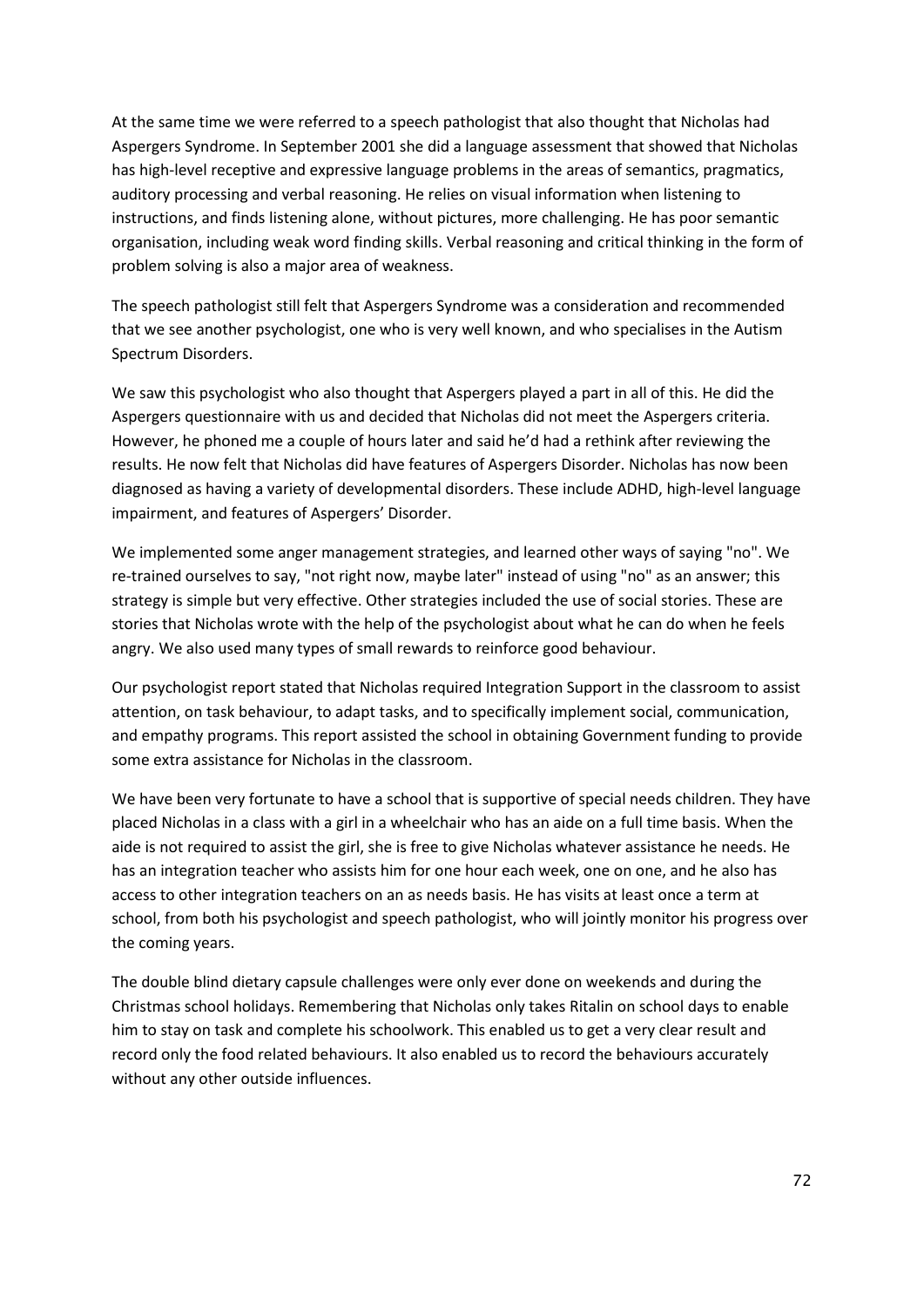We began the double blind dietary capsule challenges at the beginning of December and they were completed at the end of February. The results were as I'd suspected. No great surprises. He is highly sensitive to MSG, calcium propionate, sodium benzoate, sodium metabisulphite, salicylates, antioxidants and food colourings tartrazine, sunset yellow, erythrosine and azorubine. It was a huge relief for us to finally have an official, clinical diagnosis from the immunologist. These results confirmed my suspicions in relation to food related behaviours.

Most challenges that he reacted to were with violent reactions such as kicking, punching, head butting, throwing things or ripping posters off the wall in his room. There were a couple of challenges where he reacted with babbling and increased hyperactivity.

It took me five years to find the courage to do these challenges and when we were almost finished them, Nicholas came to me, and said that he didn't want to do any more because he didn't want to be naughty. He realises that some foods exacerbate his oppositional behaviour. He also realises that some foods make him unwell.

We occasionally have burritos for dinner, which is one of his favourite foods. On these rare occasions I let him off the diet. He always has at least three or four, plain, with no filling, exceptfor maybe a small amount of grated cheese. At bedtime when we are tucking him in and saying "goodnight" he often tells us that he "doesn't feel well". In addition to this, and because of the additives and preservatives in the burritos, he becomes noticeably hyperactive.

Since Christmas 2001, Nicholas has undergone a complete transformation. Time outs are no longer a big part of his life. The delay in his speech is all but gone. He smiles, laughs and does things spontaneously, something he seldom did before. He comes home from school, takes his afternoon medication and sits straight down to do his homework with no prompting from me and no arguing from him. Homework is no longer the battleground that it once was. He completes all his written homework and pretty much all of his written work in class.

He is developing a wonderful sense of humour and is an absolute delight to be with. So far this year, he has earned three merit certificates at school. He was voted as a school representative council member for his class. He received a special smiley pencil award for sitting up straight and behaving beautifully during assembly. He was also Super Kid for the month of April, which earned him a Super Kid badge that entitles him to politely go to the front of the queue at the canteen. Unfortunately this was not very useful for him because he couldn't really buy much that is failsafe, however, it was great for his self-esteem and he was very proud of this achievement. He also got to have morning tea with the Principal. He was let off his diet for that special occasion and when he got home, I asked him what he ate. He said, "I can't remember, but it was fun".

I cannot put my finger on any one thing that we have done differently, for these wonderful changes that have taken place. After five years of the failsafe diet, almost five years of behaviour management in the form of 1,2,3 Magic, the final piece to our puzzle has been medication, in the form of Ritalin. It is my firm belief that no parent ever wants to medicate their child, especially one so young. We had spent the past five years exploring and implementing diet and behaviour management. During these years we saw some improvement but not enough for us to survive. Medication was our last option. In our case, we needed the multi-modal approach, and no one thing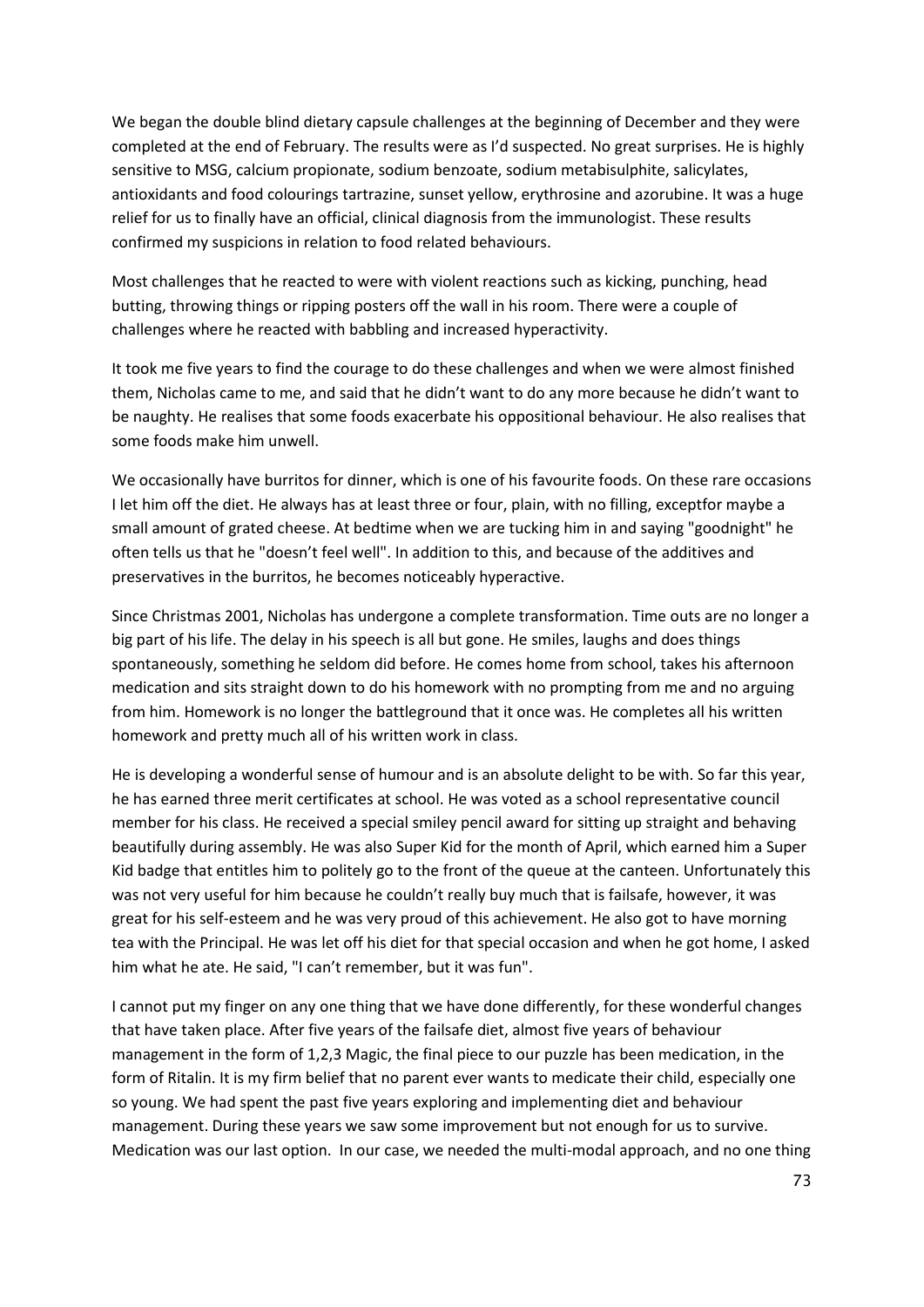would work without the other. The combination of diet, behaviour management and medication was, and still is, the key to our success. Diet for us was not enough, however, I believe that without implementing the failsafe diet all those years ago, Nicholas would have needed a much higher dose of medication. I also believe that his developmental disorders, ADHD, high-level language impairment and features of Asperges Disorder would have been much greater. His behaviour was often so violent that I was convinced he would one day be in a juvenile prison, or worse.

In conclusion, all of Nicholas' violent behaviours and reactions were in my opinion, caused by two things, food intolerances and the frustrations associated with learning difficulties. The food intolerances are controlled with diet. Without diet, the violent behaviours return. Medication helps Nicholas to stay on task, which enables him to complete his schoolwork and homework. This helps to overcome the frustration associated with learning difficulties.

Regardless of whether or not Nicholas is taking medication, we know that if we allow him to break his diet, and we sometimes do on special occasions, we can expect a return of the violent behaviours. On these occasions behaviour management is still required.

We still have a long way to go in terms of monitoring Nicholas' education and assisting him with overcoming these learning difficulties. We are fully aware that there will be some rough patches as our son navigates his own path in life, but for now, the most important thing for us as a family, is to finally have our loving, gentle, caring, beautiful little boy back with us again. He is a pleasure to be with, and a son to be truly proud of. Relationships during these past four months have started to heal and we have finally found the light at the end of a very long tunnel, something that for many years we thought we were never going to find.

I would like to thank the following people for their support and the individual roles they played in helping us to achieve our happy ending.

**Paediatrician:** Dr Ross Diplock – for his advice in trying diet before medication.

**Author:** Sue Dengate – for her continued support with helping us to navigate the dietary minefields, and for keeping us on track with her unfailing belief of foods and the way in which they affect behaviour.

**Paediatrician:** Dr Patricia McVeagh – for assisting us in the final stages of our journey, and the implementation of controlled medication.

**Consultant Psychologist:** Lizette Campbell – for her recommendations for speech therapy and medication.

**Speech Pathologist:** Philippa Greathead – for her continued support, her referral to psychologist Anthony Warren, and for her language assessment, which really brought home to us the many learning difficulties that Nicholas was experiencing.

**Psychologist:** Anthony Warren - for his continued support and for his report that was integral to obtaining Government funding for extra assistance in the classroom.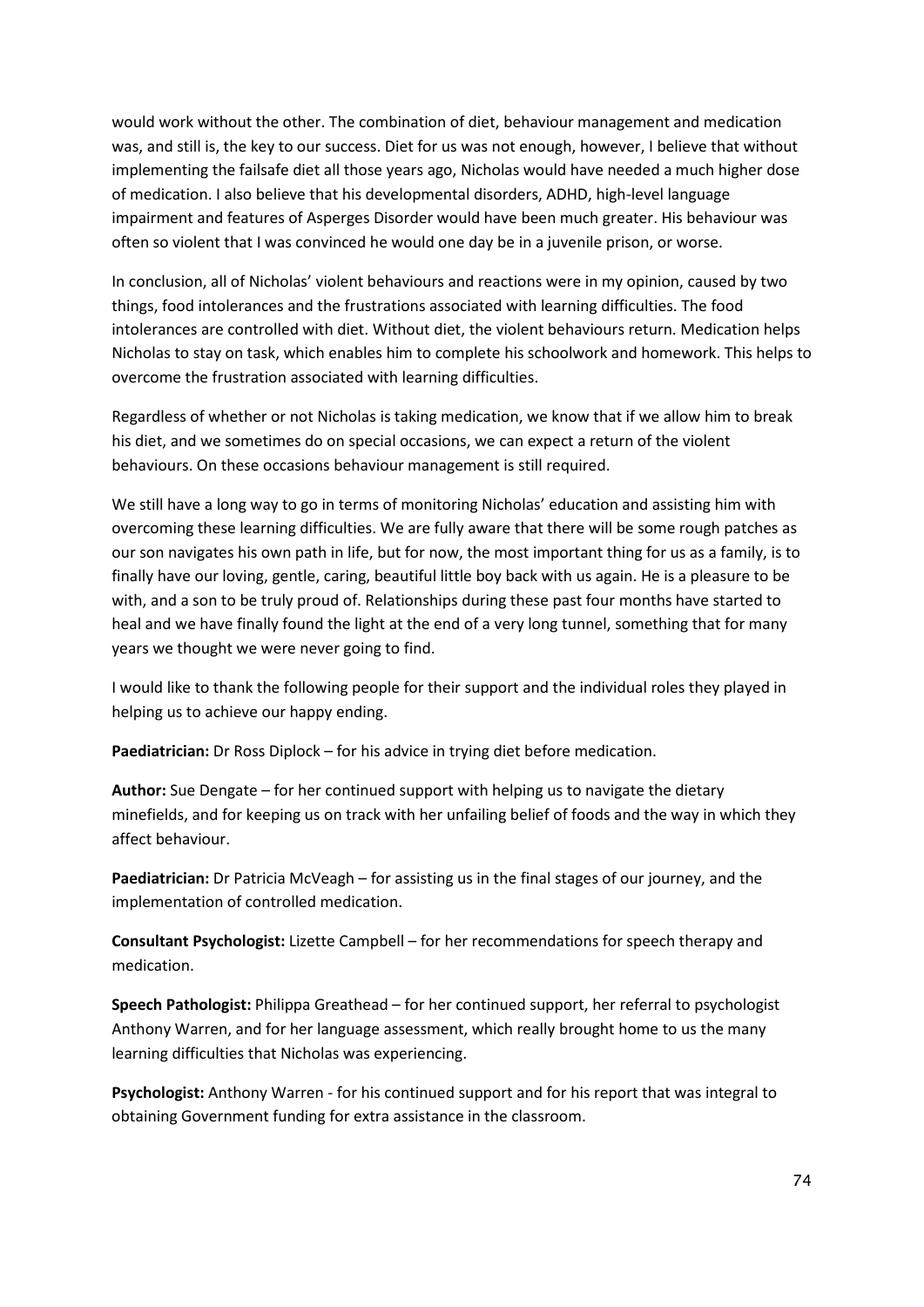**The Failsafe Discussion Group:** This group of people primarily discuss the failsafe diet, but also discuss many other challenges faced by special needs families. Their wealth of information and support knows no bounds. I would not have survived these "challenging" years without these people. I have learned so much from this group and we are all still learning. Together, we can all make a difference, and we can all find that light at the end of the tunnel.

- Susan, June 2002

# **[152] The first 19 months - Dani's diary (April 2002)**

**Birth** - Chris is born nearly 2 months early. We stay in hospital until Chris is a month old. Staff regularly comment on the huge amount of crying he does and his restlessness. They put this down to a consequence of being prem and assure me he will be more normal and settled by the time he was due to be born.

**2 mths** - Chris doesn't settle - he gets worse, screaming and crying all the time all day and night. Regularly passes out from lack of oxygen. We try every colic remedy available - nothing helps. I even try giving him a range of formulas on the doctor's advice - none of these make any difference so after a few day on each I go back to breastfeeding.

**2 1/2 mths** - we notice Chris has a serious hernia and needs an emergency operation - his stomach is split right across and the muscles are trapping the arteries going to the testes - we hope no permanent damage is done - staff and doctors tell me it was probably caused as a result of the bad colic he has and him pushing in pain all the time. They assure me he will be a lot better when his stomach heals and should settle down - a bit of a contradiction but I go home and hope.

**3 1/2 mths** - I am totally exhausted and can not cope at all anymore - sick of the lack of support and everybody telling me that babies cry and I should just get over it. They all think I am a hypochondriac. I start colouring behaviour charts showing his screaming/crying/grizzling and sleep. I now know I am not exaggerating or pulling things out of proportion - the charts show he is worse than I thought. He is crying and screaming for about 18 hours out of 24. When he does sleep out of exhaustion it will be for one or two hours only - generally throughout the night. He rarely sleeps during daylight hours.

I ring my doctor in desperation. I am afraid I might hurt Chris if I don't get some sleep soon and get him sorted out. My doctor admits us to hospital. The staff take over Chris and I get to sleep. Staff are amazed at the amount Chris screams - at first they think it is just because he is away from me and home but I assure them he is the same at home. His crying continues non stop even after being in hospital over a week and in my arms a lot of the time. The doctor suggests we try the elimination diet. We see our local dietitian. I start the diet. The dietitian suggests we don't give Chris any solids for a while. I read somewhere that he shouldn't get them until he is about 7 to 8 months old.

**4 1/2 mths** Chris is getting a lot better. He isn't screaming near as much though is still crying a fair bit. We really notice it when I eat anything on the no go list - we have to cope with his screaming within 24 hours. Chris's diarrhea is nowhere near as constant. He is now sleeping for 4 to 5 hour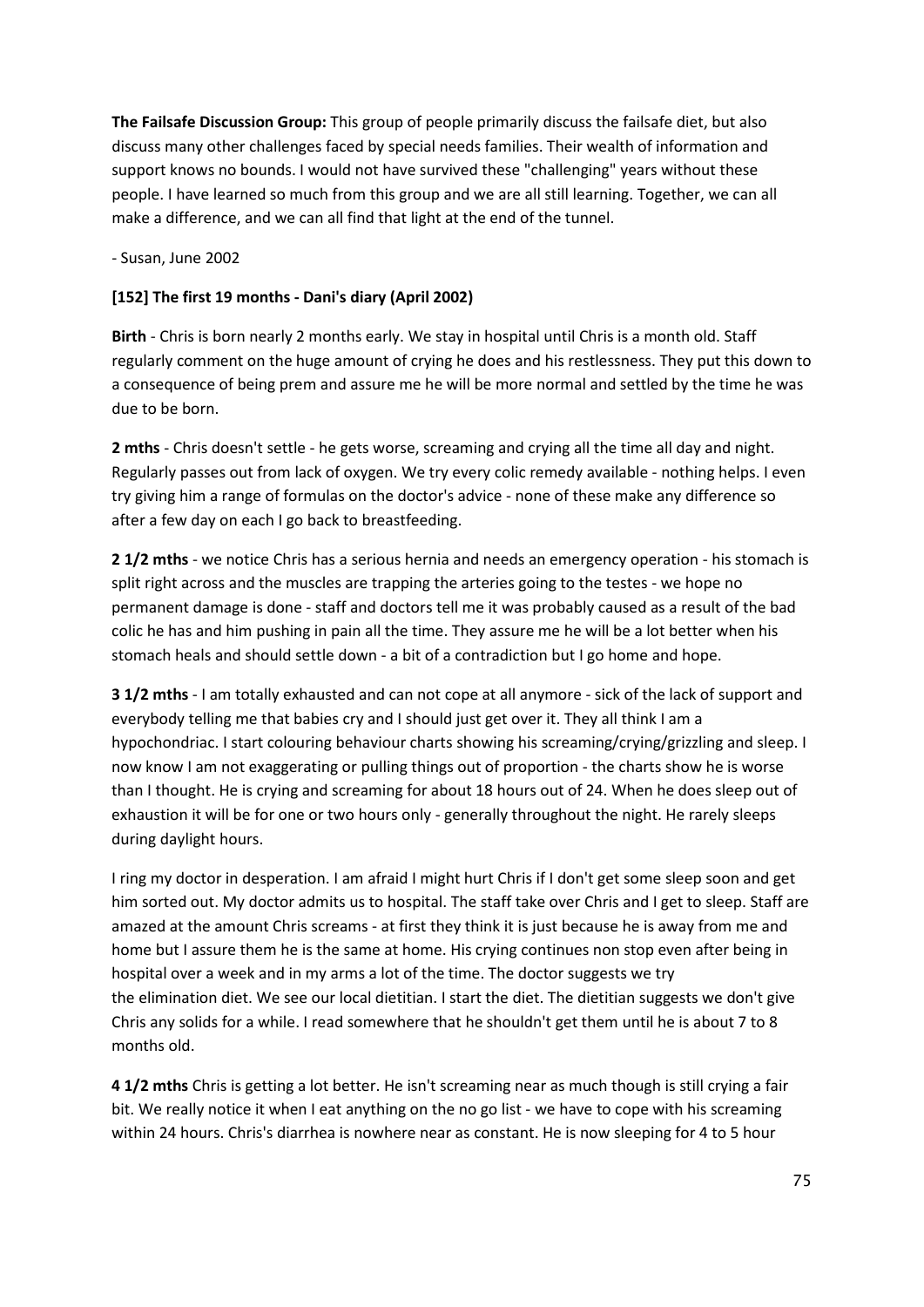blocks at night and settling quickly after a feed and change. His body language now shows more tiredness rather than pain symptoms when he is upset. His reflux has disappeared.

**5 1/2 mths** My behaviour charts show that Chris is improving a lot. He is now crying more than screaming. He is slowly getting over all withdrawal symptoms of the many chemicals in the foods that I was eating that were affecting him. I still can't get him to sleep during the day. (The diet is not as effective as it should be because I am making salicylate mistakes like drinking way too much lemonade and eating lots of carrots and pumpkin - but I don't find that out for another 10 months.)

**7 1/2 mths** We start using management strategies to try to get Chris to sleep during the day. Our doctor thinks he can't sleep as he doesn't know how and is not in the habit. We succeed after a week and now Chris is sleeping for 2 hours in the morning and afternoon. We also introduce some solid foods. Chris's crying and grizzling improves hugely. He is now actually appearing to be really happy sometimes.

**12 mths** Chris weans himself and has been on Neocate ever since - other formulas such as soy cause instant unpleasant reactions - back to no sleep and crying a lot.

**14 mths** Chris goes off all carrots and pumpkin - makes it really hard for me to find foods to get him to eat as he eats a huge amount of each of these. We notice a big change in Chris - he stops grizzling altogether and is suddenly really easy to manage. He is a lot more agreeable!! Have a look through my books and discover that pumpkin and carrot are moderate in salicylates - I thought they were low!! No wonder he wasn't 100%. He was obviously getting too many salicylates!

**19 mths** Chris is now fantastic. We are really enjoying him. He reacts to all the things avoided on the elimination diet still so it is not much fun when we try challenges. We really pay for it - he reacts differently with different chemicals. Salicylates, preservatives and amines make him scream in pain and he gets diarrhea. Preservative 282 in bread is by far the worst - within 3 hours Chris is screaming in agony and has chronic diarrhea. When I was breastfeeding and ate 282 he would react within 12 hours. Colours make him really hyperactive, uncontrollable and he ends up getting hurt. - Dani, WA

# **[149] Taking back control through diet (April 2002)**

"I came across your book by accident and decided to do the elimination diet before considering drugs for our son, as I have been on drugs for years myself for ADD associated with Tourette's Syndrome. As it turns out, I react VERY strongly to amines. We've only tested salicylates and amines so far. I have been able to reduce my medication by half. It's early days yet, as we've only been on the diet for 32 days and I daren't get my hopes up too much. My son didn't react to salicylates or amines. He is much calmer on the diet; certainly not in need of medication. We already know he can't tolerate gluten, as he has had a lifetime of diarrhea until he went off it. It's exciting to be able to take back some control of one's life through diet." - by email

## **[147] 160b: A day in the life of 160b (annatto) (February 2002)**

"We first started the diet as a family 2 years ago to support our baby when she was found to be allergic to peanuts and eggs. My eldest daughter (10) had been diagnosed with mild ADHD and her wild temper tantrums were controlled with sedative medications. On the diet suddenly she became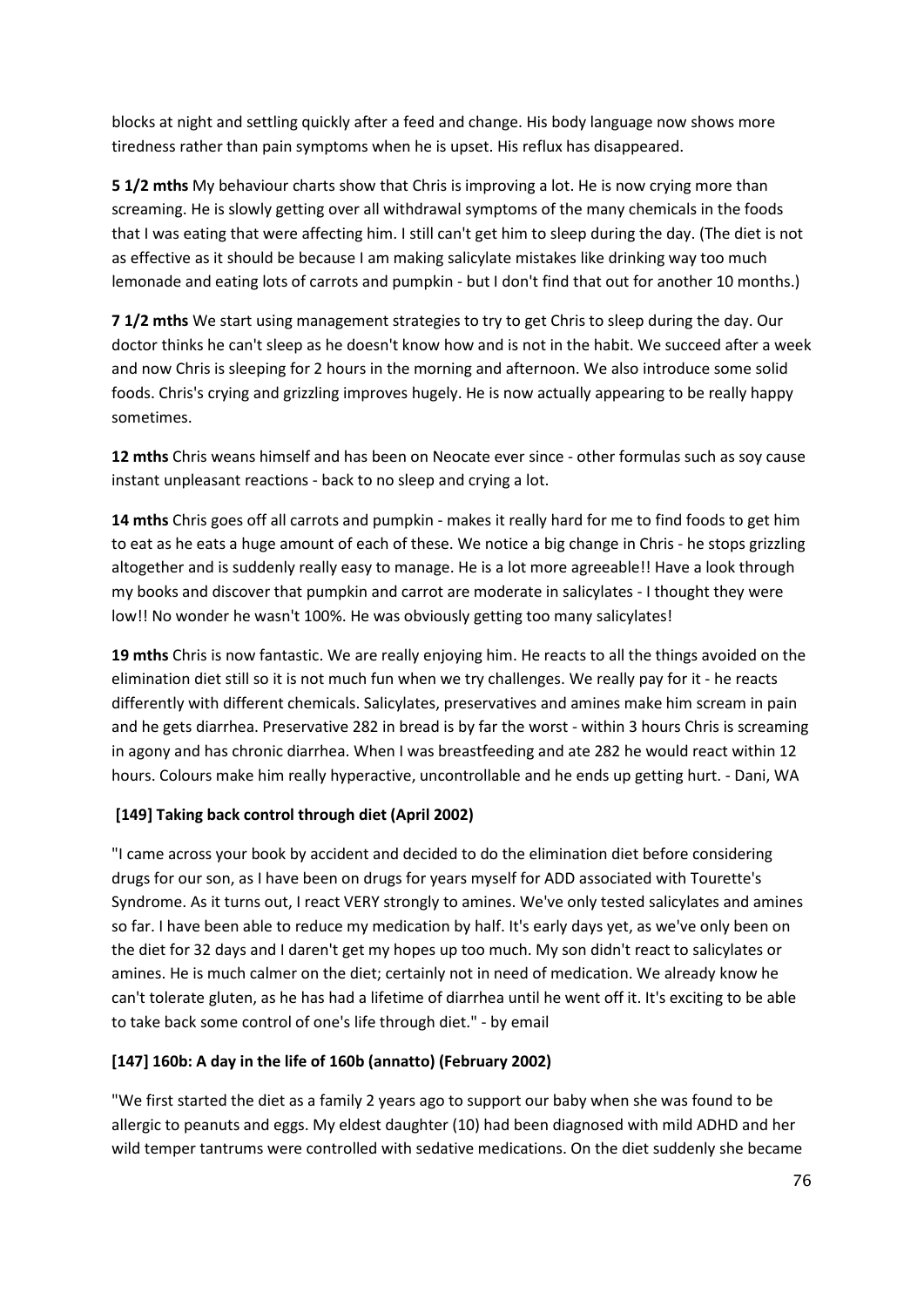a human being with so much personality. Gone were the temper tantrums, no more holes in walls, smashed toys and windows. For the first time in all her eight years she was able to sit calmly and talk to us. I cried with the realization of how much my little girl had been suffering since birth just because I was feeding her the wrong food.

During the holidays, she went to the local shop to buy a Peters dixiecup icecream. She found they were all sold out so she bought a Cadburys icecream cup containing the dreaded 160b. I was very upset when she got home and told me what she had eaten. I prepared the family for the coming storm. One hour later it hit with a vengeance. I had to stay in her room with her to protect her from hurting others as well as herself - punching her head, head butting the walls, trying to scratch her skin and flesh off and screaming all sorts of abuse. After an hour and a half of this with patches of having to restrain her, we put her into a soothing bath which usually means the worst of it is over. Not this time. She was worse when she came out and none of us could control her. She tried to run away with only a towel on. She got frustrated when she couldn't undo the gate as well as keep herself covered with the towel. I had locked the back door to stop her from getting inside to me and our three old as I could no longer physically control her. I thought this would give my husband time to come from the lounge room to help me with her. He arrived at my side just as she put her fist through our porch window. We were all showered with glass and my daughter had dozens of little cuts all over her arm. At this moment she lost the crazed look in her eyes and seemed to go into shock. I showered the glass off her, cleaned and dressed her wounds and spent the next hour with her curled up on my lap almost empty of emotion. This episode has affected both my husband and myself in a huge way. We no longer take ANY chances with anything creeping into our diet, especially 160b. If we hadn't known the trigger of her psychotic episode we would have without a doubt had many more days like this that I am sure would have become too much of a strain on our otherwise very happy family. We owe you much gratitude for the knowledge you have shared and continuing efforts to give us up to date information." – reader, by email

Remember that yellow colour annatto 160b is not used in Europe - instead they use the alternative 160a, which is harmless. We are told it is too difficult and expensive to use. European food manufacturers must be cleverer and more compassionate than their Australian counterparts. Not everyone reacts as badly as this child - next day irritability is more common. Headbanging, even in toddlers, seems to be a feature of this additive. This episode demonstrates yet again that here is a harmful additive with the potential to affect many others in more subtle ways. 160b can cause any of the usual reactions. We've even had a report of arthritis associated with this additive.

## **[139] 282: Bread preservative-induced ADHD (December 2001)**

I have felt compelled to write to you for some time now to let you know how successful Failsafe foods have been in our home. Our daughter, Courtney, now aged 7, was diagnosed with ADHD at the age of 5. I was not convinced that the process of this diagnosis was exactly scientific so I decided to do some reading.

I read "Different Kids" and embarked on the elimination diet with the help of a dietician. We had tremendous results. Courtney's teachers were openly amazed at the change in her behaviour. With their support we started the challenges - no noticeable reaction to salicylates or amines, but a very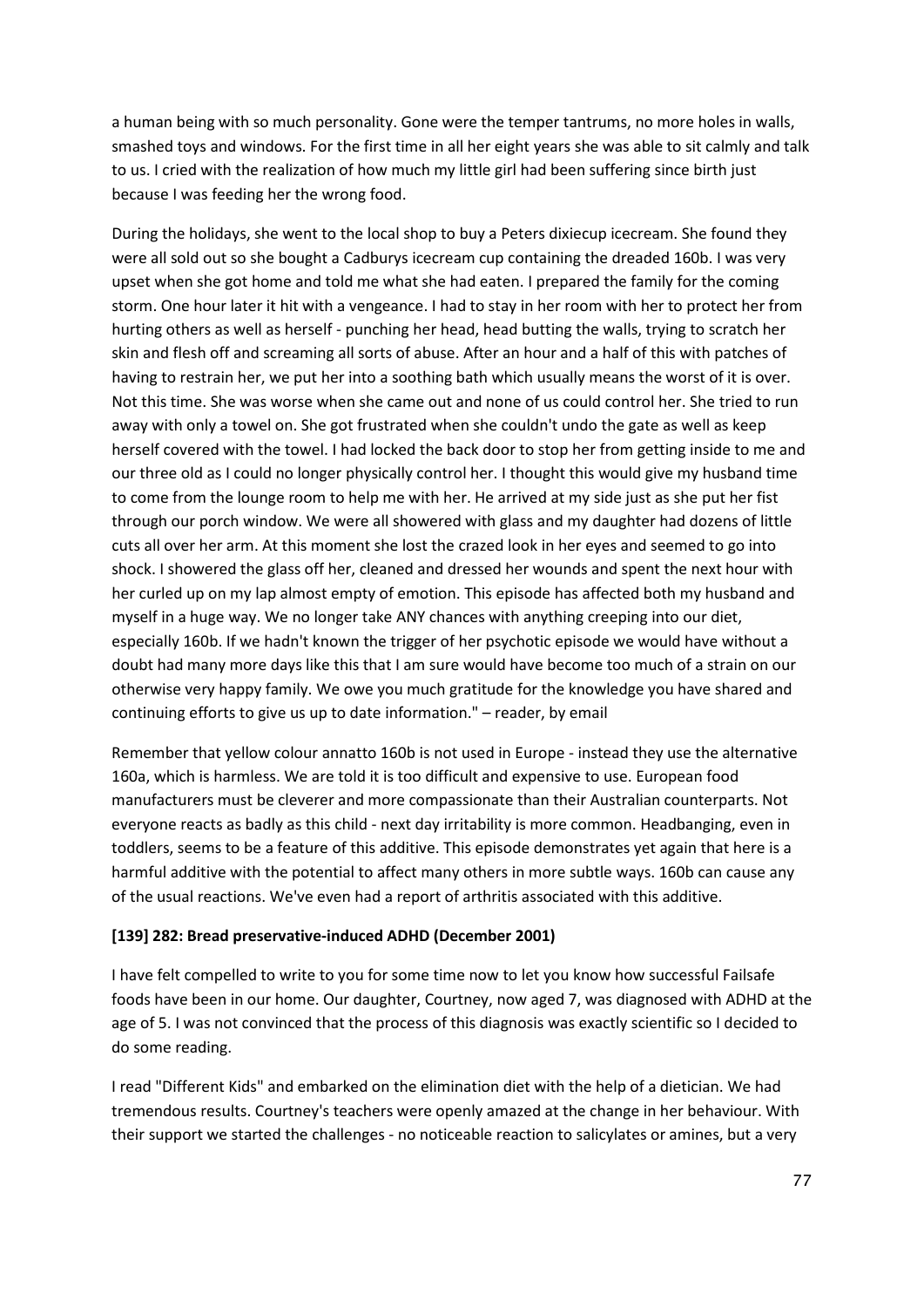strong reaction to the bread preservative (282) which gradually built up over a 5 day period. Once the challenge was stopped, it took 2 weeks for withdrawal. Courtney's behaviour was extremely aggressive and impulsive and withrawal resulted in lethargy and stomach aches. We have not been able to do any further challenges as Courtney was jeopardising the very fragile friendships she had begun to make. We will need to wait for the Christmas holidays before proceeding any further.

I have only recently read "Fed Up" and I was amazed to learn just how many children react to 282. Our dietician was surprised at our results. I am now a bit of a campaigner against food additives and recommend your books to anyone willing to listen! Our heartfelt thanks to you for helping us rediscover the lovely little girl we knew as a baby without the need for medication. - Heather - by email

## **[133] On medication if not on diet (December 2001)**

"My husband and I follow the diet with our four children, aged 9 months to 7 years. We started the diet after we saw the difference it made in my sister's three children (two with ADHD). We and our paediatrician believe our two oldest children would, in the long run, be on medication like their cousins if we had not started the diet when we did almost two years ago ... it's both easy and hard, but so very worth it!" - reader, NSW

## **[129] "I am an early childhood nurse …" (November 2001)**

Our dear Rosie was born August 2000. She is our second child, so we expected that she would be a tad easier than her brother. Alas, our Rosie had many new tricks in store. For the first 4 months or so she was 'OK', I just called her 'highly strung', and 'a hormonal girl'.

By 5 months she was really quite miserable, irritable, constantly grizzling and wanting to be held (except of course when we went out anywhere, where she played the cute, smiley happy babe). Sometimes she seemed to be in pain, and we gave panadol with some relief for only a short time. We tried the reflux, colic, etc avenues, with no improvement. My husband was very understanding and supportive, as he lived with unhappiness, and my Mum saw the other side of her, but most of my friends didn't understand our problem, as she really was a 'street angel and home devil'.

Her sleep was poor by day, but strangely, she rested reasonably overnight, some nights only waking once or twice, and generally able to resettle quite well. I think she was so exhausted after her strung out days. For the bad nights she mostly slept in our bed, where we could all get some sleep.

I am an early childhood nurse, and had great support from my two wonderful colleagues, one saw her in a really sad state when visiting us at home. We had tried me off all dairy products at 5½ months, as Rosie was fully breastfed. That seemed to improve things a bit, but I still felt that babies should be happy, unless they had good reason not to be. Finding the reason was the trick. We also tried a naturopath, who felt she could help with a range of herbal remedies, which we started on.

Then I read your article called ["Restless Babies"](http://fedup.com.au/factsheets/support-factsheets/breastfeeding-and-failsafe-2), in the Nursing Mothers Magazine. I felt the article was about us!! It was the start of a big change in our lives. We saw our local dietitian who gave us the booklets from RPAH, and discussed it. As I was breastfeeding, and she was on some solids, Rosie and I started the elimination diet when she was 7 long months old.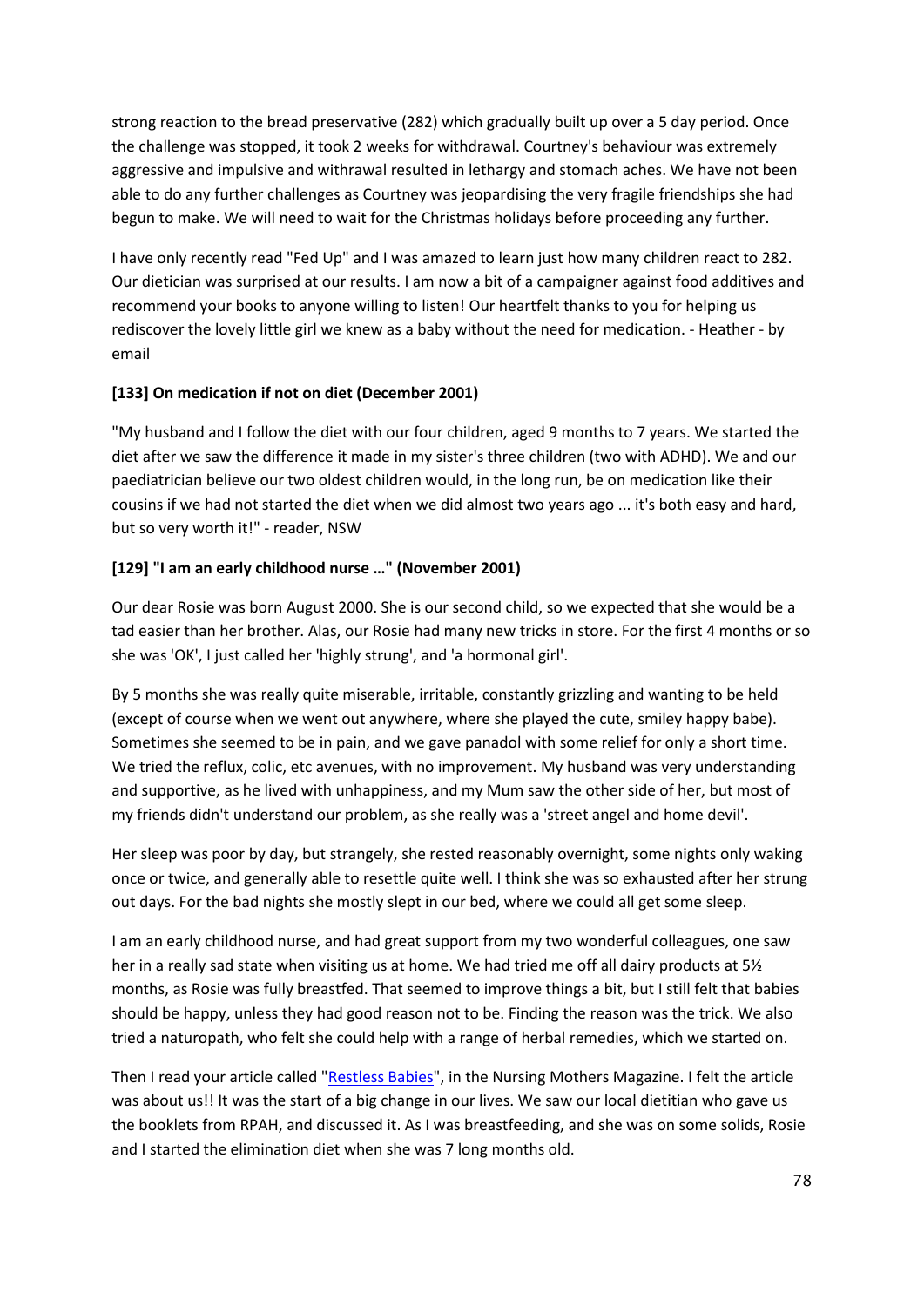My very supportive husband was quite sceptical, she was such a beautiful fat healthy looking babe, how could it be diet related?? Anyway after only 3 full days on the diet, he was very apologetic for his scepticism. Our little girl was significantly happier, and so were we.

Each day seemed to get better, she now seemed able to relax her body at times, and was able to play alone for very short periods. I found sticking to the diet quite easy, as the improvement in Rosie was well worth it. Eating was a great source of pleasure for Rosie, so the diet did not worry her at all. The added bonus for me was that those extra 'hard to shed' kgs fell off me. That gave me a needed confidence boost as well.

We had a bad experience early on. Rosie was pretty miserable with a cold, so we gave her some panadol drops and put some Vicks rub on a tissue under the sheet as we put her to bed. An hour later she woke and was 'high'. She tried to get back to sleep, but her body was so restless and I hate to think what her head felt like. I took her to our bed and held her to try to control her body for her. She finally fell off to sleep after about 4 hours.

Rosie is now 14 months old. I weaned her at 10 months, as I began to crave some tasty food. I was too scared to do any challenges, so we were on the very basics. Rosie continues the elimination diet, and still loves her food. We finally tried some challenges, wheat is OK in very small doses. Salicylates were a disaster, (pumpkin twice a day for 2 days and a granny smith apple core), she became irritable, clingy, whingy etc, then vomited, with no associated illness. We will try them again one day to be sure. We are trying amines at present, just banana to start with, OK so far.

I feel this experience has been wonderful for me professionally, and my colleagues too. I also recently heard that our dietitian who helped me with the diet (who has since moved) has tried the diet to get a feel for what she was prescribing, and has seen changes in her family she was not expecting. I have also had chats and given some of your info to our child psychologist who has quite an interest in ADHD. I will keep pushing the cause, I worry about all these behaviour problems, and see that some could be so easily sorted with food.

So thank you so much Sue, I hate to think where our family would be without your big input. I am converted. My husband is too, but he is a little nervous about how I will go when our children start school and I have some input into the tuckshop! Many, many thanks again from all our family. - Cath, by email

## **[110] Cut his Ritalin dose in half (August 2001)**

"My son is 11 years old, diagnosed with ADHD, and has been on Ritalin for about 6-7 years … we have had him on a Failsafe diet for almost two months now. By the end of the first month he showed remarkable improvement, being able to finish homework more quickly and having a more thoughtful disposition. We were also able to cut his Ritalin dose by half, giving him the medication mainly for school, but not at home." – USA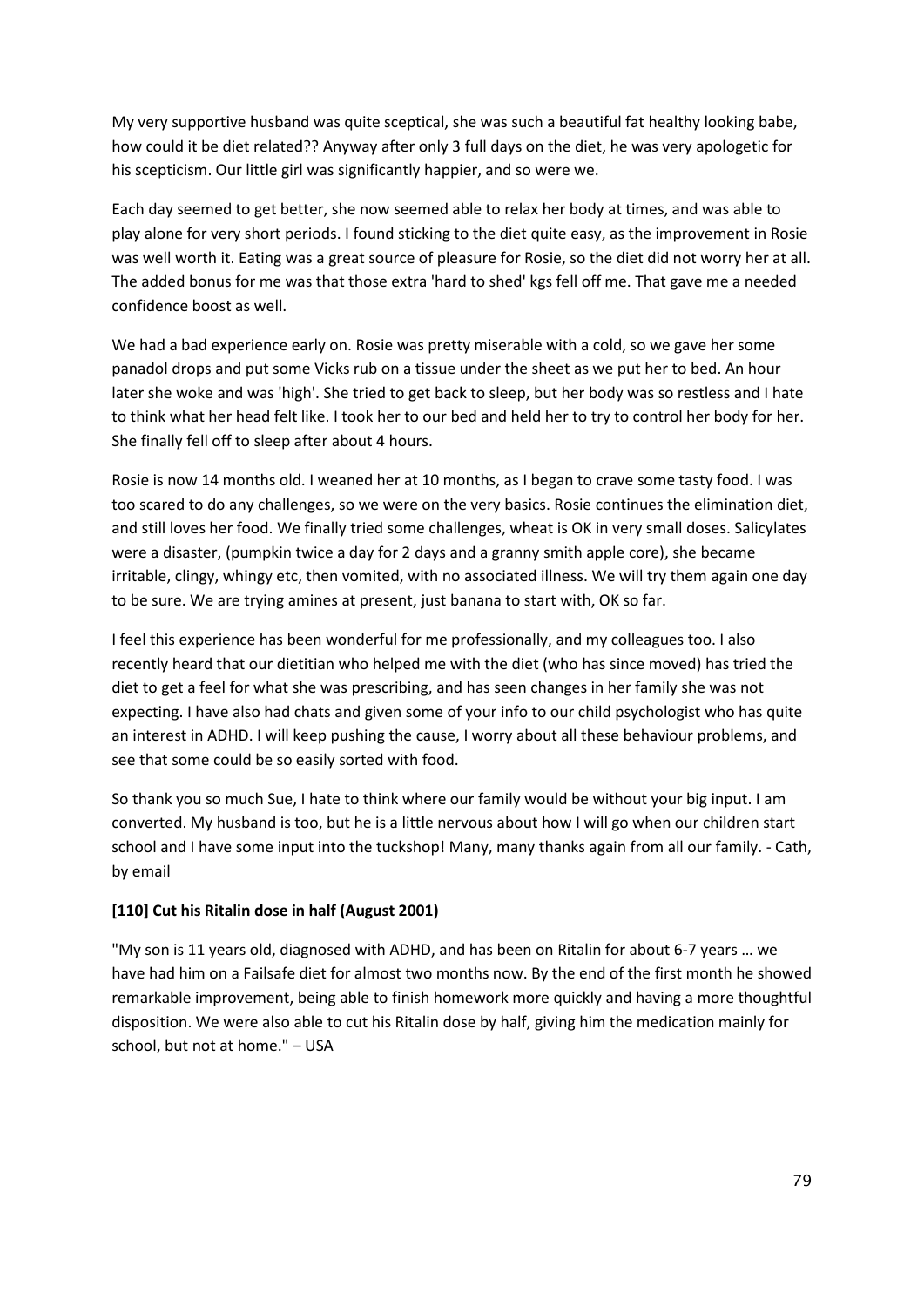## **[089] I had to laugh - "not affected by foods"! (October 2000)**

"You may be pleased to know that I presented your book "Fed Up" to my ADD support group and gave them a complete run down about the diet. … I had to laugh to myself when one mum stated categorically that her son (extremely hyperactive) "is not affected by foods". Yes, I once thought that about my son, only to find how very salicylate sensitive he is!!" - reader, email

## **[086] "ear working now" (October 2000)**

I was at my wits end and about to put my almost 6 year old developmentally delayed son on Ritalin. Fortunately I could not get an appointment until the end of October, so whilst looking up ADHD on the 'net, came across your book, bought it and read it the same day! We started the diet 2 days ago, he said "yes" for the first time in his life today (everything is usually "no"). I haven't seen any tantrums, he has lost his obsession with running water from my kitchen taps (he would spend all day at the sink before, if I let him) and he actually sits down and watches TV and plays with his brothers and sister now. More speech is coming out, his toilet training is going well as he is not urinating so frequently and for the first time in years I can say he's a delightful little boy … As for my other children, I'm half way through the first week of the school holidays, and my household is actually very calm. I'm just so impressed, I can't help telling everyone about the diet. My four year old son, who has had frequent ear infections, grommets, and a severe language delay, actually came up to me this morning and said that his "ear was working now". And we were just on the verge of having to put him through more traumatic surgery plus spend another \$1300 to replace his grommets. My other sons were constantly at each other's throats previously, but now act like best buddies! … reader, email

## **[070] Tantrum was like nothing I've ever seen with swearing and screaming (September 2000)**

I saw you on A Current Affair recently and started reading your book and couldn't put it down until I had finished it.

What a difference it has made! We are in the process of eliminating all preservatives and additives from our diet. It has been a hard struggle but we are getting there. We knew we had a problem when my four-year-old was given chocolate and within five minutes he would be jumping up and down on the spot while he was talking to you. Also, he would be so wound up before bed time that he couldn't lie still - his arms, legs and body would be jumping all over the place. The diet has certainly helped.

I have been trying out all of your recipes with great success … Once again thank you for writing "Fed Up" . It has been truly inspirational and has certainly answered a lot of questions for me. "Fed Up" is my bible and I never go anywhere without it.

Even though I thought we had pretty much eliminated most additives and preservatives from our diet I was appalled to learn that we could do more. I've always made our meals from scratch, baked my own cakes and bikkies, and for the last year have made my own bread. Then to learn that the tomato-based meals such as spaghetti bolognaise, lasagne, lamb ragout and even the soups I made could be the cause of our 11-year-old son's incredible temper made me feel completely inadequate.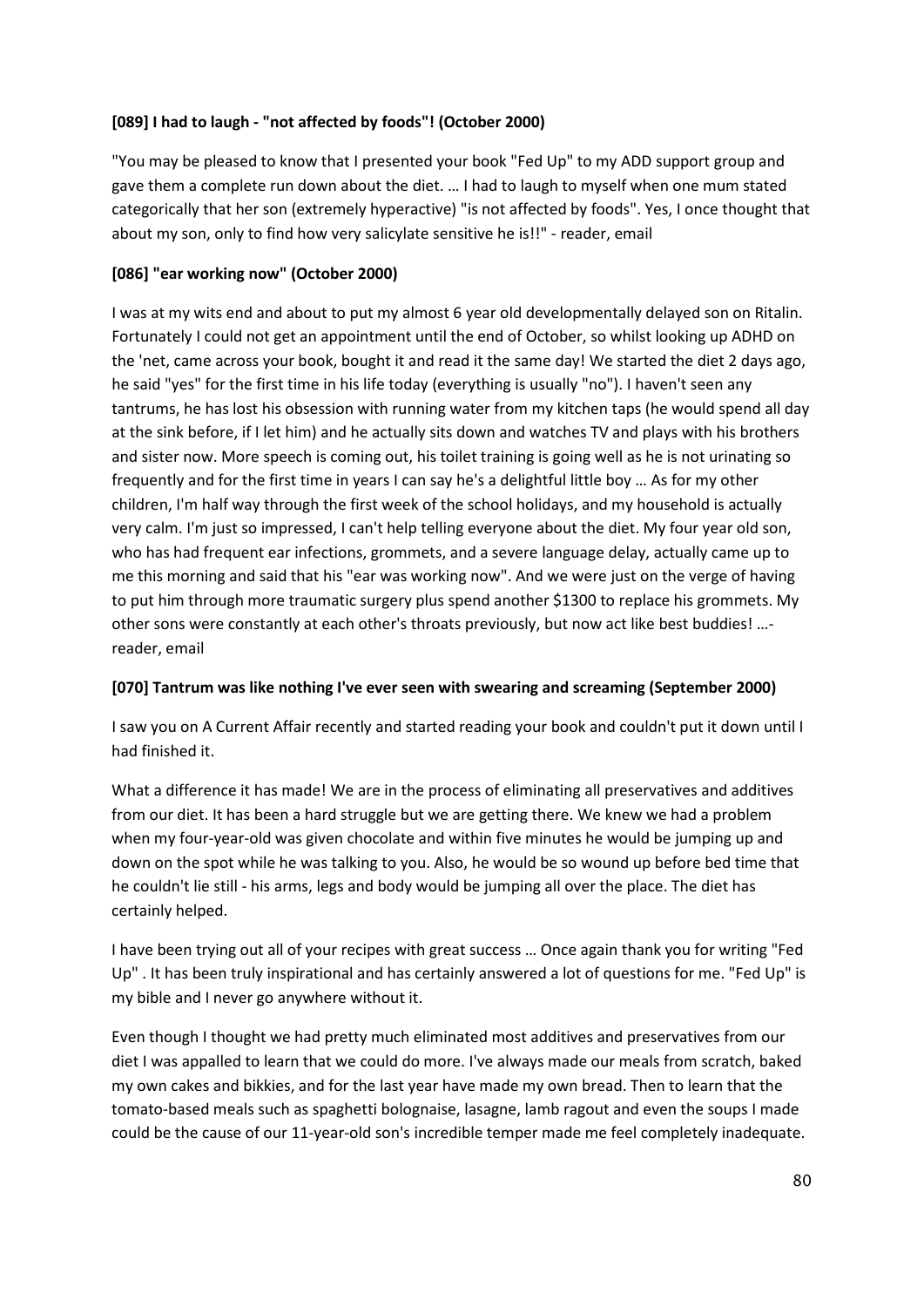Until recently, his ADHD has been fairly well controlled, but for the last year he has been almost unbearable at school, although his behaviour at home has remained fairly constant. In desperation, after searching the internet, I decided to try him on Efalex, and his behaviour at school really improved. We noticed that he reverted to this old behaviour when I ran out of the capsules and he hadn't had them for a week, so quickly decided to keep up that regimen. Then your book was recommended to me by a fellow parent who had been having great success with it for her daughter. What a revelation. Both my husband and I have family histories with asthma, skin rashes, allergies, rhinitis, sinusitus - you name it. My son embraced the program and being the person he is read the book even more thoroughly than I did and was a great help with the shopping and preparation. Tell me, do they sometimes have some kind of withdrawal? [yes] We started the diet on the holidays, so we had a good chance to get everything under way with little distraction, and as always he was off his Ritalin. He almost literally was bouncing off the walls, woke every day as grumpy as a bear which was unusual for him, and was easily annoyed by everyone around him all the time … I also found that my sinuses were really blocked and I had an almost continual headache from day three to day 7. Just as my patience was stretched to the limit, and I'd come to the conclusion that we may have to scrap this or see what we were doing wrong with the diet, my son woke up the next morning his usual cheerful self and was much calmer and less excitable than he had been the previous week. My sinuses also cleared up. My daughter who is 13 has been having a ball making all the lollies as she has a sweet tooth and they have always been a restricted item in this house. Our biggest drawback came the day of our youngest's birthday. I had all FAILSAFE foods except for the cake … even though I allowed my son the smallest imaginable piece with very little icing on it the effects were catastrophic. He raged and ranted and the tantrum was like nothing I've ever seen with swearing and screaming - well you get the general idea, and this was 5-6 hours after eating the cake!!! I never imagined anything so bad. But the next day he was as sweet as he could be with no other ill effects, other than a father who wanted little to do with him. Luckily all the guests had well and truly gone! … Thanks again …Reader, by email

#### **[067]"There are days when Ritalin is ineffective" (September 2000)**

I attended your talk in Canberra in June and was considerably impressed. I then purchased "FED UP" and am now proceeding to read through it … I have a 5 year old girl with numerous problems both behavioural and learning without, as yet, having been given a diagnosis by her paediatrician. However, my reading has defined ADHD with learning disabilities. Her paediatrician tends to agree, though is unwilling to diagnose at such a young age. Like you, I've pursued behaviour training, as well as speech therapy, occupational therapy, attended early intervention preschools, obtained 2nd opinions from paediatricians, had blood tests and seen a geneticist. All with little luck. Her extreme hyperactivity saw me retreat from almost all social activities as she was unwelcome and I was always on edge with her unpredictable and extreme behaviour. She is now in kindergarten in a special learning support unit. Her Ritalin medication is reasonably effective, but there are days when it doesn't work. I'd like to explore fully the effect of additives in food and as such, am now intensely interested in what you have to say both in your books and via the internet/email. When I have completed your book I will try the elimination diet. I thank you … you have given me a new area to explore.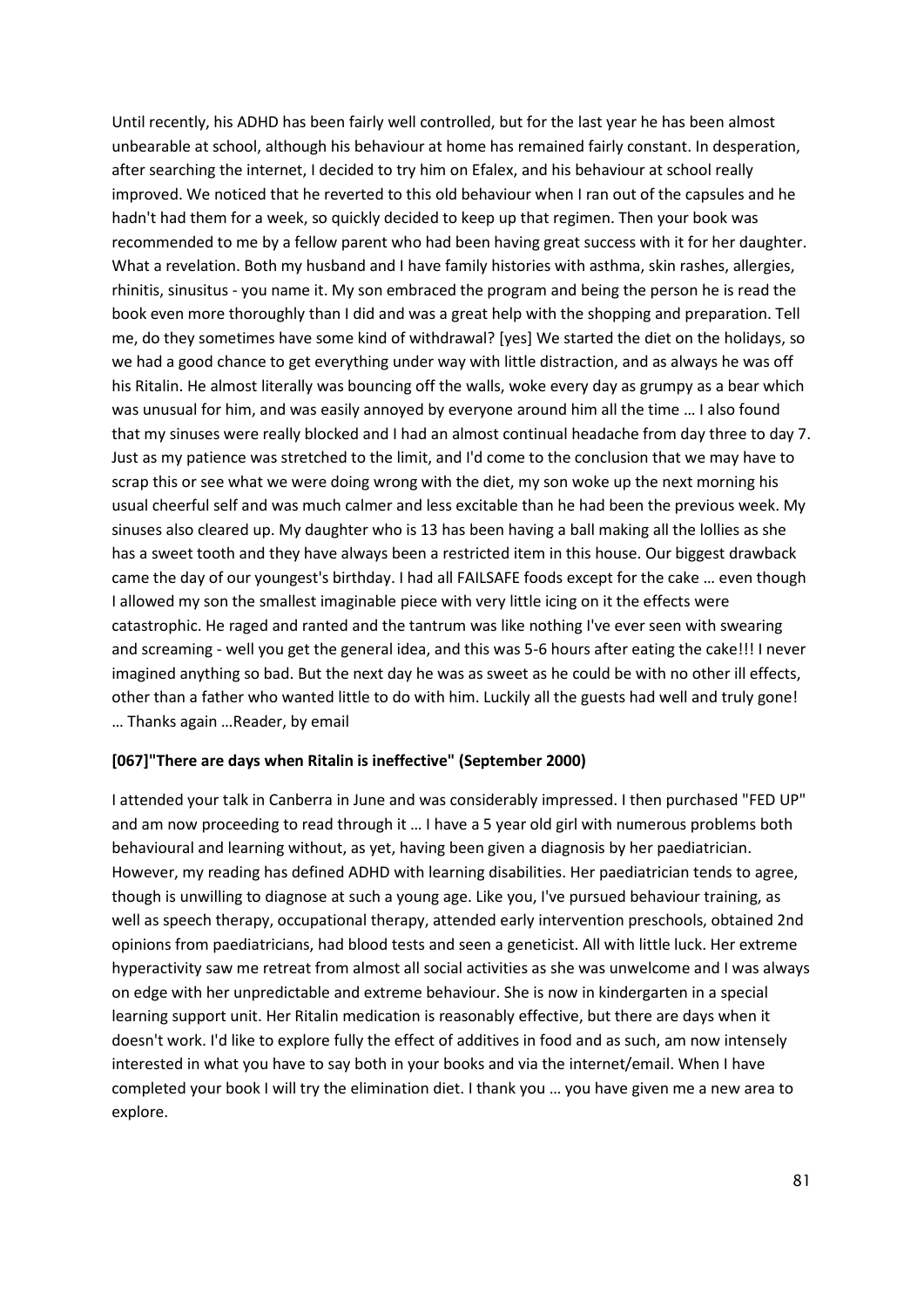## **[066] "I was wondering about coping with school next year" (September 2000)**

Although my child had never been diagnosed as ADD or ADHD, he was just a very active little boy who did not sleep much or very well. He wasn't interest in reading, writing or drawing and I was becoming very concerned about how he was going to cope with going to school next year.

After two weeks of eliminating all fruit (except pears) and preservatives from his and our diets he is a changed person. He writes his own name and started to write other letters and is very happy to sit and draw for at least an hour! (he couldn't sit still for at least 5 mins before the diet). His new favourite word is "preservatives".

#### **[062] Drew's story - sleeping, colic, ear infections, then behaviour problems at school (July 2000)**

My son, Drew, was always a challenge. He was a difficult baby. I remember a paediatrician smiling at me one day and saying "oh he's advanced". I was quite pleased until I realized this meant "hyperactive"!

He never slept, had colic and frequent ear infections. He also had child hood allergies. At 6 months my milk dried up (probably stress related) so I decided to put him on a bottle and was advised to try Nan formula. He was never a good feeder and it took me hours to get him to take to the bottle. There was no help from the infant nurse unless I wanted to continue breast-feeding. I was basically told I was on my own. Finally, success, he drank from the bottle. I put him down for a snooze (wistful thinking really). About 10 minutes later he was up crying and covered head to toe with hives. He had reacted to the formula!! I could go on but I suspect you can fill in the blanks about his early childhood.

Anyway, trouble really started half way through pre-school. He was constantly in trouble and his teacher held concerns about his ability to cope with school. I decided at this point to go for the head in the sand approach, you know, ignore it and it will go away. Well, that didn't last long. I spent most of his kindergarten year watching my beautiful happy loving boy turn into a resentful angry defensive child. He ran away, hurt the other children, destroyed his work, threw things at the teacher and so forth. Like your daughter (yes I've read your books) he could also be one of the most beautiful charming little people, a real contradiction. The school believed in sending the child home and lecture the mother on her poor parenting whilst making no effort at all to try and help. Every time I tried to enlist their help they hid behind POLICY!! I did many parenting courses, had a hot line to the parent support line (once when I was really upset as he had taken to urinating on his 8 month-old sister they said "hmm sounds like a discipline problem" ) and also enlisted the help of a paediatrician. It got to the stage that I wouldn't put the bin out for fear that the school would call whilst I was out. In his first two years at school I lost count of how many times I had to front up to collect him. A friend of mine (I wouldn't have survived this time with out her ) kept telling me how much Drew reminded her of her son whom at that time had been diagnosed with ADHD. I kept saying "Yes, but he can concentrate when he wants to" and "But he's not always like this".

Year 1 started with promise. He seemed to settle down a bit and for the whole term I didn't get any calls to collect him, that is, until about 2 weeks into term 2 it all started again but this time with a vengeance!! It occurred to me that his worst terms were in autumn and spring. I had thought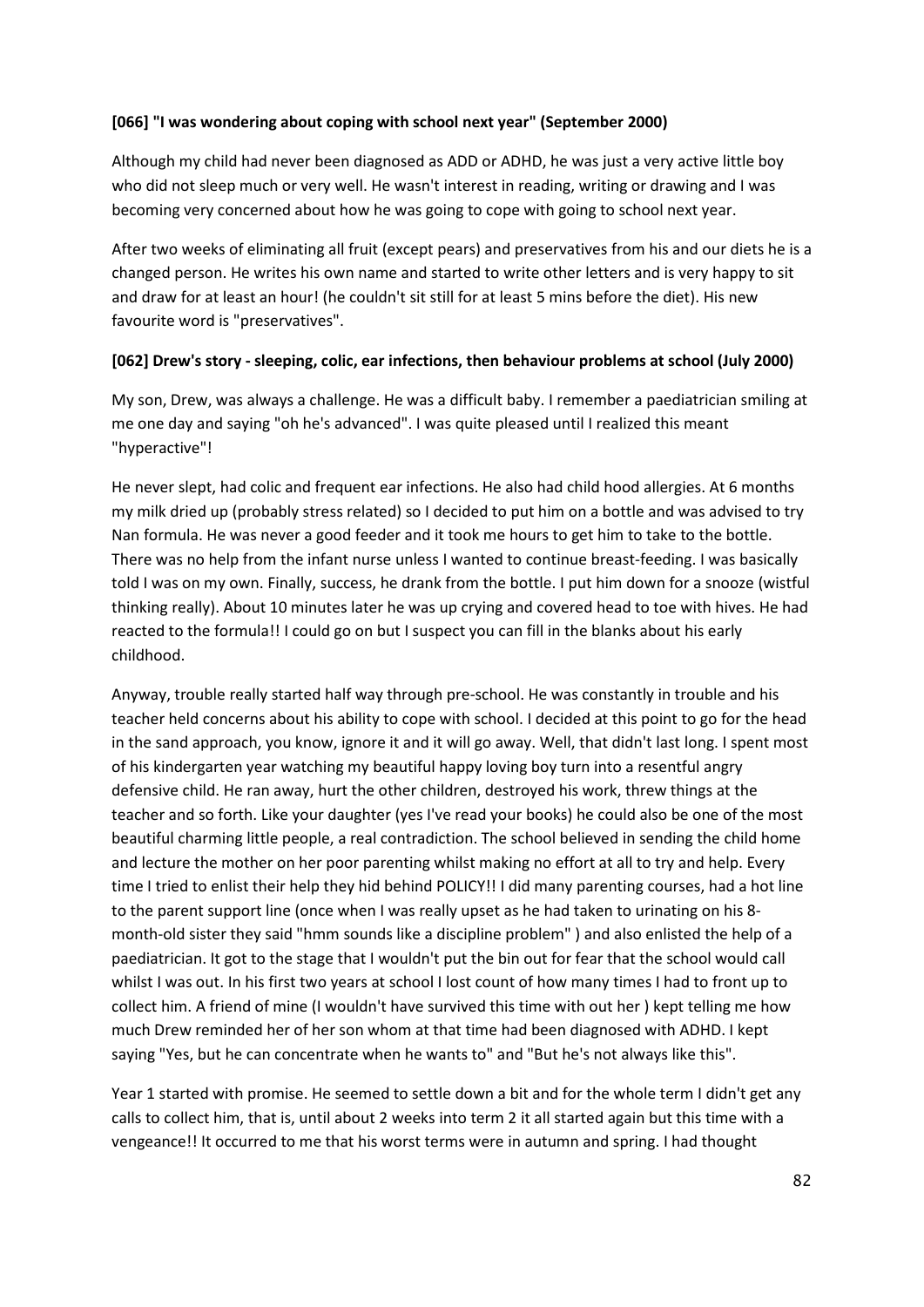"Allergy" before but been discouraged by the paediatrician (I didn't understand about allergy and food sensitivity in fact I had never heard of food sensitivity). This time I insisted on allergy testing, Drew lit up like a Christmas tree - all grasses, dust mites, cats, peanuts, in fact just about everything except cockroaches he reacted to! My paediatrician was surprised at the result hence my introduction to the big wide world of food sensitivities. With the aid of a dietician and my paediatrician I embarked on the elimination diet. To sum it up, that term Drew was invited to the principal's lunch - the highest honour - and yes I sent him with his own food. The trials showed that most of his problems were to do with salicylates (he used to eat a lot of salicylate rich foods) also some food colourings and preservatives his tolerance was reduced during spring and autumn due to the added problem of his environmental sensitivities.

Unfortunately for Drew diet alone wasn't enough. I found whilst I could guarantee bad behaviour if he ate the wrong things I couldn't guarantee good behaviour if he didn't. A week into term 4 and still on a controlled diet he got into trouble. I shan't air all my grievances about that school but after one I believe unfair suspension and yet more calls to collect him I withdrew him from the school. When I told the school that he would not be returning, the deputy head said, "Well, I think we will all feel a lot safer". However hurtful her comments (made I might add in front of my son) it did serve to make what was a difficult decision so much easier. I kept Drew out of school until the following year when he started at a new school.

I fell in love at first interview with his new wonderful head mistress. I had made them aware of his problems behavioural and academic (he was well behind). But I was not prepared for the caring and support that this school offered. Within the first week the counsellor - another gem - had run a WISC test discovering that whilst Drew has no learning difficulties per se he had difficulty with oral instructions (common I now realize among ADHD children).

She also lent me a book soon to become my saviour: "Different Kids". It was through reading this that finally the pieces started to fall into place. I read up on ADHD. It was really quite spooky the number of times I thought, hey, that's just what Drew does. I also attended yet another parenting course, this time however it was "Parenting your ADHD child". It was wonderful to talk to other mothers. The more I learnt the more I realised that Drew did have ADHD.

The new school was not a solution to all Drew's problems by any means. He still had his trouble. The first (and only) time he ran away, he came all the way home. I was speaking to the principal when he turned up she said "well bring him back"... I was stunned but not nearly as gobsmacked as I was when I brought him back and she gave him a pep talk to let him know that she had faith in him and she was going to help him. Within minutes the defiant look was gone and she had him eating out of her hand. I went home with my mouth still hanging open, I was so used to schools telling me to take him away it was bizarre to have one actually tell me to bring him back!

It has taken a long time and a lot of work including sending him to a behavioural center (yes he had food sensitivities and ADHD but he also had years of being the bad kid always in trouble. He used to cry to me that "I try to be a good boy but I don't know how. I'm just not a good boy".) For the first time in years I am starting to see my beautiful happy loving son again.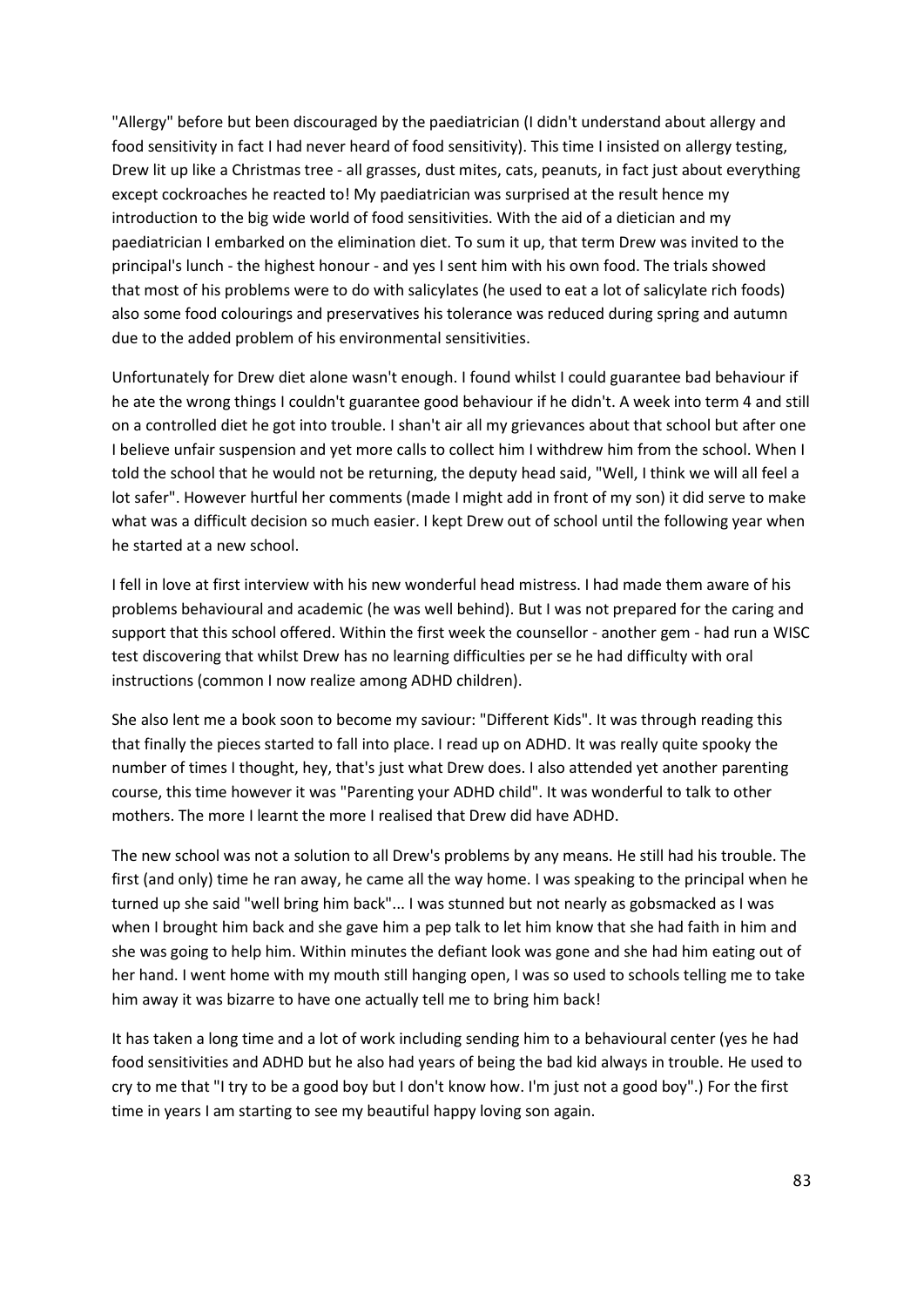I recently joined the ADHD support group and I was delighted when I found out that you were going to be speaking. You are an amazing woman who has given so much to so many people. I am sure I am not the first and I know I won't be the last to say THANK YOU!! You helped me to see in language that I could understand (without a Ph.D. that is) what was happening to my son and how to help him. I would like to speak to others about food sensitivities if I can prevent even one child needlessly suffering as my son did. Once again, thank you for all that you do. - Deborah, Canberra

## **[059] "Everyone doing better" (July 2000)**

"Everyone in our family is doing much better on the diet. We have been able to get our son off Ritalin, and my little one potty trained at last. She is coming along in leaps and bounds. My husband actually can stay awake and has a personality again. And my blood pressure is the lowest it has been in nearly seven years. Thankyou, thankyou, thankyou!!!

PS. I think we should send a copy of Fed Up to Oprah! Imagine if she got behind FAILSAFE????

- reader, USA

## **[055] "If you think it's difficult in Australia .." (July 2000)**

I am an American living in Australia who, by chance, saw a report about the "Elimination Diet" and its positive effect on children with aggressive behavior and ADD. At the end of the report they gave the name of your book "Fed Up", which I bought and have read from cover to cover.

How I wish I had been able to have this information when my children were growing up, specially my son, who was told by teachers constantly that he was lazy and what a shame that was because he was so smart. He was finally tested and diagnosed to have an ADD when he was 18 years old. This test was done only at our insistence and expense because school officials insisted there was nothing wrong with him. He was offered Ritalin, which he refused to take. Needless to say he failed when he decided to go to College. He is now married and his oldest son (now three years old) is already showing some of the behavior my son showed at that age. I could give many examples about family members with allergy, either environmental or food related. In other words, I am convinced that many of us would benefit from this diet. If you think it's difficult to get someone to listen about it in Australia, you have no idea how hard it is to get someone to listen about it in the U.S. - reader, email

## **[054] "Answers disappear in back of head" (June 2000)**

Thank you SO much for your amazing eye opening book Fed Up. My husband and I were FED UP with the doctors recommending that we put our wonderful nine year son on Ritalin when a mum from school gave me your book to read. That was a little over a week ago and we are all on the FAILSAFE diet and for the FIRST time this year our son came home with a Mintie (which of course he told his teacher he would have to check with his Mum if he could eat!) and we have had TWO notes from his teacher to tell us how well he is doing at school. All this when since the beginning of the year he has hardly done a bit of school work. He has dreamt his way through the year! I asked him today if he felt the diet was working and he said that he was no different because he always knows the answers except that now they don't disappear into the back of his head!!!!!!! - reader, Qld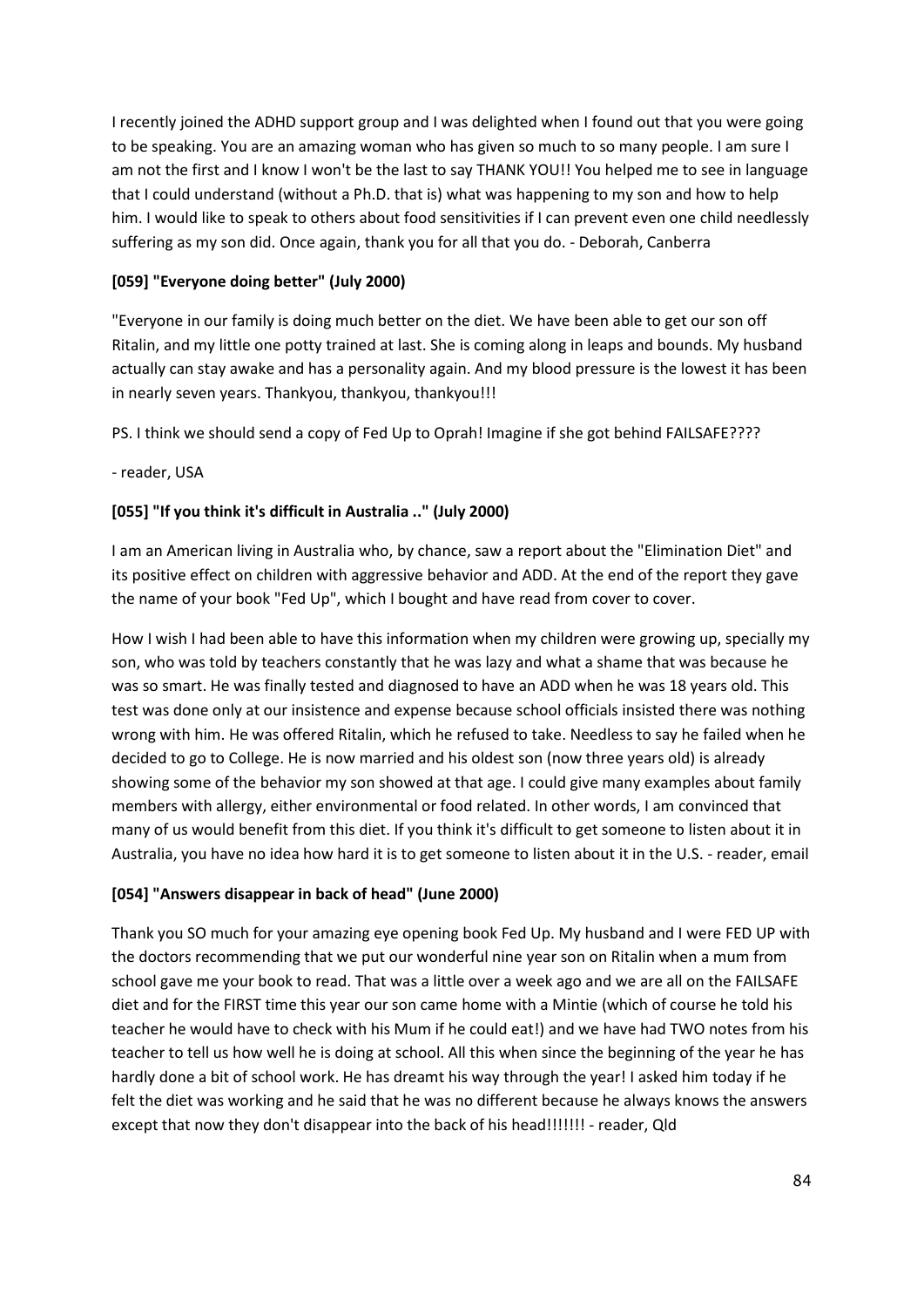#### **[052] "My 13 yr old went into the terrible twos and has never come out!" (June 2000)**

I am a mother of two diagnosed ADHD boys, ages 13 and 11. Both are on Ritalin and Catapres. They have been on medication for some time, which is a path both my husband and I didn't and still don't feel comfortable with. I bought your book today and read the introduction and part of chapter one, and my mouth just dropped at what I was reading. I read this back to my husband when he came home from work and his reaction was the same as mine. More to the point, it was the very first page when you were talking about Rebecca and her behaviour. My 13 yr old went into the terrible twos and has never come out! Both my husband and I are as the book is titled "FED UP". We have tried many other avenues but to date nothing has worked. I must admit I am only onto chapter two and I am fascinated by what you are saying ... Thank you for "FED UP".

## **[051] "My success thanks to your books" (June 2000)**

I am thrilled to at last found you on 'the net', the reason being my success thanks to your books. I had always suspected that foods and additives were a contributing factor in my son's behaviour and as I have always had a very additive free diet I was at a loss as to what could be reduced from our diet. Unfortunately we were huge fruit eaters. My children were always given a nice peach or whatever was in season, in preference to lollies etc. During the drought year of 1995 we noticed a remarkable improvement in his behaviour, the reason ( as we now know) was that all those lovely raspberries, boysenberries, peaches etc, just weren't available to us.

Anyway I could go on for pages about the struggle to be believed by doctors and all the other professionals we came in contact with, until my mother found "Different Kids". We knew we were onto something and when finally I'd relented and tried dexamphetamine (against my better judgement, just to give me a break), it was not a success and I was determined to try the diet in a really serious way. Term 3 was our trial period, by week 5 I was beginning to despair, not a lot was changing, enter Efalex, and there was a big improvement, week 8 into the combined trial and I was still not convinced until his teacher came out one afternoon and said "what have you done, he is a changed child!" Bingo!

We've stuck with the diet ever since. Of course we lapse occasionally and we all pay the consequences, but it is a good reminder of how bad things were. He is by no means an angel now, but I no longer hate him. He went from a child in a remedial reading class to one of the top 5 in his year over that term. My main struggle now is convincing other parents and medical 'types' that it is worth trying diet before drugs ... - reader, NSW

## **[044] "I was sceptical" (May 2000)**

I have just started my daughter (4) on the FAILSAFE diet. I didn't really expect to see any change in her behaviour, I was a bit sceptical but I thought it was worth a try. She has been on it for three weeks now. She used to drink up to 15 litres of apple juice cordial a week. She does not have ADD, from my observation, but I think she may come into a category of ODD and a bit hyperactive. We have seen much improvement in both areas ... I have also noticed that I am less tired on the diet. I love my daughter but she has always been difficult to stand up to and her behaviour pushes me away. I have found that we are now getting on better and I feel closer to her as she is not yelling at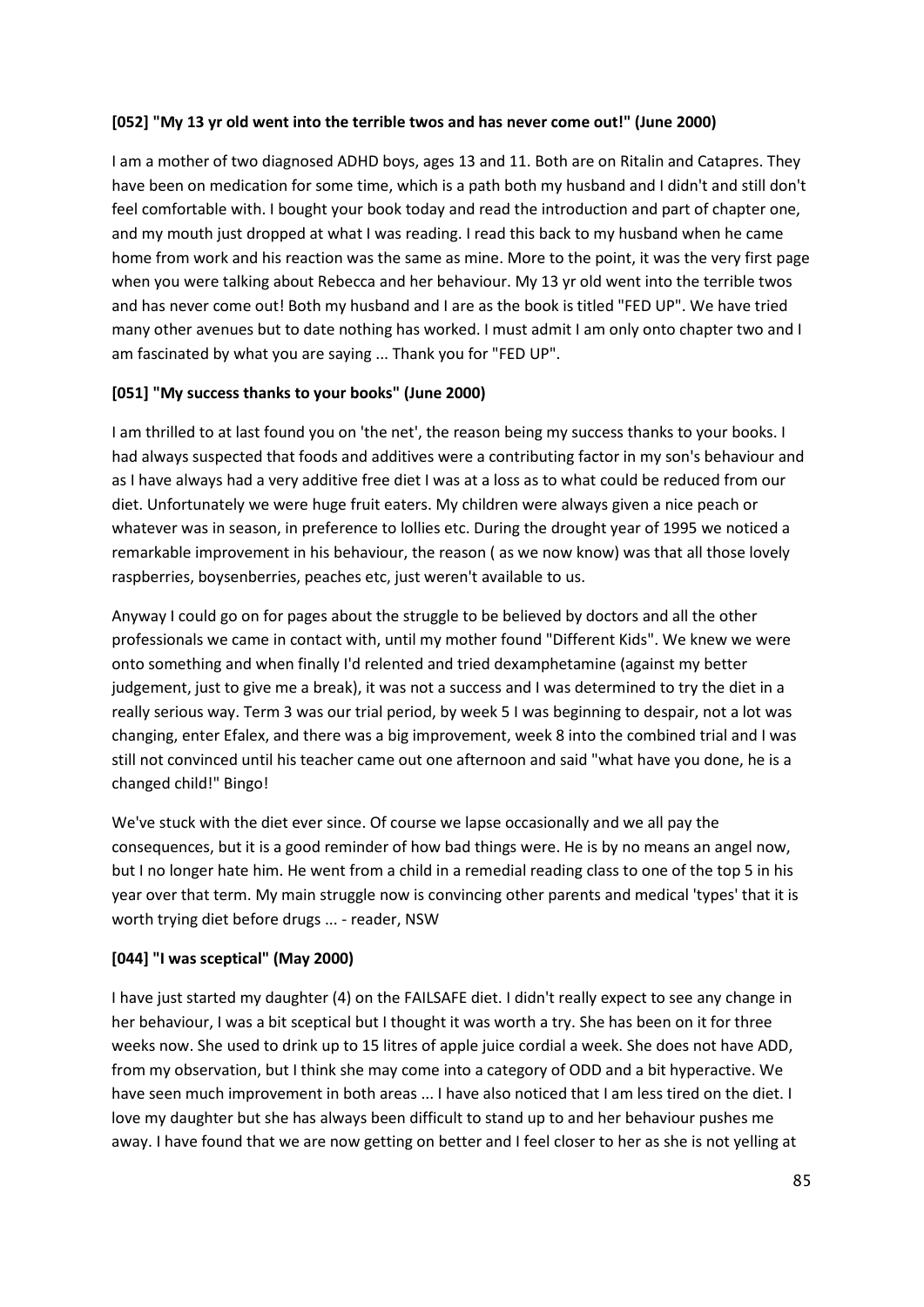me and opposing me all the time. I kept waiting for the day when she would grow out of her stages of behaviour, but I think I have finally found the answer. ... Thanks for a terrific book . I have bought it for a couple of my friends I was so impressed with the results - Nurse, by email

## **[040] The preham and postham sandwich pictures (May 2000)**

On Day 2 of the elimination diet, which I forgot about in a moment of sheer flustering, I gave my daughter Laura (aged 4) a ham sandwich on normal bread. Before the ill-fated sandwich she had drawn a picture which we have named "preham sandwich". Then later that afternoon she drew another picture (after spending a horrible bad tempered afternoon together) which we named "postham sandwich". Quite a difference wouldn't you say! and I just thought it was my son who needed the help! - Lynda Smith, NSW



**[039] "They said we would be wasting our time" using diet for ADHD and ODD (May 2000)**

My eight year old son was recently diagnosed ADHD and ODD by three different doctors. All three doctors said we would be wasting our time altering his diet and that the only thing to do was to prescribe drugs.

We didn't want to put him on drugs but my wife and I were at our wits end, our son was becoming more and more of a handful, I must admit I was about to give up and take the doctors' advice.

We bought your book "Fed Up" and started the diet. My God, the improvement was almost instant. He changed from an aggressive and argumentative little creep to a loving and caring little boy almost immediately. My wife, myself, our other two children and most of all our son's teacher are amazed. We have stuck to the diet and there have been no hassles in the home or the classroom for several weeks. Although last weekend we took the kids out for the day and bought them each a bottle of Schweppes lemonade. Within half an hour our son was back to his aggressive old self ... learned a lesson there. He now realises that some things make him cranky and steers away from them, after all, he says he doesn't like being his angry self.

Sue, we don't know how to thank you. You have changed the lives of not only our family, but the other kids in our son's classroom, who I'm sure are as grateful as we are. - concerned father, ACT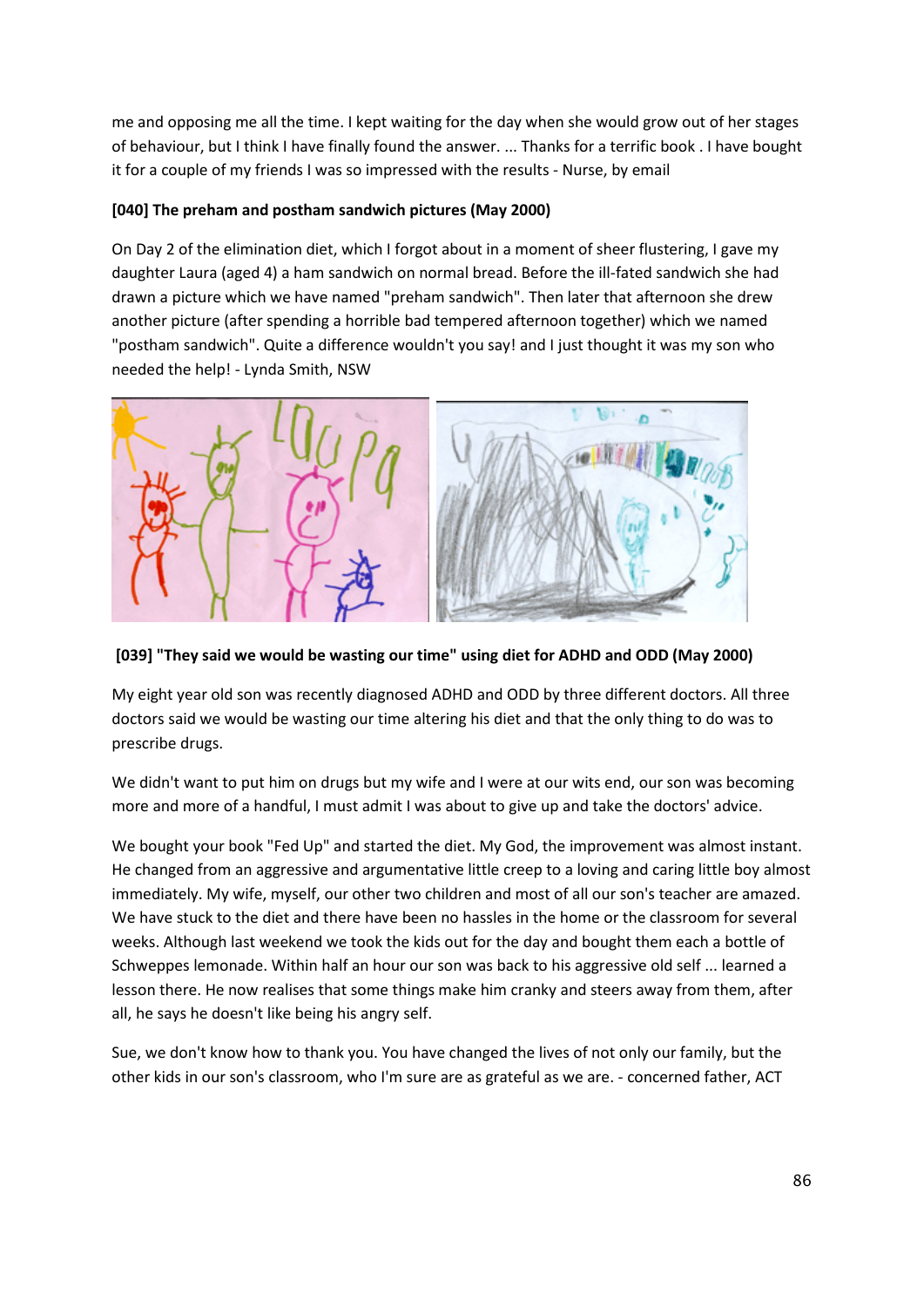#### **[036] 282: Jack's story: severe speech delay associated with bread preservative (April 2000)**

I have been meaning to write to you for years to thank you for your books. We were on the right track with our then four year old son, Jack (now coming up to 10) when I read "Different Kids". I already suspected ADHD and knew very well that he reacted to food as do I. Jack had his first food reaction at 20 weeks gestation! I ate some of those awful red sugar-coated peanut things and he just went berserk, looping the loop and throwing himself all over the place for about an hour or so. So we were prepared.

I breastfed him for nearly three years - breastfeeding was only time I got to lie down and rest. He was a "windy" but fairly normal baby early on and I did avoid any foods in my diet that seemed to cause problems. He never liked to be left alone and would panic if put down while awake. From three months constant movement and novelty was required to keep him happy. When he was happy he was radiant and when he was not he was grizzly and constantly squirming with this giving way to frantic screaming if the boredom lasted for more than a few minutes. Out shopping, strangers loved him as he responded with such joy to any attention and he was a very attractive baby. I had to carry him on my back in a sling, the stroller was too boring, too far away from me and not social enough. I accepted all this as I had been told I was a very, very difficult baby - colic - and my expectations were therefore "realistic".

At four months I began to introduce solids - rice cereal with breast milk to mix. The novelty seemed to appeal to Jack! Then I began to mix a small amount of orange juice in with the cereal to boost iron absorption. From there I introduced apple, ripe banana, pureed vegies (broccoli, pumpkin, etc.). He wasn't so keen on this but I heard about adding cheese to make the vegies more appealing, so I did this, often using parmesan cheese as well as milder cheeses. Jack loved bolognaise sauce mixed in too. Another favourite was avocado. He loved apricot and yogurt. He had a small amount of mashed prune to counteract a tendency to constipation. I was so pleased that he ate well and proud he had such a good appetite and such an ideal diet. When others asked how he slept (pretty awfully) I could at least say, "But he eats really well".

Meanwhile our little boy was getting more and more grumpy and demanding and more and more miserable when he wasn't amused. I looked frantically for the "ideal toy" the thing that would hold his attention. Each new item was met with delight and then discarded within thirty seconds and the grizzling began again.

Jack woke at least twice a night. He was into everything and seemed to always want more - more more. He wasn't babbling - ba ba ba & da da da at 10 months. (In retrospect, the first sign of his problems with auditory processing that later resulted in speech delay and difficulty in learning to read.) He never sat and played. He never sat! He went straight from crawling to being dissatisfied because he couldn't yet walk.

From the 4 months we put his "difficult" and unhappy behaviour down to "teething". The first tooth didn't appear until eleven months.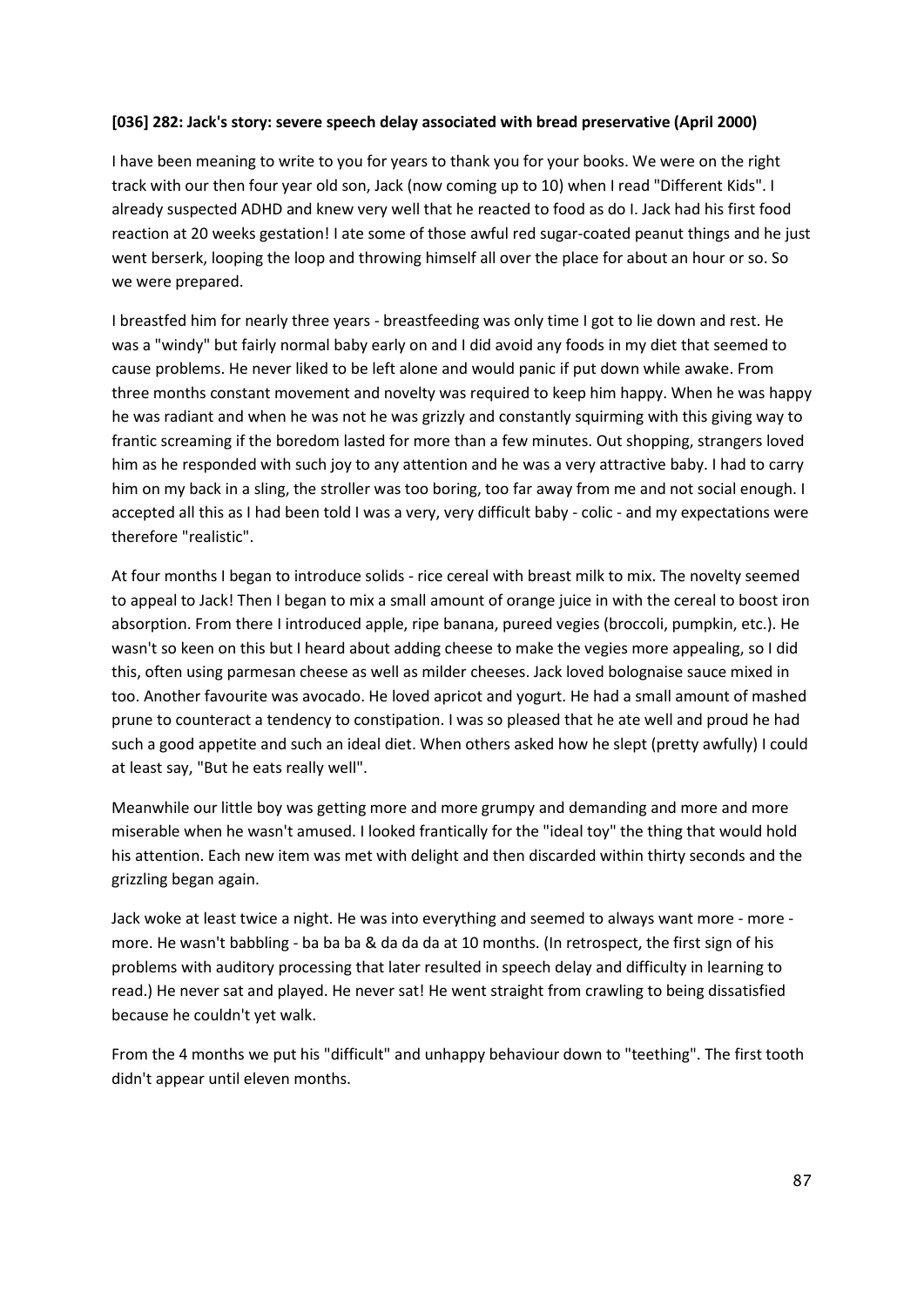When Jack was four months old I ate a small amount of dark chocolate in an ice-cream and about one hour later breastfed Jack. Within half an hour he was screaming inconsolably and instead of being tense as crying babies are he just lay back in my arms in an almost relaxed way as he screamed (low muscle tone no doubt). I identified the chocolate as the most likely culprit - I'm now sure I was right. After Jack went to sleep I sat up and expressed my other breast out into a nappy!

He was still a delightful, smiling, social child as long as he had the undivided attention of someone and a constant stream of novelty.

I've gone into this first year in detail because it really shows most clearly what was going on even if it was not obvious at the time.

My second child, a daughter called Ellen, was born when Jack was nearly 3 and a half. Jack was delighted and adored his little sister. The pregnancy was complicated by my blood pressure going high from 23 weeks. My mother came to look after us all as I was meant to be resting as well as taking anti-hypertensive medication. My mother just couldn't take Jack's behaviour.

I had been avoiding wheat in Jack's diet as I believed I had a problem with it. (My problem was actually with calcium propionate (282), of course, but cutting out all wheat did solve my problems of fatigue and fuzziness and so for years I thought I needed to avoid wheat). For convenience we changed to normal white bread from the supermarket. Jack loved it after the drier rye bread I had used formerly. I had not a clue about the preservative in the bread. Jack's behaviour went from bad to atrocious.

Jack's behaviour was at its all-time worst between the ages of 3 and 4. It was during this time he was eating the preserved bread. He put his hand through a windowpane during a tantrum. He woke with nightmares and screamed madly about and it was impossible to get through to him.

He went to bed late, reappearing often saying he was hungry and wanting (surprise, surprise) another slice of bread. He would wake at 4.30 in the morning wanting to be entertained. The only toy he persistently liked was his ride-on car. His behaviour and manner were almost autistic but for his insatiable sociability. His speech was very delayed and I don't think he really understood a lot of what was said to him. He was however very imaginative and inventive and liked to play pretend games, but always with someone. He had no liking for being read to but preferred to have me act out stories with both of us taking roles.

Needless to say I was exhausted and miserable. We lived half an hour out of town. My husband, Nick, was at that time managing farms. It was a very similar situation to yours, I think.

Jack was going to preschool in town a few days per week. Although they did not complain about Jack's behaviour (he has never been physically aggressive towards other people, even at his very worst and he's never said "I hate you" either - he is a very gentle character) When pressed they would say he was a bit weird, hiding in the playhouse and refusing to come out when the others were sitting on the mat listening to stories and taking off outside at inside time, etc, but he was only three so a lot of immaturity was allowed for.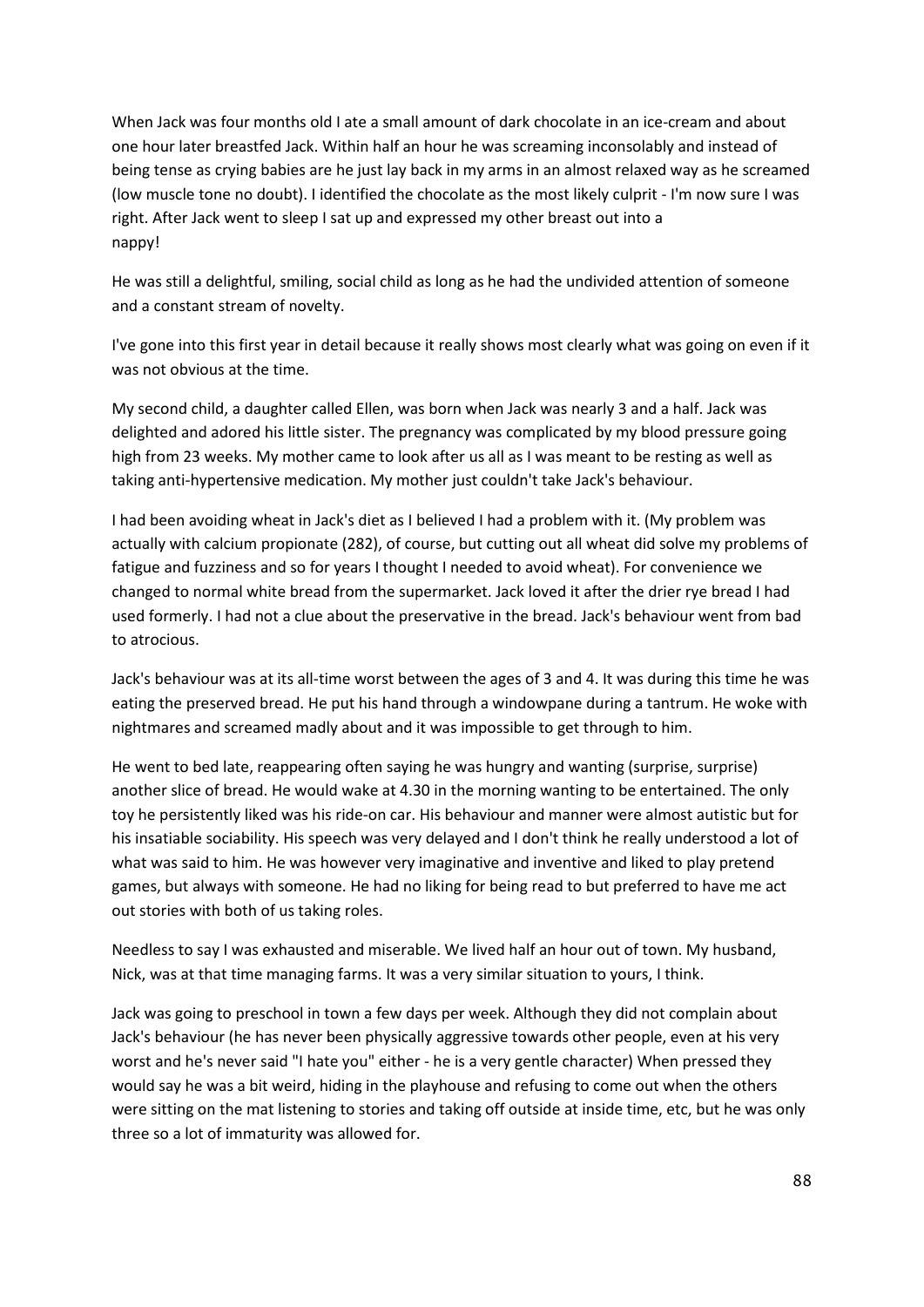My mother and my husband, Nick and I discussed Jack and his behaviour and decided that his things had got much worse around the time of the change in bread type. I took Jack of all wheat. The change was astonishing. He could have his socks put on without going berserk. You could talk to him and he would act on what was said. He didn't scream through everyday tasks such as bathing, dressing etc. When he went to preschool that week I dropped him off and didn't say anything about the changes. When I picked him up the teacher approached me and said "What have you done - he's a different child - he's playing with the others and listening to us."

Just before Jack went off wheat he had been assessed by a speech therapist at the preschool. She diagnosed, as best she could -we couldn't really keep Jack in the room much less anything like ontask - a severe expressive language delay and a moderate receptive language delay. Six weeks, later when off the wheat products, was reassessed by the same speech pathologist, using the part of the test that Jack had not done due to being non-cooperative. This time he seemed to have no significant receptive language delay and was only mildly delayed in his expressive language. She said she had never seen a child change so dramatically within such a short period of time.

Of course avoiding wheat meant avoiding a lot of foods, such as sausages. So Jack's diet also became generally blander and so did Jack. He was still difficult but at least he was "on the planet" now. He was only four but used to ask me "Why am I so happy, Mum?"

After a couple of months I screwed up my courage to do a challenge for wheat. I cooked some pikelets so I knew just what had gone into them. No reaction other than a very happy child - yummy pikelets!

I challenged with bread, planning to do two-week-on -- two-week-off challenges to see if any difference was apparent. That challenge lasted for two slices of bread fed to Jack at 4.30 on a Friday afternoon (timed so as to coincide with the weekend when Nick would be about)!! Within forty-five minutes, Jack was off his brain. Screaming, upset by everything - he finally went to bed and woke at 4.30 and was off again. This reaction lasted as a major thing for three days and Jack was unsettled for at least a week afterwards. Nick strapped Jack into his car seat and spent a lot of time driving around checking the property that weekend! We have never rechallenged this one as Jack himself has no desire to repeat that particular experience and neither have we.!!

The clinic sister I went to for Ellen was very supportive of my efforts to unravel the cause of Jack's problems with diet. When I had identified bread as being a huge problem she pointed out that bread did contain a preservative. She did not know anything particular about this preservative and its effects and she only mentioned it because preservatives were believed to be a cause of behaviour problems in children. Unfortunately I didn't take this too seriously at that time - I still believed that they wouldn't put anything this harmful in our "daily bread" and therefore the preservative couldn't be that harmful.

I spent the next year or so thinking our problem was yeast. I also noticed that a lot of Italian food caused major problems and made Jack pale and blobby looking as well as affecting his behaviour.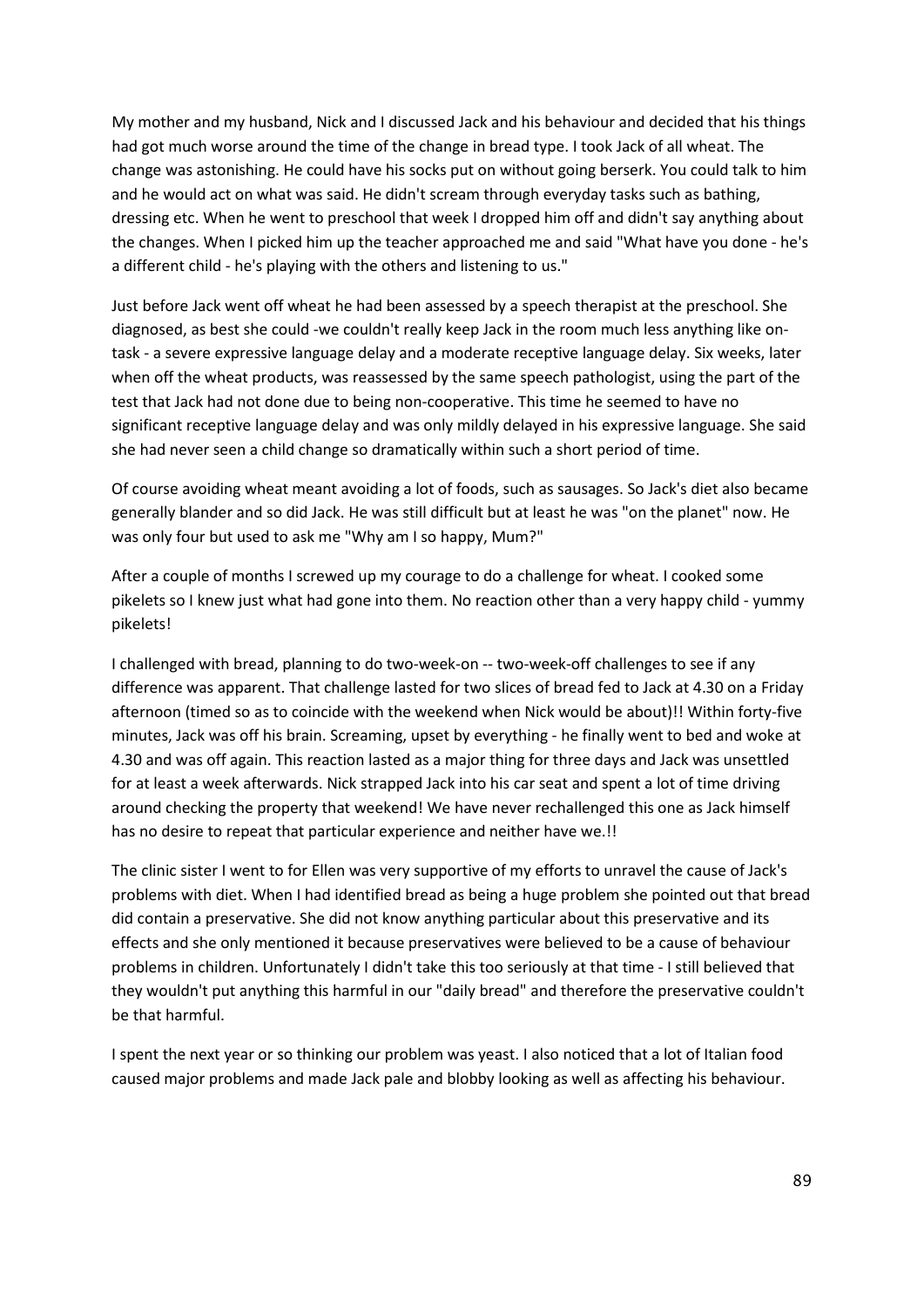It was around this time I found and read "Different Kids" and it all began to make sense. What I had been doing as a mixture of the observation that the blander the diet the blander the children, my little clinical-trials-with-one-(or two, three or four) participant(s) and intuition could now be done with structure. I think you saved us another three to four years of misery, money wasting and mucking about.

These days my husband says he feels better and doesn't get headaches any more. I've found I react to many things and I compete with Jack for the most sensitive-in-the-family status. Ellen reacts to salicylates by becoming easily enraged and blaming everyone for everything. She is, by the way, the most un-ADD person I've every met - highly organised, very logical, and a real old head on young shoulders -very knowing and mature and reasonable. She is also extremely bright and academically gifted especially with maths.

Jack becomes hyper and idiotic and unable to learn when he has more than moderate salicylates in his diet. His salicylate reaction is a rapid-onset-rapid- resolution-type reaction. Amines used to make him irritable and as close to aggressive as he got but these days the reaction takes the form of a migraine. Jack still has academic problems related to his ADD and particularly to his auditory processing disorder. He is on Ritalin for school. I liken it to wearing glasses and tell him his sister wears glasses at school to help her eyes focus and he needs Ritalin to help his mind focus. He takes a very small dose (1 tab then 1/2 tab three hours later) and he finds it very effective. He does not take it at weekends usually although he would have a dose if we were going to do something that required good behaviour despite being bored or to help with a task requiring concentration and organisation such as making a model etc. He also asks for a dose if he his anxious to be on his best behaviour.

We also need to apply behaviour modification techniques on a daily basis - I did a Triple P course and this has been immensely helpful in managing Jack.

To put it simply, our approach to Jack's behaviour and other problems three-tiered one: First comes diet and general good health including adequate sleep and food - this is essential as if his diet, in particular, is off then nothing else is really effective.

Second comes the behaviour modification. I believe a lot of poor behaviour in children is caused by not being able to understand their environment. It seems to me that all effective behaviour modification systems provide not only rewards and punishments but more importantly they organise and simplify the social environment for all players. This consistency enables children who have trouble reading those around them to understand what is happening and they are therefore able to comply.

And thirdly, medication is the icing on the cake. It does cause Jack persistent appetite suppression and sleep problems. (The appetite suppression can be a good thing for parties though as he will only pick at plain chips and have a bit of lemonade if on medication!) Once again thank you so much for your books - and for the great website, and please sign us up for your newsletters, discussion group and kids discussion group! - Alison, Queensland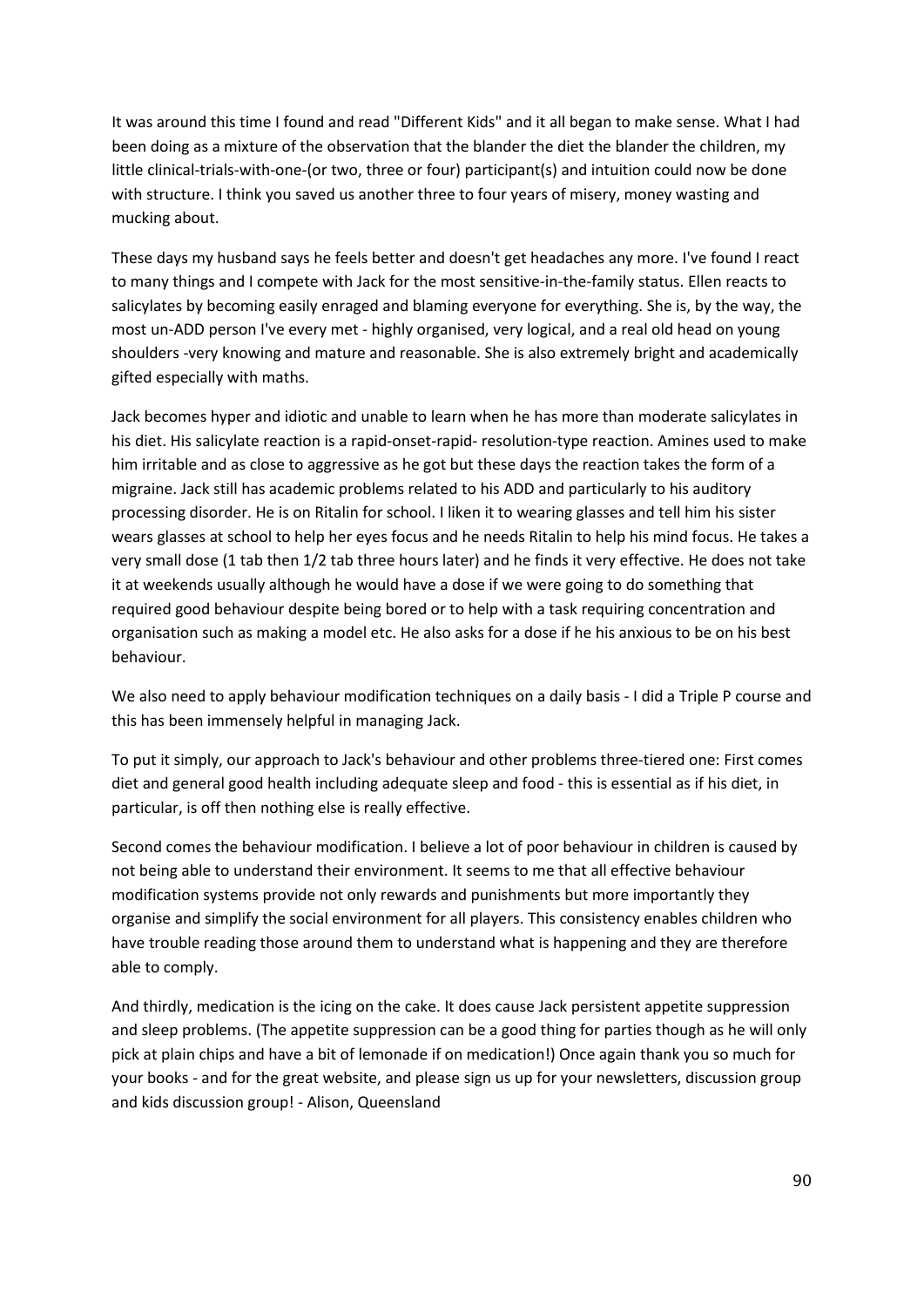#### **[035] We never thought food intolerances were part of the equation (April 2000)**

Our oldest son attends a Montessori preschool and his teacher had been concerned from day one over a few of his little habits. In November 1999 he was assessed because he has always been an over emotional child and his concentration was not developing like his teacher expected. He was also rolling his eyes when doing work at school and he was starting to fall behind. At no time did anyone (teacher or assessor) think ADD / ADDH was a problem. Needless to say our feet hit the ground running since that assessment.

First stop was diet. The lady who did the assessment recommended getting both our children off additives immediately and reducing dairy and wheat. We were lucky to get into Sydney's Royal Prince Alfred Allergy Clinic a few weeks after the assessment. By then we had totally removed additives, dairy and wheat from the children's diet. I'm sure anyone that has gone through this will remember the shock of those early days. Did we really eat that unhealthy? What was left that we could eat?

Within three days after removing additives, wheat and dairy from the children's diet our children transformed into angels. Our son and daughter had always fought. After three days there was no fighting. They were settled and calm within themselves. They slept longer. They ate more. The teachers at school wanted to know who possessed our son. All of a sudden he was focused, able to concentrate and more sociable. Parent's of his friends noticed the change. His 5 year old friends noticed a change. Of course no one believed us it was due to a major diet change. After

all, bread is good for you! The children have done the elimination diet and we have been steadily challenging food chemicals. Judging by the reaction from our dietician our children are not fitting the usual reactions. The children have had no physical reactions. All reactions have been behaviour related. Wheat made both children aggressive, giddy and unfocused. Cow's milk (both with lactose and without lactose) made both children emotional basket cases however they had no reaction to tasty cheese. We think they reacted to cow's milk yogurt but we are going to retest. I know they reacted to ice cream also. Our dietician explained that an emotional reaction to cow's milk has been observed so we weren't imagining things. Currently the children are being tested on additives from unlabeled capsules. Our son's first test was food colouring. Even without a label the additive was obvious when I broke open the capsule. Within minutes he reacted with hyperactive energy. I believe his teacher had one of the worst days in her teaching career that day! She told me never ever ever give him that again. He was unfocused, talking non-stop and could not concentrate. It took three days to get out of his system.

A few things have amazed me through our food testing experience. Once the chemicals are out of the diet the reactions when the chemical was re-introduced has been over the top. How could the children have ever eaten those chemicals before and we did not see the reactions? Once you start from a clean slate and looking at one chemical at a time the results are amazing. I'm also amazed how many foods contain unsafe chemicals. Has anyone ever tried to buy corn chips with no anti-oxidants? Not many edible choices out there. Lucky we're not corn chip people! I am also astonished how long it takes for the children to regain their angelic natures after a food challenge.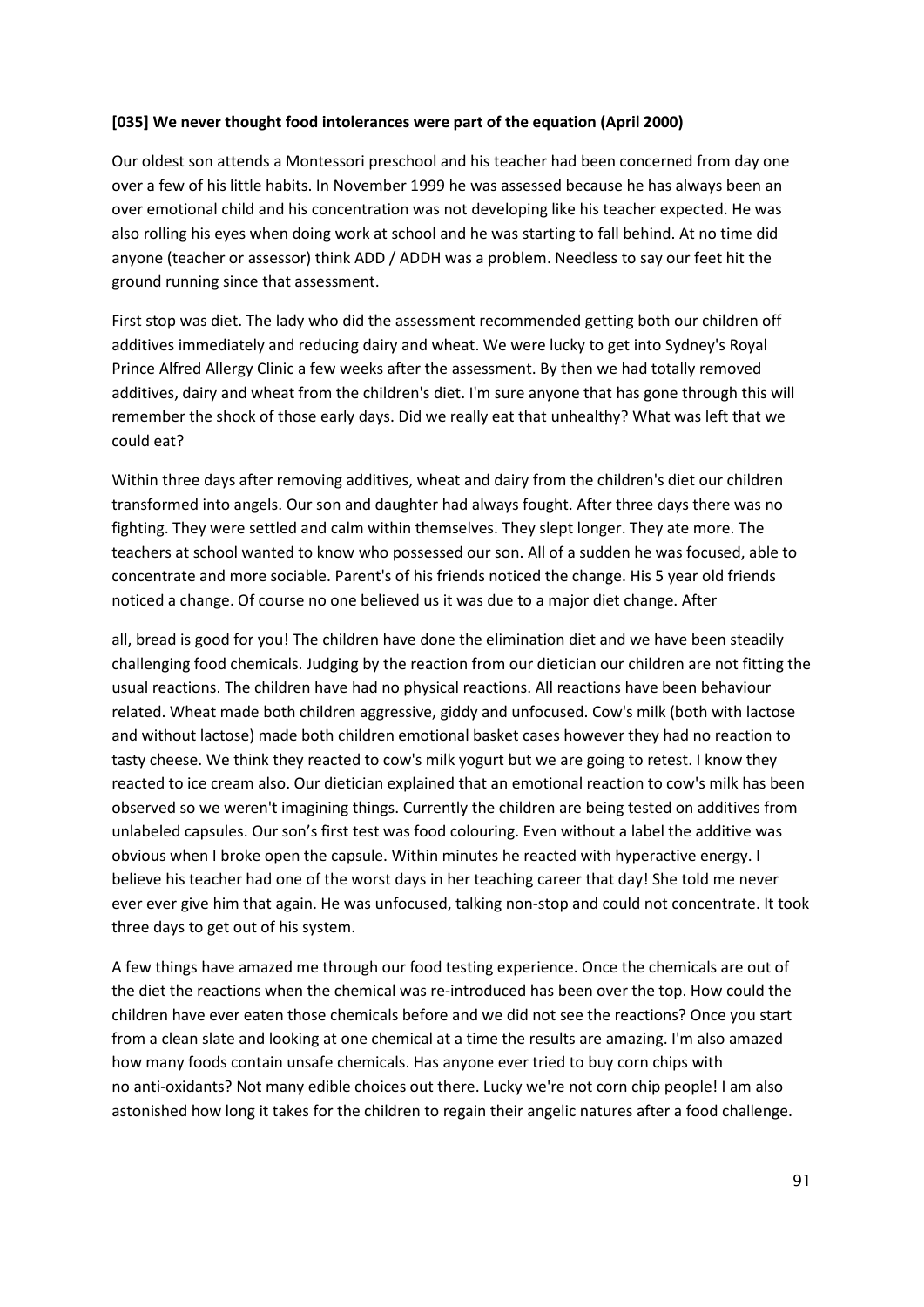RPA gives approximately three days but we found it takes at least one week for the bad stuff to get out of the children's systems.

I am convinced that our children are not the only children with food intolerances. I think all children have food intolerances but parents are living in denial. I speak to friends and they all agree that their child should cut back on this or that food. No one has the commitment to do this unless they have reached crisis point. We knew our son was a high needs / high returns child from day one but we never thought that food intolerances were part of the equation. We now see that unless your child has a good clean diet then they have no chance to reach their potential.

Our son's overall problem is neurological. His birth was very bad. It appears that structural damage prevented parts of his brain integrating hence the result is he has problems getting information out. He has seen a cranial chiropractor, a behavioural optometrist and a kinesiologist plus weekly visits to a neurodevelopment therapist. The bottom line is until his diet intolerances have been confirmed and his metabolism rebuilt by the kinesiologist the neurological side will not be totally fixed.

Our daughter has been dragged along on his journey. At one stage blood tests indicated she had coeliac disease. A visit to the specialist concluded she has a strong disposition towards coeliac disease but she is not a coeliac. I was amazed that a specialist dealing with gut problems was skeptical of results from the food challenges. That specialist was recommended because he was one of the open minded ones!

Meanwhile the children are permanently off gluten, dairy (except a little cheese) and additives. We have gone back to the old fashion make it at home cooking and baking. I don't even bother with the instant gluten-free additive-free box foods. Hey, I can make a pizza base that tastes just as good from scratch. We continue with his other therapies. He's making great progress. Still up and down because the diet is still being sorted out. Our daughter is two years younger. Luckily she is young and she has not been under the scrutiny academic wise that our son has. She has had food reactions but shows no neurological problems. The thing that frightens me most is that we live in a world of children (and adults) who are zombies due to food chemicals. All those beautiful little minds being drugged by legal chemicals in our foods. Parents who have gone through food challenges and have children with food intolerances need to educate their friends. A parent just needs to change their diet for a short time to see the proof that their child is affected by foods. - Mother, Sydney

## **[029] For ADHD, "understanding and dignity" (November 1999)**

My 6 yr old son is to be assessed at the end of this month for ADHD but after reading "Different Kids" (I'm half-way through - it's a GREAT book) I \*know\* what the answer is going to be.

He is an exceptionally bright child who started school this year. His reading, math and long term memory are exemplary. His teacher wrote in his mid year report that she had never met a child so young with such a broad knowledge base (I'm VERY particular about TV etc... - no mindless drivel in our house :-) . It was she who suggested he be tested as she felt his behaviour could easily impede a great potential. The first time she suggested it I brushed the idea to the back of my mind - defensive about a condition I had no knowledge of. The second time she mentioned it I decided to "look into it". I dug about on the internet first, rang support groups, and got hold of your books. Within 48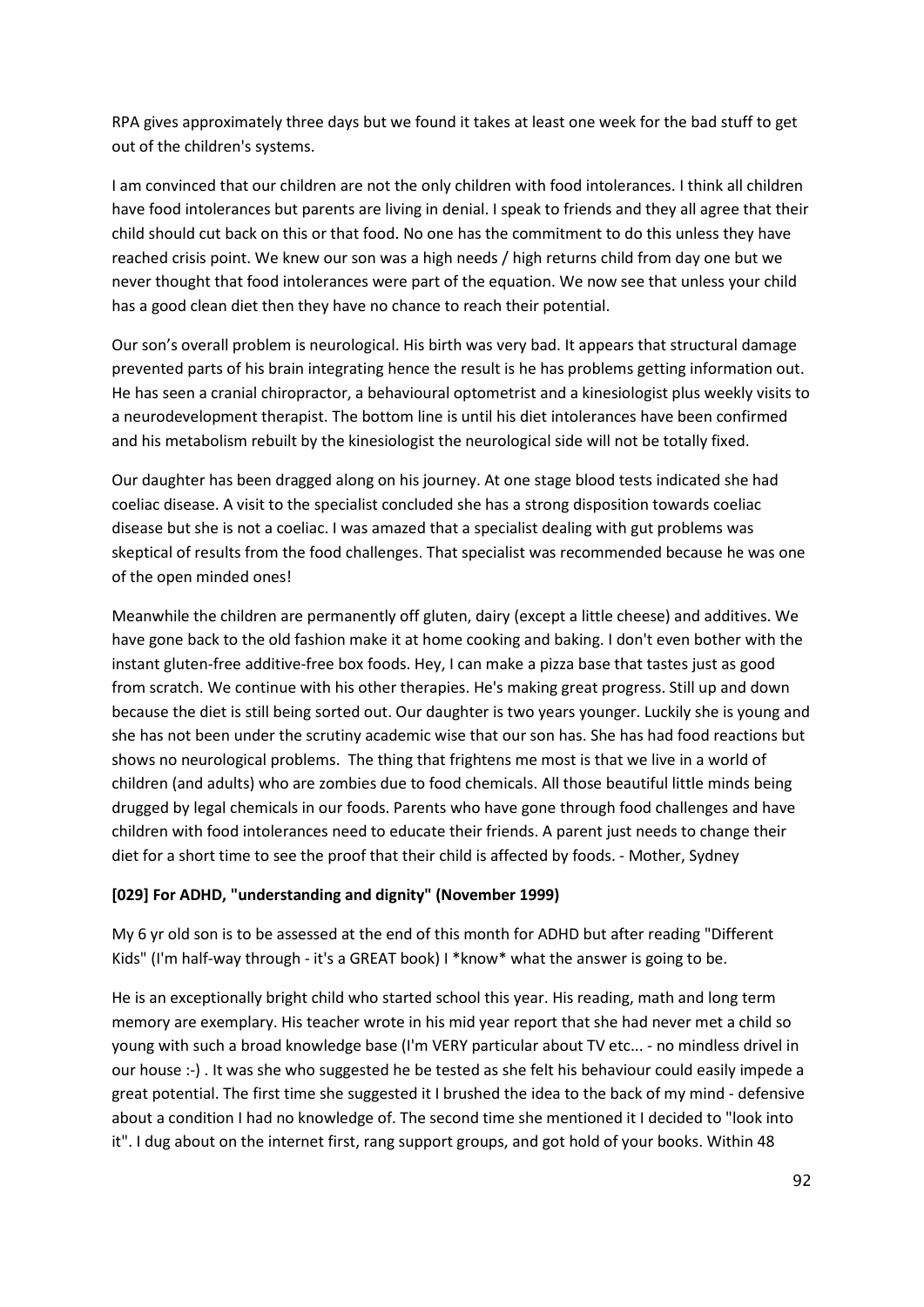hours I was convinced she was acting in my son's best interests and the more I read the clearer it became.

I don't want him to be medicated so I am very interested in the elimination diet (I have "Fed Up" too - I just haven't got that far in my reading yet!).

I've suggested "Different Kids" to numerous people (a lot of them strangers) - some with possible ADHD kids and others with so-called "normal" children - purely for the depth of understanding and dignity you assign to "the problem".

Thanks for giving me an insight into my childhood - now I know why I did (& still do) some of the things that I did  $(8$  do) :-). - Kim

## **[025] Family of seven on FAILSAFE diet (October 1999)**

We have your books - wonderful!, changed our lives, took one of our kids off ADHD dexamphetamine because its what he eats that matters!!! We have five children and two parents on various variations of diets including gluten, dairy and additive free. - failsafe father of five

## **[017] ADHD success from New Zealand (June 1999)**

We purchased your book 'Fed Up' and started to use some of your foods mentioned and in a matter of two days we noticed a difference with our two children who are ADHD.

Our six year old was diagnosed ADHD 12 months ago. He was in the top 3% for hyperactivity. Ritalin has never been our answer but seemed to be the better of the two evils. He still finds it hard to fit in with children in his class and is often left standing alone when it comes time for the children to pick a partner. He however interacts very well with older children and all his friends at school are two or three years ahead of him. When you strip away the ADHD he is the most gentle intuitive animalcrazy kid you'd ever meet.

I had felt up until a day or two into your diet we had been robbed of the normal loving caring relationship shared by mother and son and it makes me sick to the stomach that all the so-called top paediatricians and psychiatrists have never mentioned diet, only increasing the amount of Ritalin and disregarding my theory on diet. Our son loves school, even if it comes with a few knocks. He's bright and he wants to learn so I want to do everything in my power to help him succeed and your diet works better and more consistently than Ritalin.

Our younger son is 15 months old and what a handful he is, exactly like his brother but with a temper, again the diet has helped him slow down and become more focused and much calmer to be around.

Thank you so much as it has brought our family closer. - Leesa & Stephen, NZ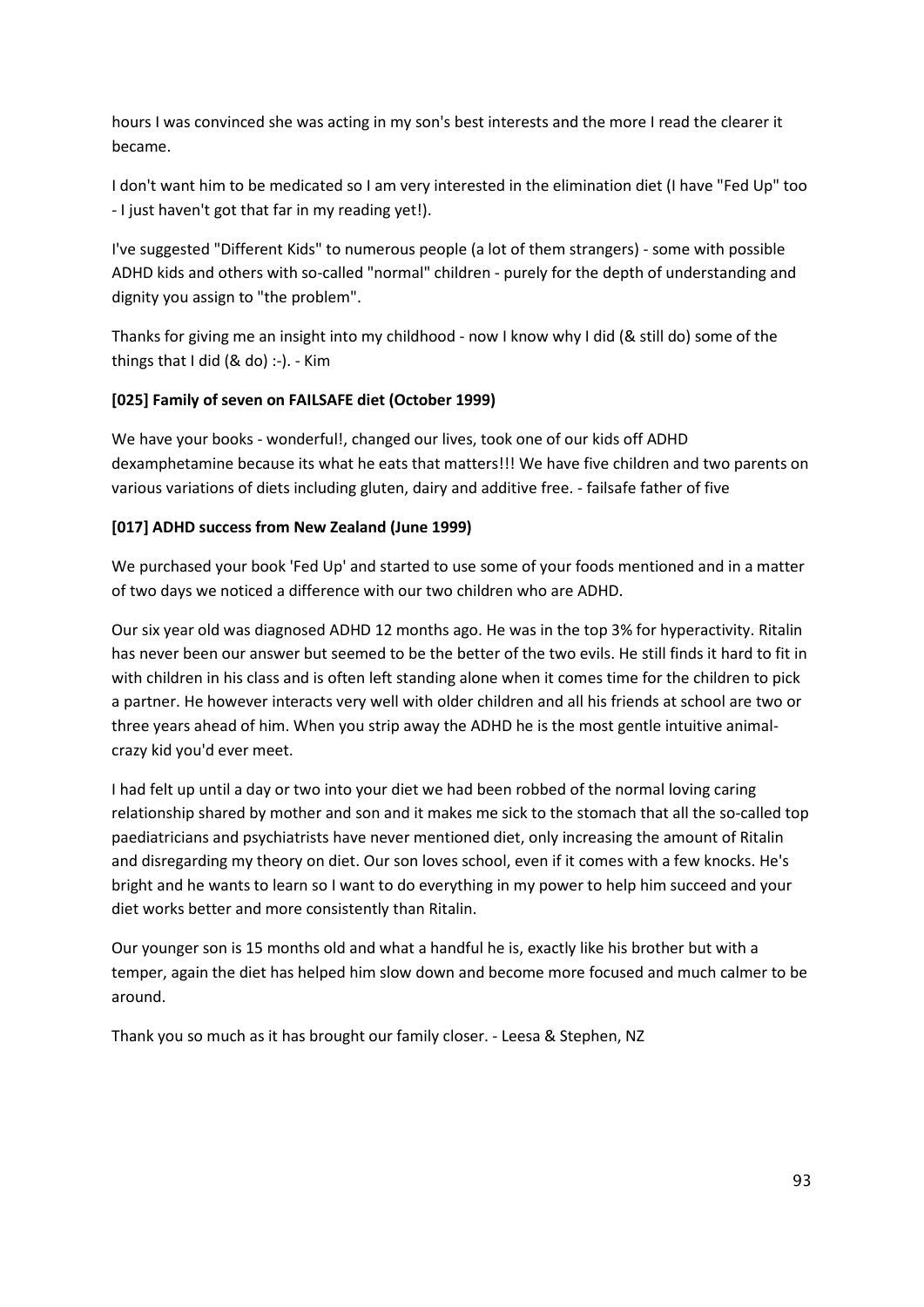#### **[006] Jake's story: "the best he has been" after 6 weeks Failsafe (June 1999)**

#### **(June 1999)**

#### **Part one**

"You might be interested in part of an article in a newsletter from my son's high school. It is a fact sheet : "Attention Deficit Disorder - The Facts" written by Dr Mark Gibbeson, Behavioural Paedatrician, Sydney Children's Hospital, Randwick.

#### It states as follows:

"MYTH: Drugs are the only treatment given to help these children

FACT : Medication is without a doubt the most effective management tool to help these children concentrate at home and at school. Dietary manipulation is of little help to most ADHD children [yawn]. Long term improvement is best achieved with the help of behaviour programs, family and teacher counselling and, of course, helping the children themselves come to an understanding of their condition as they grow older."

This article alarmed me because there was a contact number for further information and books on ADHD. You can bet your life that "Different Kids" and "Fed Up" are not on their list. I am also alarmed that these fact sheets are given out freely to parents and professionals alike really offering no other choice than to medicate.

I agree that a lot of parents would need to be helped with behaviour programs but I now think diet needs to be looked at first before resorting to medication. If the diet has been adhered to strictly, I am sure that most parents would see an improvement in their childrens' behaviour as I have seen with my son ...

It makes me angry that there are so many experts out there willing to medicate our children without first offering alternatives."

## **Part two (after 6 weeks on the elimination diet)**

Today Jake was the best he has been, but even though I watch what he eats and drinks, I got caught. He sneaked some Sprite lemonade and I didn't know until I arrived to pick him up from after school care. The carers said his behaviour had been "ratty, obnoxious, argumentative and hyped up" all afternoon. He had told them about the Sprite. They said there really must be something in this diet thing as they had seen a rapid change in his behaviour since I had dropped him off. At this stage I hadn't seen him yet. Then Jake bounced through the door and nearly ran up the wall. It took me half an hour to get him into the car. He wouldn't listen to reason, he was totally off the planet. I will have to be so careful in the future. - Dianne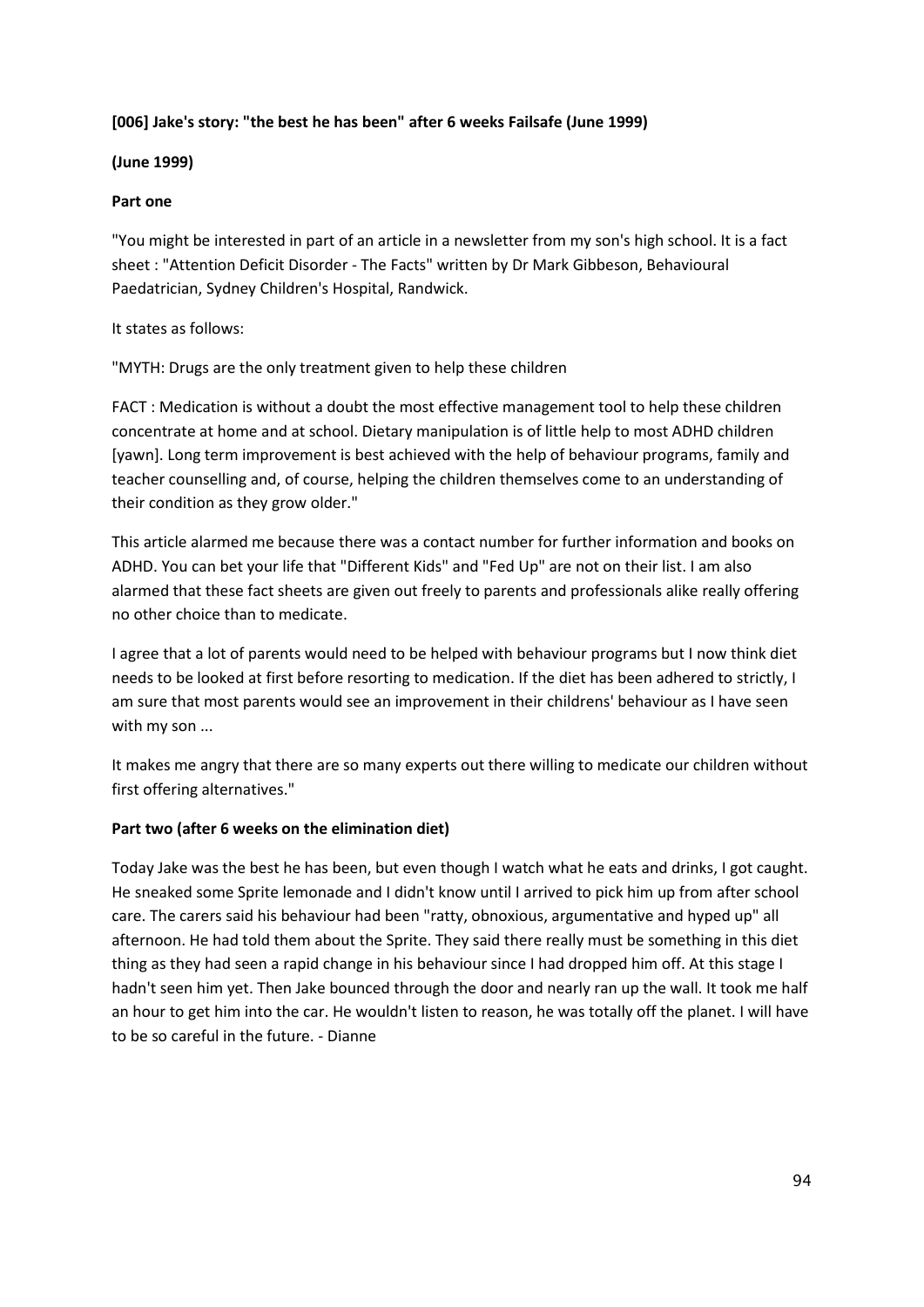#### **[004] Daniel's story: severe colic and reflux (June 1999)**

From the minute Daniel was born, he was a very unsettled baby. We went home on day three and I expected he would improve when my milk came in. I work as a midwife, so I had some idea of sleepless nights etc, but nothing had prepared me for a baby who screamed constantly when awake and slept very little. My mum said I had been a very colicky baby and my mother-in-law said my husband David had been an extremely colicky baby - so we presumed Daniel was the same.

After three doses of mastitis, I put Daniel on the bottle at five weeks of age. He was just as unsettled on formula as on breast milk. He continued to have several loose green bowel actions a day. The next day we left for the U.K. - my husband David was transferred over there for what was meant to be five weeks but turned into three months. I think ignorance is bliss, when I look back and see myself taking a screaming six week old baby half way across the world to live in a shoe box hotel room. In the U.K. Daniel continued to be very irritable and unsettled. He posited after every feed and only very occasionally vomited. The only place he was happy was in the bath, so we bathed him four times a day some days to keep him quiet. When I look back on my diary of this time, he began interrupting his feeds at about 8 weeks of age. A normal night out for tea (we had no cooking facilities in our room) would be David that would walk out on the pavement with a screaming Daniel while I ate and then we would swap. I remember feeling physically sick myself some nights, he would scream so much.

We visited a doctor for Daniel's immunisations and I told her of his constant screaming - she told me it was colic and that it would improve by three months of age. I started him on solids early in case he was hungry (rice cereal and tinned pumpkin) and changed to a formula for hungrier babies. He seemed better for a couple of days but then was just as bad.

When we arrived back in Australia I took Daniel to a local GP, the one I had seen as a child myself. Daniel was screaming and it was 11 am. This doctor gave me a lecture about colic (by this stage Daniel was four months old) and said, "how could there be anything wrong with a child that has such good weight gains?" I tried to explain that it was taking 1-2 hours to feed him a bottle, but he just gave me a lecture on midwives not making any better mothers. He threw a referral at me for a paediatrician on the way out the door (I think only to cover himself).

I tried making an appointment with the paediatrician, but. being Christmas, there were none available for another month. So we continued to battle on and tried Daniel on a soy formula which seemed to help for a while, but then he just went back to square one. He got worse with his feeds, arching his back. We would bang toys on his bottle to distract him. At this stage most nights he was sleeping though and I think that was the only way we survived. He continued to scream and whinge all day and I'm sure he was exhausted at night and that is why he slept. Despite all this he continued to gain weight and reach all his milestones. I lost weight rapidly and was lighter than before falling pregnant. We contemplated that he was just an attention-seeking baby because when we played on the floor, or took him somewhere different, with different toys, he was okay.

The feeding continued to get worse so two and a half months after seeing the GP, when Daniel was six months old I took him to a paediatrician He immediately diagnosed reflux and oesophagitis (inflammation and ulceration of the oesophagus) and started Daniel on Ranitidine (Zantac) which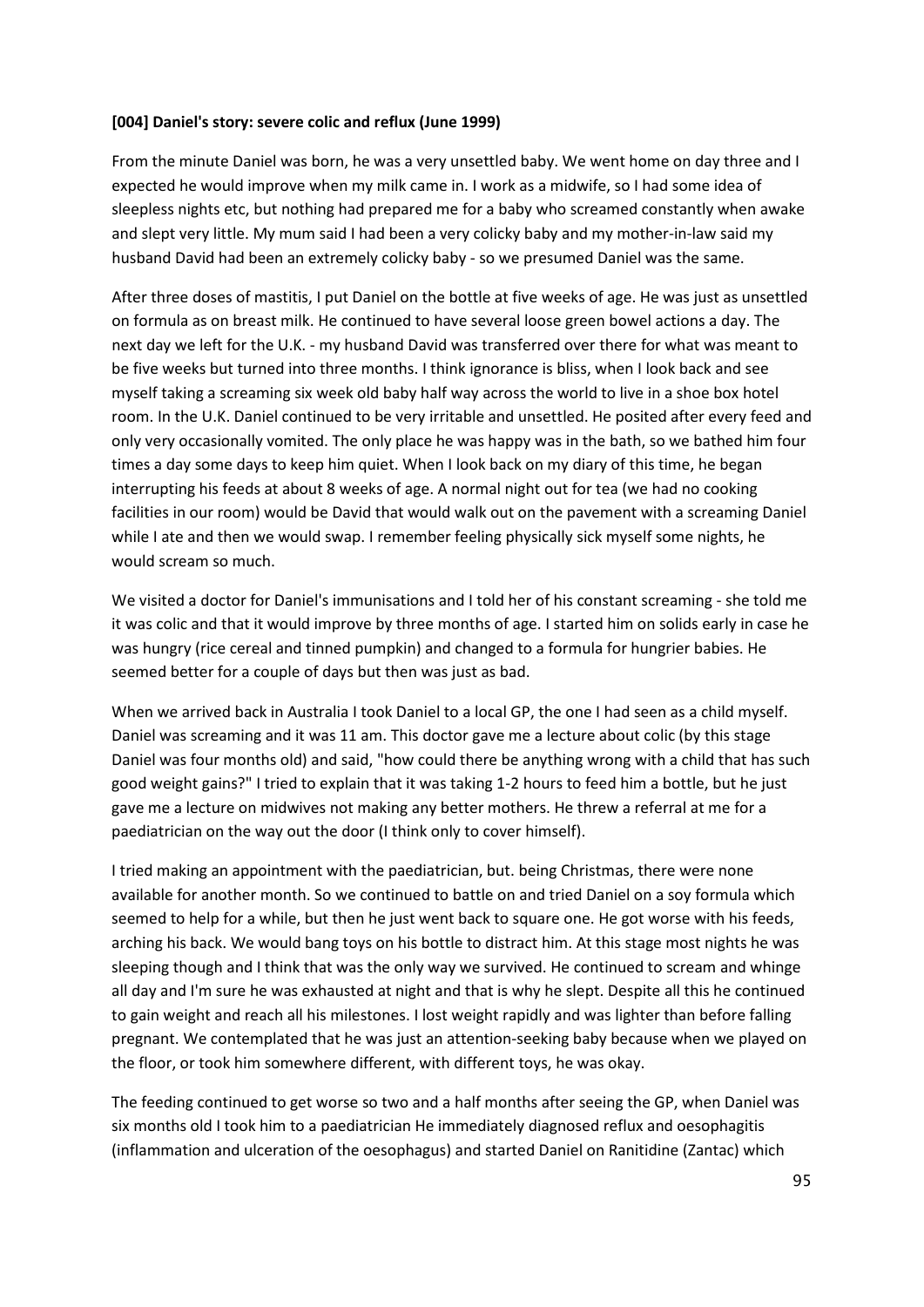reduced the acid in the stomach, to stop the 'heartburn' type pain. I will never forget what a relief it was to get a diagnosis; little did I know that this was only the start.

Daniel's feeds immediately improved on the Zantac but he continued to be very irritable and whiny between feeds. Three weeks later we started him on Prepulsid (Cisapride) which increases the rate of the stomach emptying, but it didn't seem to make a great deal of difference. We tried him on Nutramigen, in case he was cow's milk intolerant. It seems to help for a couple of weeks, but then he just went back to the old irritable Daniel.

I had become suspicious of a few things in his diet. We went camping over Easter and I gave him a Heinz tomato based baby food - it came out the other end looking nearly same as it went in and Daniel was extremely unsettled all weekend. A booklet from a support group for reflux babies mentioned avoiding acidy foods for reflux babies so we presumed that was the reason it was upsetting him. Luckily, for this reason, we didn't give him Kiwi fruit, oranges or fruit juice.

At eight months of age he was still whingeing all day and throwing huge temper tantrums (head banging the dishwasher) so our paediatrician organised a barium swallow. He also started him on Mylanta four times a day. The first week on Mylanta he was wonderful and that week he had the barium swallow, which was normal, much to my disgust. The next week he was worse than ever. I stopped the Prepulsid at 12 months and started Daniel on cow's milk, which made no difference. At this time I went back to work two days a weeks and left my mum to cope with Daniel - there was no way a child care centre would have taken him. I think going back to work was the best thing. I would come home after my two days and feel ready to cope with another week of life with Daniel. My mum says she even dreaded him coming for the two days sometimes.

Around this time I tried a naturopath, masseur and chiropractor, but nothing really helped.

By fifteen months of age he was no better. A normal day was leaving him scream to get him to have his afternoon sleep and to settle at night. I would put him in his room several times a day on a bad day and sit for ten minutes and try to calm myself down. Normal daily talks such as cooking meals and washing were all done while he screamed.

I returned to his paediatrician and he referred us to a gastroenterologist at the Royal Children's Hospital in Melbourne. He told us that he doubted Daniel's behaviour was due to reflux (Daniel smiled at him and played with the toys in his room!) He advised I stop the Zantac and organised for him to have a pH study (monitors acid in the oesophagus over 24 hours) and gastroscopy (tube to look at the stomach and oesophagus). After stopping the Zantac, David actually seemed a little better and stopped his head banging.

The pH study showed 'mild' episodes of reflux. His gastroscopy showed moderate to severe inflammation and ulceration of his oesophagus and suggested that there may be an allergy involved. They suggested we see the allergy department at the Royal Children's Hospital. They put Daniel on the Neocate diet. He was only allowed Neocate formula, rice, zucchini, apple, pear and potato. The doctor at the allergy department also advised me that these children get into such bad behavioural problems that once they're fed and changed you just have to leave them scream! The diet was a disaster to say the least - to try to get an 18-month-old to drink this formula, that you gag on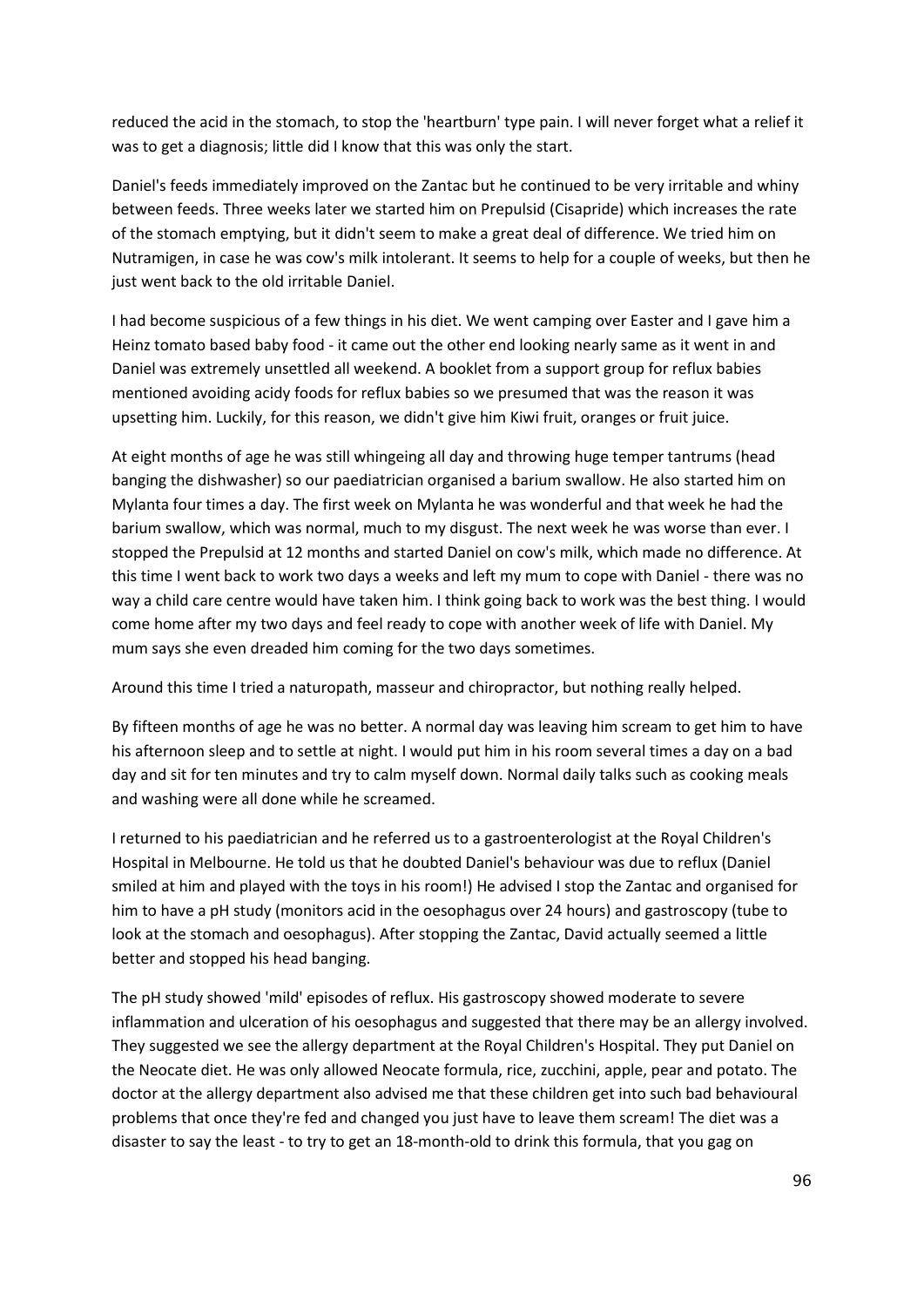yourself it's so foul tasting, was impossible. Daniel screamed all week and was so bad by the end of the week I had to take time off work. He was constipated from only drinking small amounts of water.

In desperation we were referred to a surgeon about the possibility of surgical correction. He wasn't convinced - so he sent us for a gastric emptying study, which was very distressing for Daniel - they put a large dome over his fact and stomach. This showed he only refluxed once. The surgeon suggested trying Losec (Omeprazol) which stops acid production in the stomach and helps heal the oesophagus. We started Losec - after about a month we noticed a big difference in his behaviour he was a much happier little boy and he actually sat and played with toys for short periods of time something he had never done before.

I was suspicious of food colouring and artificial additives at this stage, as some evenings we described Daniel as 'bouncing off the walls' he was so hyperactive. For this reason we only let him drink plain milk and water and filled him full of 'healthy' fruits, vegetables and cheese!

Like everything else the effect of Losec was wearing off. Daniel was starting to complain of his 'tummy burning' and pointing to his oesophagus. He required constant amusement and was general a very unhappy little boy. I was finding him nearly impossible to live with and constantly comparing myself to the other mums in playgroup and wondering why they all got so much enjoyment out of their children.

When Daniel was around two and a half years old I happened to got to a seminar through work on food intolerance and allergy run the team at the Royal Prince Alfred Hospital in Sydney. I couldn't believe what I was hearing at the lecture - it was Daniel all over! I immediately sent away for the elimination diet books and got a copy of Friendly Food.

I started off by leaving him on dairy and wheat products. After 1-2 weeks we noticed a difference in his hyperactivity on the diet but he was still having many days of irritability and complaining of his tummy burning. His loose bowel actions were persisting. We stopped dairy products and put him on soy and we starting giving his Losec in pear jam instead of yoghurt. He had watery diarrhoea for two weeks after stopping dairy products as a withdrawal effect. Unfortunately what we didn't know was the Losec is not absorbed properly unless given in something acidic like yoghurt. After one month of giving the Losec in pear jam, Daniel's stomach pain was severe.

After being unwell for three days with a high temperature and complaining of shoulder tip pain, Daniel was finally diagnosed at the Royal Children's Hospital with pneumonia from aspirating on his vomit. (I had seen two other doctors who told me children don't know where their pain is and that he had a viral infection.) The pneumonia was in the back of his lung and was pressing on his diaphragm, which was giving him shoulder tip pain. I have never seen Daniel so sick - we thought he was going to die.

Again in desperation we returned to his gastroenterologist who advise another pH study and returning to the surgeon for fundoplication, which kinks the oesophagus to stop food refluxing back from the stomach. He felt he might have a physical problems as well as an intolerance, which caused hyperactivity. So when he was three, Daniel had fundoplication. We stopped the Losec the night before surgery. The surgery was major - four days in hospital and two days on a morphine infusion.